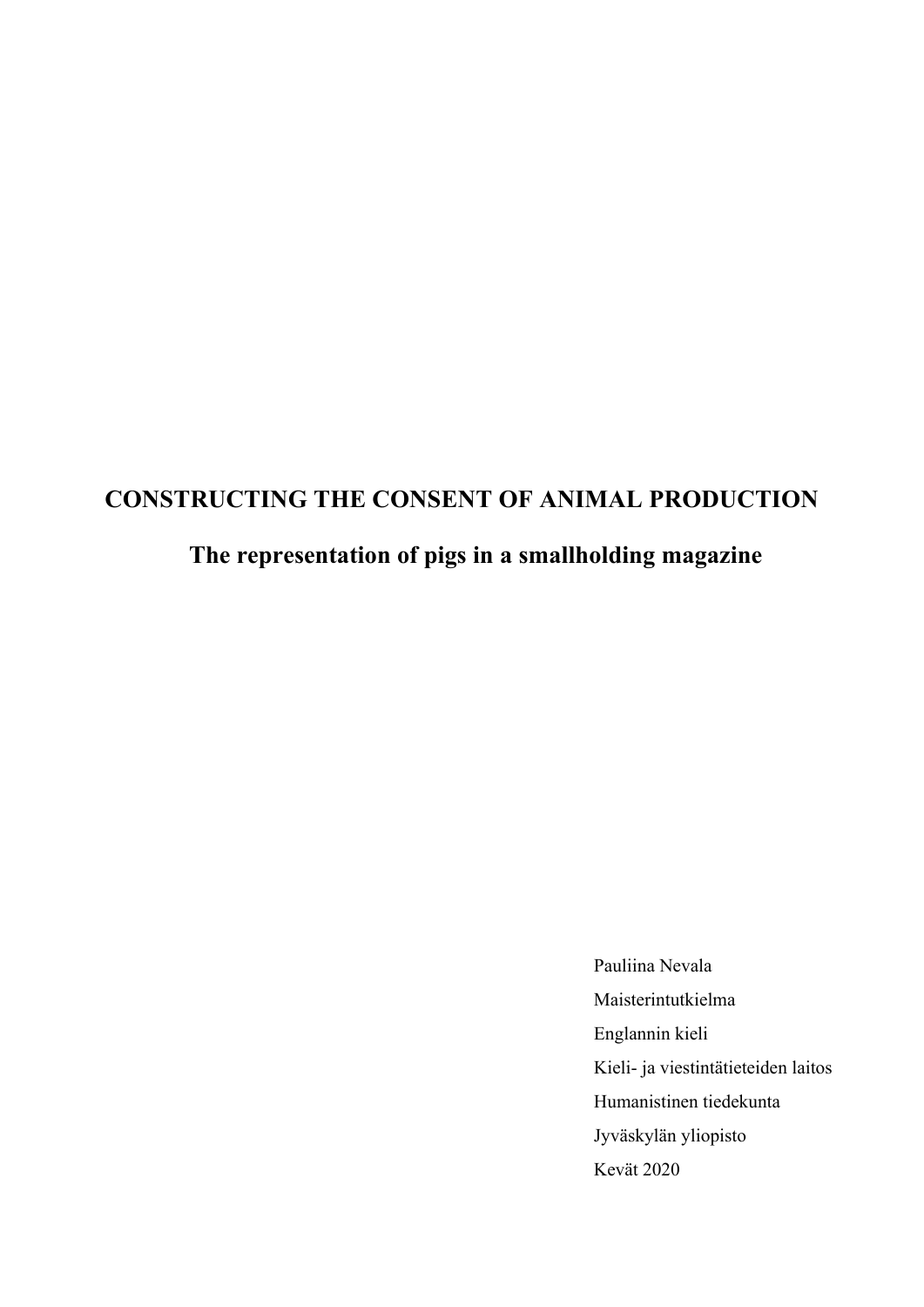| Tiedekunta – Faculty                                                                                             | Laitos – Department                 |  |  |  |  |  |
|------------------------------------------------------------------------------------------------------------------|-------------------------------------|--|--|--|--|--|
| Humanistinen tiedekunta                                                                                          | Kieli- ja viestintätieteiden laitos |  |  |  |  |  |
| Tekijä – Author                                                                                                  |                                     |  |  |  |  |  |
| Pauliina Nevala                                                                                                  |                                     |  |  |  |  |  |
| Työn nimi – Title                                                                                                |                                     |  |  |  |  |  |
| Constructing the consent of animal production – The discursive representation of pigs in a smallholding magazine |                                     |  |  |  |  |  |
| Oppiaine - Subject                                                                                               | Työn laji – Level                   |  |  |  |  |  |
| Englannin kieli                                                                                                  | Maisterintutkielma                  |  |  |  |  |  |
| $A$ ika – Month and year                                                                                         | Sivumäärä – Number of pages         |  |  |  |  |  |
| 5/2020                                                                                                           | 102                                 |  |  |  |  |  |

Kasvava kritiikki tehotuotannon ympäristövaikutuksia kohtaan yhdistettynä eläinten hyvinvointiin liittyviin kysymyksiin on lisännyt kiinnostusta vaihtoehtoisesti tuotettuihin eläinperäisiin tuotteisiin, kuten luomulihaan. Tätä taustaa vasten käsillä oleva tutkimus pyrkii selvittämään, heijastavatko pientilallisille suunnatun brittiläisen *Country Smallholding* -aikakauslehden diskurssit vaihtoehtoisen eläintuotannon pyrkimyksiä eettisempään lihantuotantoon. Tutkimus pohjaa kriittisen diskurssintutkimuksen perinteeseen sekä ekolingvistiikkaan, joka on nouseva tutkimusala ja kiinnostunut ihmisen ja luonnon välisten suhteiden kielellisestä rakentumisesta. Tutkimus selvittää, millaisin kielellisin keinoin sikoja kuvataan aikakauslehden artikkeleissa, minkälaisia diskursseja niistä rakentuu ja kuinka nämä diskurssit luovat ja ylläpitävät yhteiskunnan ideologisia rakenteita ihmisen ja tuotantoeläimen välisistä suhteista.

Tulokset osoittavat, että aineistossa vallitsi kaksi samanaikaista diskurssia. Hallitsevampi diskurssi tuki vallitsevaa käsitystä sioista tuotantoeläiminä esittämällä ne "elottomina", tavarankaltaisina objekteina. Tässä diskurssissa eläimiä esimerkiksi arvotettiin tehokkuuden ja tuottavuuden näkökulmasta. Toinen diskurssi esitti siat subjektiivisina olentoina muun muassa kuvaamalla ne toimijoina lihantuotantoprosessissa.

Näennäisestä ristiriidastaan huolimatta kumpikin diskurssi tuki lihantuotannon päämäärää. Vaikka siat esitettiin toisessa diskurssissa subjekteina, myös sen päämäärä on oikeuttaa sikojen riisto. Tähän diskurssiin niveltyi ajatus siitä, että eläimen voi tappaa, mikäli se on elänyt hyvän elämän. Tämän vuoksi kyseisessä diskurssissa myös korostettiin eläinten hyvinvoinnista huolehtimista. Tutkimuksen tulokset heijastavat laajempia yhteiskunnallisia muutoksia ihmisten ja eläinten välisessä suhteessa. Enää lihantuotantoa ei oikeuteta ihmisen moraalisella ylemmyydellä ja oikeudella valjastaa luonto omaan tarkoitukseensa, vaan se tehdään eläinten hyvinvointia korostavilla diskursseilla.

Asiasanat – Keywords

Critical Discourse Analysis, CDA, Ecolinguistics, production animals, pigs, animal agriculture, magazines

Säilytyspaikka – Depository

JYX

Muita tietoja – Additional information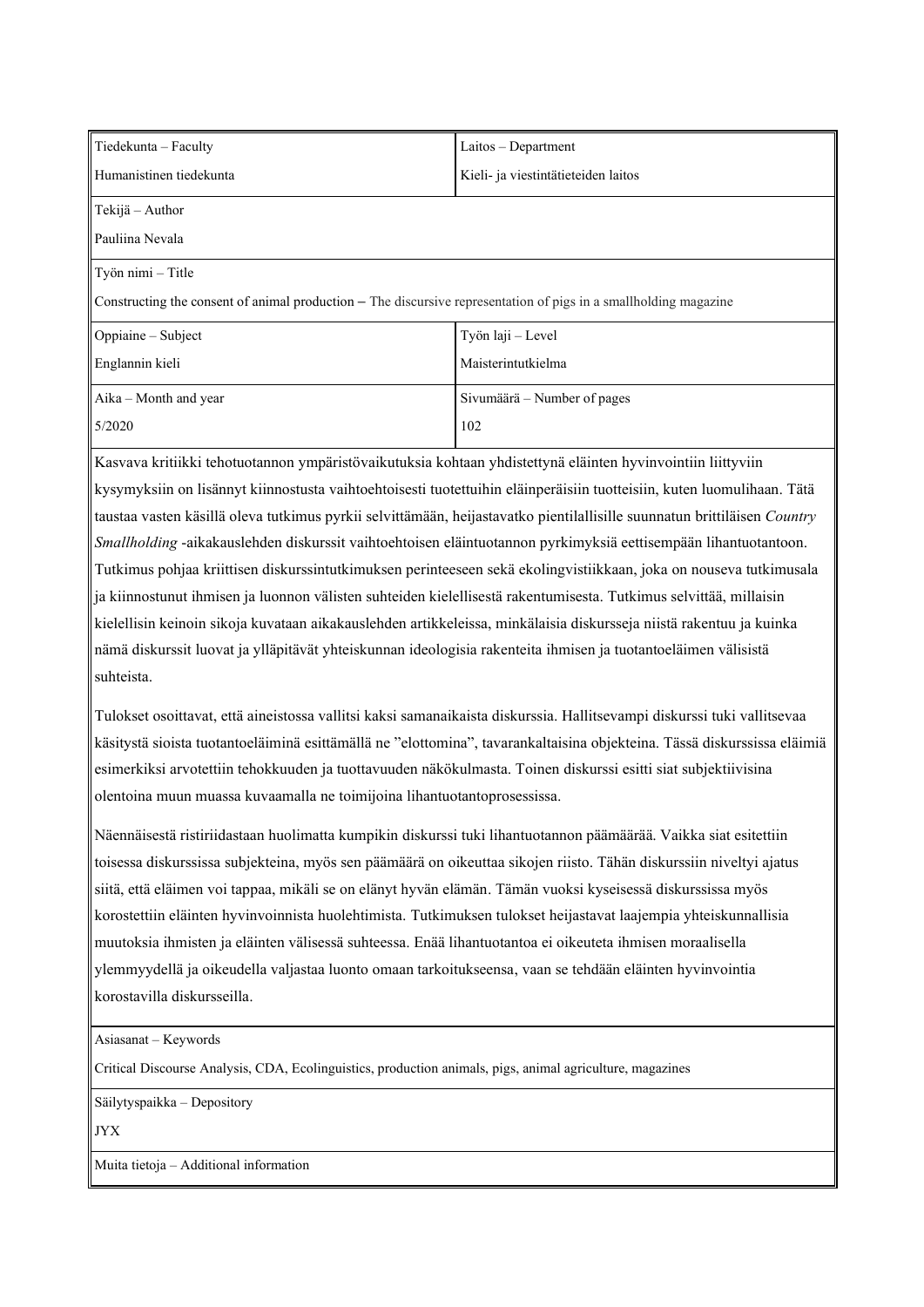# **TABLE OF CONTENTS**

| $\mathbf{1}$   |       |       |  |  |  |  |  |
|----------------|-------|-------|--|--|--|--|--|
| $\overline{2}$ |       |       |  |  |  |  |  |
|                | 2.1   |       |  |  |  |  |  |
|                |       | 2.1.1 |  |  |  |  |  |
|                |       | 2.1.2 |  |  |  |  |  |
|                |       | 2.1.3 |  |  |  |  |  |
|                | 2.2   |       |  |  |  |  |  |
|                |       | 2.2.1 |  |  |  |  |  |
|                |       | 2.2.2 |  |  |  |  |  |
|                | 2.2.3 |       |  |  |  |  |  |
| 3              |       |       |  |  |  |  |  |
|                | 3.1   |       |  |  |  |  |  |
|                | 3.2   |       |  |  |  |  |  |
|                | 3.3   |       |  |  |  |  |  |
| $\overline{4}$ |       |       |  |  |  |  |  |
| 4.1            |       |       |  |  |  |  |  |
| 4.1.1          |       |       |  |  |  |  |  |
|                |       |       |  |  |  |  |  |
|                | 4.2   |       |  |  |  |  |  |
|                |       | 4.2.1 |  |  |  |  |  |
|                |       | 4.2.2 |  |  |  |  |  |
|                |       | 4.2.3 |  |  |  |  |  |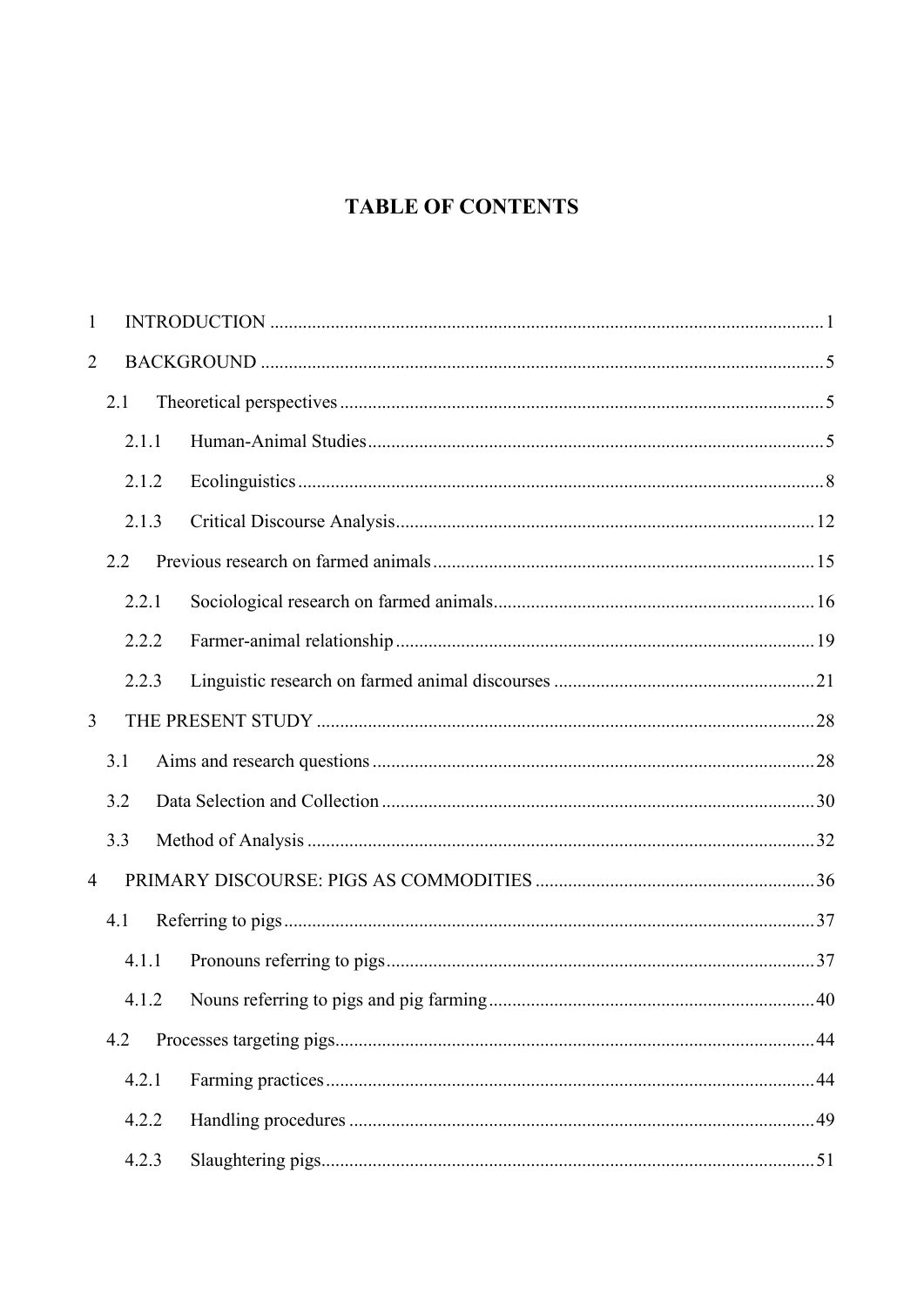|                | 4.3   |  |  |  |
|----------------|-------|--|--|--|
|                | 4.4   |  |  |  |
| 5              |       |  |  |  |
|                | 5.1   |  |  |  |
|                | 5.2   |  |  |  |
|                | 5.2.1 |  |  |  |
|                | 5.2.2 |  |  |  |
|                | 5.3   |  |  |  |
|                | 5.3.1 |  |  |  |
|                | 5.3.2 |  |  |  |
|                | 5.4   |  |  |  |
| 6              |       |  |  |  |
| $\overline{7}$ |       |  |  |  |
|                |       |  |  |  |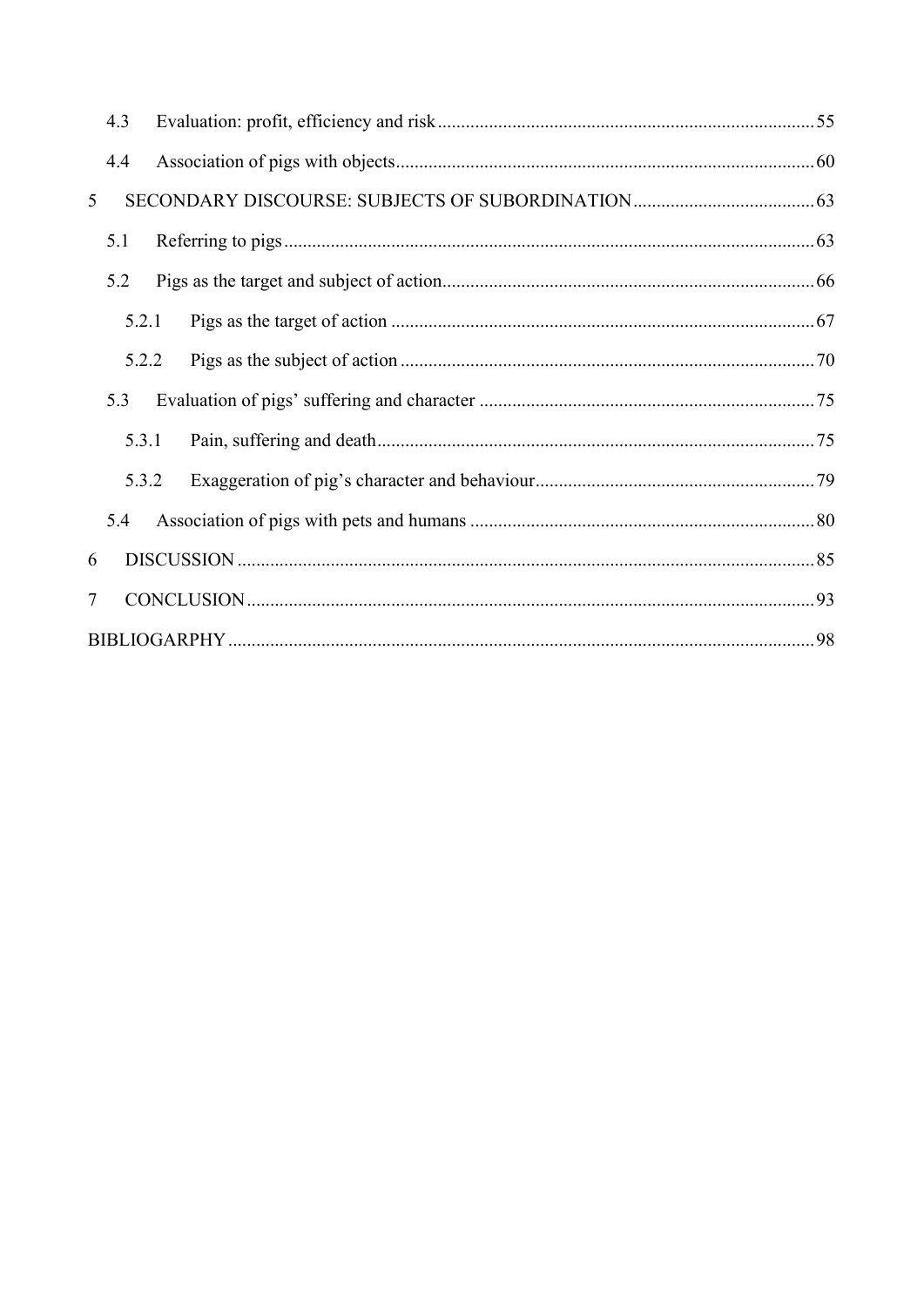## <span id="page-4-0"></span>**1 INTRODUCTION**

Animals are assimilated into human societies in many different areas; some we share our homes with and treat as close members of the family, others become products that can be found on our dinner tables or worn as clothing items or accessories, while still others spend their lives in laboratories as research animals. While all these animals exist independently, their existence is determined by humans to a large extent. Thus, there is nothing inherent to a cow which defines it "food" or, similarly, no characteristic about a dog that makes eating the animal deplorable while keeping it as companion justifiable – the process through which animals are incorporated into human world or socially constructed has concrete implications for the animals and affects how they are seen and treated by people (DeMello, 2012: 10). The basis for placing animals in certain categories (food, companion, wildlife…) is dependent on their perceived use and, therefore, the categories reveal less about the nature of a species and more about how the animals relate to humans (Glenn, 2004: 66). This results in a situation where different codes of conduct are applied to different categories accordingly: "Violence to cats and dogs would result on criminal prosecution but not defined as so in farms." (DeMello 2012: 143).

Although animals are constructed differently in society, the commonality between all the animal species is how they figure in relation to humans. When the history of humans and animals is examined, it becomes evident that it is characterised with notions of dualism, separation and human exceptionalism. Indeed, humans have always been occupied with questions about animals, and how they have been perceived has developed throughout centuries and continues to do so to this day. The divide between humans and animals has been enforced by biblical and classical Greek accounts as well as western philosophy (DeMello, 2012: 37–39). For instance, Descartes (1596–1650) regarded animals as having no soul, thus operating mechanically akin to machines (Aaltola, 2013: 17). However, throughout history, there have been alternative voices, too: these have emphasised the shared experience of life between humans and non-human animals. For instance, the Greek philosopher Plutarkhos criticised the violence towards animals and considered it a grave obstacle for moral progress in humans, while Jeremy Bentham (1748–1832), the founder of utilitarianism, emphasised the importance of sentience in the moral treatment of animals (Aaltola, 2013: 9–10). Dualism was fundamentally questioned by developments in evolutionary biology and the works of Darwin (1809–1882) who acknowledged the impossibility of inherent separation between humans and animals and emphasised continuity and connection (DeMello, 2012: 41–41).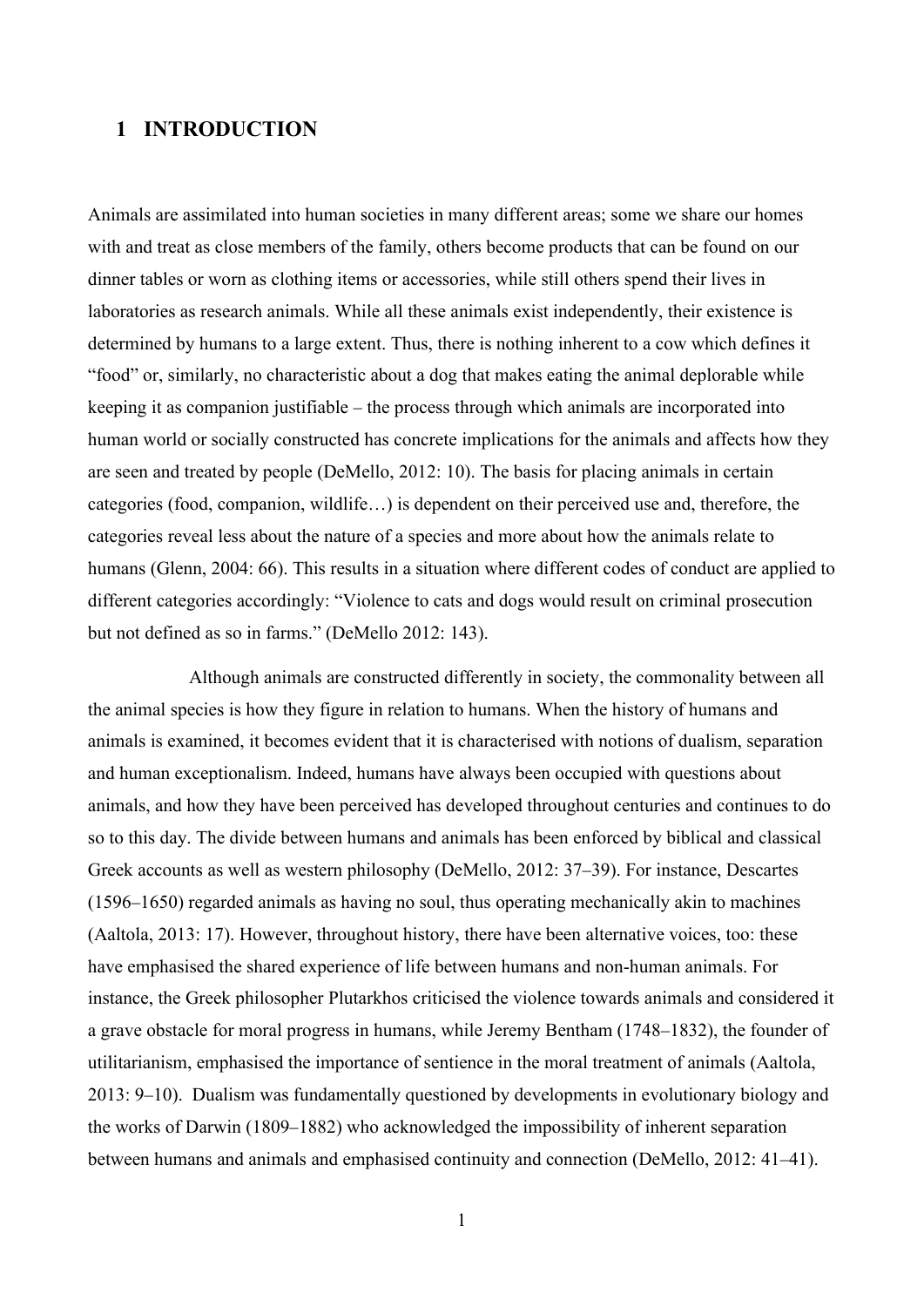Regardless of the biological reality of continuity between species, including humans, the demand for philosophical justification of the human-centred world view persists and is broadly based on two main arguments. The first claiming that humanity, the human condition in itself, provides adequate justification for moral superiority, while the second argument ties together cognitive abilities and moral worth, pointing to the supposedly unprecedented ability of humans in possessing language and self-consciousness. (Aaltola, 2013: 17–18).

Thus, the pervasive presence of animals in human societies is characterised by notions of dualism and separation which has rendered them invisible in much of scholarly enquiry (DeMello, 2012: 5). In other words, animals occupy a place in society which positions them as subordinate beings, oftentimes serving a specific purpose (e.g. food, research, companion), in accordance with the notions of dualism that position humans at the top. Therefore, while animals have been used as tools for research in the past, mostly for vivisections and other experiments, the study of non-human animals in their own right is a relatively new enterprise. As an interdisciplinary field Human-Animal Studies, also known as HAS, has made extensive progress in combining research conducted in humanities, social sciences and natural sciences to create an understanding of the multidimensional ways human lives intersect with animals (DeMello, 2012: 4). Indeed, Human-Animal Studies has taken considerable strides in bringing animals into the attention of researchers in order to re-examine the historical trajectory that separates "us" from "them".

The field of linguistics, however, lags behind, and especially discourse studies has been relatively slow to acknowledge the role of language in representing animals and, ultimately, contributing to constructing the society's shared understanding. Indeed, while the socially constructed nature of animals is culturally contingent and the result of historical trajectories, it is, nevertheless, carried out linguistically. Simply put, the way we talk about certain animals can either reaffirm or contest society's perception and understanding of them. Therefore, language provides an influential tool to communicate our social values, and norms, including those related to the uses of animals (Glenn, 2004; Smith-Harris, 2004). The emerging field of Ecolinguistics has, however, taken up the challenge of uncovering the discursive representation of animals (Cook, 2015: 588). Adapting many of the conventions of Critical Discourse Analysis, Ecolinguistics is committed to an ecological framework against which it evaluates certain linguistic practices and worldviews and how those amount to either preserving or undermining the natural world (Stibbe, 2014: 118).

As mentioned before, the linguistic study of animal discourse is still in its infancy and many scholars have noted the lack of comprehensive knowledge on the topic (Cook and Sealey, 2017: 311). Although not extensive, studies have been conducted especially on discourses within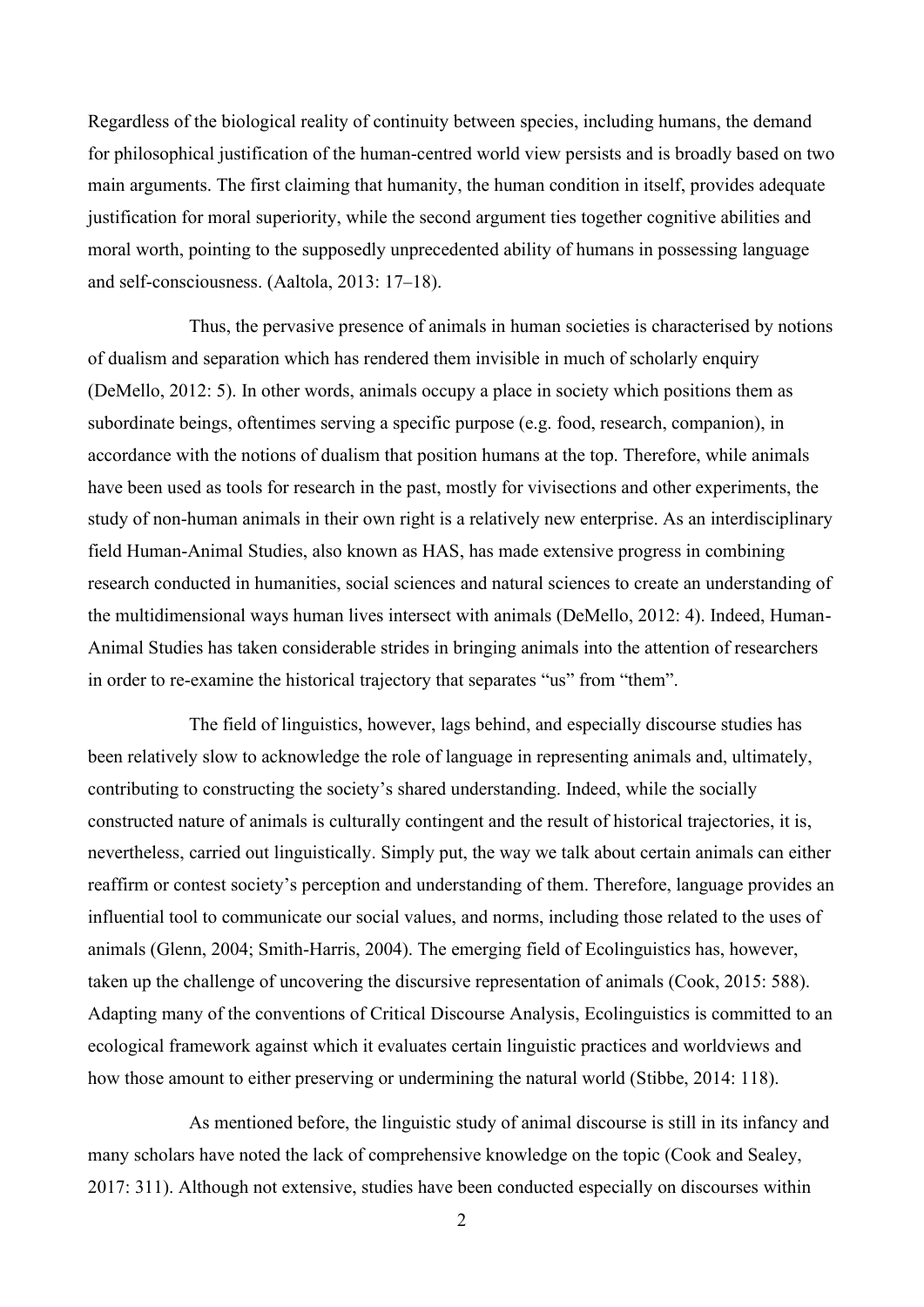intensive animal farming industries, i.e. the production model aiming at maximizing production while minimizing expenses, or discourses communicated to potential consumers of animal-based products. The focus on discourses produced in factory farm conditions is understandable, since most people in industrialised countries encounter animals on a daily basis as "products" of the food industry. When animals appear on the shelves of supermarkets as an extensive selection of products, they are packaged in ways that bear little resemblance to their living counterparts. Indeed, when the process through which a cow becomes beef is removed from sight, people have limited experience or knowledge on where their food comes from. The invisibility of production animals can be seen as contributing to the high level of exploitation in many farms (Carter and Nickie, 2011: 113). Generally, research conducted on factory farm discourse concludes that animals are consistently represented as objects producing products. Therefore, the language used to describe them ensues this incentive; animals are denied individuality and objectified through a variety of linguistic means. For instance, deploying the metaphor of machinery discards sentience and reduces animals into inanimate objects and defines their worth based on profitability (Croney and Reynnells, 2008).

Linguistic research on animal discourses in the context of intensive farming is valuable in creating an understanding on how these practises are sustained on the level of language. However, increasing interest in the ecological impact of animal farming, responsible for 14,5% of global greenhouse gas emissions in 2015 (Food and Agriculture Organization of the United Nations), coupled with concerns for the wellbeing of the approximately 80 billion animals slaughtered each year (Ritchie and Rocher, 2020) have increased the demand for alternatively produced animal products, for instance organic eggs and grass-fed beef. The present study attempts to respond to these current trends, while simultaneously drawing from previous research in Ecolinguistics. In other words, by taking on the perspective of small-scale animal farming, the aim of this study is to add to the growing pool of knowledge on the discursive representation of farmed animals. More specifically, my aim is to determine whether or not discourse produced by alternative models of food production less committed to producing massive quantities of products with minimum resources, differ in how they represent animals from representations discussed in previous research, and whether the available discourses promote or hinder the wellbeing of the animals.

The study of discourses that surround farmed animals can contribute to creating critical language awareness which enables individuals to perceive how established ways of speaking construct certain realities (Stibbe, 2014: 119). This knowledge is especially important for those directly responsible for creating and distributing discourses, and they provide a useful tool for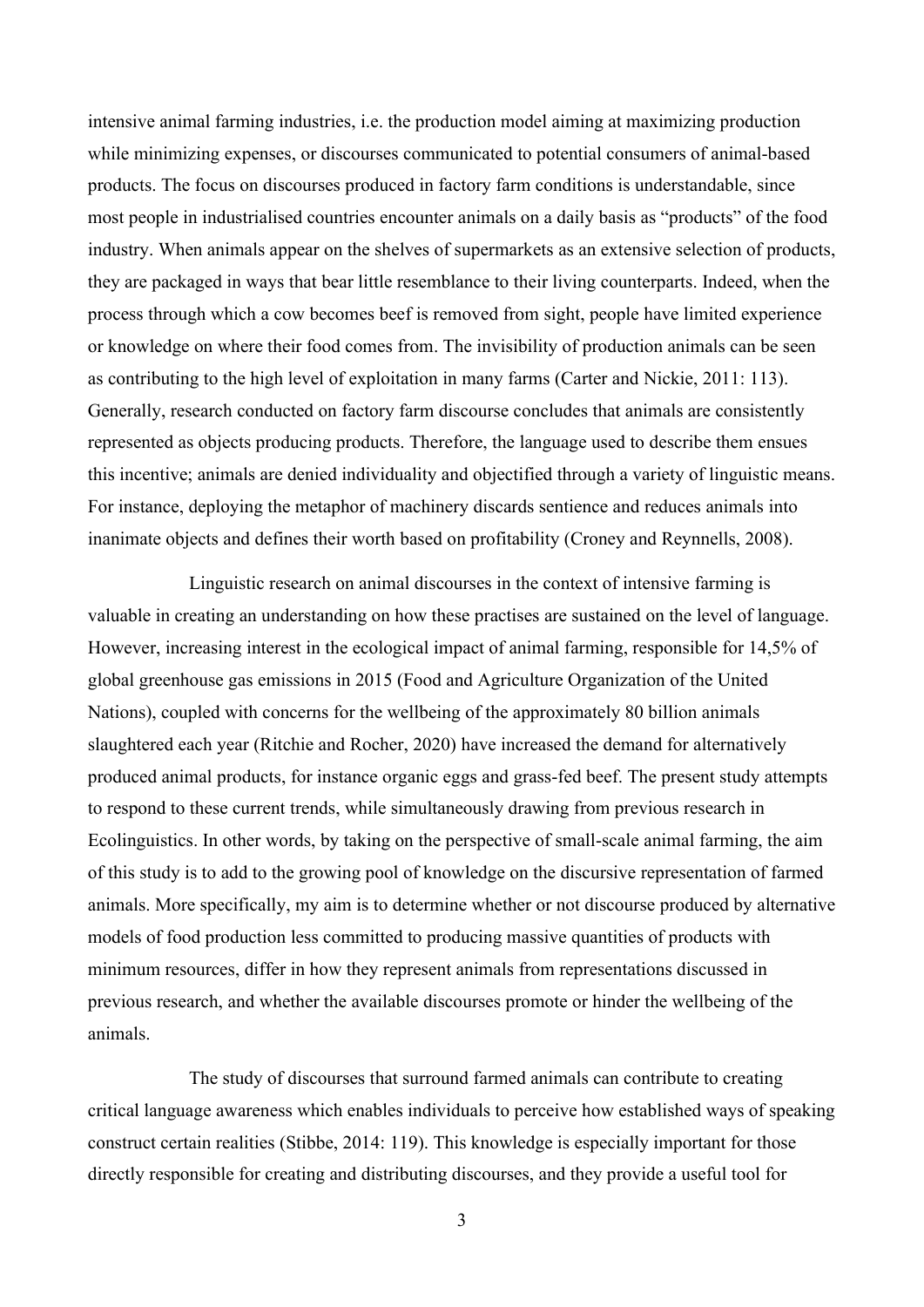reassessing whether the message sent out is accurate in depicting the reality of animal production. Indeed, the language used to represent animals plays a role in how they are perceived and valued by those who interact with them, and although the present study focuses on a restricted area of human animal interaction, creating awareness is an important step towards establishing discourses on animals that challenge harmful perceptions and give way alternatives that promote wellbeing. Since research has shown that industry-specific ways of speaking about farmed animals tend to gloss over the sentience and suffering of animals, a focus on an alternative farming model potentially reveals representation that are in concurrence with its practices. This could mean, for instance, encouraging the construction of animals as individuals, rather than referring to them as groups, or promoting subjectivity and agency by describing animals as 'doing' instead of merely 'being'.

I will begin the next section by introducing the theoretical perspective of Human-Animal Studies, after which the discussion will turn to Ecolinguistics and Critical Discourse Analysis which provide the linguistic background for the present study. I will close off section 2 by positioning my study in relation to previously conducted research. Section 3 will lay out my aims and research questions as well as the method for analysing my data. Following, sections 4 and 5 provide a detailed linguistic analysis of the uncovered discourses on pigs with examples from data to illustrate my findings. In section 6, I will discuss and evaluate the results in relation to my research aims and previously conducted studies and, lastly, section 7 will conclude the present study by examining the implications of my findings and suggesting aims for future research.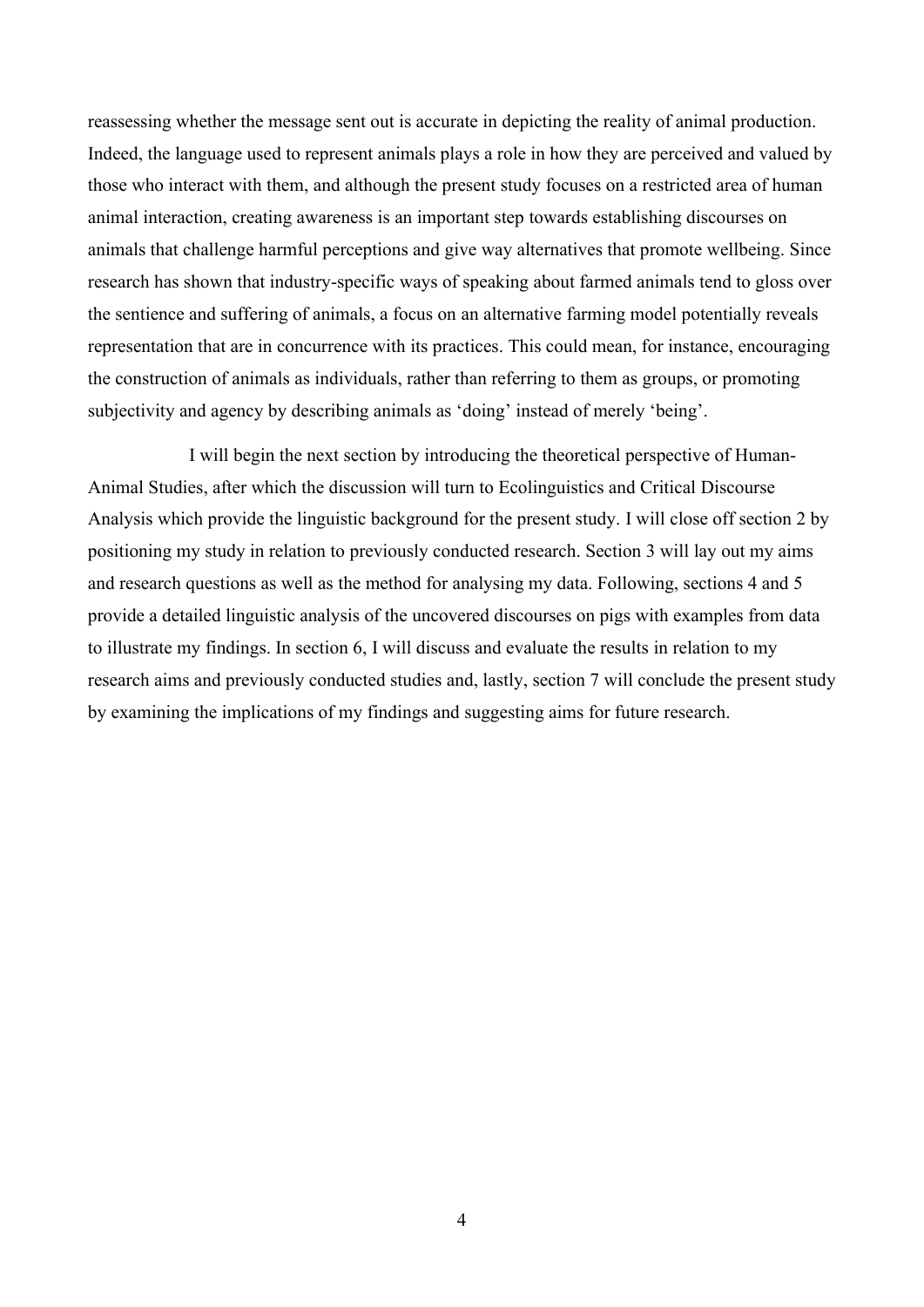## <span id="page-8-0"></span>**2 BACKGROUND**

This section locates the present study within the fields of research that are relevant to its approach and aims. Firstly, I will describe the theoretical perspectives that provide my analytic framework and, secondly, discuss previous research on farmed animals in sociology and linguistics in order to position my work in relation to the current pool of knowledge.

## <span id="page-8-1"></span>**2.1 Theoretical perspectives**

The theoretical framework for the present study draws on the work conducted in the rather broad field of Human-Animal Studies, in order to understand the socially constructed role of animals in today's society. Human-Animal Studies has gone to great lengths in order to map out the contradictions that govern the relationship between humans and other non-human animals which allow for simultaneously perceiving animals as sentient creatures and objects and tools of use. In addition, HAS attempts to uncover how these contradictions have become so embedded in culture that they remain largely uncontested by most people (Arluke and Sanders, 1996: 5). Ecolinguistics and Critical Discourse Analysis complement the ideas of Human-Animal Studies by offering a specifically linguistics perspective for analysing the construction of production animals and the discourses that are central to humans' understanding of them. Animal discourses can be considered an area of interest in Ecolinguistics which utilizes many of the same concepts of traditional CDA, especially related to the idea of power and dominance carried out through language use. Together the perspectives provide both the baseline understanding for the present study which rejects the socially constructed role of farmed animals as inevitable or natural, and also enables the critical examination of discourse in order to uncover the role of language in constructing and maintaining the society's shared perception.

#### **2.1.1 Human-Animal Studies**

<span id="page-8-2"></span>The theoretical perspective of the present study is influenced by and draws on those fields of study that have placed the interactions of humans with animals in the foreground of academic enquiry. Human-Animal Studies (HAS) is an interdisciplinary field which has combined insights from humanities, social sciences and natural sciences to map out the ways in which human lives intersect with animals' and identify those spaces (mental and physical) that animals occupy in human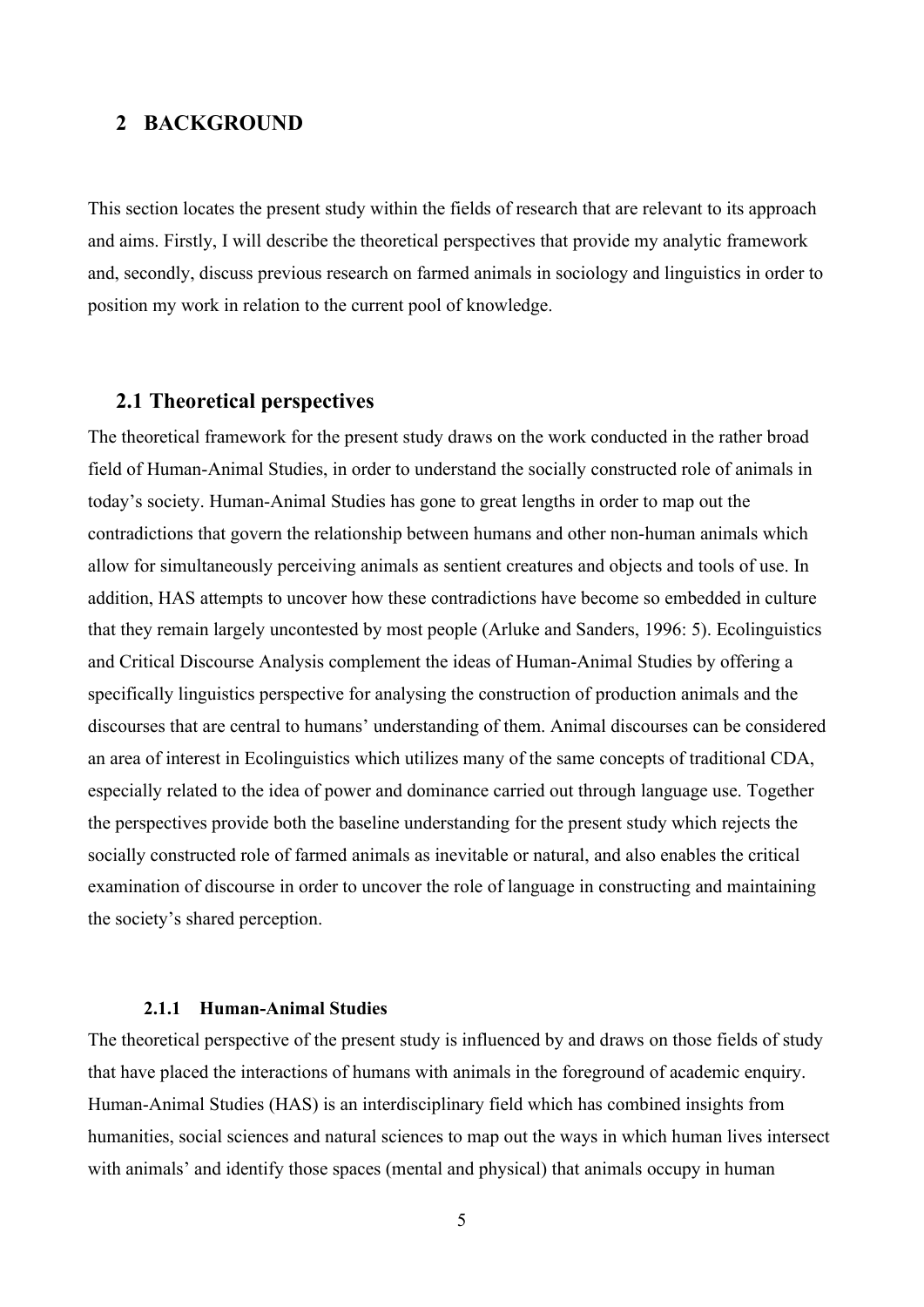societies (DeMello, 2012: 4). HAS provides an extensive account on the historical aspects of human-animal interaction, for example, discussing the trajectories that have been influential in establishing the current understanding that people share about the different animal categories and the values assigned to them. In addition to providing descriptive accounts, the critical branch of Human-Animal Studies attempts to deconstruct the social meanings imposed on animals as the result of various historical and cultural processes. Thus, HAS aims at actively engaging in political decision making to shape human-animal relations in the future (DeMello, 2012: 16, 28). Despite its commitment to animal welfare and to improving the positions animals occupy in human societies, theoretical positions that take a more critical and ideological stance have also emerged within the field. Animal Studies, in particular, places the concept of human exceptionalism at the centre of its inquiry by outlining its pervasiveness in the way humans think and relate to animals (Waldau, 2013: 2). This line of thinking is strongly committed to opposing the exploitation of animals that arises from the ideology of humans at the top of the natural world (Carter and Nickie, 2011: 2–3). Although not specifically focused on the linguistic aspect of human-animal relations, research fields that are concerned with animal related issues routinely comment on how language use can be employed to mask exploitation and enable animal suffering (Carter and Nickie, 2011: 129).

This study adheres to the idea that animals are socially constructed, meaning that although existing in nature, once animals are incorporated into human societies, they are assigned meaning and value as well as placed in categories that define their existence. The socially constructed nature of animals has little to do with their physical reality, therefore, it is entirely a human concept and often the result of an animal's use to humans. (DeMello, 2012: 10). More specifically, when humans assign meaning to animals, they tend to place them in categories which represent their constructed reality; pets, farm animals, research animals and wildlife are all examples of categories that in many ways determine how animals are seen by people. In general, both HAS and Ecolinguistics recognise animals as socially constructed and attempt to get to the core of this phenomena and understand what affects representations have on the lived reality of animals. It is often emphasised that Western consumers make a strong divide between animals categorised as companions and as food (DeMello, 2012: 49). The former is given a subjectivity and high degree of cultural visibility, while the latter is approached as an object and has low cultural visibility (Stewart and Cole, 2009: 460–461).

While there are classification systems that characterise animals based on their biological reality in natural sciences by grouping together those who share the most resemblance physically, the social categorisation of animals that is widely accepted in society is not necessarily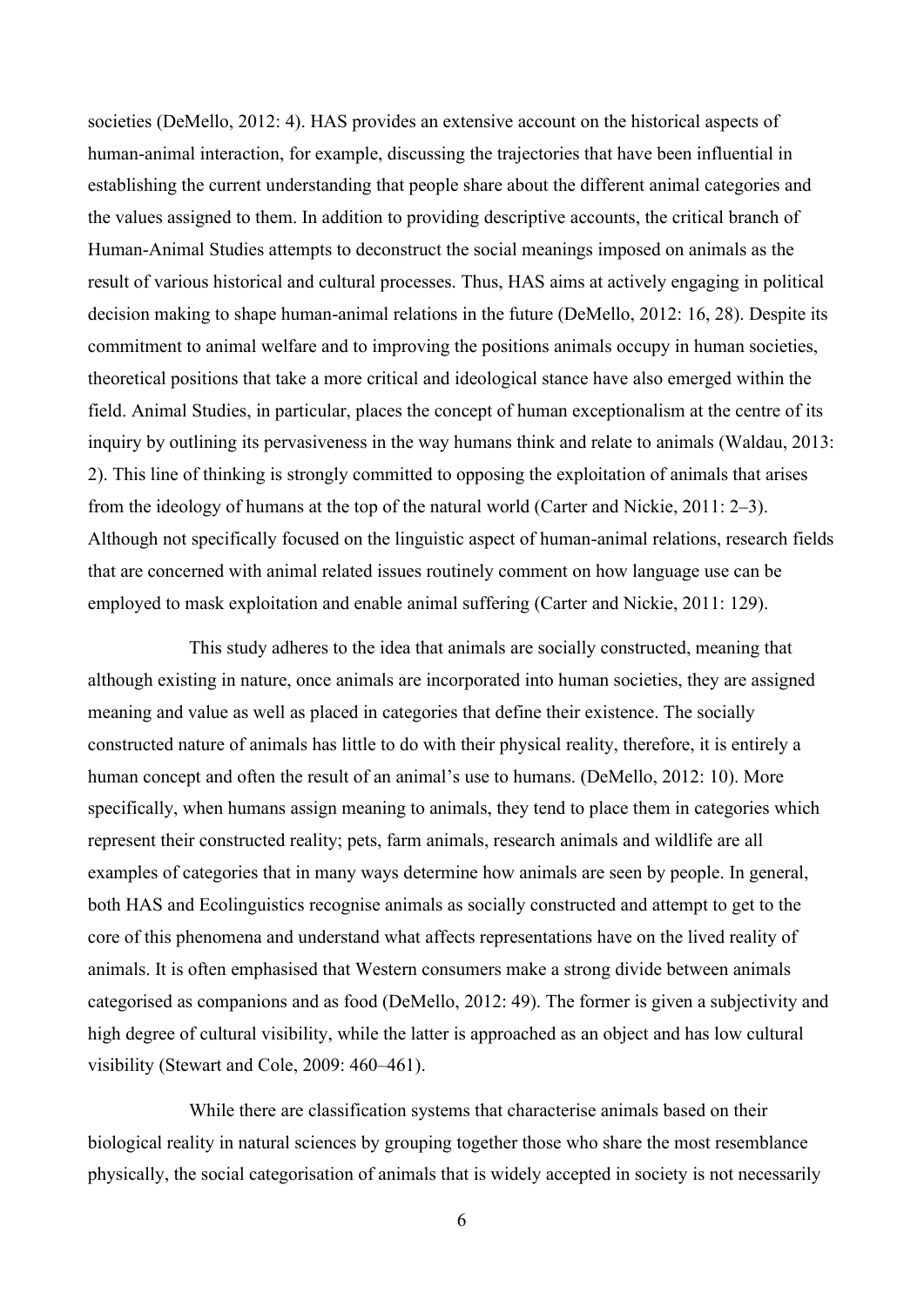based on the biological similarity. According to Arluke and Sanders (1996: 169), the main motivation of categorising animals is based on how well the animal performs their expected social role. This way of categorising animals is called the sociozoological scale. Based on this idea, animals can be classified as "good" or "bad". "Good" animals consist of those species who surrender to the domination of humans and comply with this position. This category includes animals regarded as "tools" such as laboratory animals and farmed animals, which are routinely constructed as lesser beings with reference to capacity for emotions and experiencing pain. (Arluke and Sanders, 1996: 169–173). Of course, it is important to understand that when animals are seen as accepting their subordinate position, it reflects human perception of the animals' behaviour since the reality is, they have non-existent possibility for contesting this position (Arluke and Sanders, 1996: 170). "Bad" animals, on the other hand, include pests whose position as a subordinate is ambiguous and they do not remain distant from people, in other words, they break the boundaries between human and non-human set by people (Arluke and Sanders, 1996: 175–178).

The sociozoological scale has remained influential in determining the value and the moral worth attached to animal, and ultimately their accepted treatment. De Jonge and van den Bos (2005: 135) applied the sociozoological scale in their discussion regarding the killing of different animals and concluded that the position of each animal on the scale reflects the perceived acceptability to kill them. Pets are placed high on the scale and, thus killing them is deemed morally reprehensible, while the instrumental role of livestock animals result in almost a unanimous acceptance for their routine slaughter (De Jonge and van den Bos, 2005: 136). However, this idea is not always as straightforward since the acceptability is strongly associated with the perceived role of the animals; killing a stray dog is not as morally condemned as that of pet dog, and slaughtering livestock as a preventative measure for the spreading of disease is not as justified as slaughtering for food (De Jonge and van den Bos, 2005: 138). This provides an interesting perspective for the present study: pigs as livestock animals fall under the category of "good" animals on the sociozoological scale, and in order to fulfil their role, livestock animals are assigned tool-like status. However, the peculiar nature of small-scale farming, discussed more thoroughly is section 2.2.2., allows for a personal connection with animals and potential for diverging from the traditional category of livestock, thus assimilating the positions of production animals and companion animals

Although humans are scientifically classified as belonging to the Kingdom of Animalia and are, therefore, biologically animals, the everyday use of the term excludes humans from this category (Cook, 2012: 591). Therefore, the term animal is used to refer to all other living beings, except people to whom the term human is reserved exclusively. This can be understood a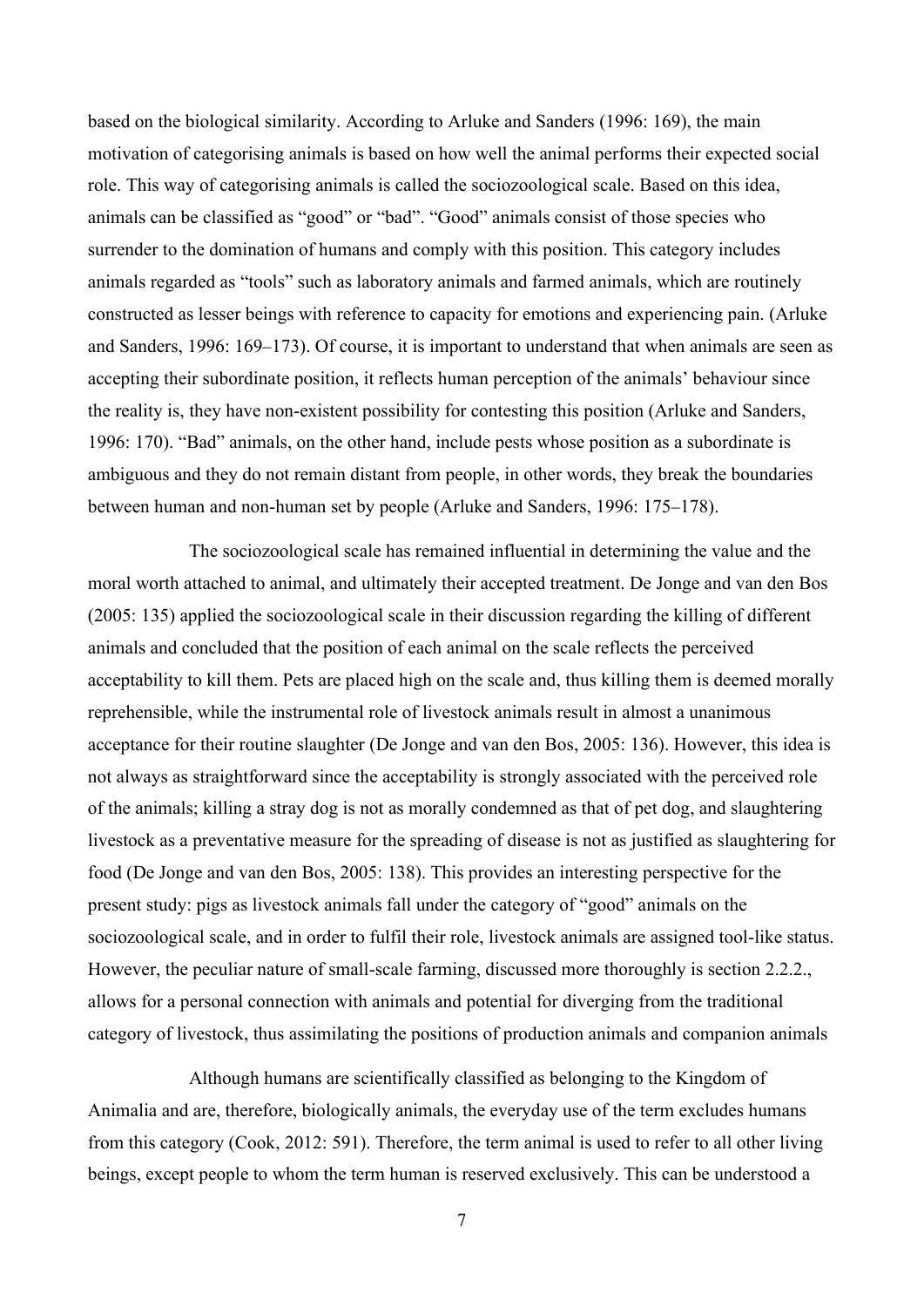way to maintain the divide between humans and animals created by notions of human exceptionalism. Research that takes a critical stance in examining the role of animals in society abandon this notion that humans are somehow separate from the rest of the animal kingdom and reintroduce the biological reality that connects humans to other animals (Waldau, 2013: 19–20). Therefore, the term 'non-human animal' recognises the fact that humans are not categorically separate but rather in continuum with other species. The present research acknowledges the potential that the terms 'human' and 'animal' have in increasing the separation by establishing a binary distinction between the two. However, I will employ the terms regardless in a conscious manner to make apparent the widely accepted usage in order to aptly criticise it.

### **2.1.2 Ecolinguistics**

<span id="page-11-0"></span>The field of Ecolinguistics can roughly be divided into two areas based on the specific definition of the ecology of language(s). More specifically, the term 'ecology', the eco- part of Ecolinguistics, can be understood as a metaphor according to which languages are considered equivalent to species. The object of study in this approach is the interaction between different languages, with specific reference to, for example, how certain languages become extinct and how endangered languages can be protected (Alexander and Stibbe, 2014: 107). Thus, the idea of biological diversity translated into linguistic terms is at the centre of this strand of Ecolinguistics. However, these topics are also studied under the term 'ecology of languages' (Fill and Stephensen, 2014: 8). In contrast with the metaphorical or symbolic understanding of ecology, the second strand of research takes on the literal meaning of the term, thus concentrating on the natural and biological ecology, the flora and fauna (Alexander and Stibbe, 2014: 107). More specifically, as Alexander and Stibbe (2014: 107) put it, ecology is seen "as the life-sustaining relationships between humans, other organisms and the physical environment".

Regardless of the different understandings of the term ecology and the rather different topics of research, there have been arguments in favour of combining the two strands of Ecolinguistics into a consolidated field. It has been suggested that Ecolinguistics could be seen as a unified platform where language phenomenon could be studies from a shared point of view as submerged in immense interconnected network. (Do Couto, 2014: 127). According to Do Couto (2014: 126), one of the most prevailing interests of research in this field relates the criticism of industry discourse and the use of unecological language (e.g. vocabulary and grammar), which subscribe to the above mentioned definition of ecology as the relationship between humans and the natural environment. These topics of research are also closely related to the object of the present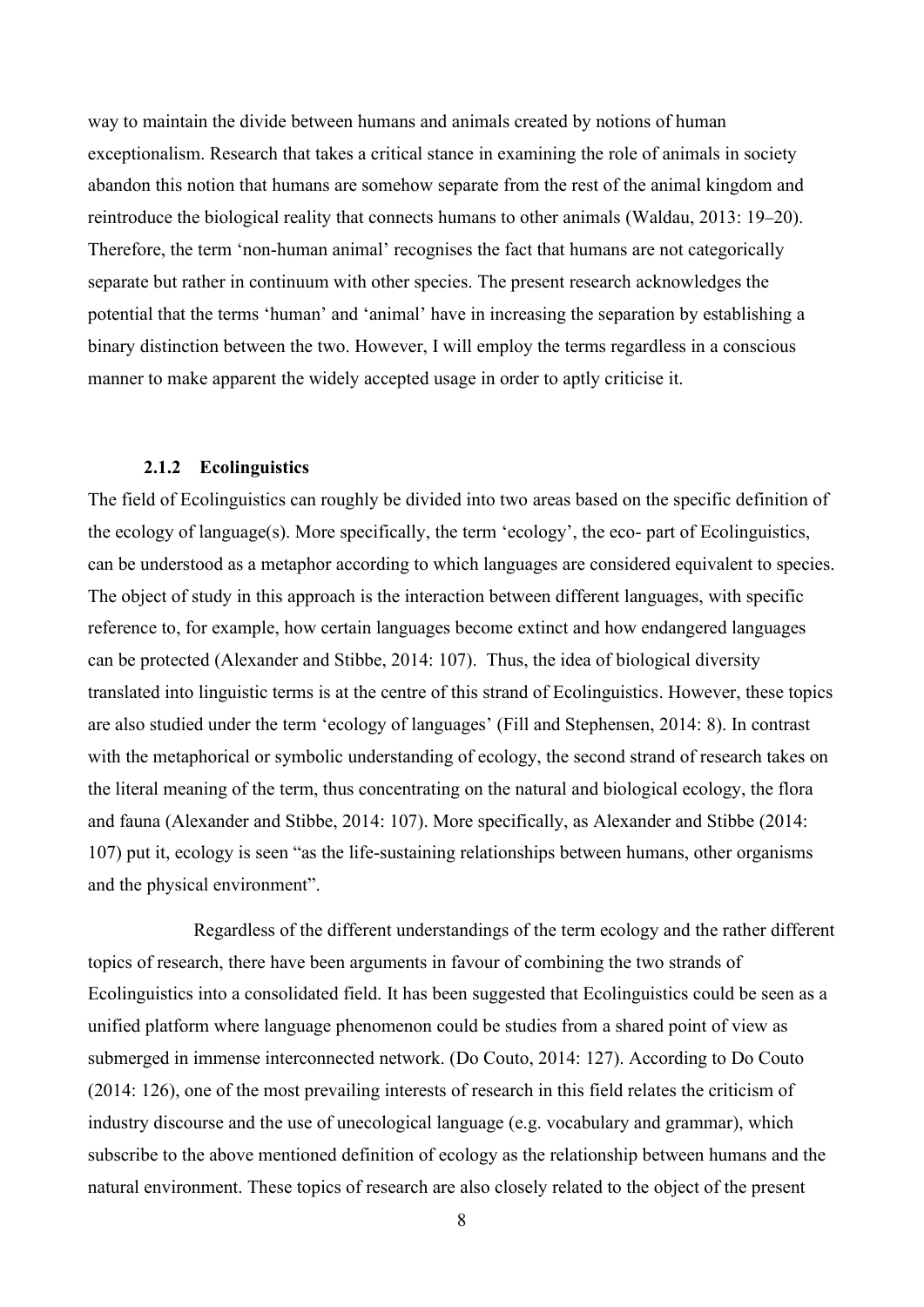study. Thus, my understanding of Ecolinguistics relates exclusively to the study of language in relation to the natural environment, thus disregarding the strand of Ecolinguistics which was referred to above as the ecology of languages. Despite this position taken in this study, I do not reject the idea of Ecolinguistics as a field combining these two strands, but note that, according to my knowledge, a comprehensive framework for such a field is yet to be agreed upon (Do Couto, 2014: 126). Therefore, due to the close similarity of my research topic with one of the two strands of Ecolinguistics and a lack of a unified field combining both strands, it is justified to draw on insights from one understanding of ecology of linguistic research, while simultaneously acknowledging the diversity of the field.

Having made the distinction between the metaphorical and literal meaning of ecology in linguistics research, it is worth discussing the field of Ecolinguistics in more detail. Research in the field is grounded on the idea that language is not passive in reflecting reality but contributes to shaping it. According to Halliday (2001: 179), the combined impact of both grammar and vocabulary is what "shapes experience and transforms our perception into meaning." In other words, language, as a combination of different elements, makes meaning possible but also restricts the potential for creating meaning to its terms (Halliday, 2001: 179). This understanding of language is a prerequisite for Ecolinguistics. Such a view is central in Fill and Penz's (2017: 3) definition of the field as the analysis of the role of language concerning the environment with a specific focus on the impact of language and discourse in describing and creating environmental problems, but also the potential in alleviating these problems. Stibbe (2014: 118) provided another detailed definition which builds on out the two "parts" of Ecolinguistics, the first of which is comprised of linguistic analysis of varying devices and mechanisms which create a specific worldview, while the second part reflects this analysis with an ecological framework by analysing how the worldview mediated by language contributes to preserving or undermine the conditions that support the ecosystem. Along the lines suggested by these researchers, taking an Ecolinguistic approach to linguistic research involves the analysis of current uses of language and discourse in relation to the natural environment. As mentioned previously, linguistic analysis of discourse is made meaningful by reflecting it with an ecological framework, also referred to as an 'ecosophy'. In general, the ecosophy of Ecolinguistics rejects the idea of humans at the centre of nature and attempts to emphasise the interrelatedness of human life with animals, plants and the physical environment (Stibbe, 2012: 139). However, it is the task of each researcher to define their understanding of the ecological framework against which they reflect the world.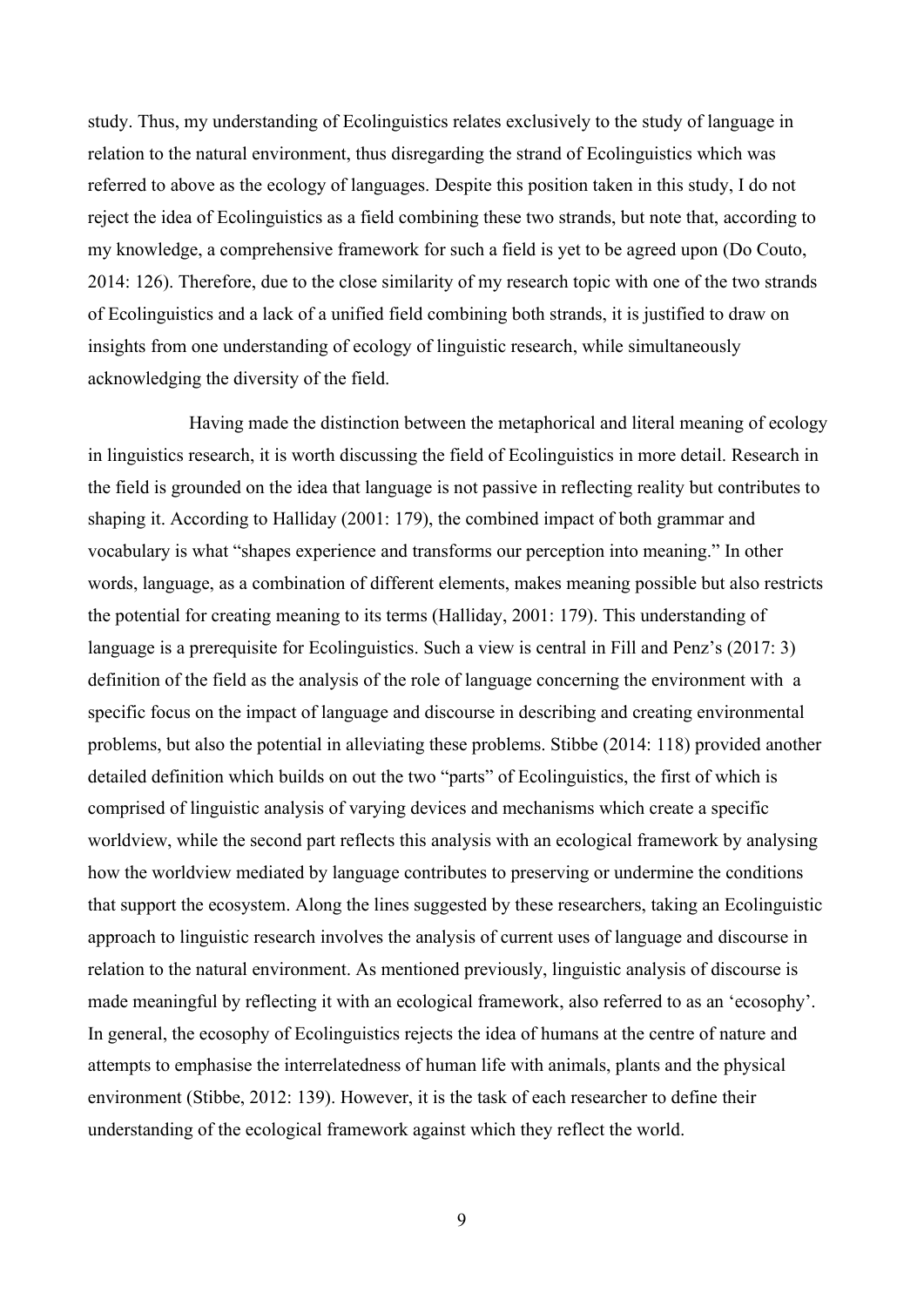The emergence of Ecolinguistics is connected with a wider ecological turn in social sciences where ecological aspects are included as part of social research in order to understand the interconnectedness of environmental aspects with social issues (Stibbe, 2014: 2). Halliday's speech 'New Ways of Meaning: The Challenge of Applied Linguistics' at the AILA congress in 1990 (2001), can be considered an impetus for interest in the ecological aspect in linguistics. Halliday introduced the historical trajectory through which English has moved towards favouring an increasingly abstract and objectified reconstruction of experience (Halliday, 2001: 182). More specifically, he concluded that the lexicogrammar (grammar and vocabulary combined) of contemporary English constructs a view of the world that is no longer sustainable; our demand for the planet's resources has extended the supply (Halliday, 2001 :191). Thus, different features of English combined construct experience in a way that we as humans think that we can continue to expand indefinitely and exploit other living beings and the physical environment.

Thus, the unsustainable nature of contemporary English is the result of combining different features of the language, and not only of making specific word choices or grammar patterns. As an example of such features, Halliday introduced 'growthism' as deeply encoded into English: growth is considered positive and desirable (Halliday, 2001: 192). The idea of growth as positive allows for constructing a worldview, alongside other lexicogrammatical features, where expanding indefinitely is perceived inevitable. At the same time, this process is achieved at the expense of the natural world. According to Goatley (2001: 204), ordinary language use is incongruous with scientific insight into the biological universe and humans' relatedness with the rest of the natural world, meaning that the way in which we speak about the world is marked by a lack of representing matter as active and human life as inseparable from it. More specifically, Shultz (2001: 110) discussed three main linguistic devices which enable the commercial use of the environment by labelling it a resource and, as a result, encouraging exploitation. One of the devices is the use neutral words to describe exploitation that diverges from the reality of actions; 'development' is one such example where the process through which development occurs lacks any recognition of the potential harm caused on the environment which ultimately enables development. Closely related to Shultz's ideas is the concept of anthropocentrism which can be defined as a philosophical view that construes nature mainly or exclusively through human terms; the value of nature is defined by its usefulness to humans (Heuberger, 2017: 343). An example of anthropocentric language in English is countable and uncountable nouns and especially the use of uncountable nouns in reference to animals and plants, thus representing them as renewable resources that can be exploited indefinitely (Heuberger, 2017: 343).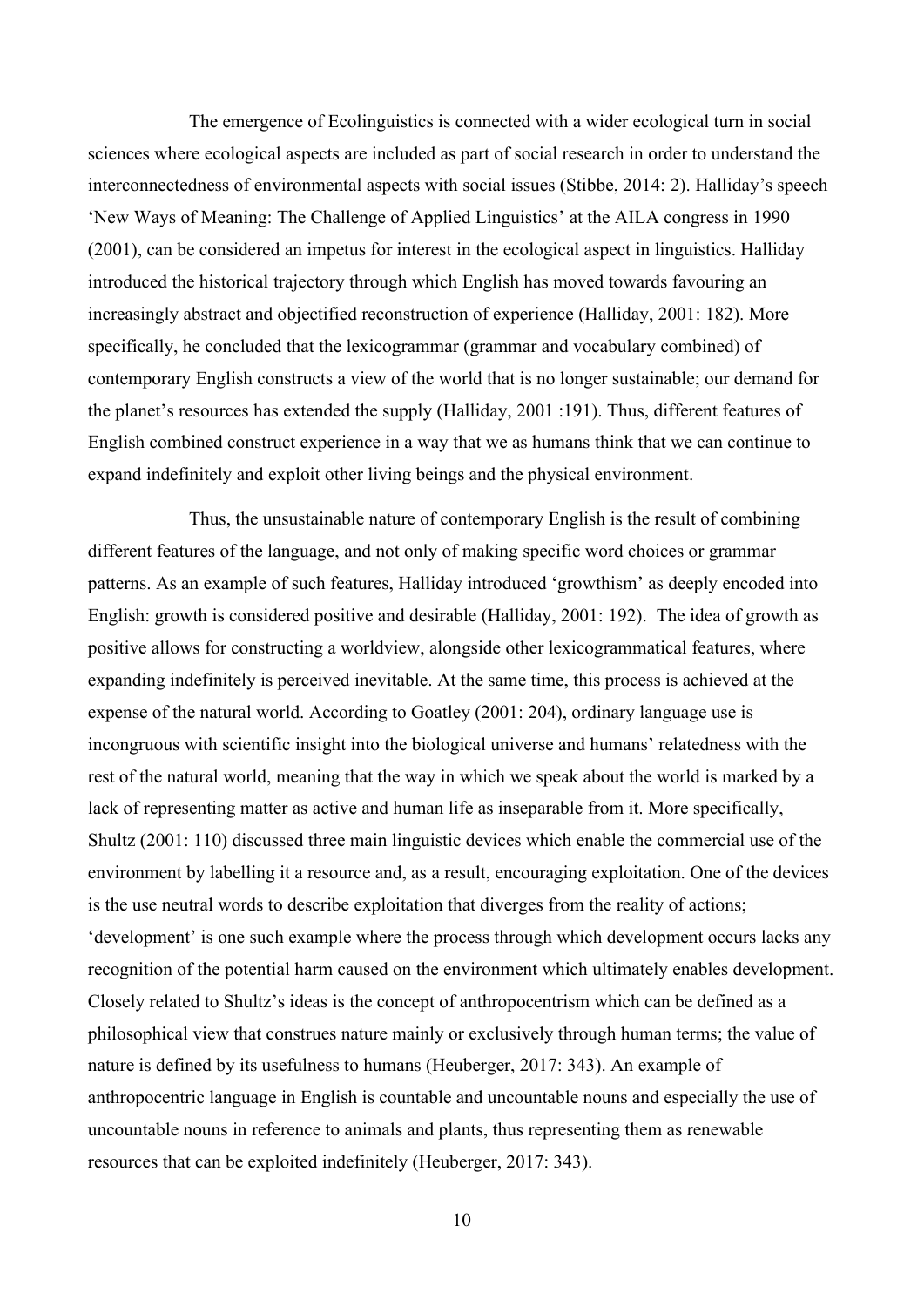The examples discussed above represent some of the key findings in Ecolinguistic and provide a starting point for mapping out the different ways grammar and vocabulary construct a worldview where humans are placed at the centre of the biological universe and where exploitation of nature is justified. In addition to revealing patterns that are harmful for the continuity of life on earth, Ecolinguistics is also committed to transforming these established discourses by introducing alternative ways of relating to the world outside us. According Goatley (2001: 212), considering the increasing effects of global warning, it is of utmost importance and urgency to identify the damaging impact of environmentally harmful discourses that are continually circulated by text and language. Stibbe (2014: 119) also addressed the role of Ecolinguistics in not only uncovering linguistic patterns but in creating critical language awareness. Critical language awareness refers to the practical application of information of the correlation between language and ecological destruction. This information can be used to influence policies in, for instance, educational context and provide ideas for redesigning or producing alternative texts in the future. (Stibbe, 2014: 119). Indeed, detecting the patterns of language that are harmful to the environment needs to be combined with practical alternatives to the status quo in order to create change.

Therefore, Ecolinguistics can be considered a field of research focusing on the role of language in representing and constructing our understanding of the natural world and humans' place in it. One area of interest that has emerged from the field is specifically focused on language concerning animals and, more specifically, farmed animals. Indeed, since Ecolinguistics takes as its central focus the impact of language use on other living beings, farmed animals can be considered as an area that is greatly impacted by human actions. Stibbe (2012: 15) concluded that as intensive animal farming is damaging the wellbeing of these animals as well as the environment at a such a large scale, there needs to be a constitutive shift in our understanding on how we perceive these animals. Therefore, the way we construct animals through language has a significant effect on how we treat these animals and, as a result, on their wellbeing.

The Ecolinguistic study on farmed animals draws a great deal on Critical Discourse Analysis (CDA) and on the areas of interest within it that have included research on the role language in maintaining power and dominance of oppressed groups. Ecolinguistics points to the similarities between "traditional" power imbalances and the relationship between humans and other non-human animals by rejecting the idea that dominance can only be impactful between different groups of people (Stibbe, 2012: 21). This exclusion of animals from linguistic research has been argued to relate to their inability resist power imbalances constructed in discourse by engaging in activism. However, CDA is committed to taking the side of the least powerful who are inevitably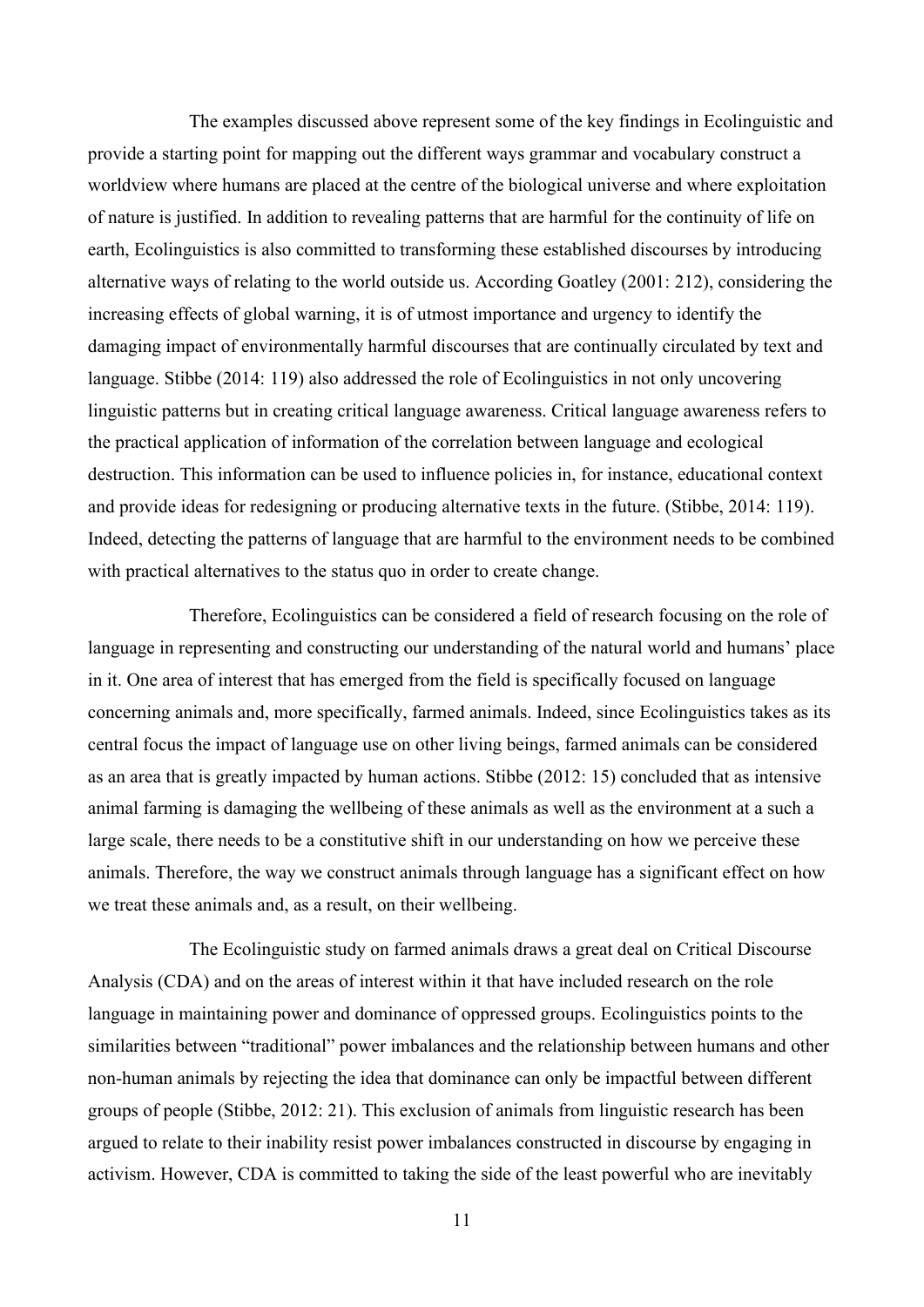those who lack ability to defend themselves, the animals (Stibbe, 2012: 21). It is important to bear in mind that most if not all, interactions between humans and non-human animals include varying degrees of dominance since, as mentioned above, there is a strong tendency for humans to categorize and define nature and other creatures based on their perceived usefulness. However, the dominance of humans over those animals who are categorised as food provides the most striking example of power and exploitation, since it demands the confinement and routine slaughter of vast numbers of animals worldwide.

The Ecolinguistic research into farmed animal discourses has revealed persistent ways of representing animals that allow for continuing their intensive use that is characteristic of the current state of affairs especially in the context of factory farming. Trampe (2001) has discussed the representation of living beings as resources and the tendency to value these animals based on economic principles and, thus, to overlook ethical concerns. In such representations living beings are reduced to objects who can be produced and utilized. A similar discourse has also been noted by Stibbe (2012: 28) who argued that the discursive construction of animals as resources disregards the inherent suffering involved in especially intensive farming practices; as a resource an animal is awarded a status of an inanimate object and is, therefore, considered unable to suffer. Objectifying animals and representing them as resources that can be utilized appears as one of the overarching tendencies in discourses that address these animals. The specific linguistic devices through which this representation is mediated are discussed in more detail in section 2.2.3.

Discourses about farmed animals are influential in creating and maintaining a shared understanding on the value and worth of the lives of non-human animals. Ecolinguistics combined with Critical Discourse analysis provides a theoretical framework for the detailed linguistic analysis of the texts under investigation in this thesis. With such an approach it is possible to reveal the underlying tendencies in socially constructing those animals that are destined to end up on our plates. More specifically, Ecolinguistics sees the power imbalance between humans and animals as inherently problematic to the animals themselves and to the environment. The present study also subscribes to this position by questioning the justification of commodifying and slaughtering sentient beings.

#### **2.1.3 Critical Discourse Analysis**

<span id="page-15-0"></span>Critical discourse analysis is based on the perception that language is not merely a neutral tool for describing and reflecting reality but influential in shaping the world around us. More specifically,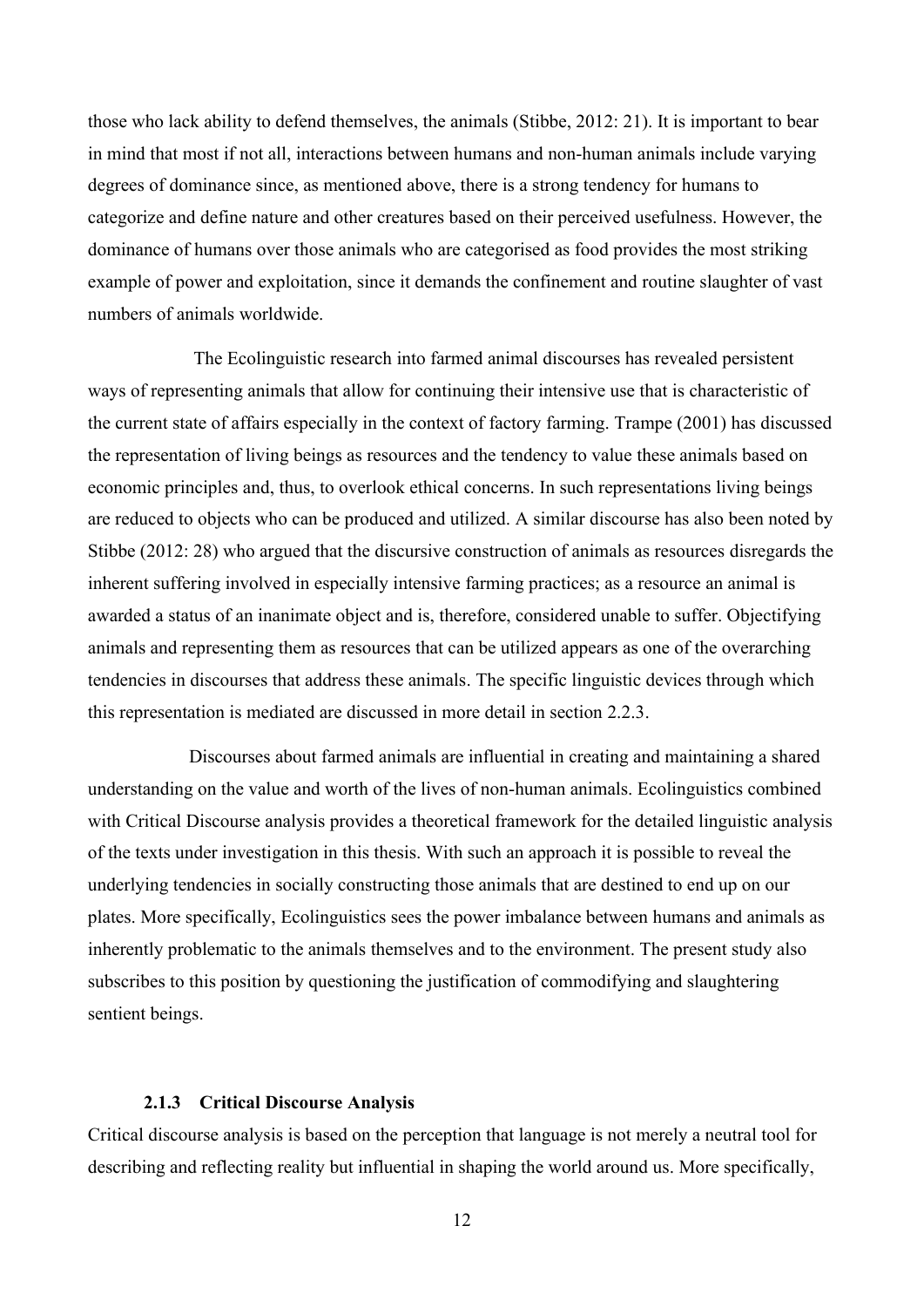social norms and conventions as well as contextual factors influence and restrict language use, while language simultaneously shapes the organisation of knowledge, collective and individual identities (Pietikäinen, 2008: 197). Thus, the relationship between language and society is a dialectic one and language is an inherent aspect of social practices (Wodak, 1997: 17; Chouliaraki and Fairclough, 1999). The dialectic relationship between society and language and the consequential nature of language use constitutes the particular interest of CDA, with regards to its societal impact.

Discourses contribute to shaping how we see the world as well as how we act in it, and their influence is realised both on the individual and collective level (Lynn, 2010: 84). However, the interest of CDA is not merely descriptive: rather than modelling the semiotic features that constitute certain discourses, it attempts to disclose the effects and meanings behind the availability of discourses. This interpretive and explanatory aspect of CDA both sets it apart from descriptive linguistic research and constitutes the "critical" aspect of discourse analysis. Essentially, CDA can be understood as drawing together aspects from linguistic theories due to its distinct focus on language and texts (both spoken and written) as well as from social sciences, especially related to the understanding of discourse as socially constructive and constraining (Pietikäinen, 2008: 192).

Due to its inherently critical point of view of language as a social practice, CDA is particularly interested in the interconnectedness of power, ideologies and discourse (Meyer and Wodak, 2001: 2). Discourses as an element of social practice have the potential to maintain established power relations in society. At the same time, due to the dialectic relationship between language and society, discourses can also challenge routine practices of power and dominance and, as a result, contribute to social change (Wodak, 1997: 9). Discourses can be regarded as embedded with some elements of power, since specific ways of perceiving aspects of reality always represents it from a specific point of view, while also concealing others. However, the most influential way through which power is manifested in discourse is via concealment. More specifically, certain discourses, or ways of perceiving the world become naturalised so that they are regarded as reflecting reality rather than constructing it (Chouliaraki and Fairclough, 1999). In other words, some discourses gain the position of 'common sense', and as a result, the power and dominance embedded in them is concealed. Rather than regarding them as manifestation of power in the first place, they are seen as "just the way things are" (Fairclough, 1995: 43). However, issues of power and dominance in discourse are never neutral, although their position as common sense might denote this, since there are always some who gain from the hegemony, and others who are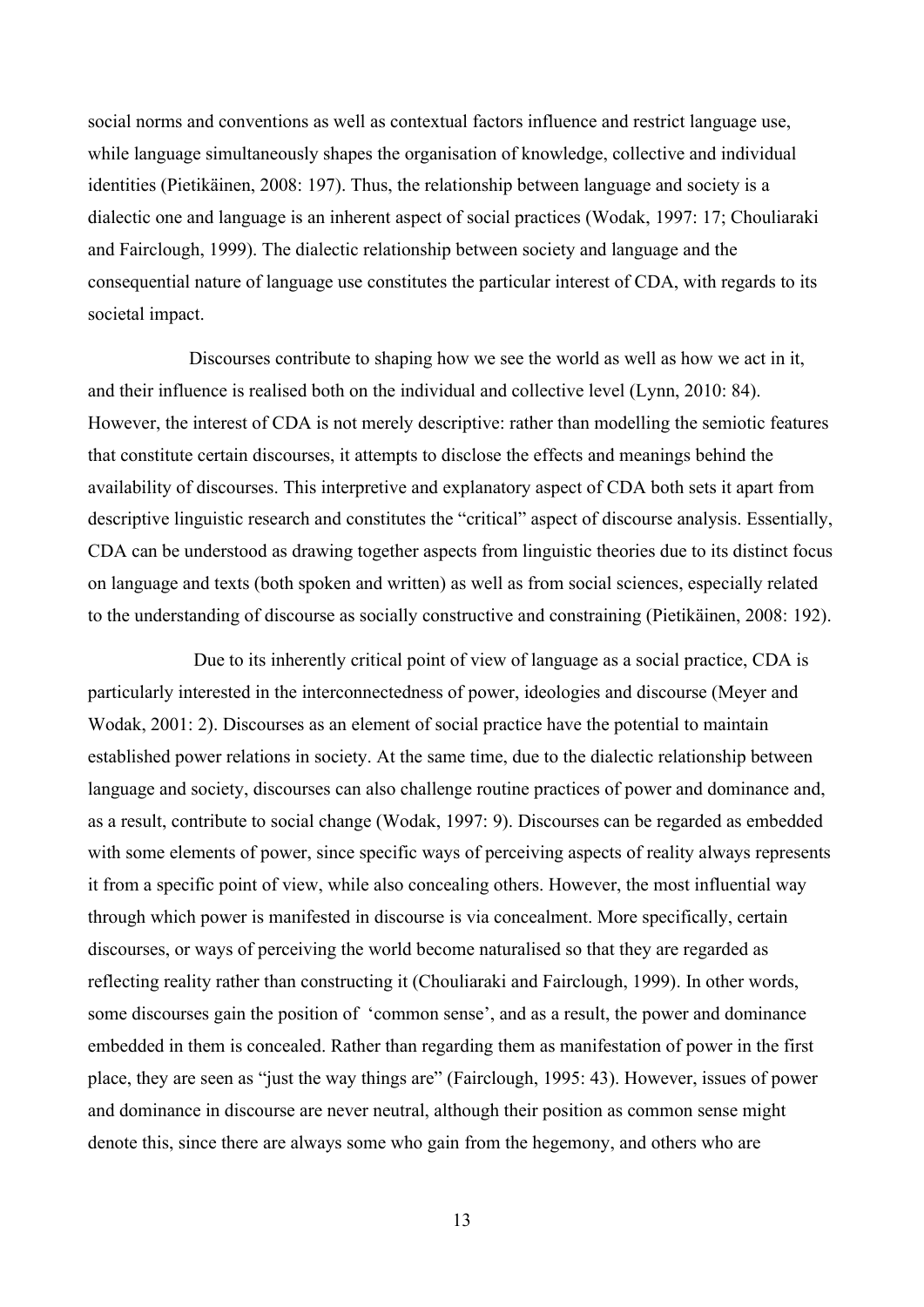disadvantaged by it. In other words, there are those who inflict dominance and those who submit to it as a result (Fairclough, 1995: 82).

According to Chouliaraki and Fairclough (1999), the ability of language to mystify unequal relations of power constitutes the ideological nature of discourses. Ideologies are sets of practices that structure our perception of reality and the arrangement of norms and conventions (Groling, 2016: 119). According to Fairclough (1995: 73), "[l]anguage is a material form of ideology, and language is invested by ideology". In other words, the ideologies that are established in a society are realized through language and discursive practices. It is important to note that CDA subscribes to a critical understanding of ideology as obscuring from perceiving reality, and therefore, ideologies are a vessel of power and dominance (Pietikäinen, 2008: 202). Thus, discourses sustain power relations by concealing them as natural, however, the participants of social practices maintain the perception that their actions as guided by their own free will (Groling, 2016: 120). From the point of view of the present research, the aspects of power and dominance in discourse are central. The discursive construction of farmed animals as objects enables the production of meat by discarding concerns for suffering since inanimate objects do not feel pain (Stibbe, 2012: 28). As discussed earlier, the exploitation of non-human animals is widely accepted in many societies, thus it can be considered as a prevailing ideology and thus contributes to the discursive hegemony of many western societies of human exceptionalism.

However, it is important to note that discourses are not constant but rather could be regarded to be in a state of constant flux, meaning that alternative discourses compete with each other in order to gain the position dominance. This is reflective of the wider process of change taking place in society, thus denoting the dialectic nature of language as social practice (Pietikäinen, 2008: 199). According to Wodak (2011: 11), discourses do not appear individually or separately, but rather as a part of a larger network of discourses which comprises of alternative, contradicting and competing ways of perceiving the same phenomena. Considering the focus of the present study, it could be argued that the current perception on production animals is moving away from the discourse that constructs them as machine-like resources by being confronted with alternative discourses that represent the issue from the point of view of ecological impact or animal ethics. Acknowledging the concept of discourse itself makes possible to identify the beliefs and perceptions about reality that constitute any certain discourses (Lynn, 2010: 85). The ability to perceive discourses from an outside perspective and regard them as constructions rather than reflections of reality, opens the possibility of changing them and as a result providing new social realities (Chouliaraki and Fairclough, 1999).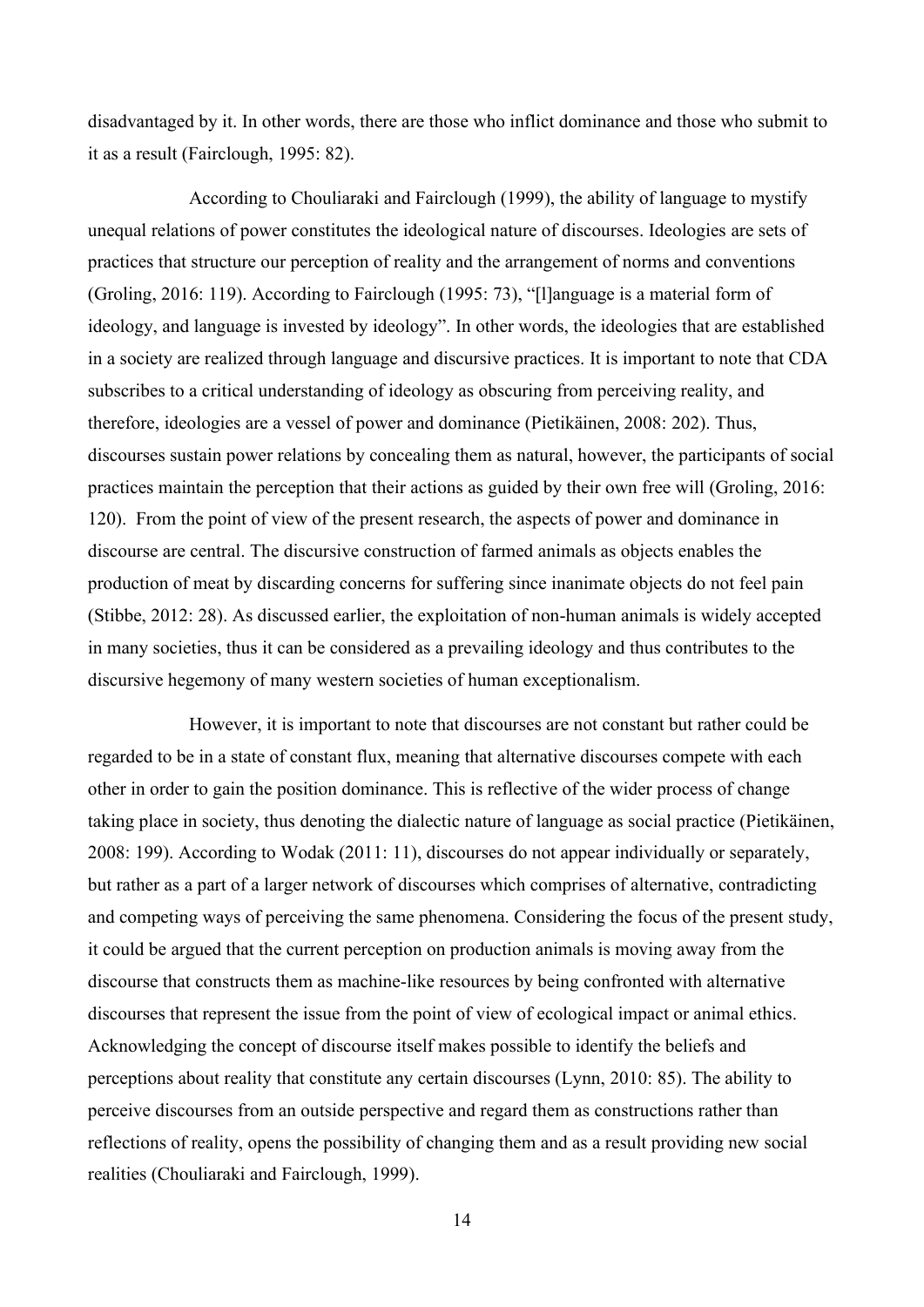Closely related to the notion of power and ideology in discourse is the concept of representations. Representation refers to the language used to assign meaning to and present different aspects of social reality (Fairclough, 2001). Therefore, representations can be understood as the instrument through which reality is constructed, meaning that when we perceive the world the process is always mediated through representations. In other words, discourses are comprised of representations that construct and define aspects of reality in specific and consistent ways. Furthermore, verbal representations of certain phenomena consist of concrete linguistic choices that contribute to constructing a certain image of reality. (Mäkilä, 2007: 140). Although, discourses are comprised of clusters of representations, the linguistic choices that contribute to different representations are simultaneously controlled by the available discourses. More specifically, the prevailing discourses provide the frames within which different representational choices can be made. What this means is that, for example, when production animals are represented in text, the prevailing discourse which denotes them as resources, ultimately determines which aspects are emphasised and which are neglected when describing them.

The aim of CDA, then, is to uncover ideologies manifested in discourse that may help to create and maintain unequal power relations between individuals and groups in a given society. More specifically, Critical Discourse Analysis is interested in the role of semiosis (including language) in the changes that are taking place in society and how language contributes to the changes (Wodak, 2011). The traditional interests of CDA have been to side with those who suffer most from dominance and inequality forwarded in discourse and bring about change in the condition of different oppressed groups including women, ethical and sexual minorities (van Dijk, 2003: 253). The present study can be understood as following this convention, however, as mentioned previously, CDA has been rather slow in acknowledging the role of language in maintaining and constructing discourses that put forward the ideology of human dominance over non-human animals as natural and inevitable. Therefore, in addition to providing descriptive and explanatory accounts of language use in society, CDA aims to critically analyse it in order to bring about "enlightenment and emancipation" (Wodak, 2011: 52)

### <span id="page-18-0"></span>**2.2 Previous research on farmed animals**

This section discusses previous research conducted in the broad field of social sciences regarding animals, as well as linguistic research on farmed animals. Both fields of research are significant in foregrounding an understanding on farmed animals for the present study; studies in the field of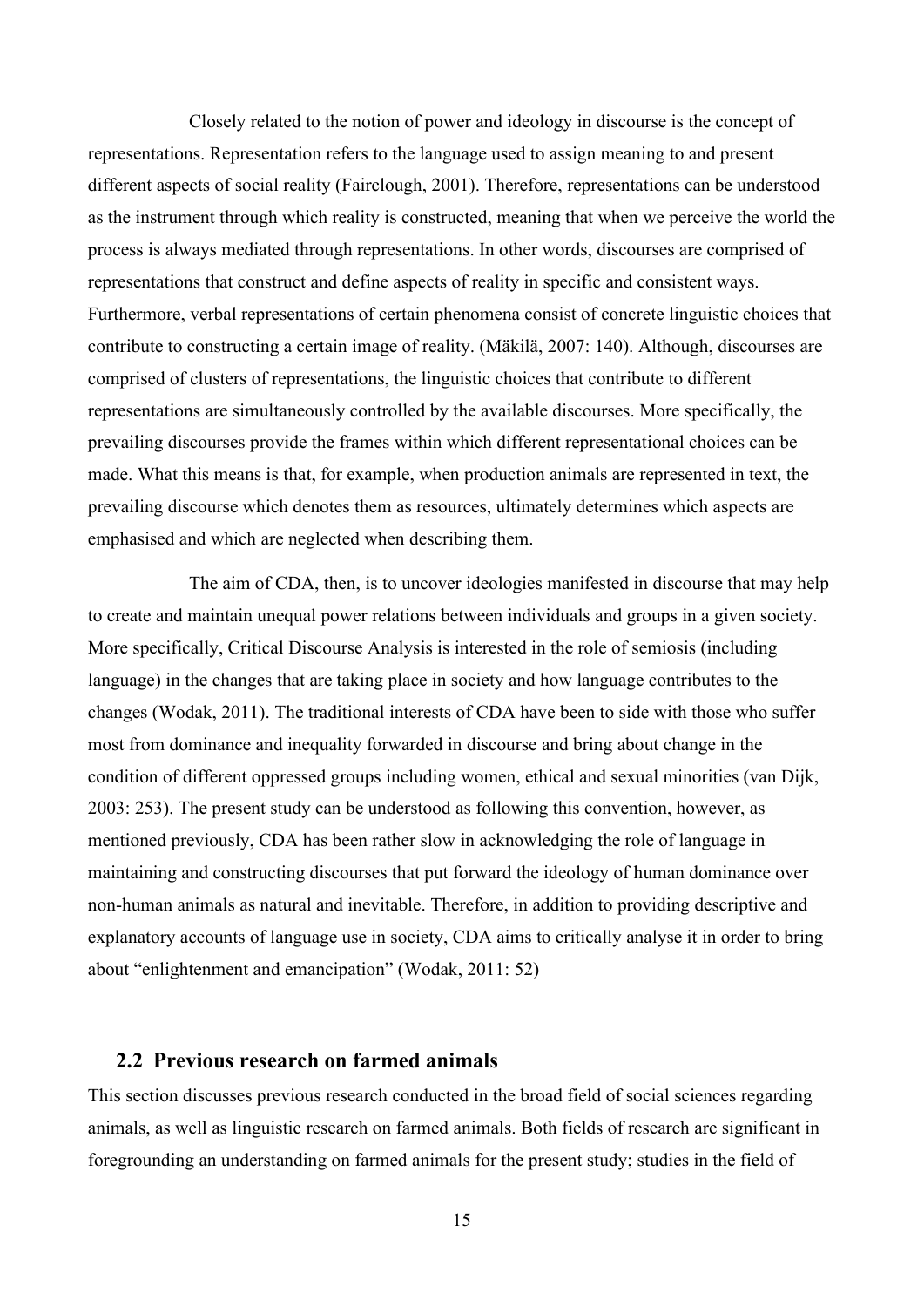social sciences examine attitudes and perceptions that people hold on farmed animals with an attempt to theorise their origins, while linguistic research reveals how perceptions are encoded in language and, thus maintain and construct societal representation.

#### **2.2.1 Sociological research on farmed animals**

<span id="page-19-0"></span>This section provides a brief overview of research conducted in the field of sociology regarding the relationship between humans and other animals. More specifically, the focus here is on research regarding the attitudes, beliefs and perception people hold about farmed animals. Although the work conducted in this field extends to animals in other social categories, including companion animals and wildlife for instance, the scope of my discussion is here limited to research on farmed animals, as based on the specific interest of the present study. In addition, studying the relationship between farmed animals and humans, it is important to distinguish between the perceptions of citizen/consumers, and those people working with the animals. The research examined in this section reflects some of the perceptions people hold towards farmed animal which are potentially reflected in the findings of the present study as representations of pigs and provide tools for understanding where certain discourses in the present data, *Country Smallholding,* arise from. I will begin this section by giving an overview of research conducted with reference to consumers of animal products and citizens at large, after which the focus will shift to examining the relationship between farmers and their animals.

As mentioned previously, animal production is a highly naturalized aspect of society and the socially constructed role of certain animals as food is widely accepted and has only relatively recently been under critical examination due to environmental issues and wellbeing concerns. According to Bastian et al. (2012: 247), analysing how people view meat eating can provide insight into the different strategies employed to maintain its cultural significance regardless of its morally debatable aspects. In other words, the attitudes and perceptions people hold about farmed animals contribute to maintaining the status quo, while recognising the reasons behind perceptions is key to transforming them. In general, it has been noted that mentally disengaging from the link between living animals and meat reduces the dissonance between consuming these products, while it simultaneously gives rise to feelings of discomfort with the realities of animal farming (Bastian et al., 2012: 247).

Studying attitudes regarding any aspect of the world can prove challenging and the factors governing them are myriad and difficult to detect. It appears that people often hold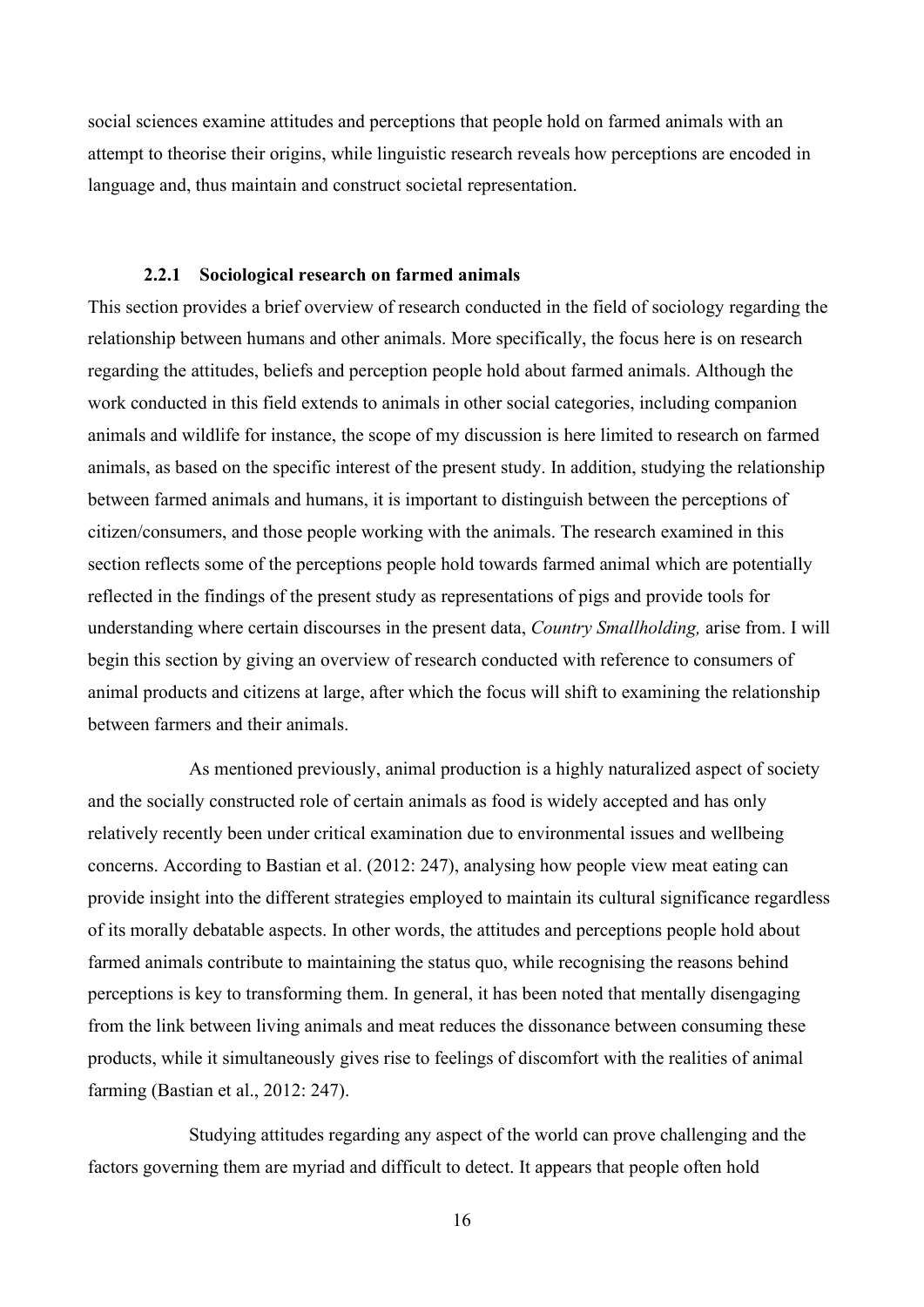contradictory attitudes towards farmed animals, as indicated by their desire to consume them while simultaneously objecting to harming them (Knight et al., 2004) Echoing similar ideas, Bergstra et al. (2017) considered the issue of boar taint as an example of the contradicting attitudes people hold towards production animals. Attitudes towards castration of piglets were negative, however, people were simultaneously unwilling to risk the taste of meat (Bergstra et al. 2017: 402). Regardless, people seem have positive attitudes to the welfare of production animals: for example, the 2016 Eurobarometer revealed that 94% of the respondents believed that it is important to protect the welfare of animals, and 82% believed that farmed animals should be better protected than they now are (Special Eurobarometer 442 online, 2016). Therefore, it can be stated that in general the public supports the welfare of animals and rejects causing suffering, but these attitudes are not necessarily reflected in their behaviour. More specifically, it appears that, while most people hold positive attitudes towards animal wellbeing, other factors come into play and allow for continuing use despite of the conflicting perceptions.

A recent study by Kupsala (2019) attempted to map out Finns' attitudes regarding animals in food production. The results revealed that the independent variables of having a farming background, gender and valuing social equality were the factors that most strongly connected with attitudes (Kupsala, 2019: 58). More specifically, women who valued equality without a background in farming held the most positive and least instrumental attitudes towards animals (Kupsala, 2019: 58). In addition, age was considered a significant variable with regards to negatively evaluating the current state of farming and having less trust in the current model of animal production, which potentially reflected deeper changes in attitudes due to knowledge on today's intensive methods of production, as opposed to previous small-scale farming (Kupsala, 2019: 85). Focusing specifically on attitudes of young people in Norway, Kubberod et al. (2002: 53–62) noticed the importance of gender with regards to attitudes towards meat and meat-eating. Male participants held negative attitudes exclusively for the distaste of meat, while women showed more emotional engagement and negatively evaluated the slaughtering of animals and did not want to associate living beings with meat (Kubberød et al. 2002: 60). In addition to gender, a regular contact with animals resulted in approving attitudes towards animal production, a result which was echoed by Kupsala (2019: 6) regarding participants having a farming background (Kubberød et al. 2002: 60). According to Kupsala (2019: 6), "those who live or grew up on a farm with agricultural animals tend to express less concern for farm animal wellbeing than those without a farming background". Similar results were also established by McKendree et al. (2014; 3161–3172) who studied the perceptions of US citizens regarding the welfare of farmed animals. Those who had more concern for welfare of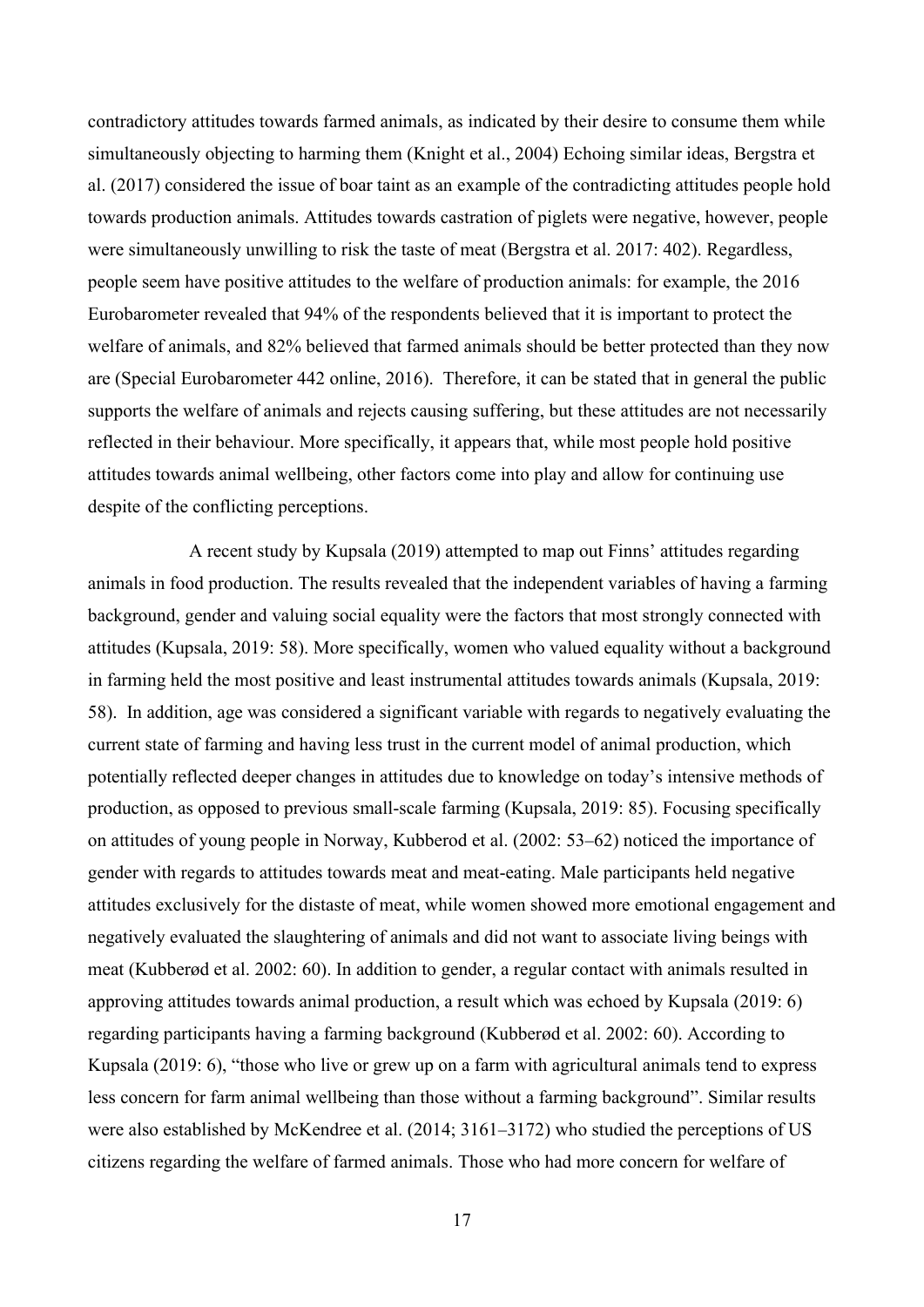animals where most frequently women and younger respondents, signalling the importance of gender and age (McKendree et al., 2014: 3170). In addition, those who reportedly were committed to the Democratic Party also reported similar levels of concern. Lastly, respondents from the Midwest expressed less concern, which was hypothesised to be a result of high proportion of livestock production in the area, thus, relating to the idea of proximity to production as a factor in attitude formation. (McKendree et al., 2014: 3169–3171).

Besides the variables discussed above, the belief in animal mind (BAM) has been noted to strongly correlate with concern for animal wellbeing and less instrumental attitudes towards farmed animals (Kupsala, 2019: 71). The belief in animal mind can be defined as a state where people are influenced by a belief that animals have mental experiences and abilities, which can be further categorised as a belief in cognition and/or sentience (Knight, 2009: 466). This belief is usually influenced by biological similarity to humans (mammals versus vertebrates) as well as the social categorisation of different animals. According to Kupsala (2019: 6), Finns assign the most mental capacities to dogs, followed by cows, pigs, wolves, elks, chickens, salmon and shrimp. Therefore, the social categorisation of the dog as a companion animal results in a stronger belief in animals' mental capacity, as compared to farmed mammals. Similar results have also been acquired by Bastian et al. (2011: 250) who concluded that those animals that are deemed as appropriate for consumption where considered to possess "less mind" than those whose consumption is socially unacceptable. Thus, a weaker belief in animal mind can potentially provide a psychological defence mechanism towards the challenging dilemma of animal consumption and support for animal use, since animals with fewer mental abilities are considered more akin to mechanical objects, rather than living beings, and are less affected by use (Knight et al. 2004: 54)

To conclude, it appears that in general most people hold conflicting attitudes to and perceptions of farm animals and different variables are considered central in determining them, with gender, age and proximity to farm animals reappearing throughout different studies. BAM, however, is a considered a highly influential factor with its levels closely related to the social construction of animals. With reference to the present study, the proximity to animals and the belief in animal mind are potentially influential factors in evaluating and understanding animal discourses. More specifically, my initial assumption is that discourses in *Country Smallholding* may simultaneously illustrate high levels of BAM due to close contact between farmer and animals, thus displaying fewer instrumental attitudes towards them, while also being less bothered with animal use due to the proximity to animals created by personal engagement.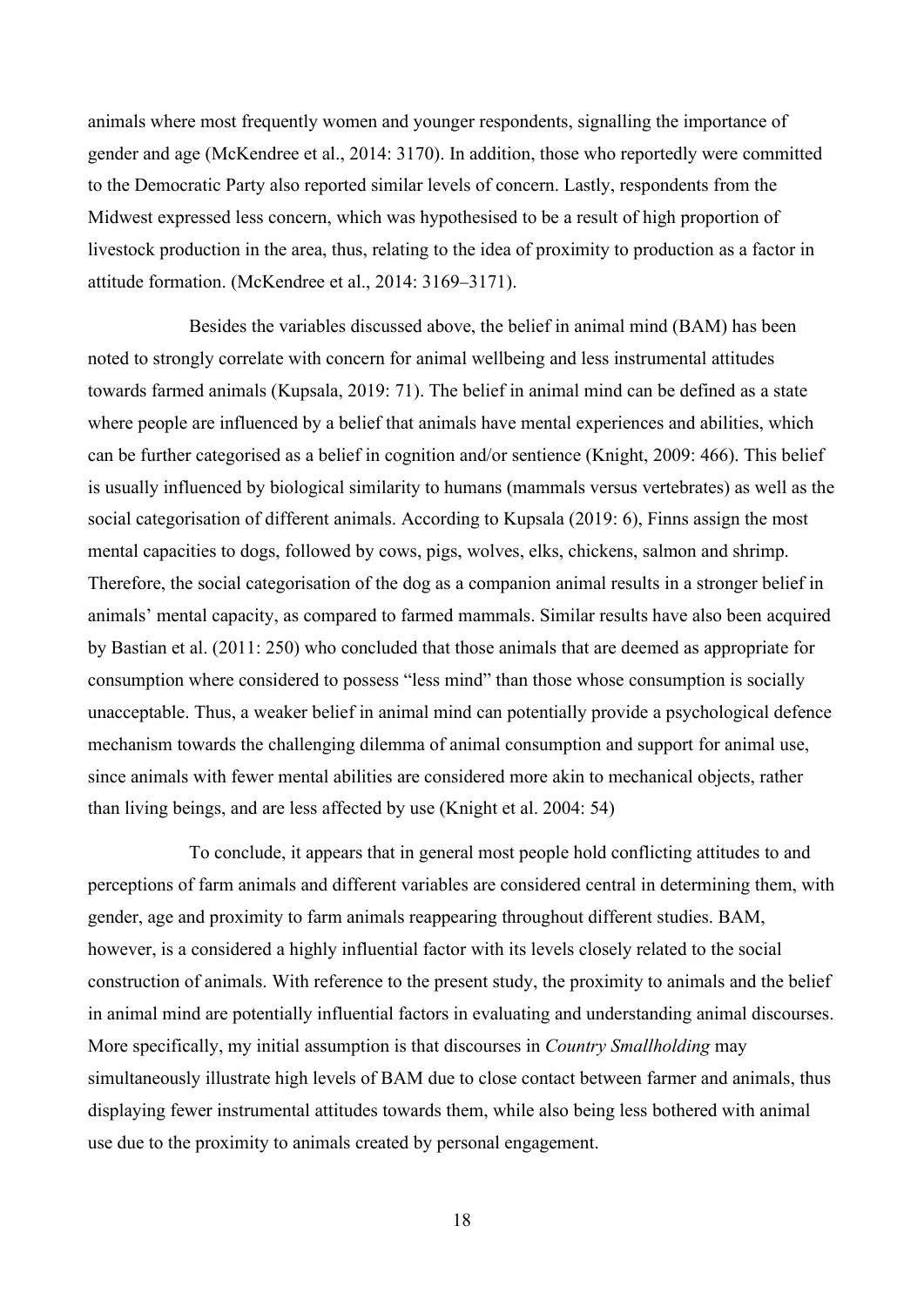#### **2.2.2 Farmer-animal relationship**

<span id="page-22-0"></span>As noted in the previous section, a background in farming and proximity to farmed animals are considered important variables in forming attitudes (Kupsala, 2019; Kubberod et al, 2002; McKendree et al., 2014). Indeed, the relationship between those who work in a close proximity to farmed animals negotiate a different relationship and perception of these animals, compared to those who merely consume them. Wilkie (2010) studied the connection between farmers and farmed animals and noted that the relationship is built on a number of paradoxes. First of all, farmed animals are considered legal property, however, the relationship on the level of individuals is more ambiguous (Wilkie, 2010: 123). Therefore, farmers have to balance between the inevitable connection that forms between them and the animals, while still regarding them as a source of profit (Wilkie, 2010: 124–125). More specifically, the scope of affinity is mediated by contextual factors, such as the number of animals and the specific purpose of each animals. A smaller herd size allows for more contact and breeding animals are encountered individually and for longer than those raised solely for meat (Wilkie, 2010: 133–134). The significance of gender is also noted in farmer-animal relationships with female workers expressing a connection and identification with cattle and finding it harder to except the inevitable slaughter of farmed animals (Kupsala, 2019: 80). In generally, dealing with the slaughter of animals was characterised as an "uneasy acceptance" especially by those who keep a smaller number of animals, therefore work in close contact with them (Wilkie, 2010: 149–150).

As noted above, different contextual factors mediate the contradictory relationship, and closeness can be enabled by smaller numbers of animals. There is a growing number of farmers who reject the traditions of conventional farming and aim for an alternative way of raising livestock. Wilkie (2010: 89) regarded them as 'hobby farmers' whereas Holloway (2000: 307) used the terms 'smallholders'. Regardless, this group can be defined as: "people who espouse a less commercialised attitudes towards farm animals" and "claim to practice more traditional, natural and welfare-friendly methods of farm-animal production than their farming counterparts in the commercial section." (Wilkie, 2010: 89). Holloway (2000: 307) extends this definition by going beyond the act of farming and regarding smallholding as a lifestyle choice which includes the consumption of the countryside more generally. A central aspect of 'hobby farmers' and 'smallholders' is the desire to reject and differentiate from commercialized farming practices that can be characterized as an intensive production model with a strong focus on maximising profit. Bergstra et al. (2017: 401) conducted a study on attitudes of different stakeholders on pig farming, and their results revealed that those who commit to organic farming practices possessed negative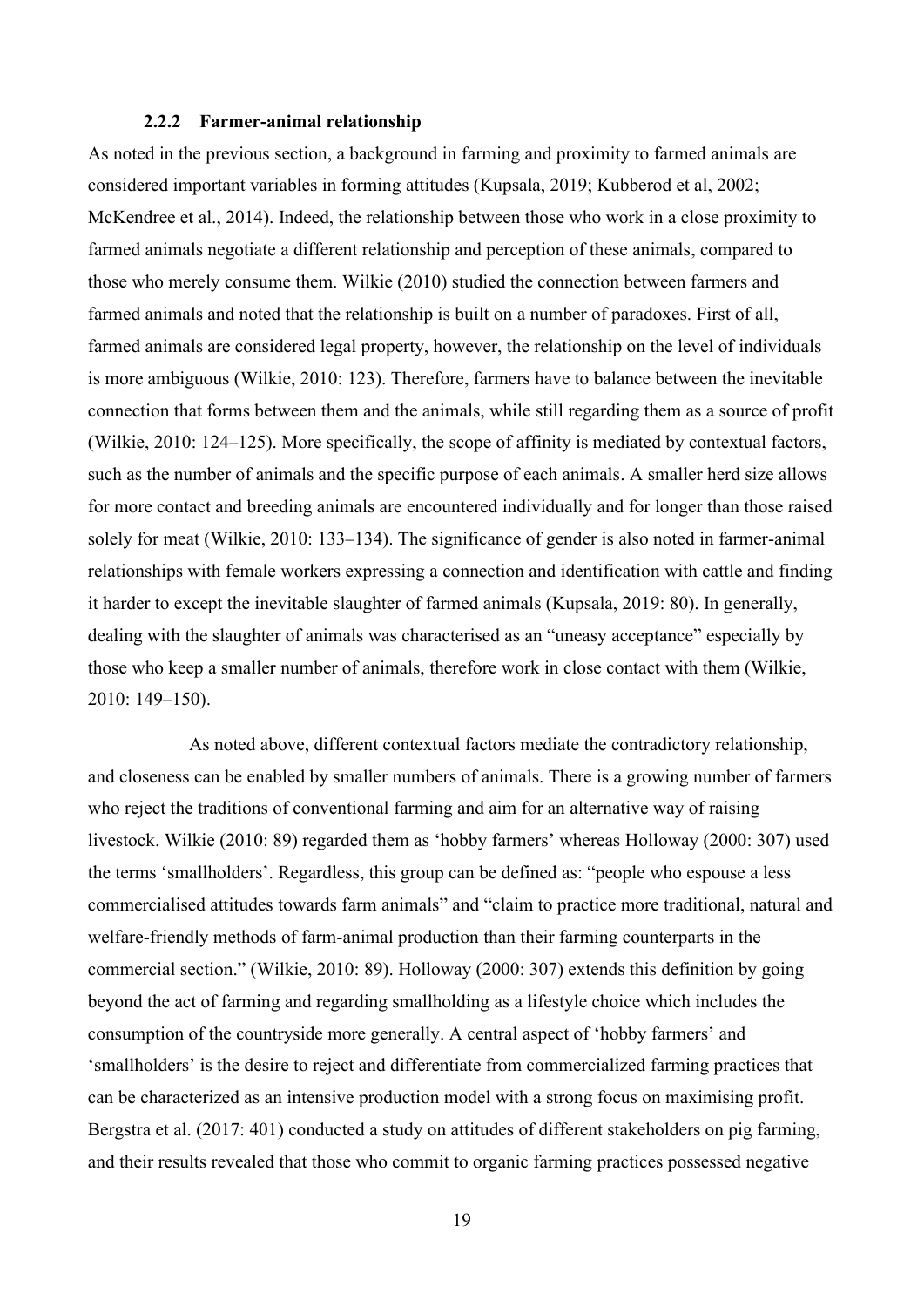attitudes towards aspects of harm on individuals, animals and the environment, while those in the commercialised category only exhibited negative attitudes towards harm on humans. Similarly, Bock and van Huit (2007: 939) divided farmers into two categories based on their perception of farmed animal welfare. The first group consisted of farmers who viewed welfare important for productivity reasons, thus, connecting it with economic interests, while the second group included welfare and organic farmers to whom welfare relates to animal's freedom and comfort.

Besides emphasis on welfare, small-scale farmers diverge themselves from commercialised animal production with a less distinct focus on profit. More specifically, hobby farmers' income in usually minimally linked to their animals, usually only supplementing income or aiming at self- sufficiency, despite the tendency of some farmers to treat smallholding as a steppingstone towards professional pursuit (Wilkie, 2010: 91–92). This can be regarded as an important reason for why smaller producers can afford to focus more on the wellbeing of individual animals and possess more positive attitudes towards them. However, it was noted that products with a more welfare-friendly or organic focus cater to a niche audience who justify the extra payment usually associated with these sorts of products (Brock and Van Huit, 2007: 940). Therefore, the concept of small-scale farming can work in favour of the producer in economic terms. Lastly, it is worth noting that although 'hobby-farmers' have a seemingly strong commitment to farmed animal welfare, they often lack the skills, experience and time commercialised producers have which can cause harm to the animals due to neglect or ignorance (Wilkie, 2010: 105).

Research on farmers' attitudes towards their animals and the human-animal relationship reveals contradictory and somewhat ambiguous ways animals are perceived. Thus, assuming that the people who choose to work in animal production consider animals as commodities and objects for use appears overly simplistic. On the contrary, many claim to like animals and enjoy working with them (Wilkie, 2010: 90). Thus, small-scale farmers display an interesting balance between feelings of affection and the realities of animal farming including the commodity status of animals and their inevitable destination, the slaughterhouse. Farmers who keep a smaller number of animals and thus work closely with them on an individual level, establish a close connection with their animals. Therefore, they also experience increased emotional distress. However, it could be assumed that providing the best possible care for one's animals simultaneously alleviates the distress and emotional conflict caused by killing the animals. What is particularly fruitful for the present study is the perceived commitment of small-scale farmers to the wellbeing of their animals. This is because my data are collected from a magazine with specific focus on smallholding. Therefore, the attitudes and perceptions of those producing representations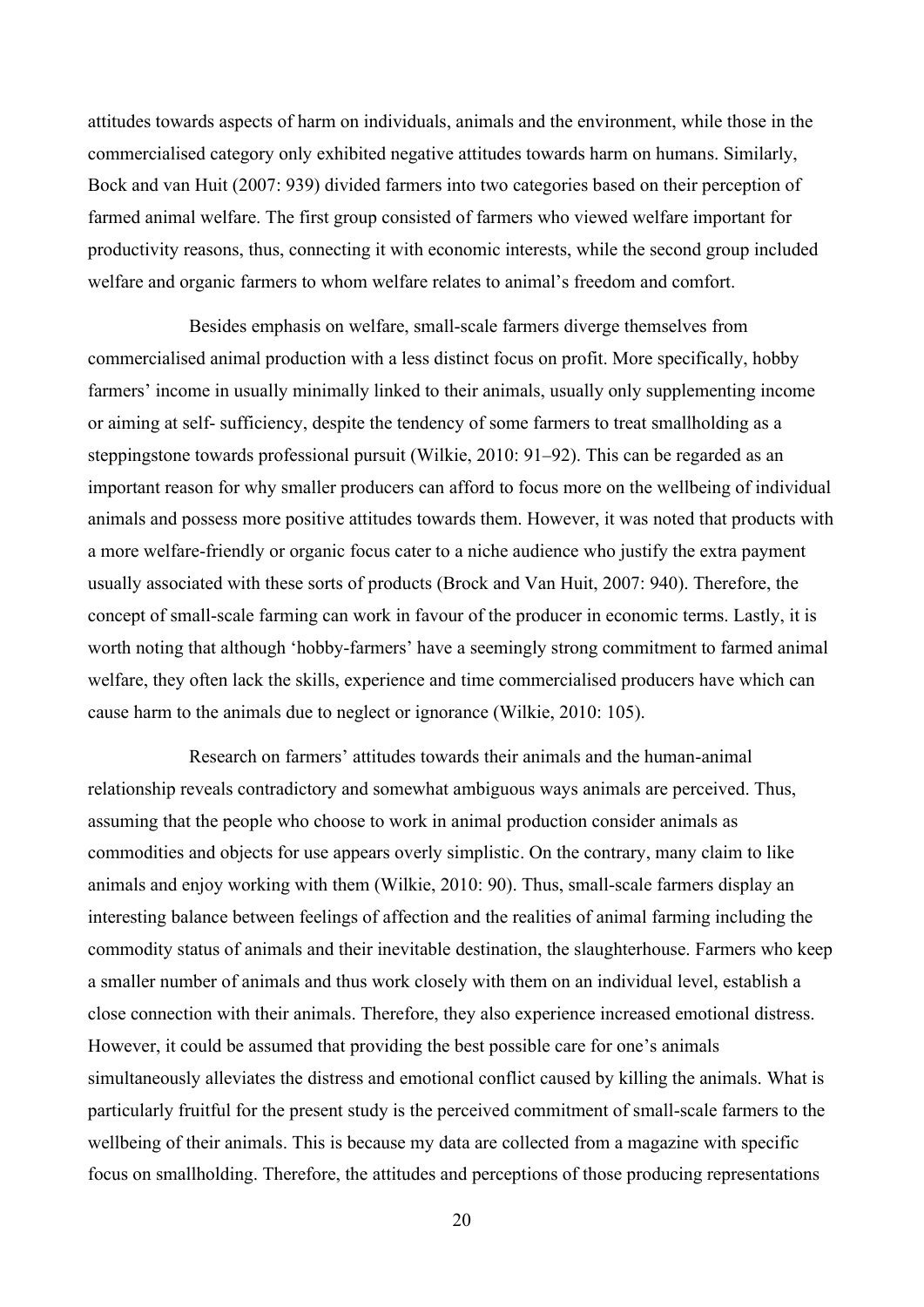in *Country Smallholding* can be assumed to reflect results from research concerning smallholders and hobby farmers more generally. In other words, the desire of small-scale farmers to diverge from intensive models of food production is hypothesised to be reflect in data as representation of animals that reject perceiving them as commodities.

#### **2.2.3 Linguistic research on farmed animal discourses**

<span id="page-24-0"></span>Moving forward, this section focuses on linguistic research on animal representation and discourses. Although there exists a body of research within animal studies that takes as its primary target the interconnectedness of humans and non-human animal, occasionally commenting on linguistic features that are connected with the social construction of animals, the focus here is specifically on research conducted within the field of linguistics. My discussion in this section is divided into two parts, the first of which looks at specific linguistic devices and features that are currently employed and significant when representing non-human animals, with an emphasis on production animals. The second section moves closer to the topic of the present research by focusing exclusively on the discursive representation of farmed animals by identifying distinct discourses that are currently circulating in society and the effects they have for the animals.

First of all, it has been noted that the tendency in English to use the pronoun "it" in reference to animals even when the biological sex is known contributes to and encourages the separation between humans and non-human animals. More specifically, Dunayer (2003: 61) claims that by referring to animals as 'something' instead of 'someone' diminishes a sense of animacy and sentience of the animal and, thus grants them object-like status and enables humans to continue using animals for different purposes. Gupta (2006: 107–128) conducted research on a similar topic, exploring the instances of the use of the words 'who' and which' when referring to animals. 'Which' appeared more frequently, therefore suggesting inanimate and ungendered perspective when representing animals. However, 'who' was used occasionally when the context suggested a more intimate relationship between a human and a specific animal such as a pet (Gupta, 2006: 108–109). Gilquin and Jacobs (2006: 9–105) have similarly noted the significance of contextual factors when choosing between 'who' and 'which'. 'Who' was most frequently used in instances where the context suggests a closeness to animals, or when they are represented in a way that gives them an increased human-like status, for instance, with reference to companion animals or animals who are helpful to humans (Gilquin and Jacobs, 2006: 93–94). However, it was also noted that the use of 'who' does not always align with these principles, with some examples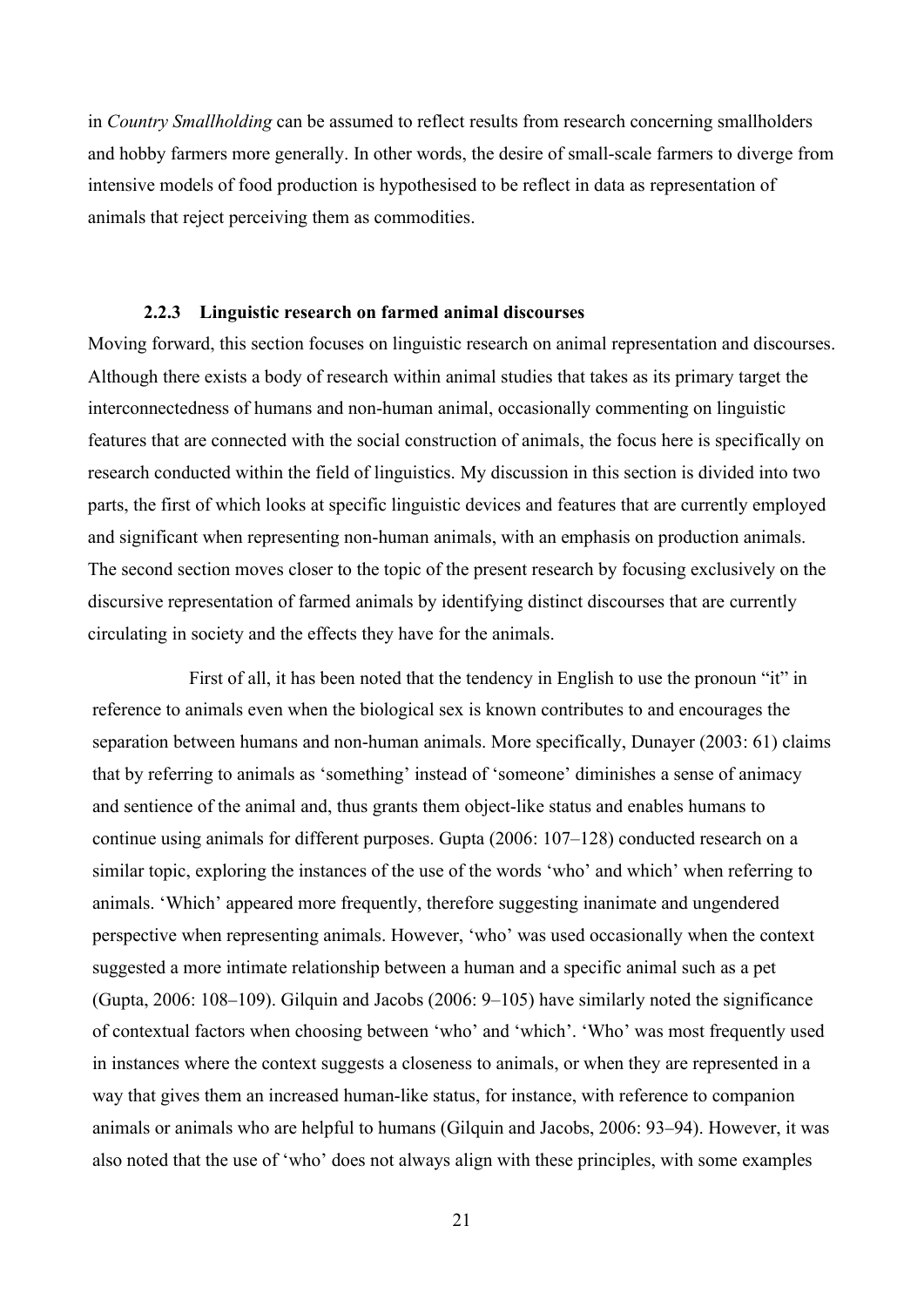suggesting even explicitly negative attitudes towards the animals referred to with 'who' (Gilquin and Jacobs, 2006: 96). Therefore, the choice between 'who' and 'which' is not a straightforward one but highly dependent on contextual factors, regardless of claims that reject the importance of the issue. A different lexicon about humans and animals was said to promote separation therefore treating animals linguistically like humans could contribute to bettering their wellbeing and placing them closer to people. (Gupta, 2006: 109).

Sealey and Charles (2013: 486) discussed the importance of labelling animals as a way to indicate humans' perception and understanding of them. Especially interesting for the present study is the idea that mass noun patterns in English encourage the construction of animals as commodities and objects of human consumption. More specifically, the consumable product of animal production, the slaughtered counterpart of the living animal, illustrate this point: 'meat', 'pork', 'bacon' and 'beef' are examples of mass nouns where the plural form of the word does not exist in common use. 'Lamb' provides a more ambiguous instance since it can refer to both the living animal and the product, however, the frequency of use points towards a tendency of 'lamb' as a referent of the product. (Sealey and Charles, 2013: 498). In addition, the results revealed that animals that belong to the social category of pets are more commonly referred in the singular when compared to those animals in vermin or livestock category, thus, representing the former as individuals while latter as groups. Lastly, labels for animals that are categorized as suitable for consumption and/or hunting, are used as modifiers in instances such as 'salmon fishing' and 'pig farming', which according to Sealey and Charles (2013: 501) provides insight into how attitudes towards animals are encoded in language.

Research on animal metaphors has provided another interesting perspective on language use that tends to influence our perception of animals by encoding in language the attitudes humans hold about non-human animals. Goatly (2006) stated that metaphor patterns in English contribute to a negative perception of animals by regarding the way they behave as something undesirable for humans. According to him, its effect encourages the idea of human superiority by framing animal behaviour in a negative light, thus, hindering sympathy and identification with animals (Goatly, 2006: 28). Some of the examples he provided includes commonly used metaphors regarding the pig, which take the form 'HUMAN IS ANIMAL' by associating perceived negative characteristics of pigs with humans. Thus, calling somebody a pig can be "a greedy, fat or unpleasant person". (Goatly, 2006: 27). Especially fields that advocate for the use of animals for human purposes, including science, hunting and farming, tend to disregard suffering inflected on these animals with the way language is used to discuss them (Smith-Harris,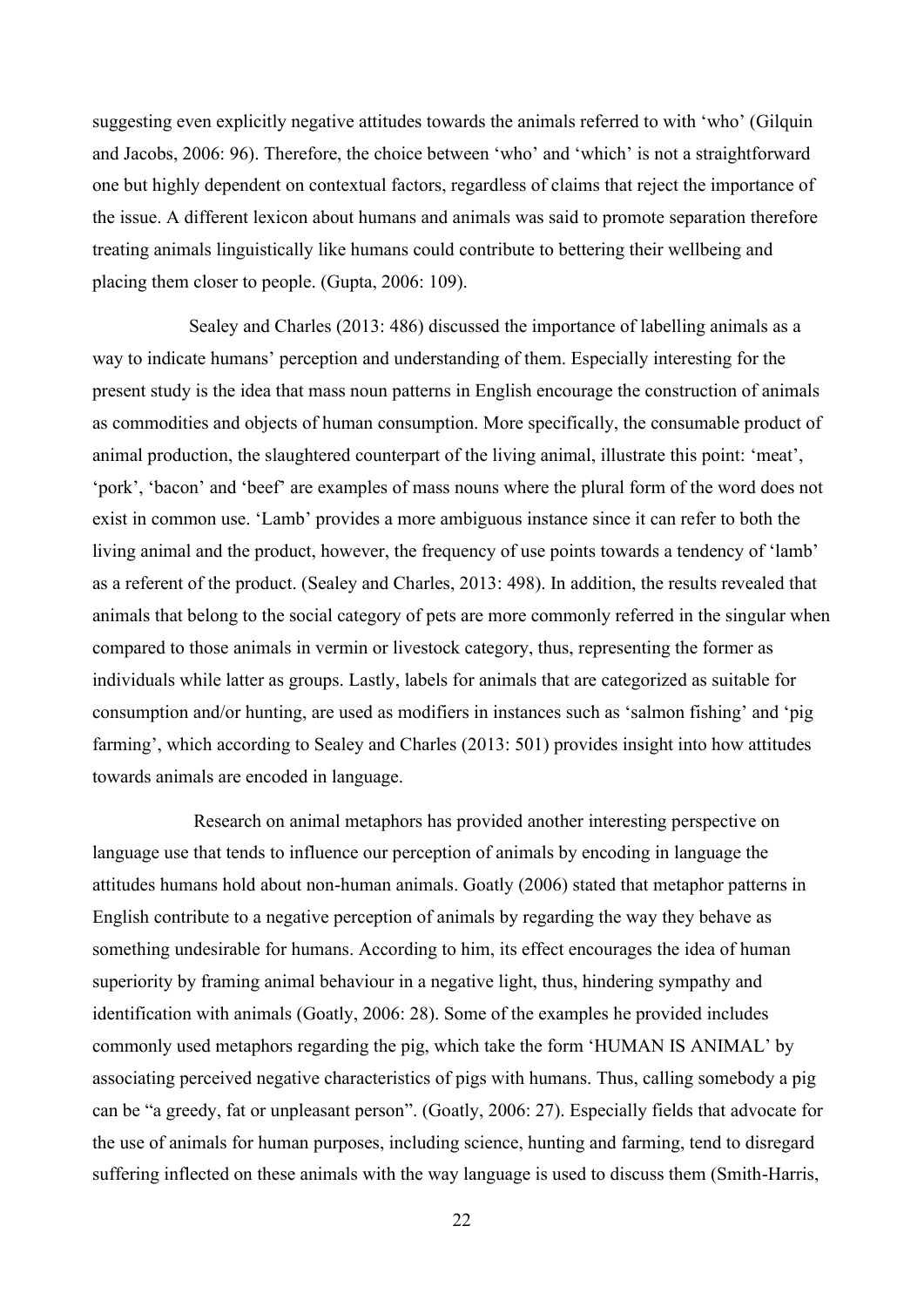2004: 14). Idioms, metaphors and euphemisms are pervasive ways of representing animals in a negative light since their widespread use indicates an approval of cruelty towards non-human animals (Smith-Harris, 2004: 12).

Previous research which examines linguistic devices commonly used to discuss animals provides a useful reference point for the present study by mapping out some of the key features which are potentially reflected in my data. Especially interesting are those linguistic tools, discussed above, that encourage a separation between humans and non-human animals and, as a result, allow for understanding animals as resources for use, for instance the widespread conventions of pronoun use, as well as, labelling production animals in ways that hide individuality and denote them as groups.

In addition to specific linguistic devices that are more or less conventional ways of referring to and representing animals, research has focused on examining the wider discourses available on farmed animals. According to Cook and Sealey (2017: 311), "[r]esearch into the discursive representation of animals is a relatively new enterprise, and the existing literature is not extensive". Nevertheless, notable advances have been made especially in the context of farm animal discourses and representations. This focal point is well justified considering the invasive impact of animal agriculture on the environment as a source of greenhouse gasses, but also in the light of ethical and welfare concerns put forward by animal rights advocates. Therefore, farm animal discourses constitute a research topic where dominance and power struggles are noticeable with potentially dire consequences for both human and non-human animals. My discussion here is divided between discourses that are produced within the animal agriculture industry and those communicated to the general public due to the noticeable differences in the representation of animals.

The first category consists of discourses produced within animal agriculture industries, meaning publications that are mainly targeted at those who work directly with the animals, including production manuals. Language produced for such purposes is characterized as highly scientific and technical, therefore, using industry-specific jargon that might not be available for those who are not specialists in the field (Stibbe, 2003: 37). While such language might appear neutral at first, it has been argued that it can convey negative discourses about the animals. Stibbe (2003: 41) argues that these discourses represent animals as objects and reduce their existence to mere profitability, and thus it overlooks potential suffering and the inhumane treatment that is promoted by practices within the animal agriculture industry. Croney and Reynnells (2008: 387) also come to similar conclusion by stating that: "industry discourse characterizes animals in ways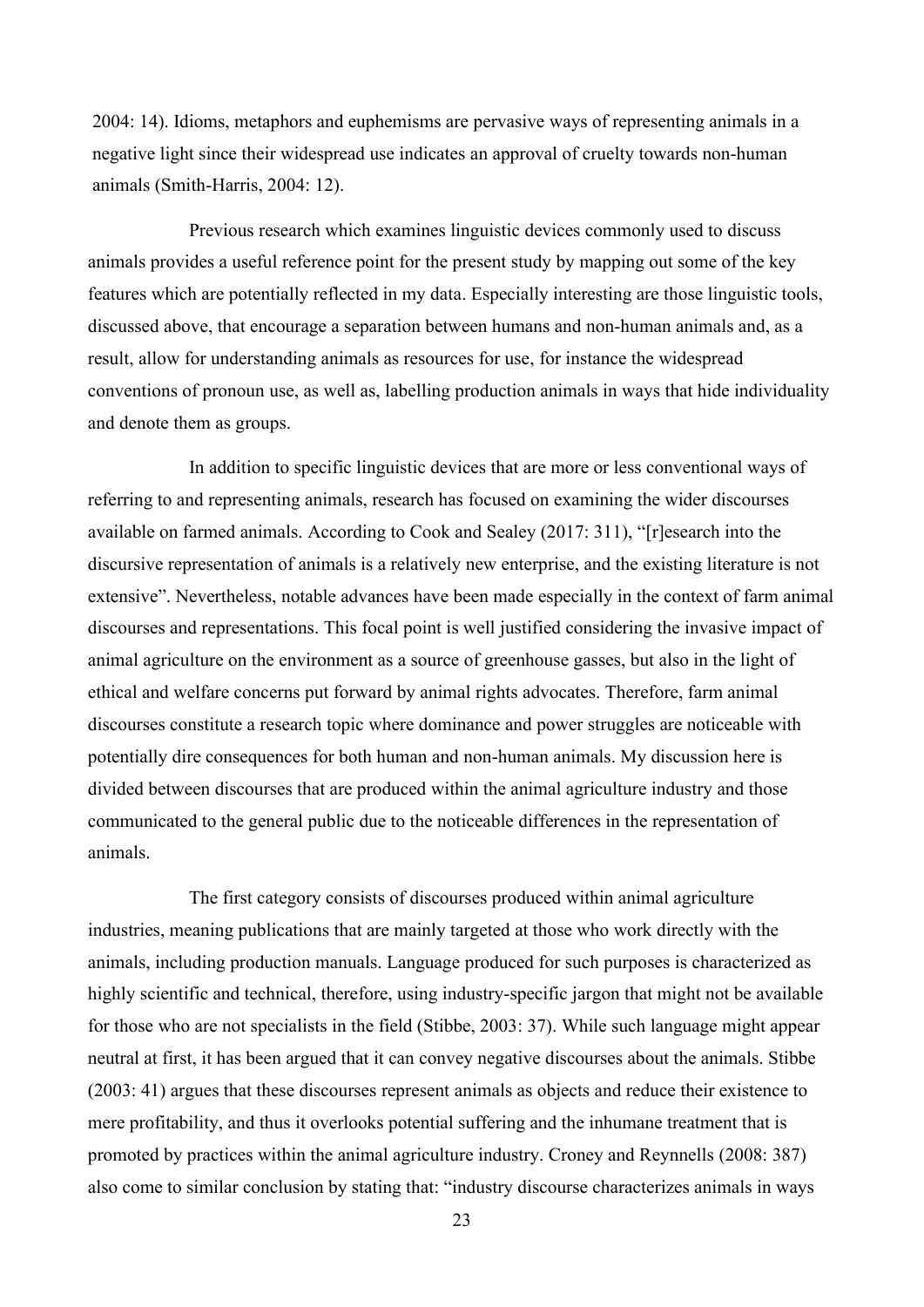that objectify them and obscure morally relevant characteristics such as animal sentience". Importantly, though, it has been emphasized that negative discourses about animals that circulate in animal agriculture industry are not explicit, rather, they're forwarded in indirect language and come together in combining a variety linguistic features, vocabulary, grammar and syntax (Stibbe, 2003: 42). More specifically, industry practices are framed as based on science and biological factors, thus, creating a representation where animal production is regarded as "inevitable", or as a natural aspect of reality (Croney and Reynnells, 2008: 388). This makes pointing out disruptive language use more difficult, however, it has been argued that ideologies are manifested more effectively by being implicit (Stibbe, 2001: 148).

Glenn (2004: 64) has also pointed out the indirect nature of discourses surrounding farmed animals that tend to encourage exploitation and discard the negative consequences modern farming practices have on the wellbeing of the animals. The term 'doublespeak' was coined to describe the discourse style of factory farm practices that Glenn perceives as "intentionally misleading by being ambiguous and disingenuous" (2004: 64–65). More specifically, this refers to situations where, for example, animals are handled in factories which are inevitably painful or unconformable for the animal, such as debeaking chickens or stunting horns, and describing these actions as somehow natural, accommodating or necessary Glenn (2004: 70). Thus, previous research on discourse produced within an industry that is based on the domination of human over animals in order to create profit, encourages discourses that allow for business to continue as usual. Industry practices are concealed through language use by framing them unproblematic, and the concerns for problems raised by environmental issues or animal advocate groups are consequently diverted.

The idea of doublespeak put forward by Glenn (2004: 64) relates to a general discursive representation of farmed animals which tends to gloss over the inherent violence and death in the industry. 'Happy meat' discourse aimed at the potential consumers of animal products achieves similar effects. This discourse communicates the idea that exploiting and killing animals can be conducted in a way that removes the ethical problems associated with the industry (Cole, 2011: 84). Cole (2011: 84) sees this discourse as a response to the afore mentioned animals-asobjects discourse which can seem unsettling when communicated to the consumers and, thus hinder the incentive to make profit. Linne (2016: 724) conducted a study on the social media pages of dairy industries and concluded that the representation of the industry and the animals exemplified the 'happy meat' discourse: cows are willing producers of the milk that is taken from them and the farmers are loving and compassionate towards their animals. Thus, discourses of animal welfare are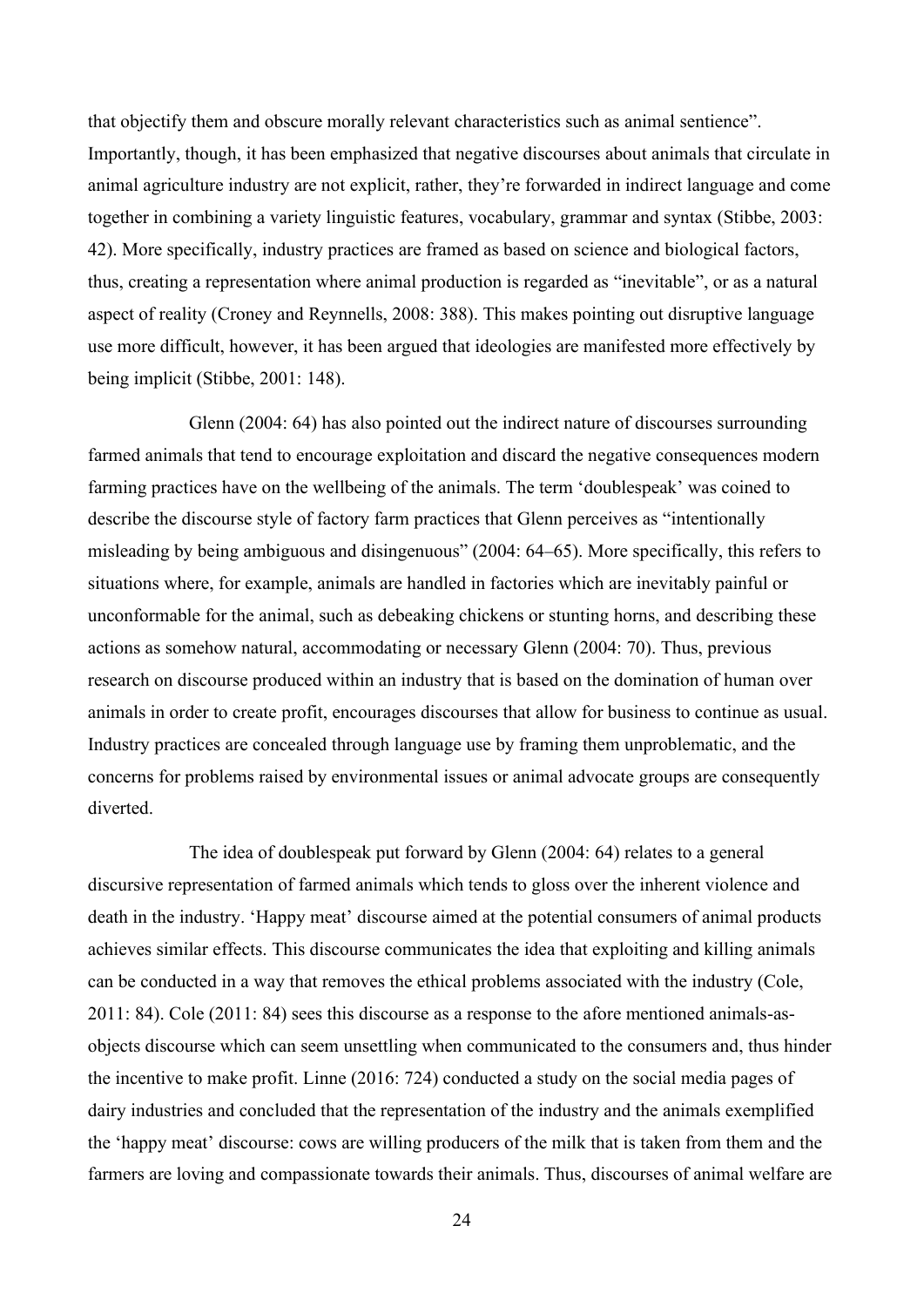juxtaposed with those surrounding production and these discourses emerge together and become inseparable thus forming the idea of 'happy meat' which is communicated to the ethically aware consumer. By emphasizing the welfare aspect of production, such discourses work to re-moralise the exploitation of animals by adding ethical value to the products for the consumers in order to "permit business as usual" with little concern for actual change in practices. Cole (2011: 84). According to Linne (2016: 722) this discourse attempts to frame the problematic aspects of animal production as issues of industrialisation of the industry and disconnectedness of consumers, and by removing those obstacles the moral conflict is simultaneously lifted.

Cole's (2011) idea of the 'happy meat' discourse connects to a more general discussion amongst scholars who examine the discursive representation of farmed animals. More specifically, when farmed animals are represented in discourse, their lives and wellbeing in particular are almost exclusive described from the point of view of productivity, meaning that the way in which the wellbeing of a cow in conceptualised cannot escape the narrow boundaries set by the animal agriculture industry (Glenn, 2004; Cook, 2015). In practice, this means that people associated with animal husbandry make claims about committing to practices that reduce suffering and increase the wellbeing and comfort for the animals. However, these terms are defined by the desired end result of their actions, in this case meat production (Cook, 2015: 595). Therefore, the wellbeing of an animal in the food production is not conceptualized by the same terms as the wellbeing of a pet animal, since the purpose they have for humans is completely different: one is understood as food while the other as a companion. According to Cole (2011: 94), associating meat with happiness further enforces and legitimizes this difference by sending out the message that farmed animals exist only for the purpose of providing for humans and are even happy to do so.

Resorting to euphemistic language when addressing killing and suffering of nonhuman animals is yet another feature that has been identified by scholars as a way of diverging from the morally conspicuous aspects of animal farming. According to Trampe (2017: 237), euphemisation occurs "when taboo expressions are replaced by other words or circumscriptions. Rhetorically, this often occurs through the use of figures of speech such as metaphor, litotes or hyperbole." This process conceals the meaning of the taboo word since the euphemism does not carry the same negative emotional response as the original expression. Several words that are used when talking about killing animals, such as 'euthanize', 'put to sleep' and 'destroy', can be consider as euphemistic since they conceal and obscure important aspects about the act of killing, including the agent's motivation and the reality of the death resulting from the act (Jepson, 2008: 143). Interestingly, when applied to humans, some words for killing carry different connotation.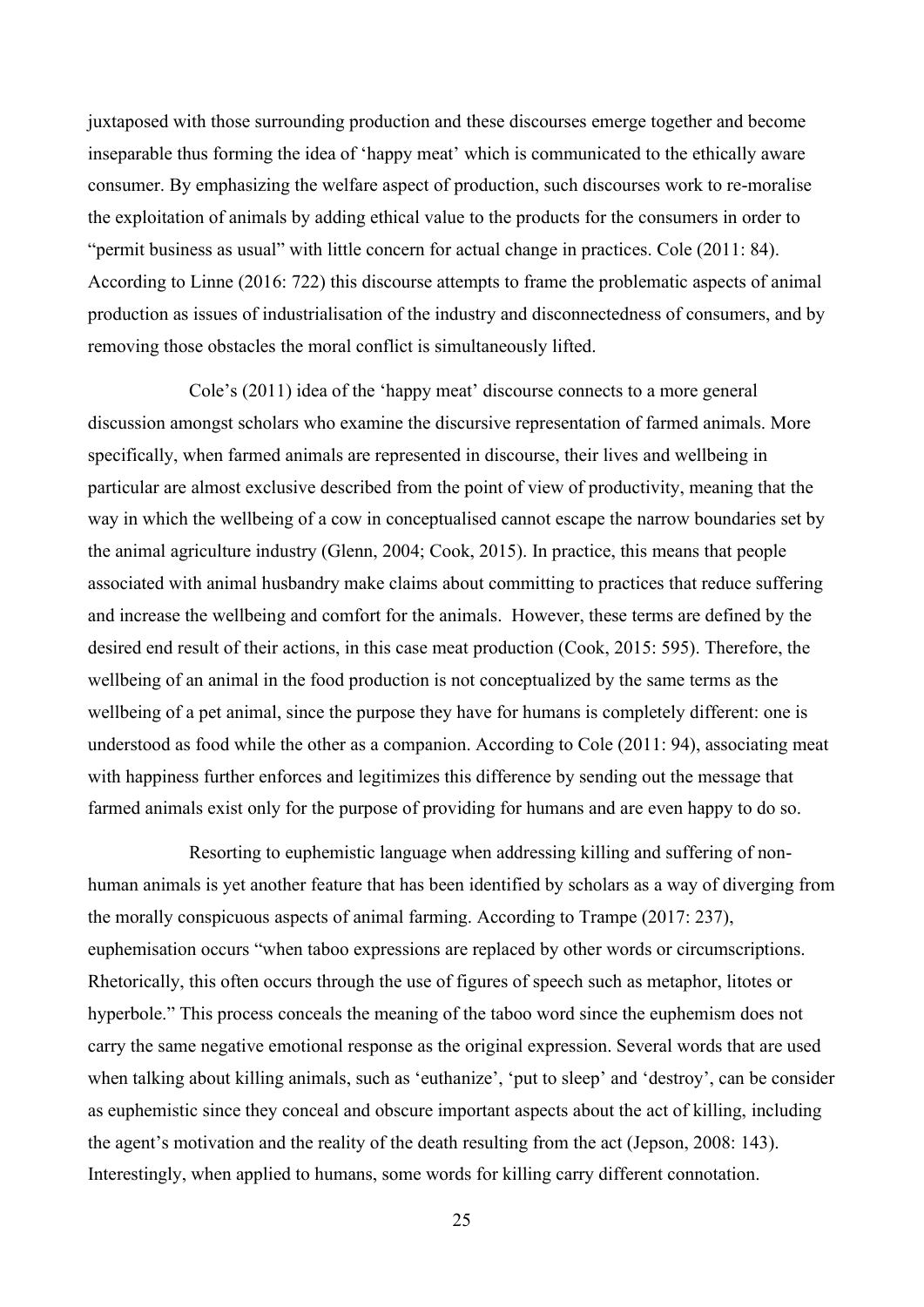'Slaughter' is an example of such a word which is commonly used to refer to killing animals in a neutral way, but when humans are slaughtered the word invokes images of a particularly brutal and senseless form of killing (Jepson, 2008: 135). Euphemistic language and expressions that conceal aspects about killing non-human animals can be seen as contributing to how humans are allowed to appropriate nature and other living beings for anthropocentric purposes (Trampe, 2017: 328). More specifically, Jepson (2008: 144) stated that "by obscuring the actual motivations for killing animals, blurring the reality of the animals' deaths and placing animals in the category of "object," human beings avoid confronting the fact that they regularly kill living beings for the convenience and benefit of humans". The language about killing and suffering of other humans evokes an emotional response which condemns these actions as unethical, whereas euphemistic expressions about animals work in a way that prohibit a similar response.

The discursive representation of animal slaughter was similarly the interest of Gillespie (2011) who analysed the websites of 'alternative farms', referring to those producers who commit to more ethical form of farming. A tendency to linguistically obscure or ignore discussion of slaughter or a complete lack of representation was discovered (Gillespie, 2011: 116). It was concluded that the representation of slaughter contributes to a sense of disconnectedness between the consumer and the animal and allows for continuing meat consumption, thus, benefitting the farmer, respectively (Gillespie, 2011: 121). Therefore, revious research has pointed to a dissonance between the inevitability of slaughter of meat production in practice and the reluctance to represent the process in discourse by employing linguistic devices to conceal it or neglect entirely. I will draw on these results in order to analyse the representation of slaughter in my data and discuss how that contributes to constructing the discourses on pigs.

While a noticeable proportion of research on animal representation to the public has focused on restricted cases of language use or emphasised the prevalence of certain discourses, Packwood Freeman (2009) conducted a study where she examined news media's construction of animals in agriculture by determining the types of news stories about these animals that enter the public sphere through media. Her findings reveal that most news stories represent animals in a way that reinforces the human dominance over animals by objectifying them through various linguistic means, such as using labels and words that define animals as bodies rather than beings (Packwood Freeman, 2009: 89–91). However, while most stories enforce the idea that farmed animals are mainly conceptualized as resources in media, alternative frames also appear, albeit a lot less frequently. Included in her data were stories that urged for a more compassionate treatment of animals, such as rescuing them from cruel treatment and questioning the justification to kill animals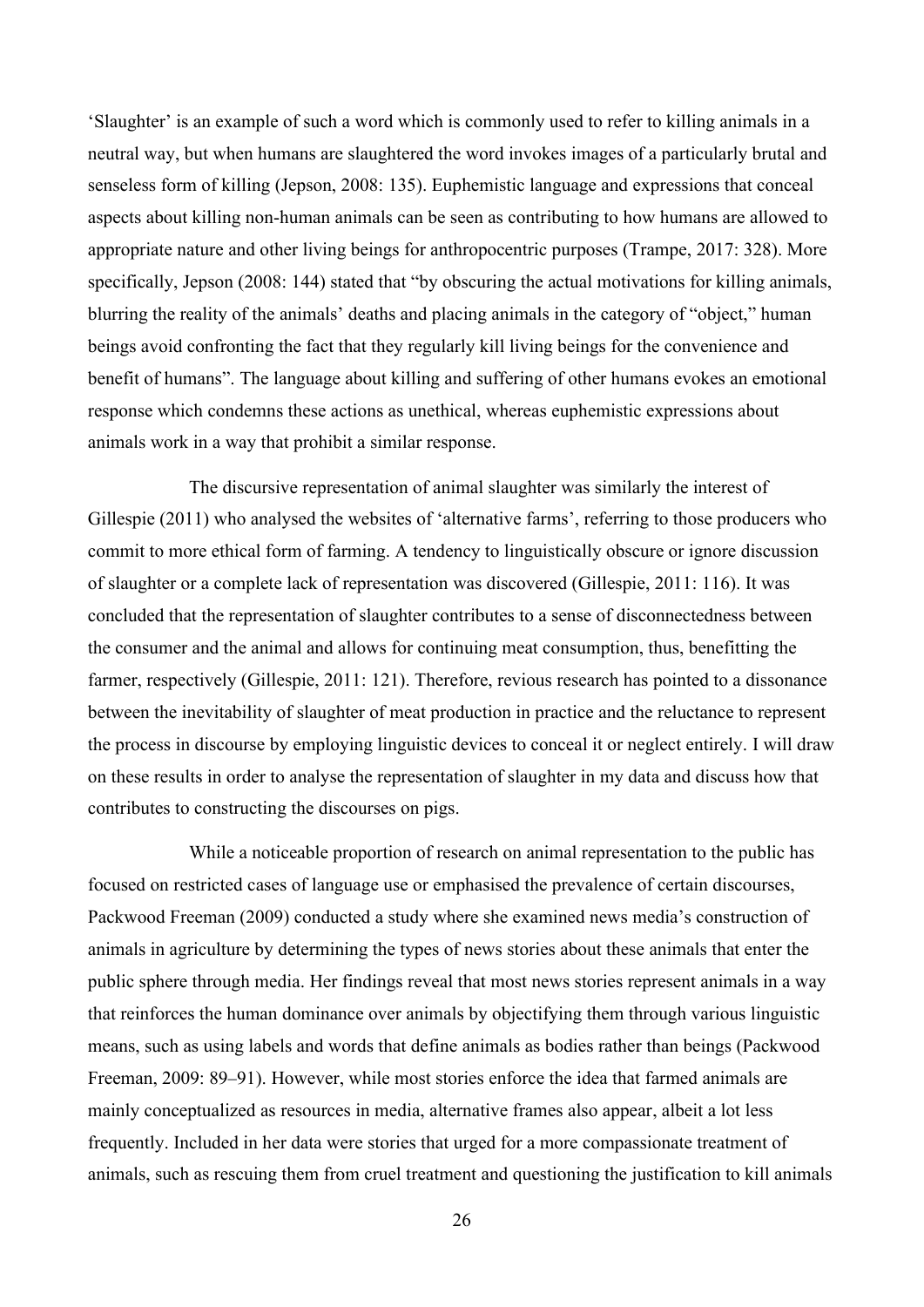for food in the first place (Packwood Freeman, 2009: 95). Regardless of these alternative discourses, frames that promote the objectification of farm animals greatly outnumbered divergent voices which, according to Packwood Freeman (2009: 99), is representative of the society's status quo where animals are conceptualized as resources. Thus, media representation cannot escape the ideological makeup of the society in which it operates, therefore, making it harder for alternative ideas to gain ground and improvements in animal welfare to be established. (Packwood Freeman, 2009: 84, 99).

This section discussed wider discourses related to farm animals that are pervasive ways of understanding the society's perception of animals. The present research will draw on insights provided by the work examined in this section, since analysing pig discourses in *Country Smallholding* are assumedly connected with and relate to the discursive construction of farmed animals laid out in this section. In other words, discourses produced in *Country Smallholding* are interconnected with the society at large, by simultaneously they are recirculating shared perceptions and repurposing them for a context specific way of representing pigs. Moreover, the present research provides an interesting in-between point of view by focusing on smallholding which diverges from intensive farming and discourses produced within the industry by exhibiting some characteristics of ethically aware consumers (see 2.2.2.).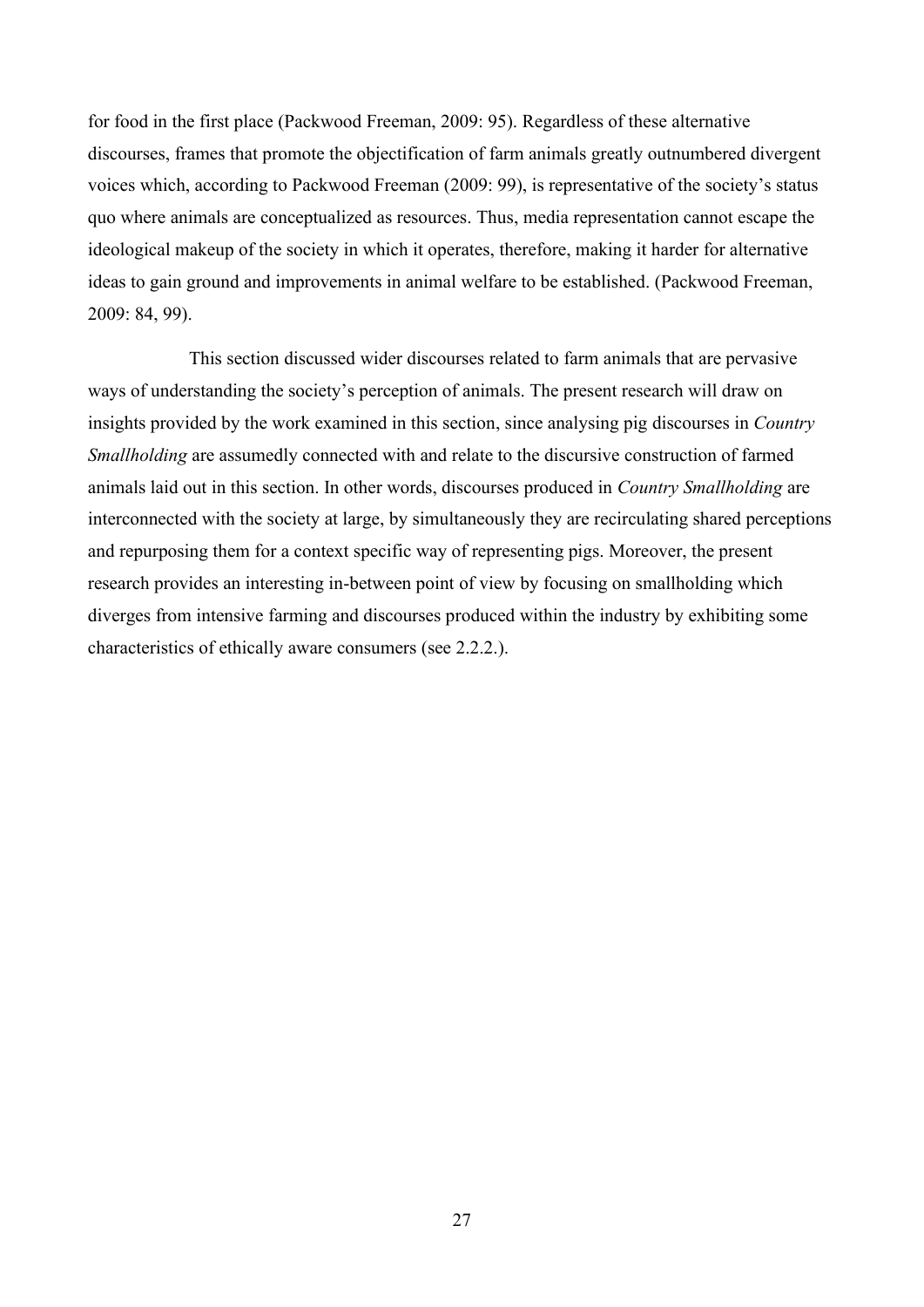## <span id="page-31-0"></span>**3 THE PRESENT STUDY**

This section introduces the design of the present study. Firstly, I will spell out the aims of my study by placing it in context with previously conducted research and illustrate on its contemporary significance and present my research questions. Secondly, I will discuss my data, and rationalise its selection and collection process and, thirdly, provide a concrete method for analysing the data and extracting answer to my research questions.

## <span id="page-31-1"></span>**3.1 Aims and research questions**

The aim of the present study is to critically examine instances of text about farmed animals produced in the magazine *Country Smallholding*. The imperative is to discover discourses that arise from data and are central in the representation of farmed animals through careful linguistic analysis. In other words, the present study seeks out to, firstly, determine those discourses that circulate in data and, secondly, analyse the use of different linguistic features in creating the discourses, meaning determine how language is used in order to forward prevalent perceptions of production animals. More specifically, the interest of my analysis will be on the representation of pigs, which were chosen as the focal point for three reasons. First of all, pigs are generally constructed in contradictory ways: they are simultaneously regarded as clever animals who resemble humans physically and represented in discourse with negative idioms and metaphors which, are, in turn, argued to be a significant factor in facilitating the shared consent for their consumption (Kupsala, 2019: 78). Secondly, pigs are one of the few animals reared solely for their meat, thus, providing a stark contrast with other traditional production animals such as cows or sheep who are exploited for other commodities, too, and who do not end up in slaughterhouses imminently, albeit they do so eventually. And thirdly, the pig industry has been facing growing criticism from consumers on an international level, mainly due to the issue related to the industry's negative environmental impact, the animals' living conditions and their role in the potential spreading of diseases (Porscher, 2011: 3). For example, in Finland, the pork industry has been put under heat after multiple photos were released by undercover animal rights activist in 2007, 2009 and 2011 that revealed the appalling living conditions in multiple farms (Lappalainen, 2013: 169–170). For these reasons, the representation of pigs is considered a fruitful focal point for the present study, potentially manifesting the aforementioned peculiarities regarding the animals' cultural construction and the realities of the pork industry.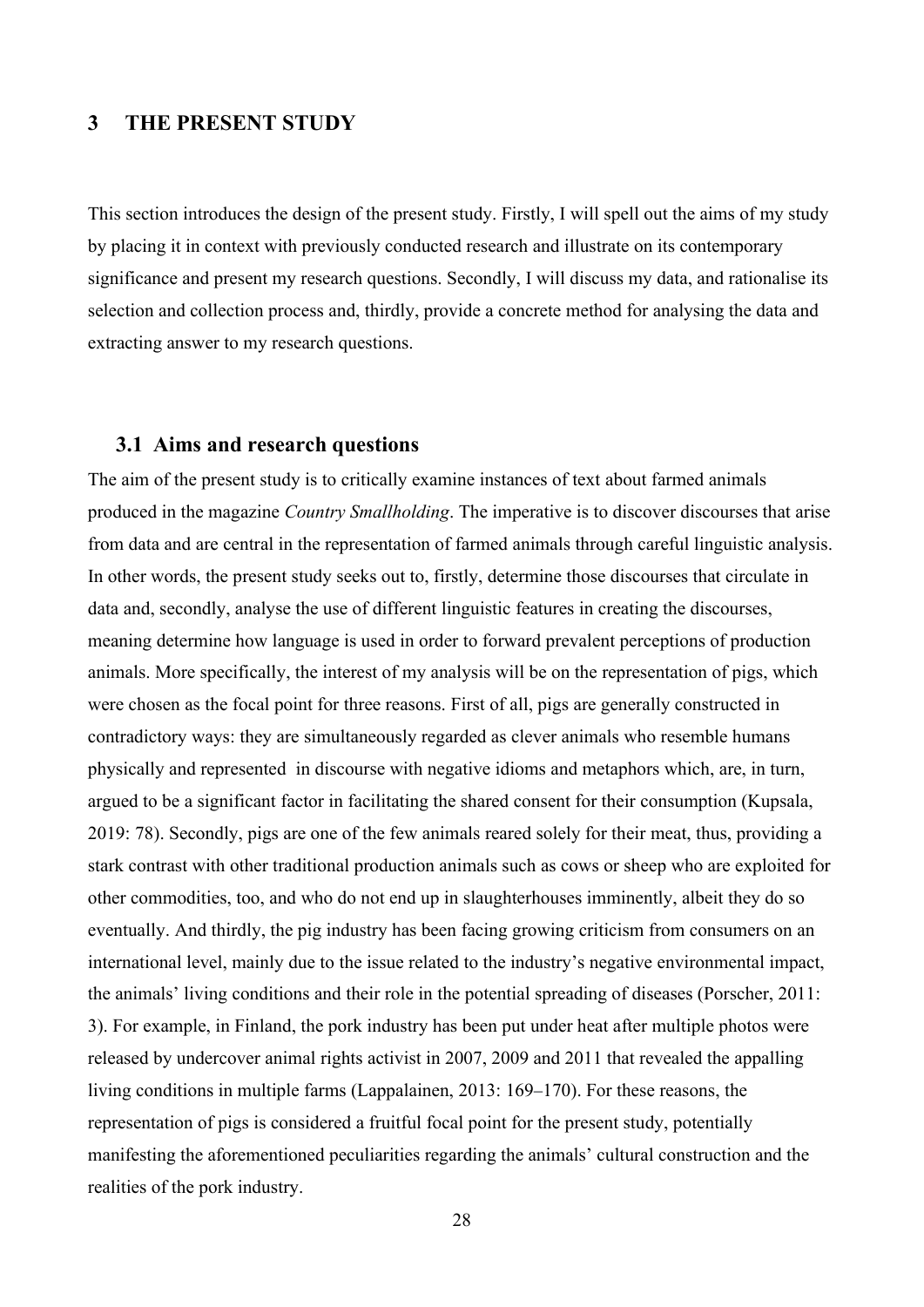It is important to note that the present study is fundamentally critical of the current state of affairs where humans consistently impose their dominance over non-human animals on different areas of society which, to a large extent, is the result of the ideas of dualism between humans and animals and human exceptionalism. Although not exclusively applied to production animals, since dominance is inherent in most, if not all, human-animal interactions, the level of confinement, exploitation and slaughter of animals in food production illustrates the most crude example of dominance. Thus, I argue that the critical examination and revision of the language which maintains and forwards an understanding permitting such treatment of animals is of the utmost importance and urgency. The demand for problematizing the exploitation of production animals places sentience at the foreground of the argument and replaces the perceived exceptionalism of humans as the benchmark for moral value. Experiencing conscious states and ability for intentional behaviour have been accepted as aspects of sentience that extent to nonhuman animals such as mammals and birds among many others (The Cambridge Declaration on Consciousness, 2012). Thus, the ability of animals in food production to be negatively affected by their treatment, to feel pain, provides adequate reasoning to problematise the current state of affairs.

In addition to adapting a critical stance towards human dominance over non-human animals exemplified by the treatment of animals in food production, the present study adheres to the idea that language is not a neutral tool for describing reality but rather influential in maintaining and forwarding ideologies that construct reality in specific ways while simultaneously marginalising or concealing alternative ways of perceiving the world (Halliday, 2001: 179). Therefore, language and the discourses circulating in language have concrete consequences. More specifically, regarding the interest of the present study, the tangible effects discourses amount to influencing the perceptions of pigs available in society, which ultimately determines their worth in practice, how they ought to be treated and what kinds of lives they ought to live. Critically examining the available discourses in *Country Smallholding* thus provides insight into the way language is used in order to construct a representation of pigs in a specific context, however, the discourses that arise are not exclusive to the magazine. In other words, discourses produced in certain contexts are understood to reflect the hegemony of a given society at large. Thus, analysing the language of representations and discourses of pigs in *Country Smallholding* provides a tangible approach to uncovering and specifying the ideological construction of pigs in society.

The present study relates to previous research conducted within the field of Ecolinguistics and is heavily influenced by the work in Human-Animal studies. However, the present study aims at providing a new perspective to the discursive study of animals in linguistics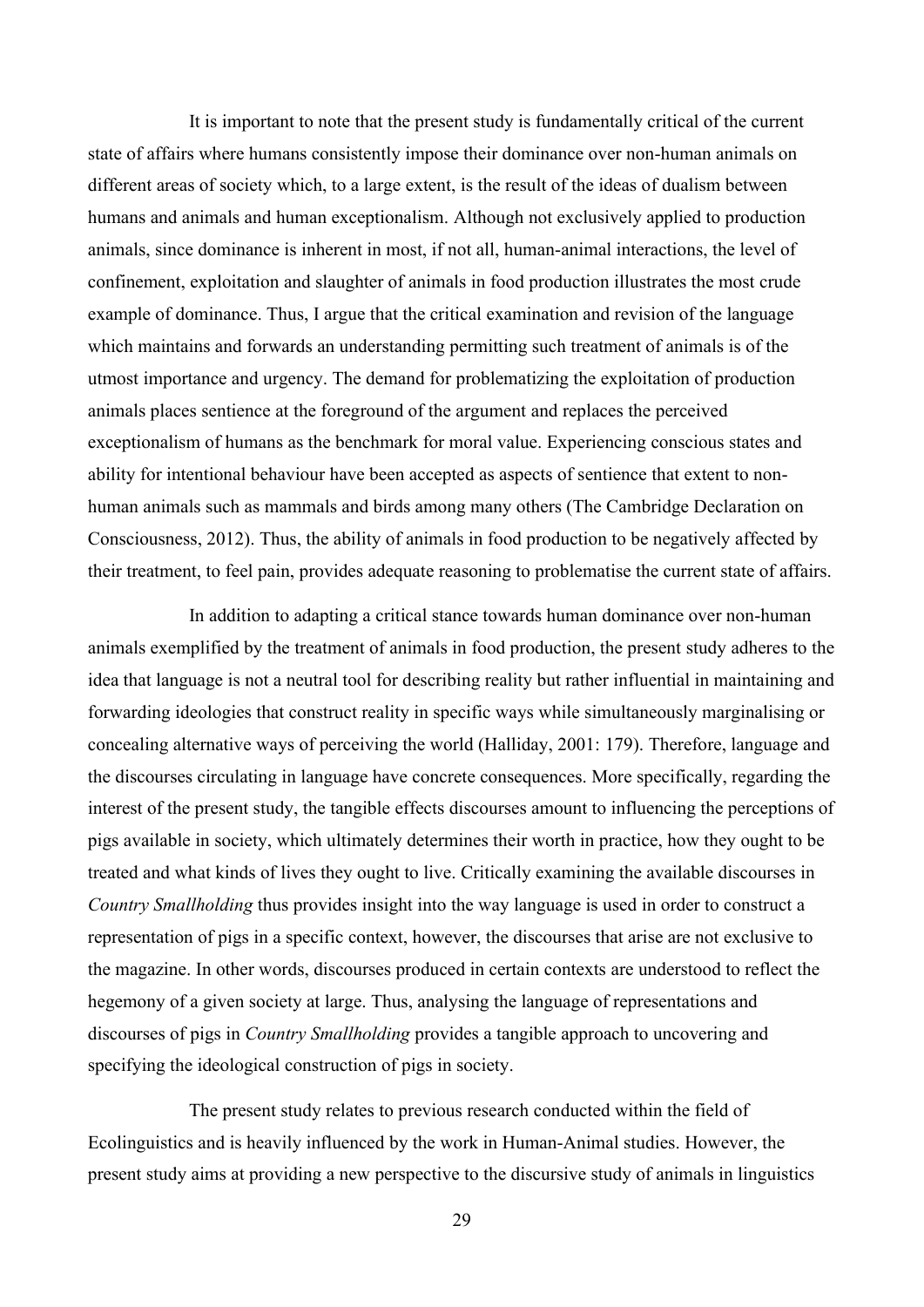by focusing specifically on discourses produced in small-scale agriculture magazine, *Country Smallholding*. In practice, people working in small-scale animal agriculture tend to engage in from a need to diverge from intensive farming practices that characterise much of contemporary food production. Holloway (2001: 313) noted that smallholders exhibit a desire to reject aspects of farming that characterise "modern" production, while embracing an ethical stance towards production. However, smallholders nevertheless invest varying amounts of time and money in animal production; thus the incentive to create a profit or at the very least, break even, is central for them, too. As a result, smallholding activities exemplify at least some of the central features of any other business model, however, with potentially decreased intensity.

Therefore, the aim of the present study is to provide new information by analysing production animal discourses in a context that is hypothesised to include both the incentives for animal wellbeing as well as productivity and efficiency inherent in most business pursuit. This could suggest that discourses regarding pigs produced in *Country Smallholding* are representative of a way of regarding animals in agriculture reflecting both initiatives in varying degrees. The smaller number of animals characteristic of small-scale farms as opposed to factory farms potentially suggests a subjective and intimate representation of animals, however, the objectives of production are similarly established in smallholdings. Thus, discourses representative of previous studies, including objectifying animals and marginalising suffering, might also be drawn on and recirculated in the magazine.

The research questions of this study are as the following:

- 1. What discourses arise from the representation of pigs in *Country Smallholding*?
- 2. What linguistic devices are employed to construct these representations?

### <span id="page-33-0"></span>**3.2 Data Selection and Collection**

According to Bock and Van huik (2007: 941), the current state of affairs for pig farmers in the UK is characterised as involving pressure from both social and economic directions; the country has well developed and prominent animal welfare legislation as well as top quality schemes for domestic pig meat coming from retailers. It was assumed that farmers in the UK are, therefore, more less optimistic about the profitability of products that regarded as animal friendly (Bock and van Huik, 2007;94). Therefore, pig farming in the UK was selected as the focal point of the present study. In addition, the interest in a small-scale farming particularly arose from the fact that intensive animal farming is characteristic of the majority of meat production, there are nearly 800 livestock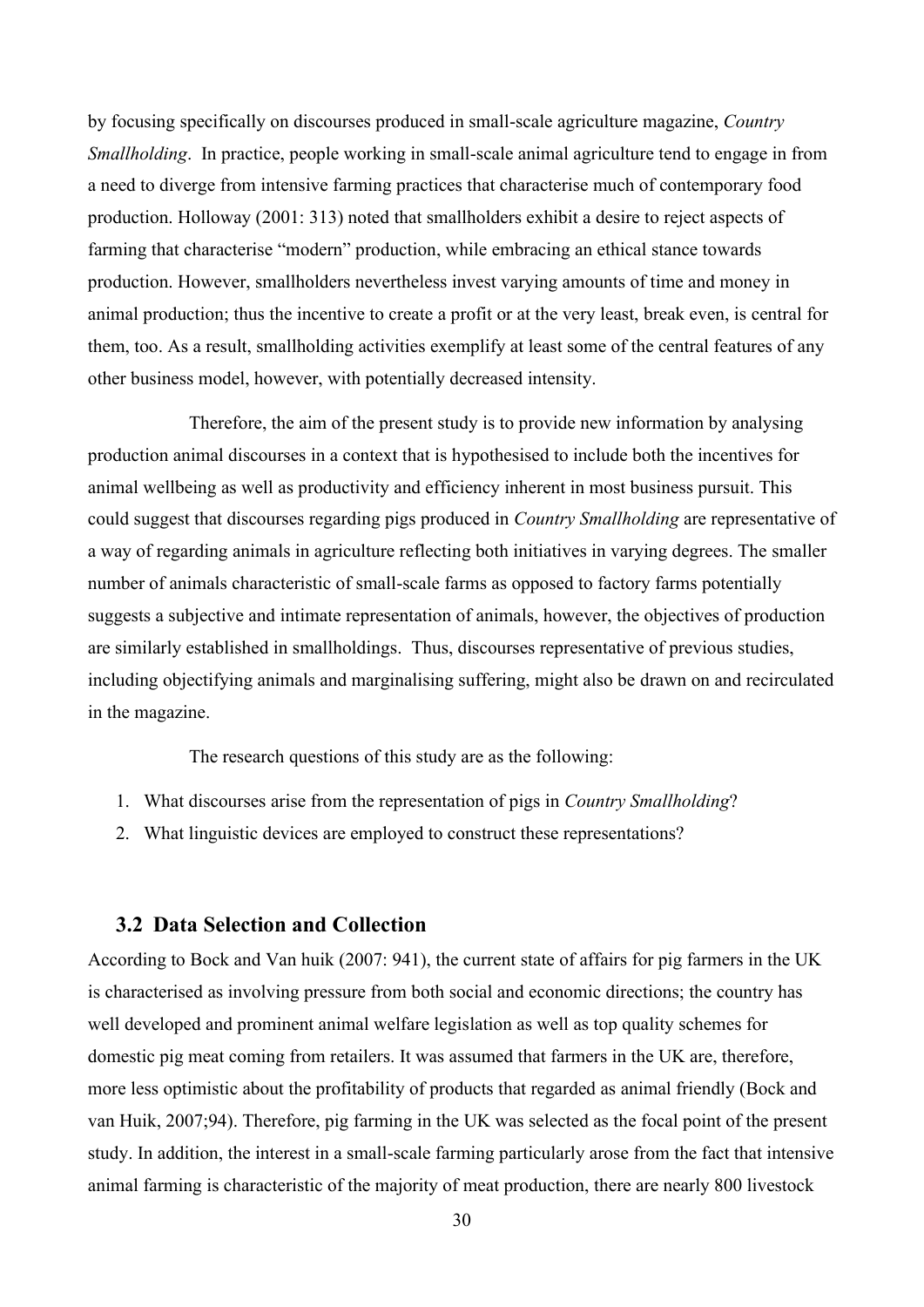mega farms in the UK (Wasley and Davies, 2017), and thus smallholding provides an alternative to the dominant model, therefore, potentially embedded with similarly alternative discourses regarding the animals.

The data for the present study were collected from *Country Smallholding*, a UK-based magazine targeted at those engaged in or interest in different aspects of small-scale farming, including livestock care and home-crop growing. The magazine is published monthly and is available in both digital and print form. With a circulation of 20 000 per issue *Country Smallholding* is Britain's bestselling smallholding magazine, sold at hundreds of locations across the country (https://www.countrysmallholding.com/magazine/advertise). According to their website, "the magazine has a very strong focus on livestock, with regular feature series on sheep, pigs, goats and alpacas.", thus, providing useful data regarding the focus of the present study on the representation of pigs.

The data consists of articles from *Country Smallholding* collected from a time period of six months, from October 2018 to March 2019. This was done to ensure reflectivity of current themes and issues regarding pigs but also avoid a specific focus of individual issues, for example Christmas Edition (December, 2018) or Horse Special (October 2018) from skewing the data due to overrepresentation of certain topics. In other words, the time frame of data collection allows for a variety of topics to be included in the analysis, while the proximity of each issue ensures comparability between articles. The data were collected from the digital version *of Country Smallholding.* Articles for analysis where chosen based on two main criteria. Firstly, the topic of each article needed to focus on specifically and exclusively pigs, thus, articles which focused on production animals generally representing them as a group or commenting on pigs occasionally rather than consistently were excluded. This was done in order to ensure that the data selected reflected the research questions focused on discourses surrounding pigs, rather than a combining representations of different production animals. Secondly, only full-length articles were selected, and shorter news stories as well as articles from the question and answer column were discarded. The restricted length of such articles was regarded to affect the depth and diversity of representation.

Based on the selection criteria laid out above, a total of ten articles were collected from *Country Smallholding*. Six out of the ten articles were published in a column dedicated to topics regarding pigs, consequently titled *Pig's,* indicating a consistent demand and interest for covering issues related to pigs. More specifically, the data can generally be divided into two categories based on their content. The first category included two articles that can be characterised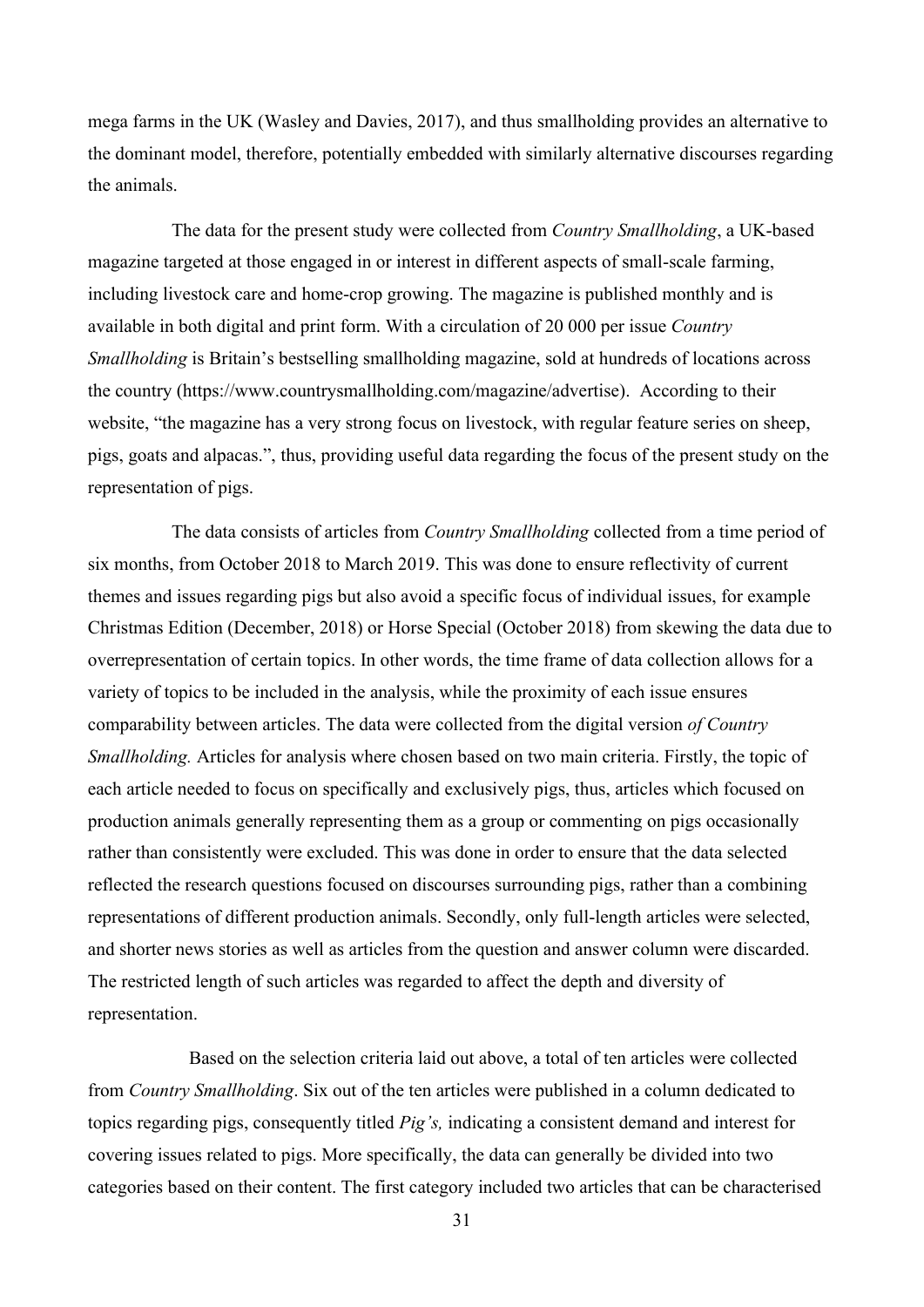as narratives representing the voice and personal experience of individual farmers, their "story". Furthermore, these articles described pigs that were representative of real-life animals, meaning they were known individuals. The majority, eight articles (including all six from *Pig's)* described pigs generally, thus representing 'hypothetical' animals. In addition, the articles where specifically aimed to disseminate information by focusing on restricted topics and give readers advice on how to perform different husbandry tasks or related issues. Furthermore, the articles utilized information boxes where or lists in order to convey information in a simplified and restricted form.

#### <span id="page-35-0"></span>**3.3 Method of Analysis**

My method of data analysis is heavily influenced by the conventions of Critical Discourse Analysis regarding the role of discourses in creating and maintaining the dominance and oppression of production animals. In addition, I will apply the concepts and methods laid out by Mäkilä (2007), especially regarding the process of analysing the data in practice.

Generally, critical discourse analysis (CDA) provides insight into how language is used in order to create meaning and construct reality. In CDA, language is considered to be in a dialectic relationship with society and culture by simultaneously maintaining certain ways of understanding but also contributing to transforming them (Groling, 2017: 112). Therefore, in order to facilitate change in the social construction of production animals, the discourses that maintain a social order which promotes their use and exploitation must be anatomised. Indeed, for the purposes of this study, Critical Discourse Analysis provides the tools to examine the way language is used to create and maintain the society's shared consent regarding the oppression of non-human animals in variety of contexts (Stibbe, 2012: 21).

Therefore, any discussion of the discourses that are central in the representation of animals must refer to the wider social context in which they appear in order to address issues of power and dominance accordingly. Within Ecolinguistics, the analysis of discourse is combined with the idea of 'ecosophy', meaning an ideal social order which goes beyond the narrow focus on human-human interactions, and instead takes into consideration the interconnectedness of all life including animals, plants and the physical environment (Stibbe, 2012: 139). The particular ecosophy for the present study questions the moral justification for the exploitation and dominance of non-human animals by humans, especially regarding, but not restricted to, production animals and the overt manifestations of power and dominance. Rejecting the idea of exceptionalism that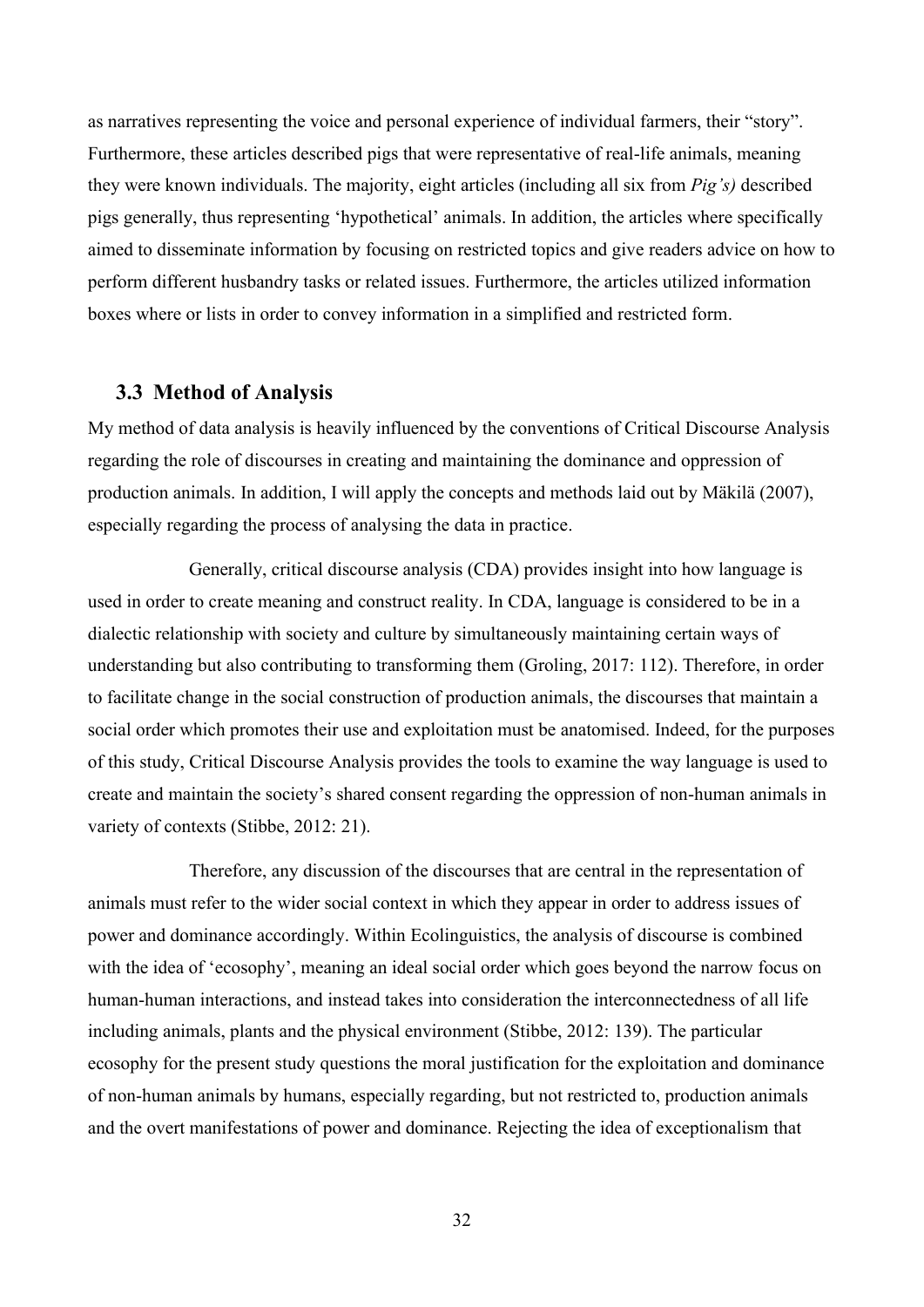governs understanding of non-human animals and promoting shared experience of sentience, would result in considerable changes in how humans perceive animals and ultimately treat them.

However, in order to promote any tangible changes that are in accordance with the aforementioned ecosophy of the present study, how discourses are encoded in the level of text must be analysed. Indeed, the clusters of linguistics features that construct discourses are the focus of the present study and examining them is the method for extracting discourses from any given text. According to Pietikäinen (2008: 205–206), critical discourse analysis has generally been applied to two types of research pursuits, the first of which aims at providing a comprehensive image of the research topic by gathering extensive data and employing computer technology to analyse it. The second research model, on the other hand, focuses on examining how specific social phenomena are constructed in discourse, and the linguistic features that figure in the process. Thus, the research aim is comparably more concise, and the data consists of a limited number of texts Pietikäinen (2008: 207). The present research follows the conventions of the latter research model by examining pig discourses produced in *Country Smallholding*.

My method of analysis follows the three-stage analysis of representation which provides detailed and practical guidelines for extracting discourses from texts laid out by Mäkilä (2007) which draws a great deal from previously conducted research in CDA especially in the works of Fairclough and Wodak (Mäkilä, 2007: 136,144–148). Mäkilä's research focused on nuclear weapon discourses in *Helsingin Sanomat* and *The New York Times*, but the resemblance of data between his (2007) research and the present study as well as the similarities in the overall research design and aims were the main factors that influenced the decision to refer to his method of analysis. More specifically, Mäkilä (2007) focused on newspaper texts while my data consists of magazine articles, and the imperative for both studies is to examine multiple representations of one phenomena (nuclear weapons and pigs) in order to extract the less overt discourses that govern these representations.

As mentioned above, the method of analysis consists of choices on three interconnected levels, from the most concise one to the most general one. The first stage regards the representational choices or the linguistic features that figure on the level of individual texts. The second level comprises the textual choices from the first level into representation, meaning the way the phenomenon in question is portrayed in individual pieces of texts. The third level regards the discourses that combine the single text representation. In practice, the analysis moves from the second level to the first, after which the discourses on the third level can be grasped. (Mäkilä, 2007: 146)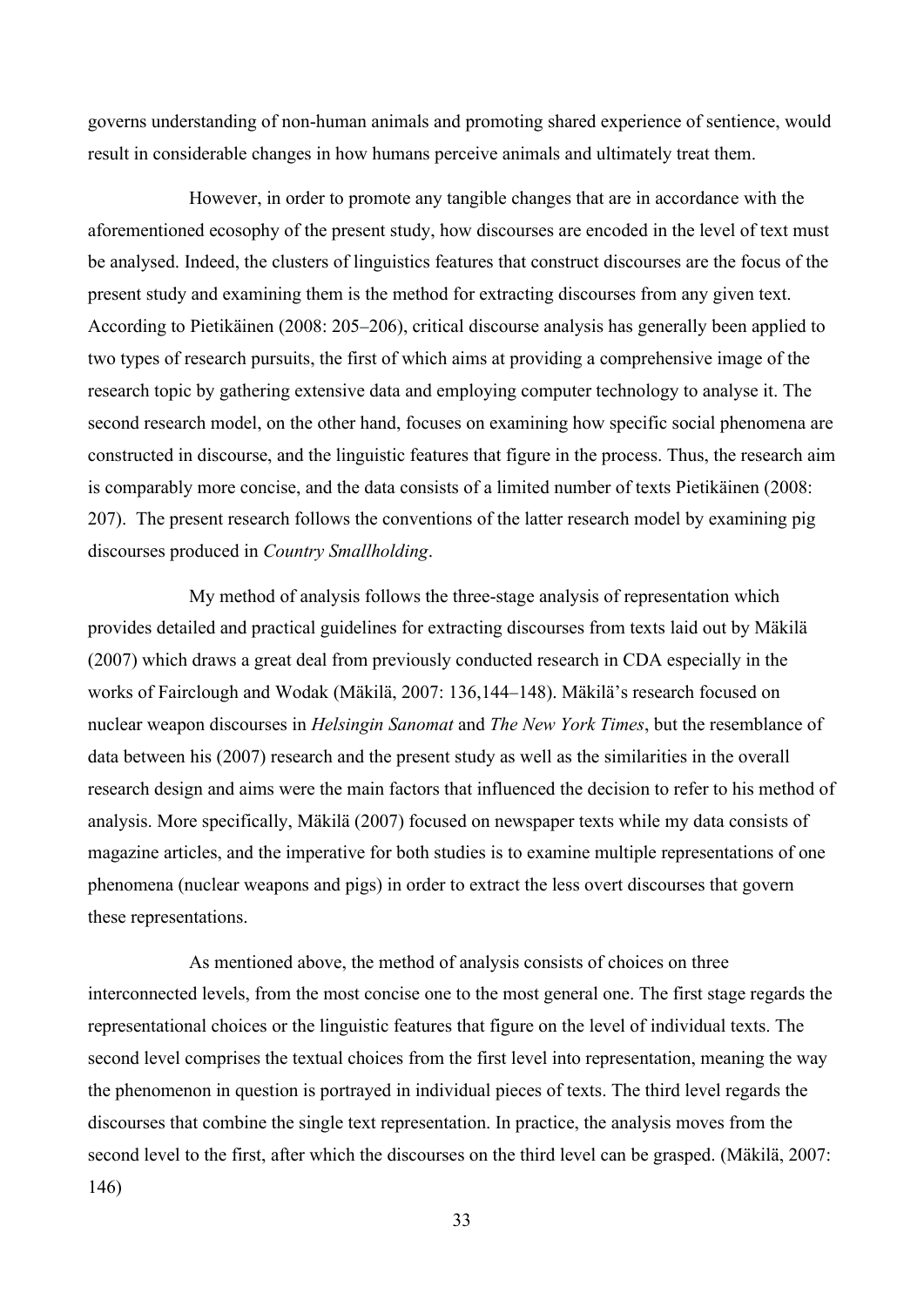After collecting my data, I will firstly focus on carefully reading each individual article, after which I will refer to the second level in Mäkilä's analysis method (2007) and reread the article in order to scrutinize in more detail how pigs are represented in each of them. In this initial stage of analysis, I present each article the following questions: what kind of image of pigs was created? Are there any changes in representation throughout the article? What characteristics and properties were associated with pigs? These questions are employed to construct a general understanding on the available representations on pigs in each article. According to Mäkelä (2007: 145), it is important to understand that individual articles combine multiple and often contradictory representations of the same phenomenon, therefore, the discourses controlling them are not readily detectible at this point of analysis.

After outlining how pigs are represented in each individual article, I will be able to begin to map out the specific linguistic choices that encode these representations. This means analysing how the impressions created and the available descriptions of pigs are realised through language use. Thus, the idea is to detect the ways of using language that are central in constructing representation, meaning that rather than following an exhaustive list of linguistic elements, the focus is on those features that are significance. Four linguistic features emerged as central in constructing the representation of pigs. Firstly, words of reference, including the use of personal and reference pronouns as well as other nouns, reveal the connotations attached to the animals when addressing them. Secondly, analysing pigs as targets and subjects of different processes central to depicting the animals as animate or inanimate. Thirdly, how pigs are evaluated in articles arose as a central linguistic feature in depicting the opinions and values attached to them. Lastly, association with other entities is significant in assigning pigs with varying features and qualities. These four representational choices were the interest of the first stage of analysis and are the linguistic manifestation of the representation of pigs detected on the second level.

The last level of analysis includes detecting the discourses available in *Country Smallholding* on pigs and the analysis of the first and second stage enables extracting them. In practice, discourses are difficult to detect on the level of individual articles, however, reoccurring representations on between different articles, are expected to reveal consistent patterns which are then then assumed to be manifestations of a specific discourse (Mäkilä, 2007: 147). More specifically, discourses shape the ways in which the object of interest, pigs, are depicted, thus representations on pigs in individual articles will be compared and corresponding ones grouped together to form the discourses. Additionally, individual texts shape discourses, therefore, those discourses uncovered in the present study will simultaneously reflect the wider societal perceptions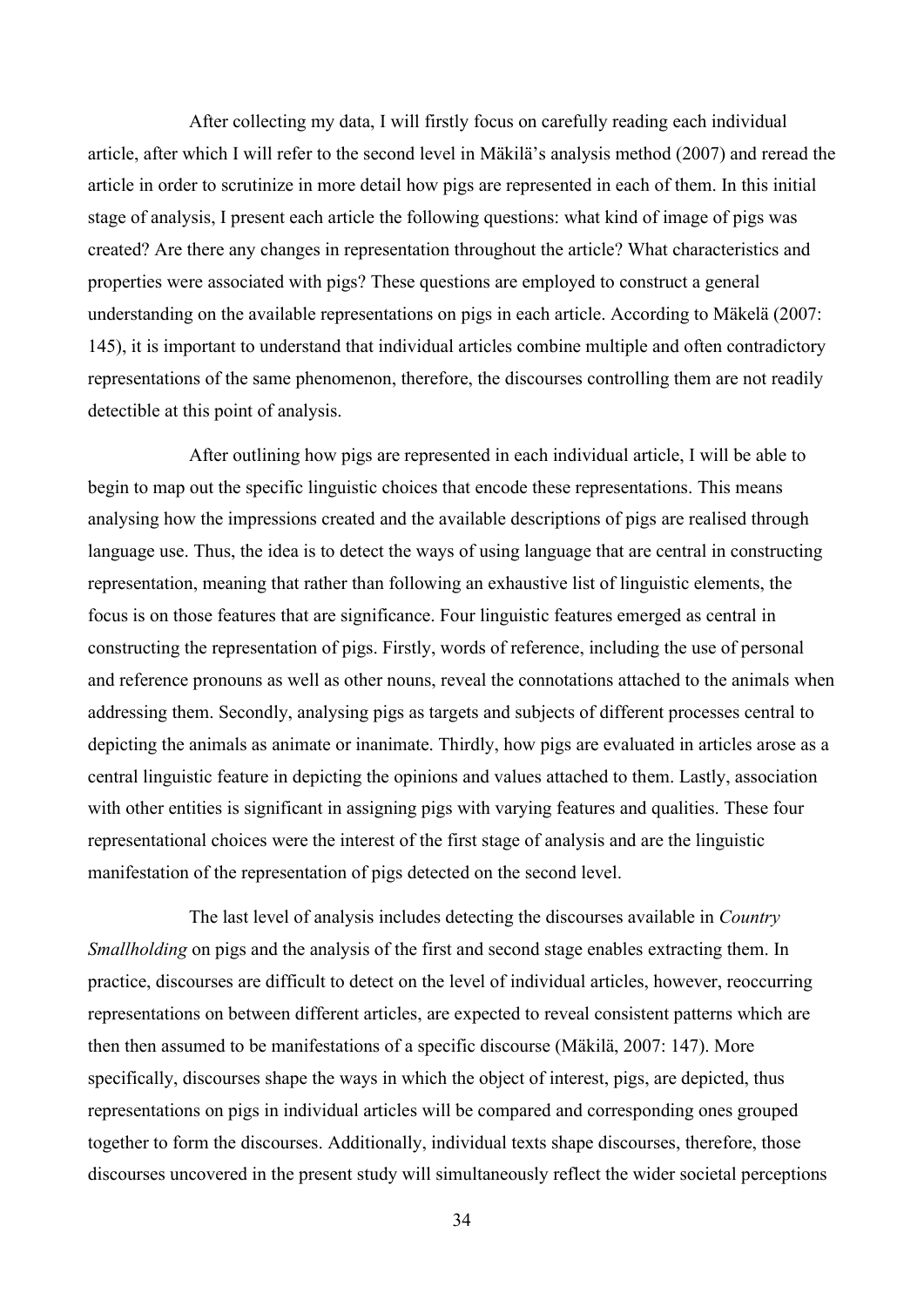on pigs while also being particular to my specific data. More specifically, discourses are comprised of a plethora of individual texts all of which contribute different elements to their construction. I will label the uncovered discourses according to their pervasiveness and prevalence in data as the primary and secondary discourse.

Thus, following Mäkilä's (2007) method of analysis I will be able to extract the discourses on pigs in *Country Smallholding* as well as those linguistic features that are central in constructing them. In effect, the analysis moves from the second stage, representation on the level of individual articles, to the first stage which includes analysis of linguistic features (words of reference, process regarding pigs, evaluation and association) that encode representation, finally, to the third level of discourse, which influences and restricts the representational choices in the first and second level. Following Ecolinguistics, these discourses are then reflected to the ecosophy of the present study by discussing how the relate to facilitating the consent for animal exploitation in food production.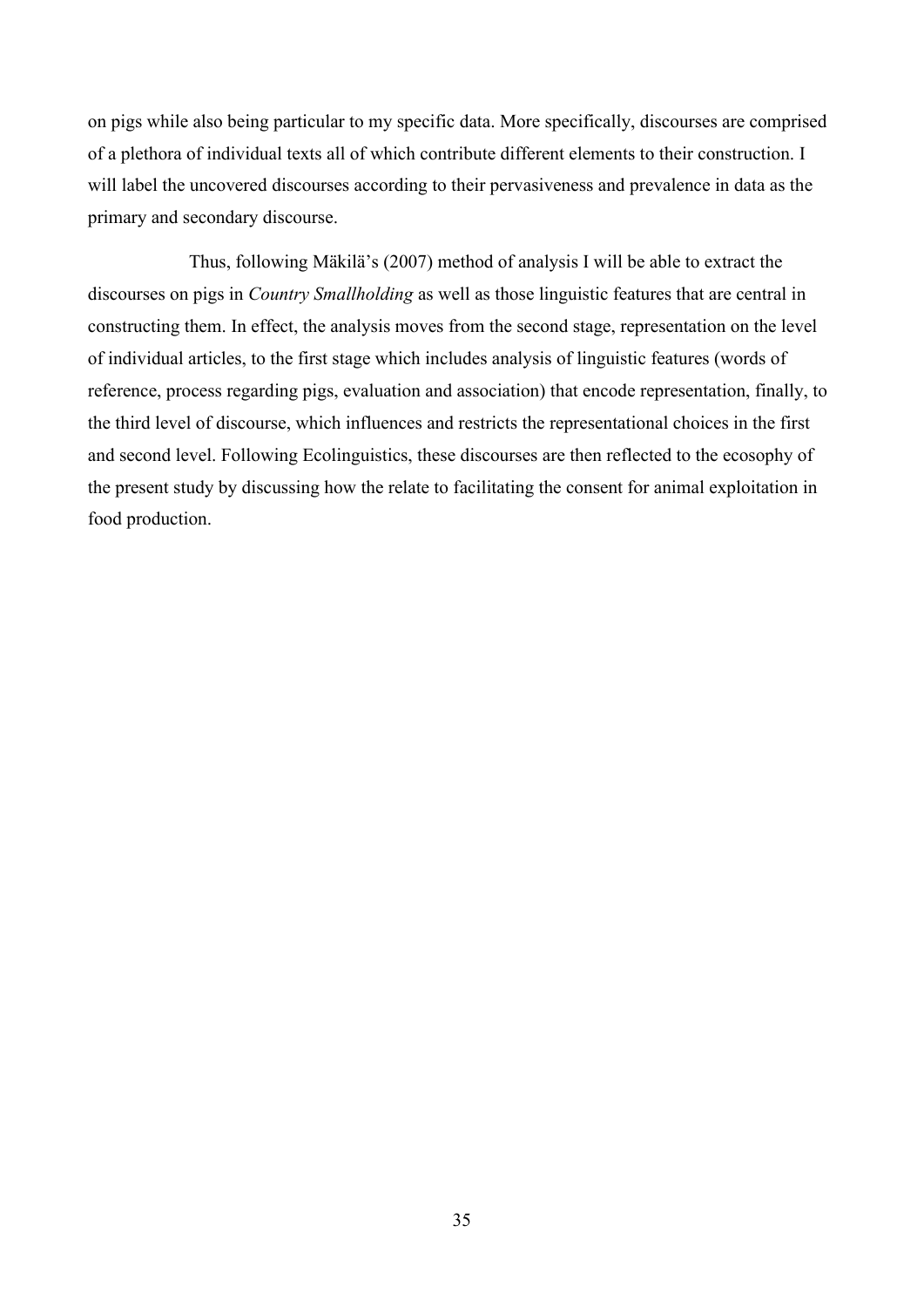# **4 PRIMARY DISCOURSE: PIGS AS COMMODITIES**

Representing pigs as resources for food production and objects of use was the most salient discourse circulating in *Country Smallholding,* thus, it is here regarded as the primary discourse mobilized in the magazine. Its salience can be interpreted as an apparent reflection of data; the magazine is specifically targeted at those working or interested in working in the field of smallscale agriculture where pigs are regarded as objects for food production and as a potential source of profit. This discourse is also circulated in society at large, with the majority of people accepting the construction of pigs as food without much contemplation. However, the variety of linguistic choices employed to construct the representation of pigs was ample and uncovering them is a significant step forward in the pursuit of reconstructing the discourse of pigs as food. The linguistic choices that were regarded as central were words of reference, pigs as the target of action, association and evaluation, each of which will be analysed in more detail and examples are given that illustrate their use. This discourse is mobilized in all of the ten articles under investigation. It is worth noting, however, that the centrality of the discourse varied noticeable between different articles, with some focusing explicitly on the business aspect of farming, thus framing pigs (almost) exclusively as objects and resources ('What Price Prime Pork?'*)*, while in others the discourse was more difficult to detect, as it was often competing with alternative representations, for example in 'And They Call it Puppy Love'.

These findings are closely related to previous research in the field, further emphasising the centrality of the discourse. It has been concluded that different linguistic devices, including metaphors, pronouns and definitions, are routinely employed to represent production animals as objects while simultaneously diminishing their individuality (Croney and Reynnells, 2008). However, according to Stibbe (2003: 43), the representation of animals as objects is hardly ever carried out explicitly by stating their worthlessness and inferiority in order to justify their treatment. More specifically, the words chosen to represent these animals carry the message implicitly (Stibbe, 2003: 43). This holds true for the present study as well, and the analysis demonstrates how constructing the discourse of pigs as objects and resources is accomplished, for example, referring to them in ways that disregard individuality and evaluating behaviour and actions from the point of view of efficiency and profitability.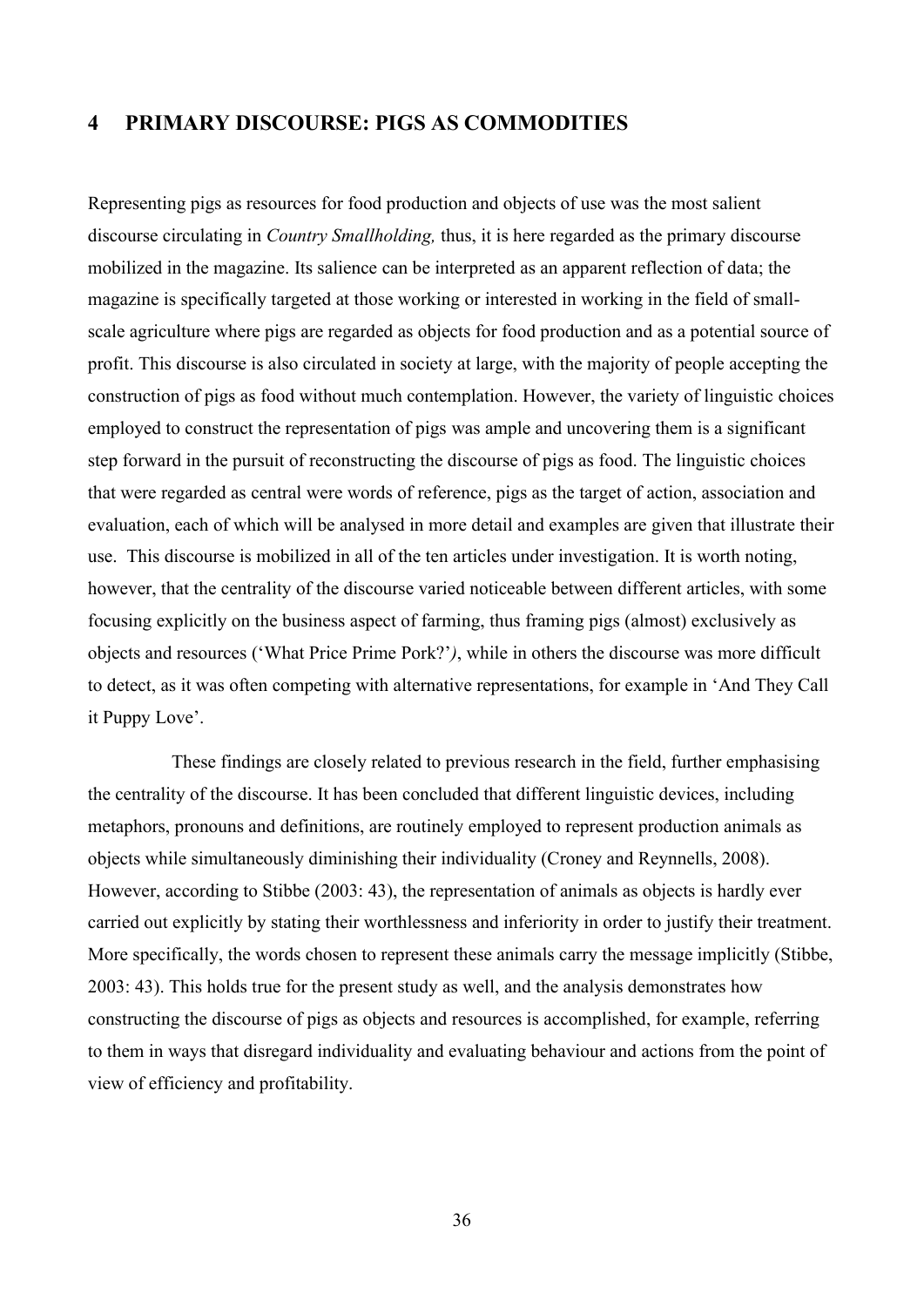## **4.1 Referring to pigs**

This section analyses ways of referring to pigs that are central in constructing the representation of the animals as objects and products for consumption. The analysis in divided into two parts. The first section examines the use of personal and relative pronouns by connecting examples from data with generalised conventions, and discusses the effects of choosing one pronoun over another on the representation of animals. The second part focuses nouns used to refer to production animals and animal farming by considering commonly employed examples within the industry as well as examples peculiar to my specific data. In effect, the analysis attempts to uncover the conventionalised ways of referring to farmed animals as well as those that arise from the data and point out how they contribute to representing the animals as objects.

### **4.1.1 Pronouns referring to pigs**

My first point of interest is pronouns, specifically personal and relative pronouns. According to Gupta (2006: 2), when referring to non-human animals, the English language presents the speaker (or writer) with a choice between using personal pronouns *he/she/it* and relative pronouns *who/which*. *He/she/who* are regarded as gendered terms referring to humans, while *it/which* are inanimate and ungendered terms. Referring to animals in human terms can serve as a way to bridge the gap between humans and non-humans. This is confirmed in my data: there is a strong tendency to refer to pigs with the personal pronoun *he/she* when the sex of the animal was known or readily deductible.

- 1. Even if *he* has never shown any aggressive tendencies […], you should always be cautious when you are around *him* and never, ever become complacent when in *his* presence. [italics added] ('The Boar Necessities', 2019: 1)
- 2. This amount will increase significantly at certain times of the year, briefly when you are getting *her* ready for mating and for longer when *she* is feeding a litter. For instance, when *she* is at peak lactation, *she* may need as much as 7kg a day. [italics added] ('Avoiding pig breeding pitfalls', 2019: 3)

Examples 1 and 2 demonstrate instances where the sex of the animal is known, and the corresponding personal pronoun is used. This pattern is apparent throughout the data suggesting that referring to pigs favours representing them as gendered beings and the pronouns are chosen accordingly. In addition, in Examples 1 and 2 the animal's sex is central for the topic matter; Example 1 discusses boars, meaning the animals who are used to impregnate female pigs, and in Example 2 "she" refers to pigs in gestation. However, when the animal's sex is not important for the topic, *he/she* is chosen in reference to distinguished individuals: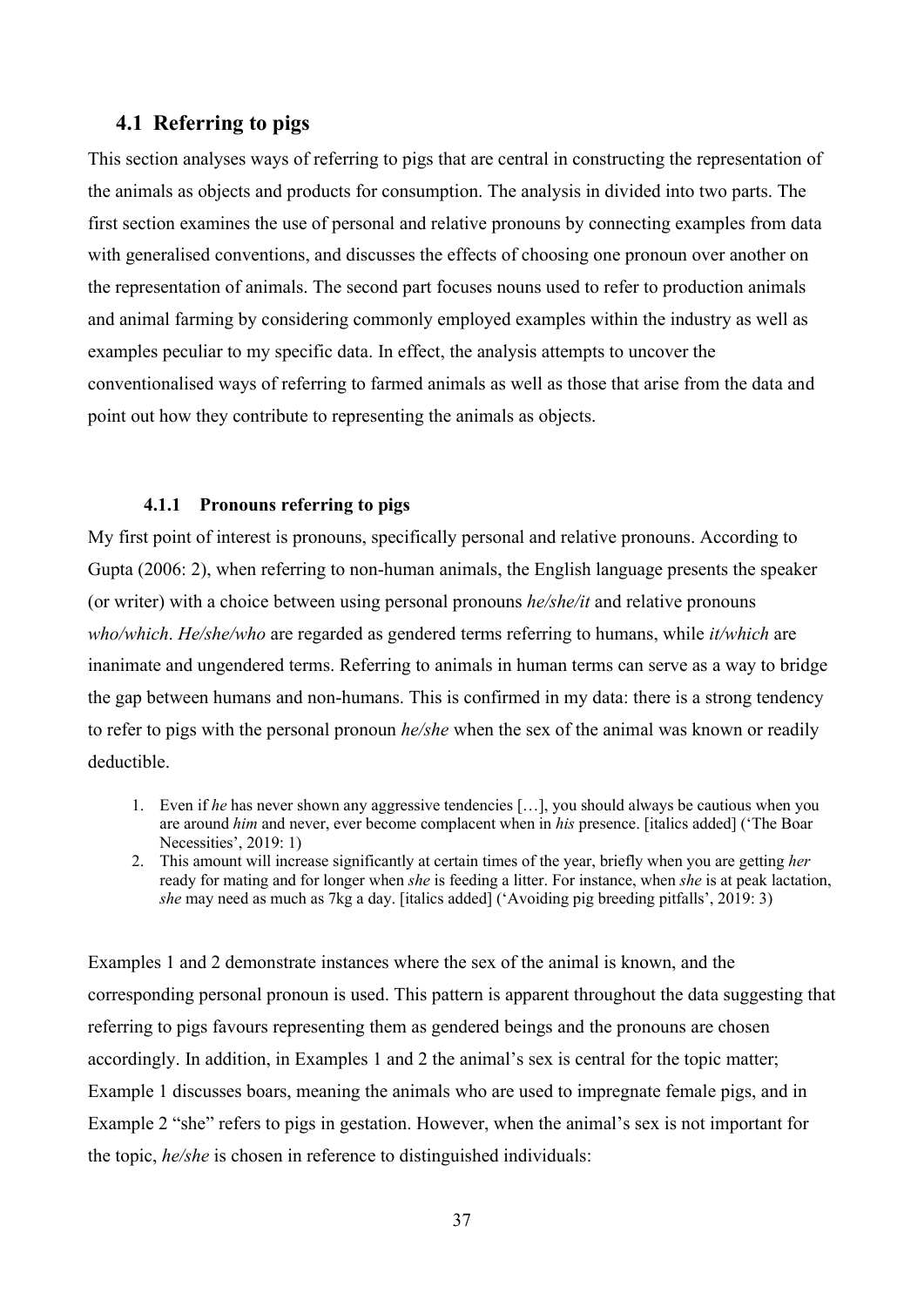3. "She'll live out her days with us as she's a gorgeous champion and because we're soft farmers and she's our friend," smiles Suzi. ('Back to Black', 2019: 1)

"She" in Example 3 refers to a represented real-life pig, thus the sex of the animal is known, and the corresponding pronoun is chosen. In contrast with Examples 1 and 2, the topic here does not place significance on the animal's sex, but the use of pronouns is instead based on principles similar to those with humans and represents the animal as a gendered individual. However, one instance from data does not correspond with this pattern for choosing personal pronouns:

4. Quite simply, androstenone and skatole, which are the compounds that the male pig naturally produces when *it* is intact [...] [italics added] ('Injecting to delay the onslaught of puberty', 2018: 11)

In Example 4, the sex of the animal is explicitly mentioned, "male pig", and the context relates to representing the physiology of a male pig, however, the animal is referred to as "it"*,* thus, suggesting an inconsistency in determining between *he* and *it* when compared to the majority of instances from the data. More specifically, Example 4 discusses the pig's hormonal production, a topic which potentially favours representing the animal as the object of biological processes rather than individuals, hence the use of "it" rather than *he.* 

The use of *it*, however, appears consistent, when the animals' sex is not known or cannot be inferred from the context:

- 5. [..] when you run your hand firmly along *its* back. If the spine can be felt really easily […] the pig is too thin, but if you can't feel the spine, even when you apply firm pressure, *it* is obese. [italics added] ('Don't let your pigs get porky', 2018: 12)
- 6. *It* runs the risk of getting squashed or trodden on […], and *it* also has to fight with siblings to get the teat *it* wants. [italics added] ('Avoiding pig breeding pitfalls', 2019: 3)

In Examples 5 and 6 "it" is used to refer to a pig whose sex is not addressed nor important for the topic at hand. In addition, the animal in both examples is 'hypothetical', meaning that "it" does not represent any real-life animal but rather can refer to any pig. There were no instances where sex was assigned/assumed or the neutral term *they* was used, thus, emphasising the importance of availability of the animal's sex for selecting the pronoun.

Therefore, it appears that gendered pronouns are employed in various ways, and consistent patterns of use are elusive. However, whether the animal's sex can be inferred from the context is a strong indicator of choice between *he/she* and *it*. In Example 3, it was noted that even though the animal's sex is not central for the topic, i.e. when discussing reproduction, it tends to be represented, however, context suggested a personal connection with the represented animals. This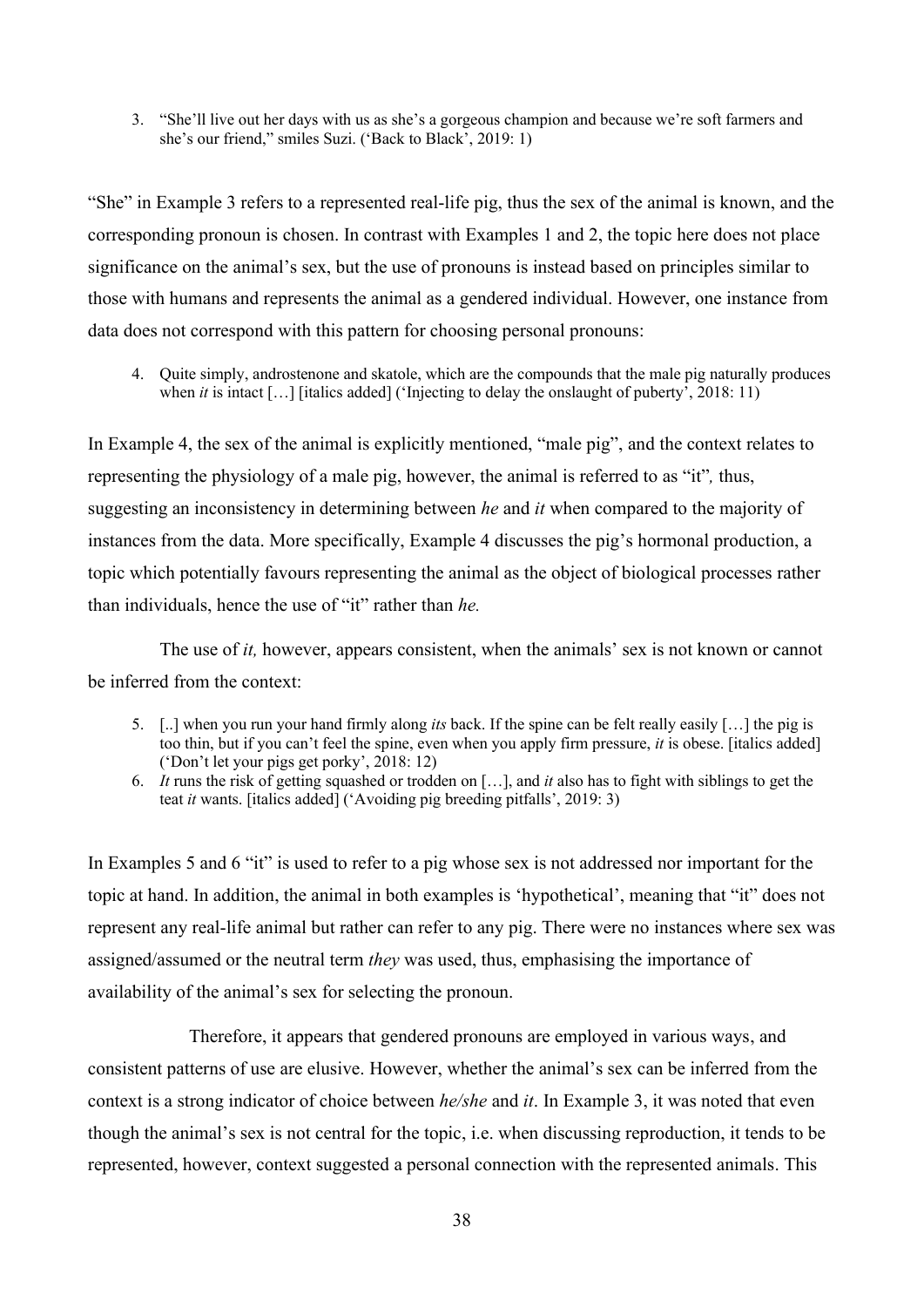could be taken to indicate a desire to represent animals in human terms, due to intimacy between the farmer and animals. This strategy would, in turn, reflect the context of data from a small-scale focused magazine. However, due to the inconsistencies in pronoun use and the preference for *it*  rather than *they* indicated a commitment to conventional ways of using personal pronouns in reference to animals, rather than a consistent attempt to represent the animals as animate and gendered beings.

Similarly, the use of relative pronouns *which* and *who* is rather ambiguous. *Which* is used a total nine times, while there are five instances of *who* in the data. Therefore, it appears that *which* is more frequent compared to *who*. Again, however, the context appears important for choosing one over the other:

- 7. MY FIRST pigs were a couple of weaners *who* I raised to meat weight and who went on to grace our freezer and our plates. [italics added] ('A Pig in a Poke?', 2018: 10)
- 8. For most smallholders raising a few pigs for meat and therefore keeping boars *which* haven't been castrated isn't a big deal  $\left[ \ldots \right]$  [italics added] ('Cutting out the Pain', 2018: 10)

Referring to pigs in Examples 7 and 8 appears motivated by whether there has been a personal connection with the animals. More specifically, Example 7 refers to a pig which is oriented to a real-life individual, thus, "who" is the preferred pronoun. The author is referring to her "first pigs", therefore, "who" contributes to constructing a sense of closeness between the farmer and the pig as well as representing the animal as animate. On the other hand, in Example 8 "which" is used to refer to pigs that are 'hypothetical', reminiscent of Examples 5 and 6 where personal pronoun "it" was used. Therefore, "which" can refer to any "few pigs" since these animals are not representative of any real-life pigs. While the majority of instances of *who/which* follow similar principles analysed above, the following example provides an exception:

9. Central to his research is his long-held belief (backed by scientific studies) that entire boars produce better, leaner carcasses and better value for money than those *who* have been physically castrated. [italics added] ('Injecting to delay the onslaught of puberty', 2018: 11)

In Example 9 the animate "who" refers to an unidentifiable group of pigs, regardless of generally used for humans or animals with elevated status, such as companion animals. In addition, when considering the context, the pigs are discussed in terms of production and profitability which would suggest using linguistics tools to objectify animals, rather than terms that suggest subjectivity and animacy. It has been argued by Gilquin and Jacobs (2006: 96) that using *who* could be an unconscious attempt to conceal the questionable treatment of animals. This is aimed at by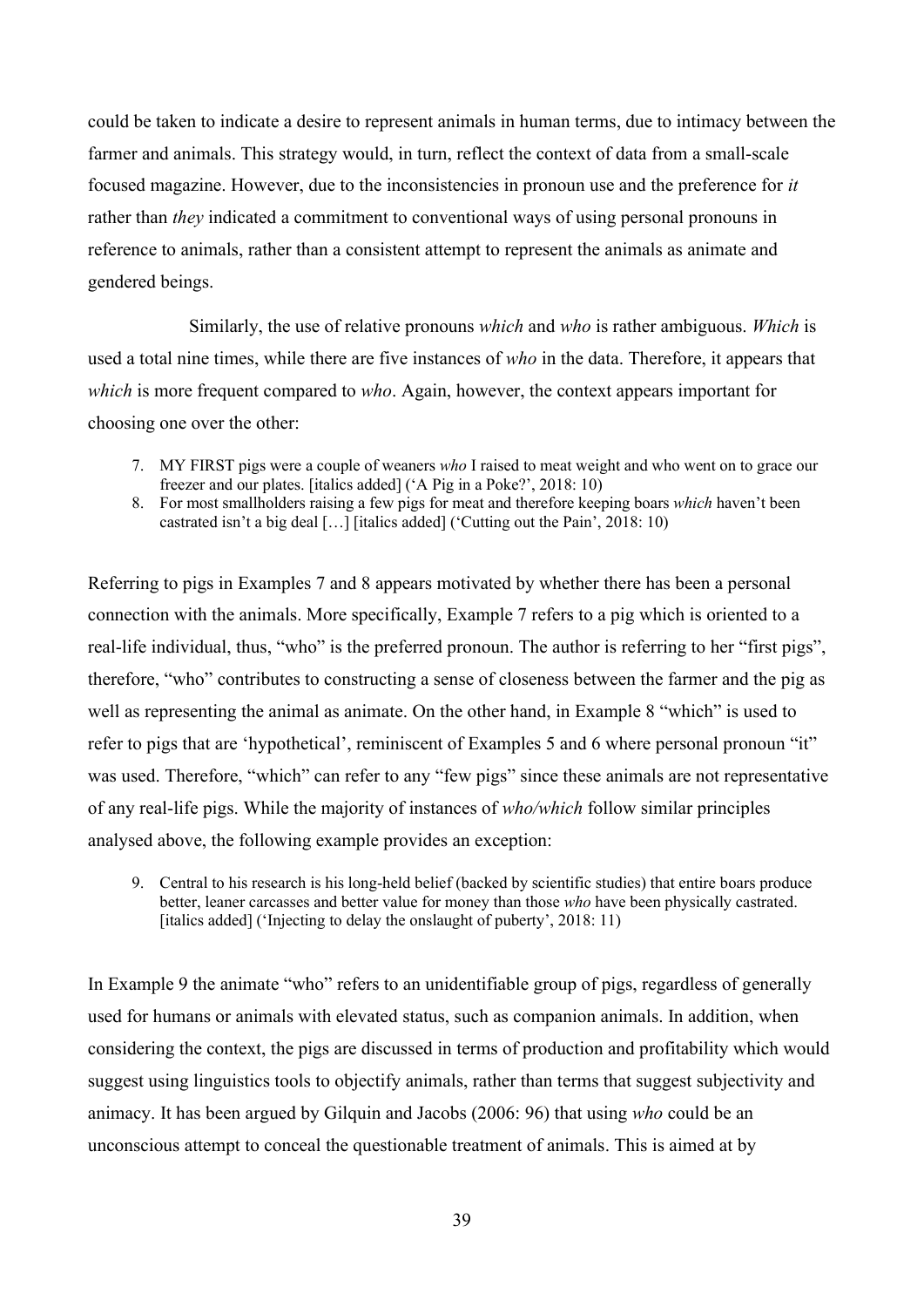representing them as more animate. Taking the extremely production-focused topic of Example 9, this idea could potentially explain the chosen pronoun in it.

Analysing the use of *who/which* appears motivated by represented intimacy and an established relationship between the farmer and the animal; *who* is used to refer to pigs that represent real-life animals, while *which* is chosen when pigs are discussed 'hypothetically'. However, Example 7 presents an exception to this pattern, pointing to the fact that choosing reference pronouns is not entirely consistent and motivated by additional factors.

### **4.1.2 Nouns referring to pigs and pig farming**

This section focuses on reference words on pigs and pig farming. My analysis will begin by examining terms of reference that are commonly used within the animal production industry and that are, thus, considered generalised conventions. These 'neutral terms', based on the standards of animal agriculture, are most commonly used when referring to pigs. In addition, I will focus on different ways of referring to groups of pigs that are specific to the magazine under investigation. Rather than being categorised according to the industry conventions, in other words generally used terms to refer to commercial pigs, these examples highlight particular tendencies to refer to pigs in the magazine which are less restricted by conventions of animal production and allow for more creative and expressive language use. The last part of my analysis here examines how the process of farming pigs is referred to and the implications it has on the representation of the animals. Generally, it was noted that plural forms are used more frequently than singular ones, meaning that the most common way of representing pigs is as a group, rather than discussing individual animals. In my data, when there are references to a single animal, *pig* is used every time, whereas there are no instances of the alternative terms *swine* or *hog*.

A common tendency in animal agriculture is to refer to animals based on their role in the production line, meaning that pigs are categorized according to the purpose they serve for humans. Although this is considered standard practice within the industry, referring to pigs as their human defined roles render the animals as objects. The following examples illustrate the different terminology used:

- 10. Erysipelas can cause abortion or fertility issues in *sows* [italics added] ('Purple Peril for Pigs', 2019: 1)
- 11. Suzi [….] bought two pedigree *gilts* for her husband. [italics added] ('Back to Black', 2019: 1)
- 12. Groups of entire *boars* [italics added] ('Cutting out the Pain', 2018: 10)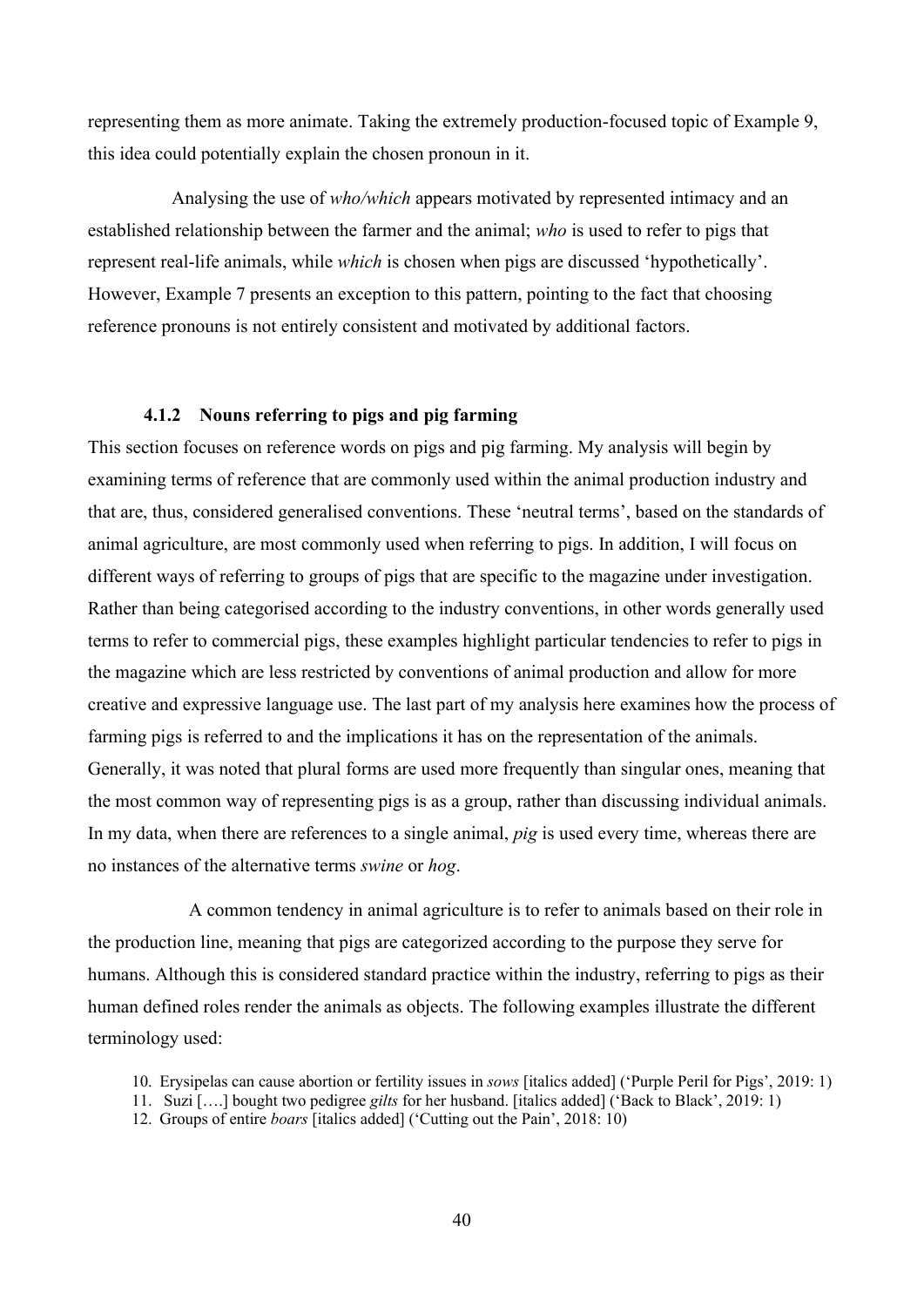The animal's biological sex determines the appropriate terminology; Examples 10 and 11 refer to female pigs, "sow" and "gilt", and in Example 12 male pigs are referred to as "boars". Furthermore, with female pigs, "sow" is a general term, while "gilt" refers specifically to a young pig who is nearing the age of sexual maturity. Therefore, using different terms in reference to female pigs is based on their perceived profitability, in other words a gilt is an animal deemed ready to start giving birth to piglets, and this continuous reproduction is essential for animal farming to continue operating.

13. What should you be looking for when choosing your very first *weaners*? [added emphasis] ('Pig in a Poke?', 2018: 10)

Lastly, in Example 13 the term "weaner" is used, meaning a young pig (or other production animal) that has recently been weaned from their mother. Although not tied to biological sex, "weaner" categorises pigs from the point of view of production, similarly with "gilt". More specifically, once animals are weaned and become "weaners", they are constructed as commodity that can be sold or raised for meat, in other words, they become profitable.

In addition to using different terminology based on the animals' perceived purpose, groups of production animals are categorised and referred to with specific terms. Again, these examples demonstrate words that are commonly used in reference to production animals and in the data correspondingly. By appearing neutral, they contribute to the overall objectifying discourse:

- 14. In *herds* at particularly high risk, *youngstock* can also be vaccinated. Chat with your vet to devise a vaccine protocol that fits with your *livestock*. [italics added] ('Purple Peril for Pigs', 2019: 1)
- 15. We have never had *stock* suffer like this […] [italics added] ('And they Call it Puppy Love', 2018: 11)

The above examples refer to pigs as an indefinite and uncountable mass, denoting them as a group. In Example 14 a group of pigs is referred to as a "herd". The term is commonly used to refer to an undefined number of animals that are grouped together under the ownership of human/s (Merriam-Webster online, 2020). Therefore, "herd" conceals the individuality of pigs while representing the human dominance over the animals. The use of "stock", and the extended "livestock" and "youngstock", conveys similar functions in rendering animals into a faceless mass but it also carries additional meaning which emphasizes the construction of animals as object. More specifically, stock can refer to both things ready for supply and to a group of domesticated animals (Merriam-Webster online, 2020). Due to the interchangeably of meaning, using the term in reference to animals objectifies them both by equation with things. Although in Example 14 qualifiers "live" and "young" connect "stock" specifically with production animals, referring to a group of pigs as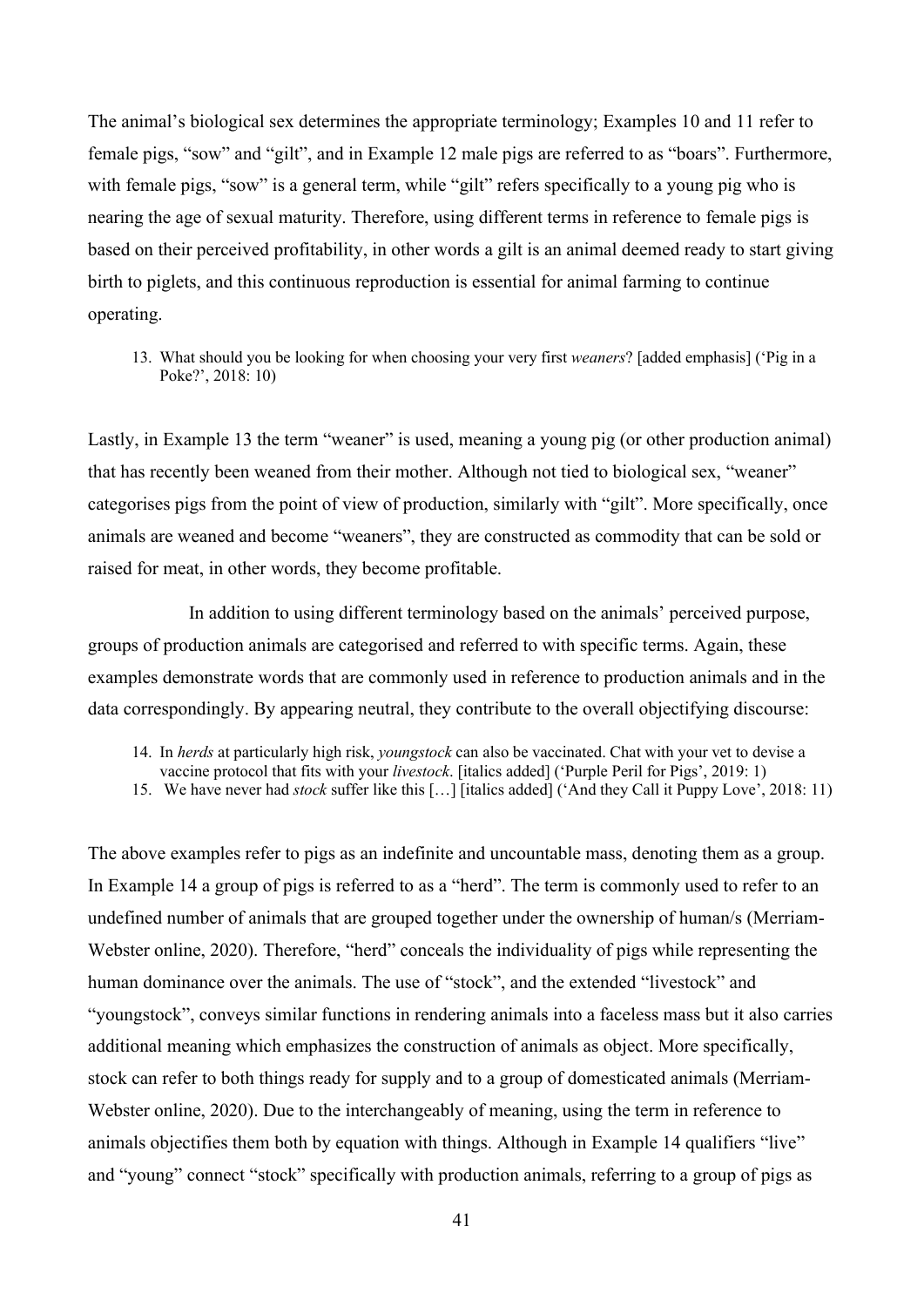"livestock", literally meaning the living supply of something, nonetheless, represents the animals as commodities.

The following examples similarly illustrate instances where pigs are referred to as groups, however, rather than being conventionally used in animal agriculture, they represent tendencies specific to *Country Smallholding.* In effect, pigs are grouped based on their perceived purpose for humans which ultimately renders the animals as a mass.

- 16. […] detailed trials with numerous *batches of pigs* […] [italics added] ('Injecting to delay the onslaught of puberty', 2018: 10)
- 17. […] the same nutritional requirements *as larger commercial types*. [italics added] ('Don't let your pigs get porky', 2018: 12)
- 18. However, the majority of breeders will have an admirable *set up* […] [italics added] ('Pig in a Poke?', 2018: 10)

As noted previously, there is a reoccurring tendency to represent pigs as a group rather than depicting them as individuals. This results in neglecting their subjectivity which, in turn could allow for considering the animals as resources rather than sentient beings. In Example 16 groups of pigs are referred to as "batches" which encourages perceiving them as indefinite resources suggesting their disposability. More specifically, "batches of pigs" represent the animals as material for "detailed trials", thus, framing their value as related to a specific purpose. Similarly, Example17 refers to pigs as "larger commercial types" which defines the animals in terms of not only their size but more significantly, their human constructed purpose as commodities to be exploited. Lastly, example 18 refers to pigs as "set up" which both hides individuality by lacking indication of plural and, similarly with "types" and "batches", the term makes do indication to animacy of the animals. Although, the context reveals that "set up" refers to pigs, using ambitious terms contributes to representing animals akin to objects. In other words, Examples 16-18 illustrate how groups of pigs are labelled and referred to with terms that encourage perceiving them as inanimate material without distinguishing the subjectivity of those included.

Lastly, Examples 19 and 20 illustrate instances where farming pigs is referred to in commercial terms and, as a result, represent the animals as objects for business and profit.

Both Examples 19 and 20 define farming pigs as a business pursuit, thus, connecting it with potential profit. In addition, both "operation" and "venture" connote a specific type of business. More specifically, "operation" can be defined as 'a usually small business or establishment'

<sup>19.</sup> Today, having slimmed down their *pig operation* […] [italics added] ('Back to Black', 2019: 1)

<sup>20.</sup> […] your *pig keeping venture* […] [italics added] ('What price prime pork?', 2019: 2)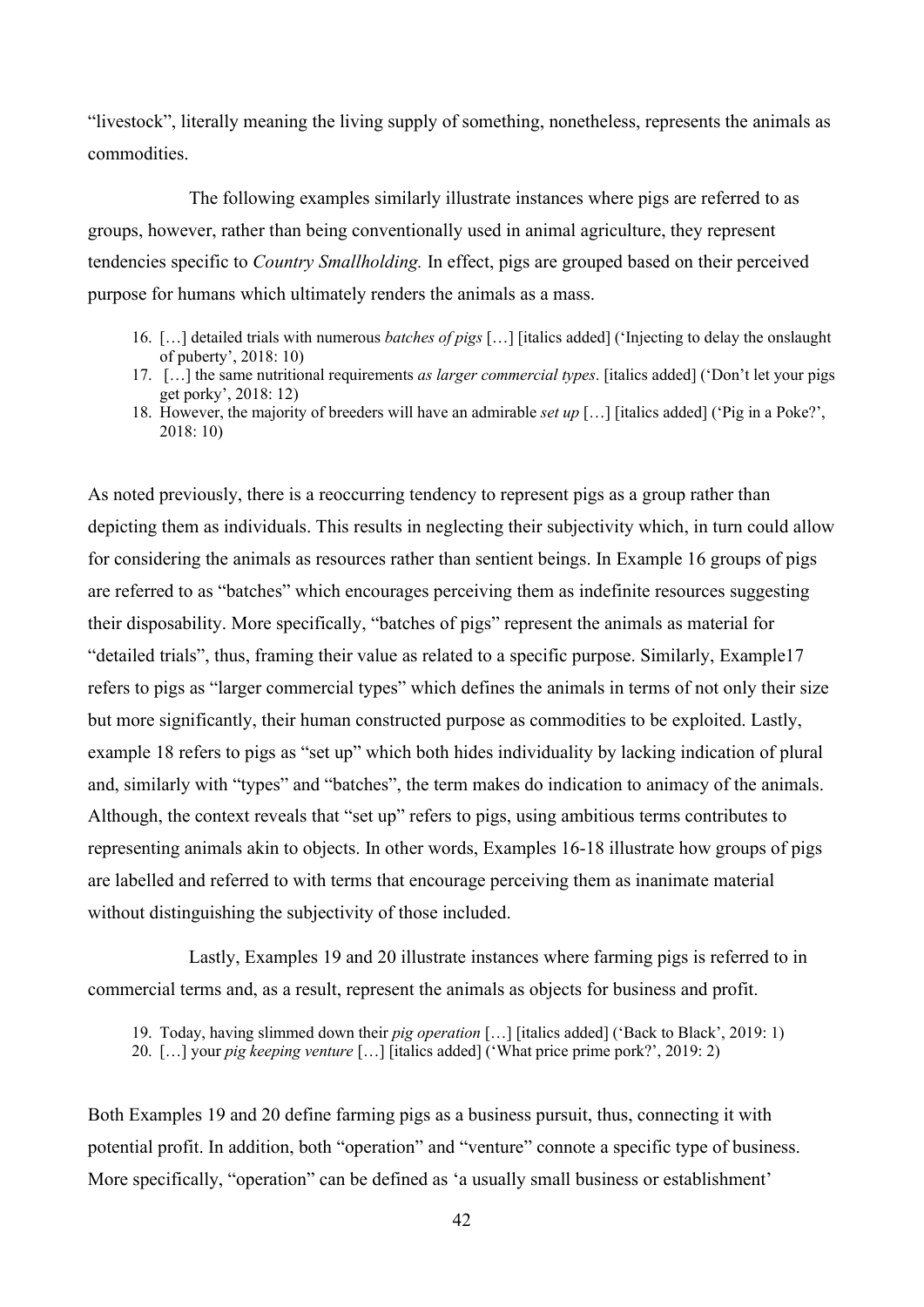(Merriam-Webster online, 2020), therefore, reflecting the source of the data. "Venture", on the other hand, has connotations of risk and uncertainty (Merriam-Webster online, 2020), therefore, framing the farming of pigs as an attempt at something which has no guarantee of (long-term) success. Therefore, "operation" and "venture" are ways of referring to pig farming that reflect the idiosyncrasy of these small-scale activities. Although potentially provoking positive connotations and diverging from large industrialised animal production, the terms, nonetheless, associate farming pigs with a business.

Thus, Examples 19 and 20 demonstrated how pig farming is referred to in order to connote it with aspects that dissociate it with intensive farming. However, Example 21 provides a contrasting instance:

21. […] starting your *business* running at a loss. [italics added] ('What price prime pork?', 2019: 2)

Referring to pig farming as a "business" represents it as functioning on the same logic of trade and profit comparable with any other business, thus, lacking the positive connotations of "operation" and "venture". Pig farming as a "business" ultimately frames the animals as objects producing economic value and as resources that can be utilised. It is worth noting that Examples 17 and 18 are from the same article 'What price prime pork?', thus, suggesting that the terms "venture" and "business" are considered interchangeable, rather than as an attempt to differentiate from the conventional meaning of business through word choices. In other words, there appears to be a consistent tendency to frame pig farming as a business, regardless of the less commercial method of production compared to intensive farming.

Analysing the terms used to refer to pigs and pig farming revealed that generalised terms such as "gilt" and "weaner" categories animals based on their perceived role in production while words chosen to represent groups of animals concealed the individuality of animals and encouraged perceiving them as limitless resources. In addition, when referring to the process of farming pigs, terms chosen suggested a commercial commitment to varying degrees, thus, failing to reflect the supposed idiosyncrasy of the data.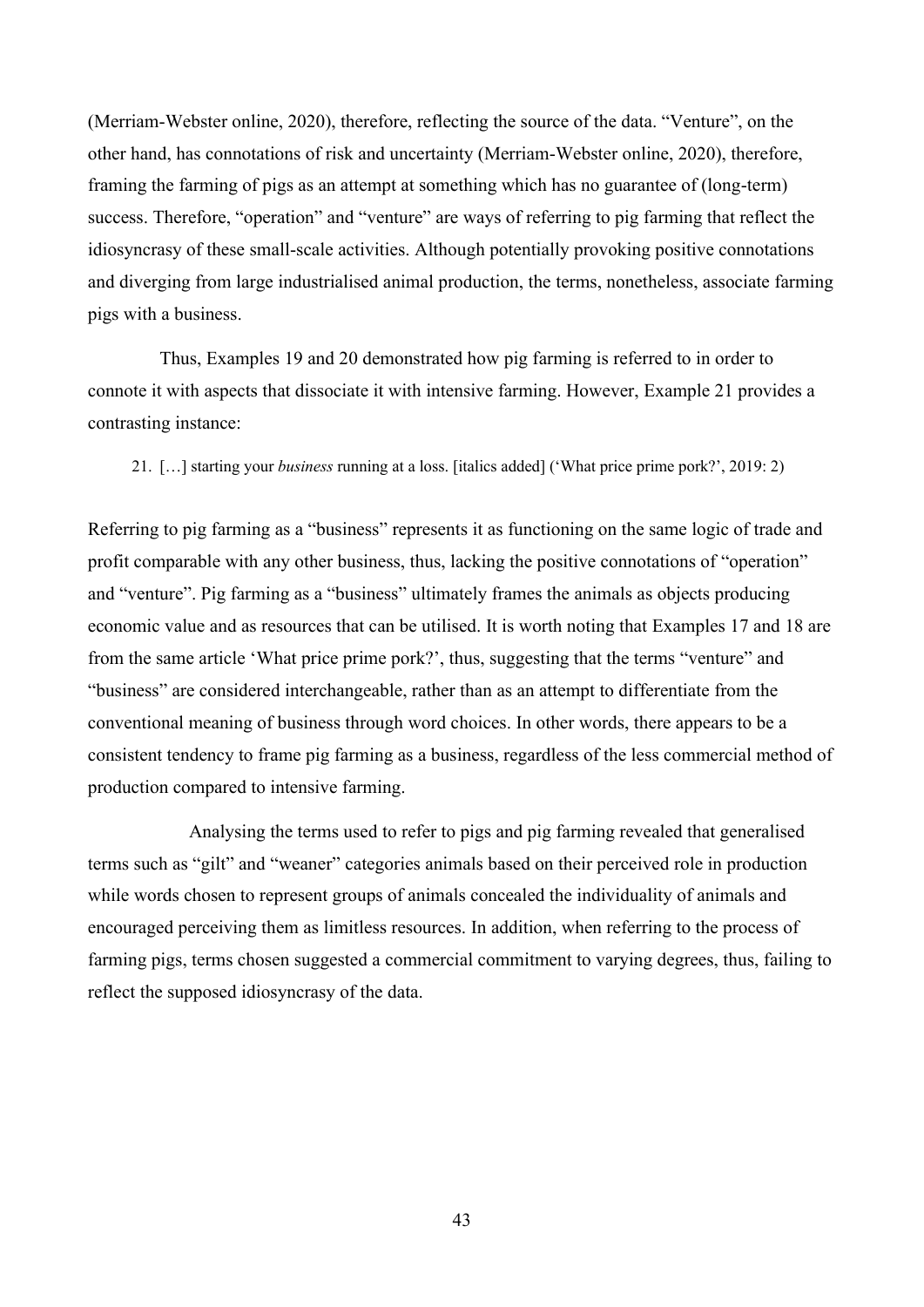## **4.2 Processes targeting pigs**

This section analyses instances of discourse where pigs are depicted as the target of different actions. More specifically, the aim is to demonstrate that placing pigs as the target of certain actions contributes the primary discourse which represents them as objects by emphasising their status as commodities as well as accounting for their subordinate position and human dominance. Of course, representing the pigs as targets is not necessarily reminiscent of the primary discourse, since their significance lies in the types of actions depicted. The analysis in this section is divided into three parts, the first of which includes an analysis of different actions related to the production animal status of pigs, while the second part examines specifically actions of "handling", and the last part analyses how the action of killing pigs is represented.

#### **4.2.1 Farming practices**

The first section consists of examples where pigs are represented as the target of actions closely related to their social construction as objects for profit. The first examples are associated with money, and as a result represent pigs of target of trade by representing them as commodities and means for financial gain.

- 22. You can *buy* cheap as chips pigs from livestock markets […] [italics added] ('Pig in a Poke?', 2018: 10)
- 23. So are you aiming to turn all your piglets into meat for sale, would you *sell* them as weaners […] [italics added] ('Avoiding pig breeding pitfalls', 2019: 3)
- 24. My partner Chris and I have been *selling* our rare breed, home-grown British Lop pork at Shropshire's Ludlow Market on a regular basis this past year. [italics added] ('And they call it puppy love', 2018: 11)

In Examples 22, 23 and 24 pigs are the target of "buy" and "sell" representing them as objects of transactions. In effect, depicting pigs as the target of transaction not only indicates the possession of humans over the animals but also associates them with profit since these actions typically involve the exchange of money. Additional linguistic devices are employed simultaneously to establish this representation. In Example 22 "cheap as chips", meaning extremely cheap or a bargain, describes pigs in terms of their monetary worth and frames this aspect as a qualifying feature of the animal. Additionally, representing pigs as "cheap as chips" minimises their worth even when measured by these narrow metrics. Secondly, "livestock market" equates the selling of sentient beings to that of (other) commodities that occurs at markets, since "livestock" refers to a living supply of things. "Sell" can be extended to both living animals "would you sell them as weaners" in Example 23, as well as to the product "have been selling our rare breed, home-grown British Lop pork" in Example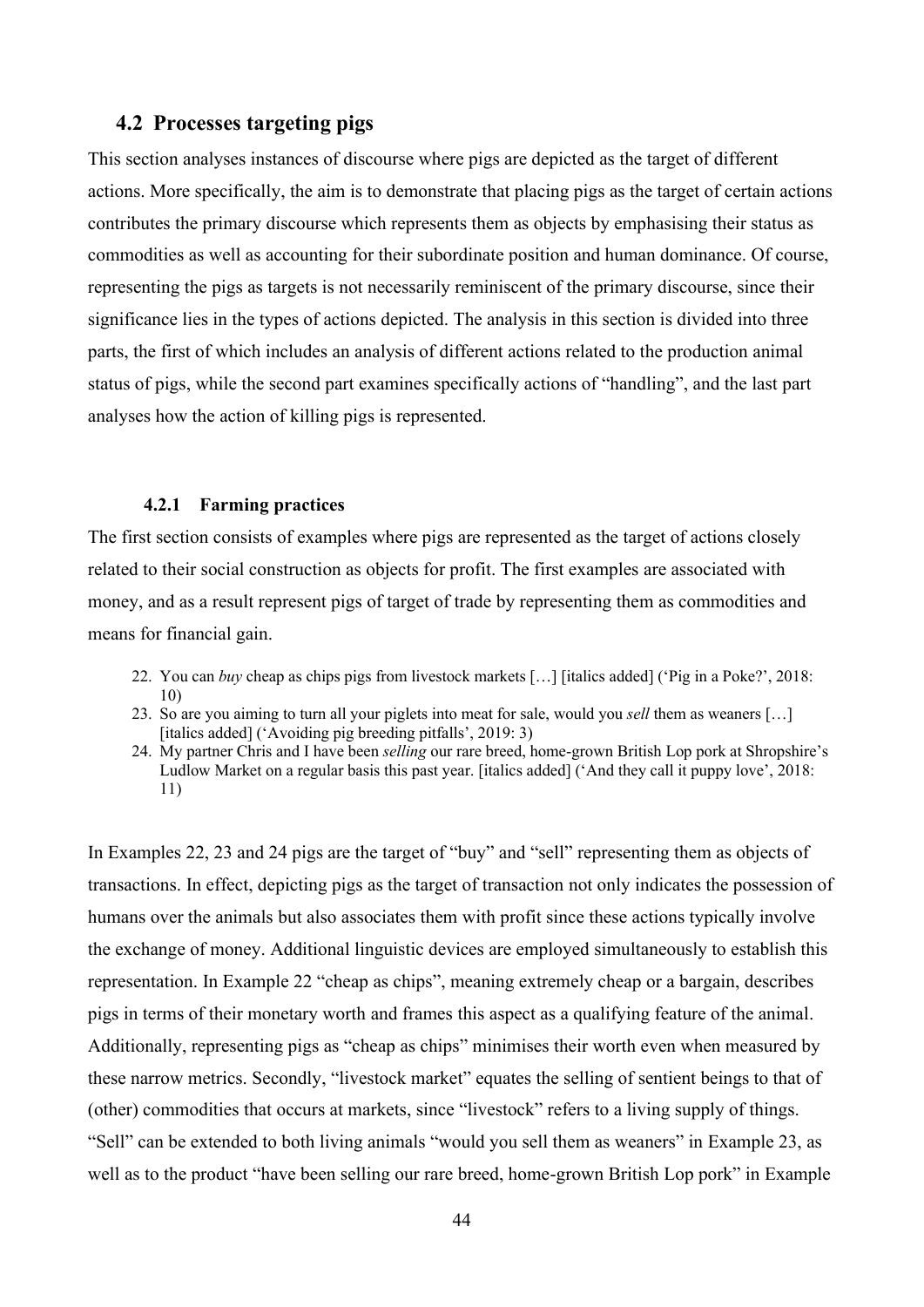24, thus, pigs are associated with money and profit throughout different stages of their lives. It must be pointed out that pigs were represented as the target of selling less frequently than buying, which could indicate that the aspect of selling pigs is less central in the context of *Country Smallholding* due to its specific interest in independent small-scale farming as opposed to commercial farming where the main purpose of production is profit. Thus selling constituting a less important aspect in small-scale farming where the focus is on self-sustenance or supplementing income. On the other hand, the infrequency of representing pigs as the target of selling is also be presupposed in some cases, thus, lacking explicit representation. The following example from 'What Price Prime Pork?' illustrates the presupposed continuum between pigs and profit, which is already established in the title:

25. Don't just buy some pigs without knowing who your potential customers are and how much you will charge them. ('What Price Prime Pork', 2019: 2)

In Example 25 pigs are not explicitly represented as the target of *sell* in order to be depict them as commodities and associate them with money, however, "customer" and "charge" link pigs to the process of transaction regardless.

Examples 26 and 27 from 'The Boar Necessities' depict additional transactions that are less frequently associated with pigs compared to *buy* and *sell*, however, similarly construct the animal as an object of trade:

- 26. Whether you decide to buy your own boar or *hire* one in when you start breeding […] [italics added] ('The boar necessities', 2019: 1)
- 27. Some smallholders will never take the step of *investing* in a boar. [italics added] ('The Boar necessities', 2019: 1)

"Hire" and "invest" both involve the transaction of money, thus, linking the animals to it. "Hire" can refer to both payment of labour or service or to temporary use of something, the former being generally used in reference to humans (to hire a cook/maid etc., also *employ*) while the latter is more commonly used with objects (to hire a car). Therefore, hiring a boar can appear rather ambiguous but I argue that the use of the phrase in Example 26 renders the animal an object for two reasons. Firstly, the animal has no agency or control over the processes as opposed to humans who can act as self-directive subjects and, secondly the context is reveals that boars are simultaneously represented as the target of "hire" and "buy", thus, resulting in a similar effect as in Example 22.

In addition to linking pigs with processes of transaction, my data demonstrates the varying verbs indicating the process of farming animals. Generally, the use of a specific verb reflects the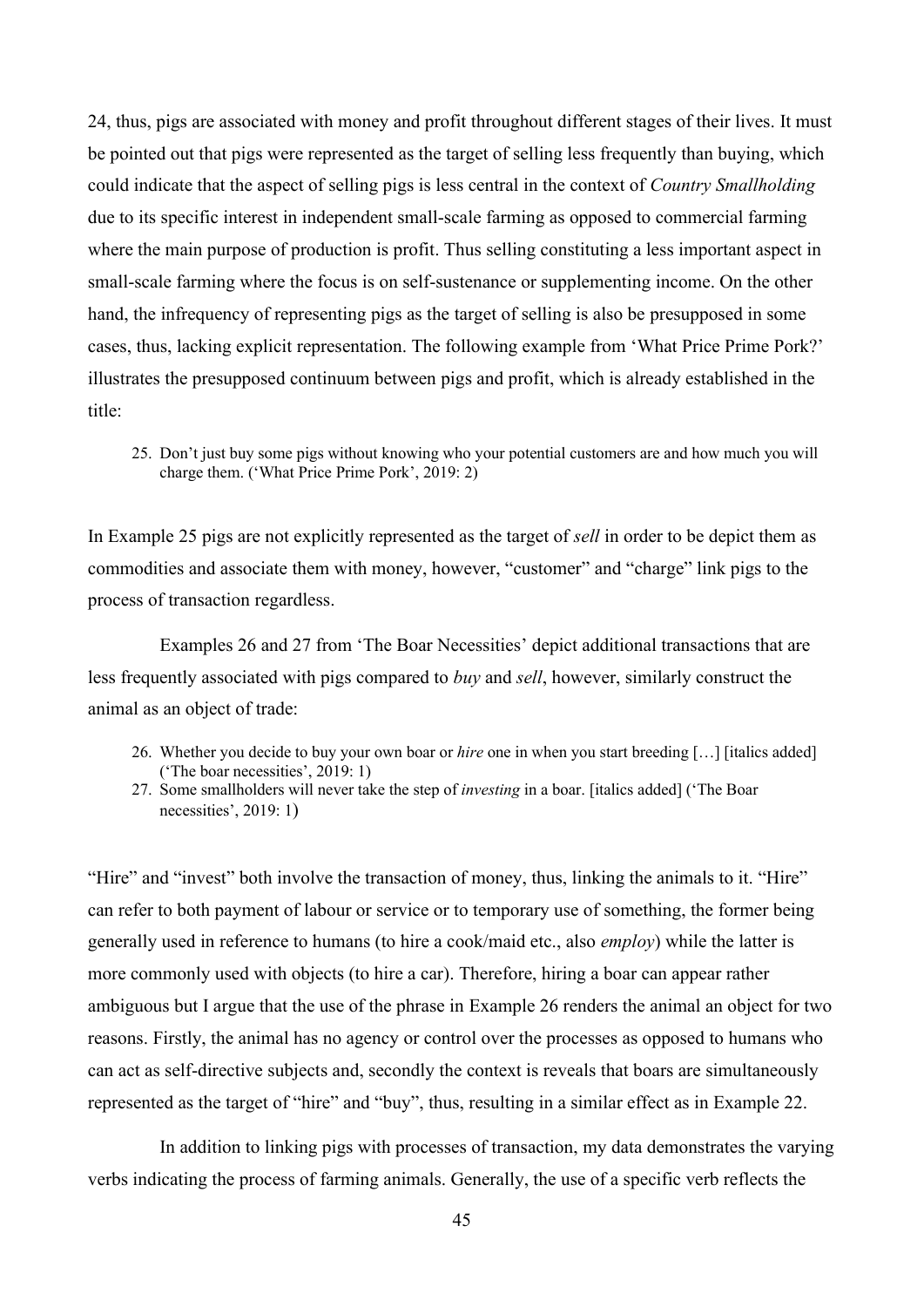animal's role in production and the effect on representations also vary accordingly. The first examples demonstrate the use of "raise" in reference to pigs that are destined to become meat:

28. For most smallholders *raising* a few pigs for meat […] [italics added] ('Cutting out the pain', 2018: 10)

"Raise" was the most common verb used for those pigs that are slaughtered for pork, and Example 28 expresses this connection explicitly: "a few pigs for meat". Raise does not appear in reference to pigs used for breeding, therefore, is exclusive to meat animals. It puts emphasis on the aspect of growth, which is inherent to animal production; the ability to continuously grow new animals for slaughter, is a prerequisite for operation. In addition to emphasising the aspect of growth, *raise* involves the farmer as the actor in the process while pigs are the object of it. Comparing the difference between the verbs *raise* and *grow*, further clarifies the notion. Although both verbs express (physical) change, *grow* is an intransitive verb meaning it does not require an object while the transitive verb *raise* does. As a result, expressing the physical change of a pig with *grow* places the animal as the subject, "pigs grow", while *raise* renders them as objects, "I raise pigs". Therefore, *to raise* animals indicates the authority and dominance of the subject over the object.

On the other hand, "keep" is used more ambiguously than "raise" which only appears in association with meat pigs. Firstly, "keep" is used when representing pigs that are not used specifically for meat but for other purposes:

- 29. […] and if you decide to *keep* a boar, or hire one in […] [italics added] ('Avoiding pig breeding pitfalls', 2019: 3)
- 30. Last year we had four litters of piglets and we haven't *kept* one for showing […] [italics added] ('Back to Black', 2019: 1)

In Example 29, the object of "keep" is a breeding animal while in example 30 the object is an animal for pigs shows. Therefore, the pigs in neither case are directly associated with meat production. In addition, "keep" is used when representing a group of pigs whose purpose is ambiguous, thus, not defined or varying.

31. If you plan to *keep* a large number of pigs […] [italics added] (What price prime pork?)

In example 31 the object of "keep" is "a large number of pigs" and the context does not specify their purpose as, for instance, meat or breeding animals, thus, "keep" is extended to discuss the owning of pigs with a variety of potential uses. However, Example 32 demonstrates an instance of "keep" used in reference to pig whose purpose is meat production.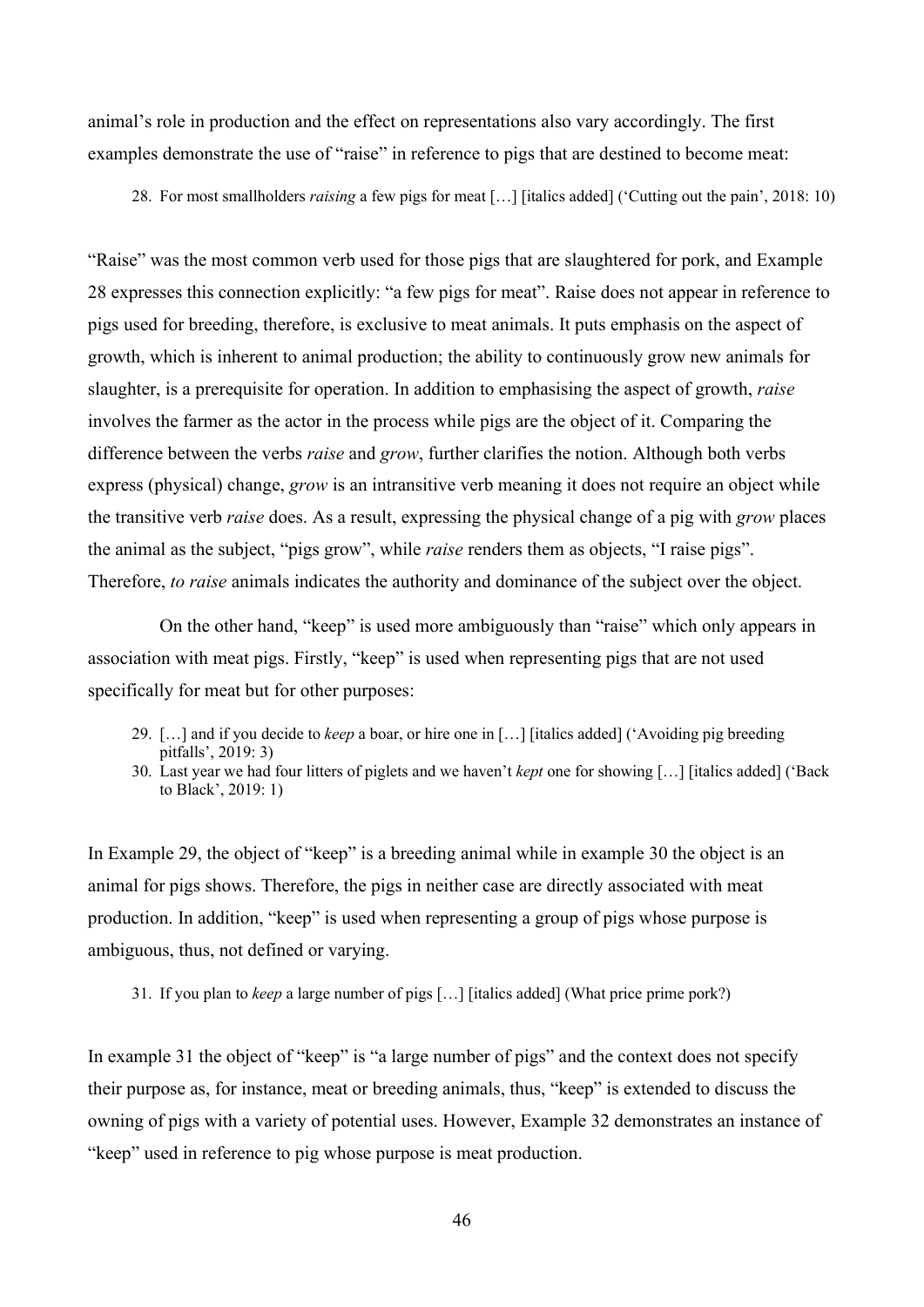32. […] unlike just buying in animals and *keeping* them until they are ready for slaughter. [italics added] ('Avoiding pig breeding pitfalls', 2019: 3)

Example 32 places pigs as the object of the verb "until they are ready for slaughter", thus, referring to animals used for meat production. Therefore, the use of "keep" is a rather ambiguous and multifaceted way of representing farming and owning animals. However, it is used more frequently in reference to pigs who are not exclusively 'meat pigs', for example breeding animals, but with some exceptions, such as example 32. Regardless, "keep" animals has certain implications which contributes to the representation of pigs. Similarly "raise", it is a transitive verb requiring a subject and an object, thus, the phrase "to keep pigs" inherently represents the animal as the object of human action. More specifically, considering the definition of the verb, "to retain in one's possession or power" (Merriam-Webster online, 2020) reveals an aspect of domination embedded in the action. Thus, "to keep pigs" emphasises both the representation of animals as possession as well as the unequal relationship between humans and non-human animals. On the other hand, comparing with "to raise" with "to keep" indicates a more passive action since the latter does not represent (physical) change in the animals. Thus, the use of "keep" could imply a desire to represent the farmer as less active in the process that represent the killing of animals. Similar instances are further explored in section 4.2.3.

The last example in this section, Example 33, aptly illustrates the use of different verbs in reference to owning pig and the varying implications they have with respect to how the animals are represented:

33. Overfeeding can happen whether you are raising weaners for meat, keeping breeding stock, or simply have a few pigs as pets. ('Don't let your pig get porky', 2018: 12)

"Raising" implies the physical change of pigs, which is a central quality for animals in meat production, while "keeping"*,* in reference to breeding animals, represents the domination and possession of pigs. However, with pigs defined as pets, "have" is used. Although, the verb represents belonging, it lacks the connotation of domination and is also frequently used regarding humans, for instance "I have a friend". Therefore, the use of different verbs to signal the owning of farmed animal constructs varying representation by emphasising their human defined purposes and subordination.

The last group of examples in this section relates to the control of the biology of production animals, a central feature of the industry. However, controlling biology extends to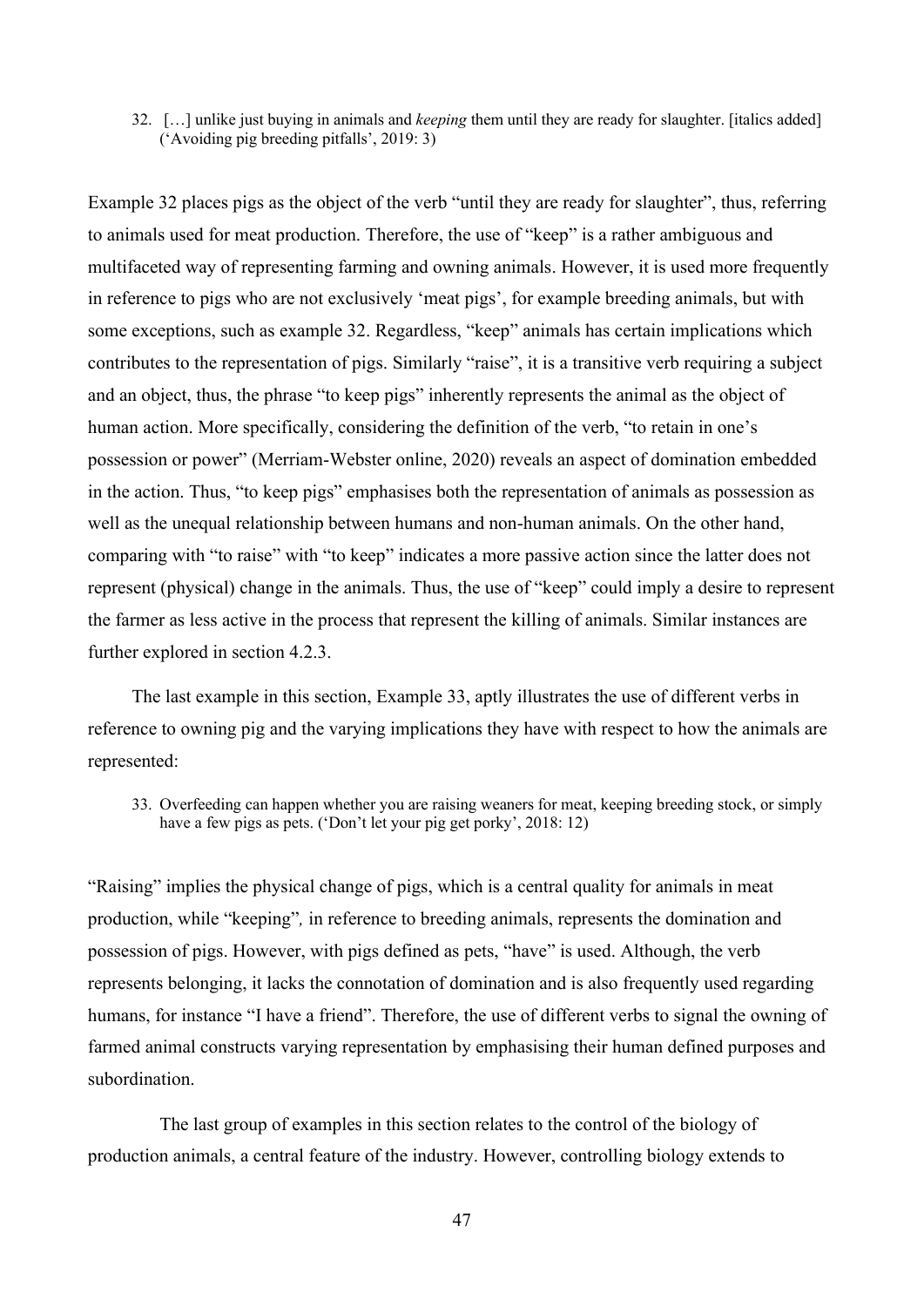animals categorised as 'companion' and 'wildlife', thus, demonstrating its salience in most humananimal encounters. The first example illustrates how the process of eating is depicted in a way that represents the animal as the object:

34. […] the manufacturer's recommendation is to *feed* pet pigs according to weight. [italics added] ('Don't let your pigs get porky', 2018: 12)

In effect, in Example 34 pigs are the object of their own physiological process of eating, thus, emphasising the control of humans over animals: humans eat but pigs are fed. Moreover, representing pigs as the subject of *eat* was noticeably less frequent than depicting the animal as the object of *feed.* By placing pigs as the object of *feed,* they appear passive, rather than representing the animal as the subject of the action. Compare the difference in representation when replacing *to feed* with *to eat*: "the manufacturer's recommendation is that pigs should eat according to weight." Depicting pigs as the subject of eating represents them as animate and self-directive and removes the aspect of human domination.

In addition to eating, the reproduction of production pigs in a highly controlled aspect of animal farming. Virtually, controlling reproduction is a fundamental prerequisite since new animals need to be bred in order to have a continuous supply of meat. The following examples illustrate a reoccurring tendency of placing animals as the objects of reproduction.

35. The Westrons average 10 piglets per litter and they farrow them twice a year. ('Back to Black', 2019: 1) 36. […] if you plan to breed pedigree […] ('Avoiding pig breeding pitfalls', 2019: 3)

Examples 35 and 36 represent the authority of humans over the reproduction of production animals. The meaning of *farrow* is "to give birth to a litter of piglets" (Merriam-Webster online, 2020). However, Example 35 represents humans as the agent of the process, thus, assigning "them" the responsibility and control of "farrow". A similar structure occurs in Example 36 where "breed" takes on the meaning "to propagate (plants or animals) sexually and usually under controlled conditions" (Merriam-Webster online, 2020), thus, emphasising the controlled nature of reproduction. *Breed* can also be defined as "to produce (offspring) by hatching or gestation" (Merriam-Webster online, 2020), and this sentence structure would represent the animal as subject. However, no instances of the aforesaid use of the verb occurred in data. Furthermore, no use of the structure "pigs farrow" appeared either, therefore, suggesting that the preferred way of representing animals' reproduction is through human agency. Moreover, the following examples illustrate the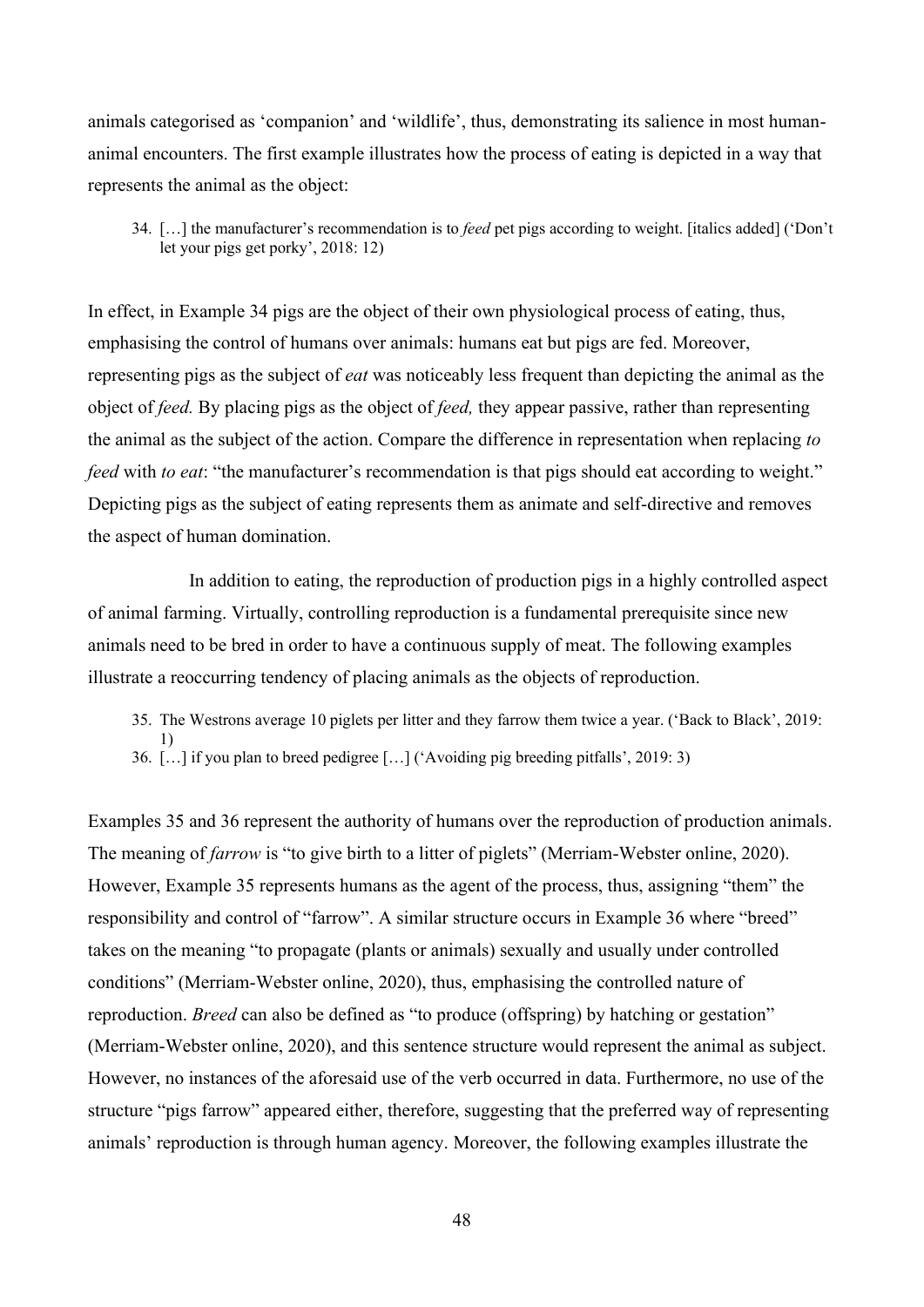use of *farrow* and *breed* where the pig is absent from the process, therefore, implying the highly naturalised construction of these processes as controlled by humans:

37. If you plan to *farrow* outside […] [italics added] ('Avoiding pig breeding pitfalls', 2019: 3) 38. […] or don't plan to *breed* all year round. [italics added] ('The Boar necessities', 2019: 1)

The analysis in this section focused on instances where pigs are associated with different actions and processes that constitute part of the operating logic of animal agriculture and food production. More specifically, pigs were frequently represented in association with transactions and money, as well as verbs related to farming and physiological processes that objectified the animals by emphasising human dominance and control. Although, depicting pigs as the objects of such processes is seemingly neutral due to conventionalised use, they, nonetheless, represent the animals as objects of human actions following the characteristics of the primary discourse.

### **4.2.2 Handling procedures**

This section analyses instances of data where neutral, technical and medical language is employed specifically when representing pigs as the target of procedures that are routinely performed in animal agriculture, also referred to as 'handling'. The effects are twofold; firstly, it encourages seeing the animals as objects by marginalising suffering and representing them as similar to machines and, secondly, it tends to remove the responsibility of those performing the action. The first example from 'Cutting out the Pain' provides a detailed description the process of castrating piglets

39. The piglet is held by both hind legs, with its head down, and the handler pushes both testes up into the scrotum. An incision is made through the skin of the scrotum, over each of the testes, and then each testes is popped out, with the spermatic cord cut. ('Cutting out the Pain', 2018: 10)

Example 39 demonstrates the use of different linguistic tools contributing to the register of neutral, technical and medical language when representing castration of piglets. The use of passive voice is a notable feature, and in Example 39 passive verb phrases include "is held", "is made", "is popped" and "cut", with one active verb phrase "pushes". The use of the passive obfuscates who the subject is, i.e. the person performing the action, and, by placing the target at the beginning of the sentence, simultaneously puts emphasis on the object, the one experiencing the action and being affected by it. In addition to the passive voice, word choices are significant in depicting the process of castrating piglets. First of all, neutral terms referring to animals are employed; personal pronoun "it" is used to refer to the animal, thus representing them as inanimate (see section 4.1.1), specific terminology is used for describing the animal's physique, "hind legs", as well as "handler" referring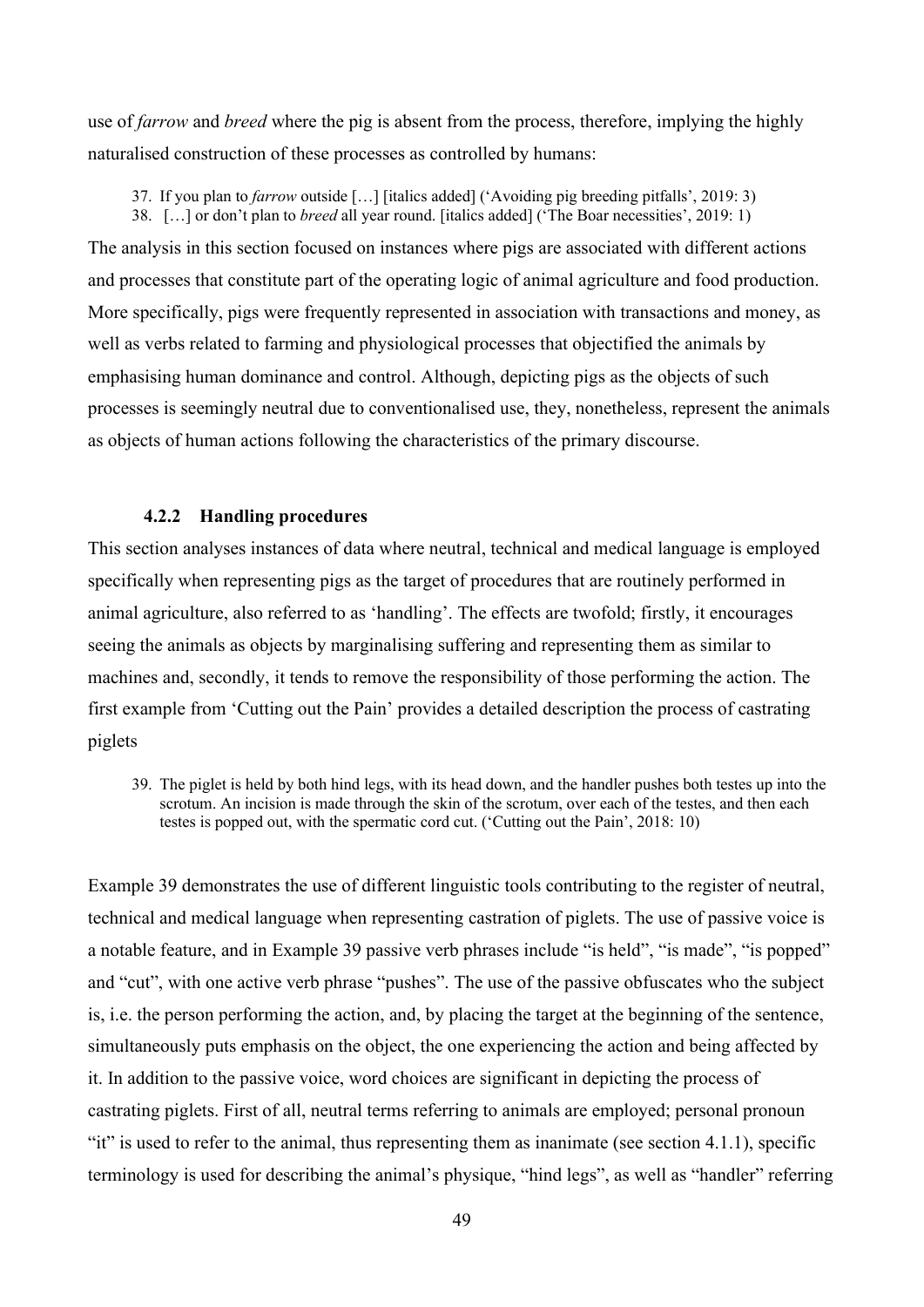to a person in physical charge of the animals (Merriam-Webster online, 2020). Animal specific terms are combined with medical terminology to precisely depict the animal's body: "testes", "scrotum" and "spermatic cord". Moreover, Example 39 describes the process performed on the animal in a detailed yet concise way, employing a neutral register which lacks excess description or evaluation of the action. The following example from 'The boar necessities' describes the process of snaring a pig and cutting the animal's tusks:

40. The key to restraining is successfully placing the noose in the mouth and over the top half of the snout. The noose is pulled tight and held, or tied to a gate. Once the loop is tightened, the pig quickly works out that pulling will achieve nothing and gives up. Sawing through the tusk need only take a few minutes, using a piece of cheese wire with handles at both ends. Sawing is more effective than clipping, as it leaves a cleaner surface. ('The boar necessities', 2019: 1)

In the same way as with example 35, Example 40 employs the passive voice to describe processes performed on pigs. More specifically, the only active verbs refer to the pig, "works out" and "gives up"*,* while all actions performed on the animal by humans are in passive, including "is pulled" and "is tightened". Representing the pig as an active subject makes the animal visible, however, what is represented is them submitting to the actions of humans. In addition to the passive voice, nominalisation is also apparent in Example 40, and it has a similar effect in alluding human agency by placing the action, rather than the subject, at the foreground. More specifically, "sawing" is used in place of a transitive verb *to saw,* which would require both the subject and object. The derived nominalised form refers to a process, thus, resulting in the absence of an agent performing the action.

The final example illustrates a handling procedure which does not necessarily inflict considerable pain on the animal, but which, however, is about the controversial procedure of chemically castrating piglets. Essentially, the process prevents the animals from entering puberty thereby minimising the risk of unpleasant taste, thus, securing profit. Similarly to Examples 39 and 40, neutral, medical and technical language is used to depict the action:

41. The second dose then eliminates the compounds that cause boar taint. Two separate doses of 2ml need to be given at least four weeks apart, the first at eight weeks old. Manufacturers recommend that the second is given four to six weeks before slaughter. However, if the planned slaughter date is more than 10 weeks after the second dose, an additional dose may have to be given. Each dose is given by subcutaneous injection in the neck. ('Injecting to delay the onslaught of puberty', 2018: 11)

Again, the passive voice is frequently employed in Example 41, thus, resulting in the absence of a subject performing the actions, and in an emphasis on the object of action. Consider the difference between "Two separate doses of 2ml need to be given" and "You need to give two separate doses"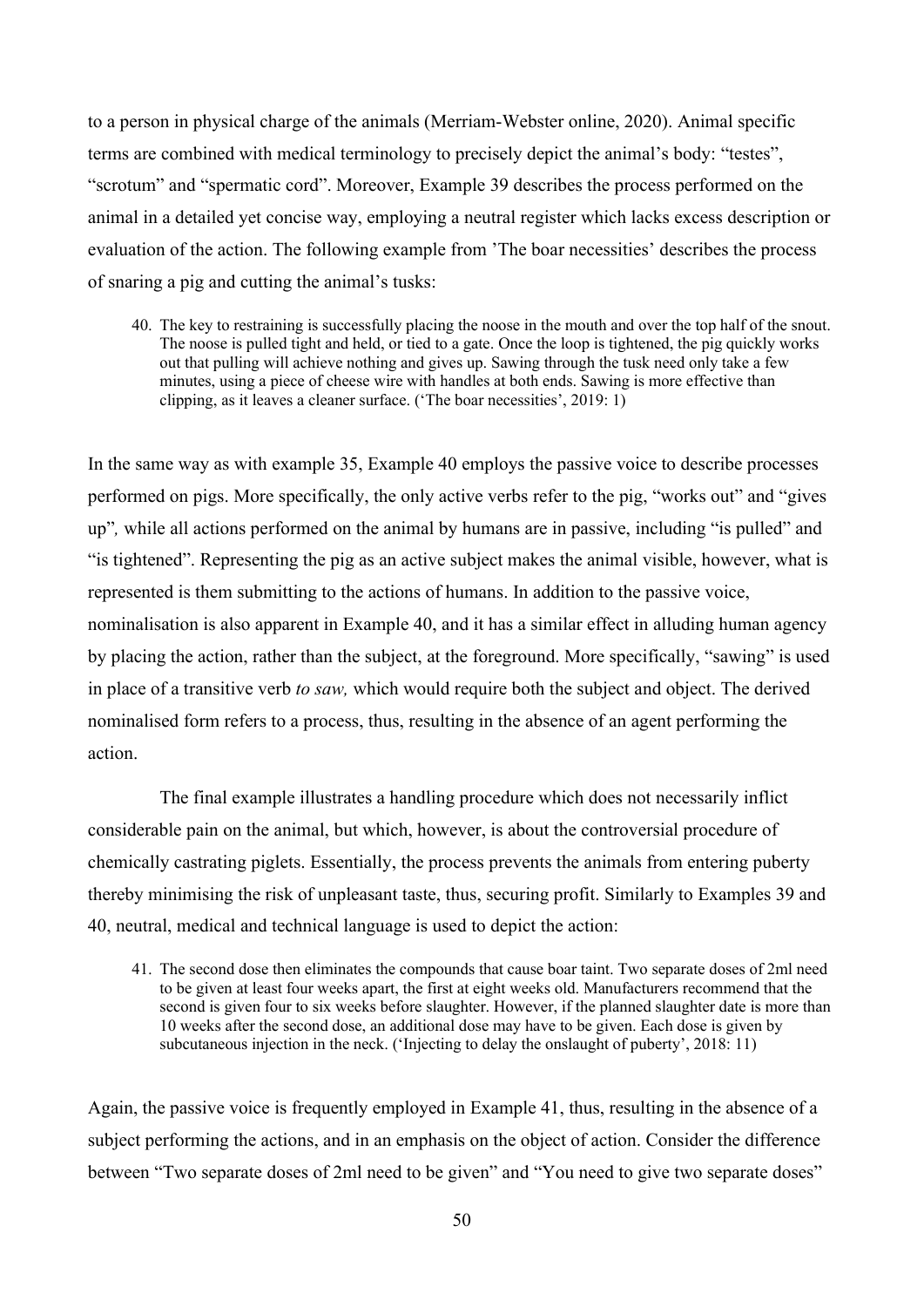in the visibility for the subject. However, "manufacturers recommend*"* utilises an active verb in order to represent the voice of an authority, therefore, validating the legitimacy of action. Furthermore, Example 41 employs a medical register by describing in detail the process performed on the animal, especially regarding specific timing of action and correct dosage, and using terminology such as "injection" and "subcutaneous" (meaning that it is administered under the skin) to further depict the action in a precise manner. In addition, the nouns "slaughter" and "slaughter date" are used in place of representing the action with *to slaughter.* Depicting the killing of animals is discussed in the next section 4.2.3.

The examples discussed in this chapter represent painful and morally questionable actions that are routinely performed on pigs and considered as necessary within the industry. However, the way these actions are represented resembles what Glenn (2004) referred to as doublespeak, in other words, as the neutral representation of inhumane actions performed on pigs. The passive voice, nominalisation and word choices were some of the central linguistic choices used to construct a neutral and medical representation of castration and cutting a boar's tusks. In effect, such language use marginalises the issue of pain and suffering of the animal by reducing the actions of handling to things that performed by an undefined agent to part of the animals' bodies, which ultimately makes it difficult to perceive the animal as an animate being capable of experiencing the pain resulting from these actions.

#### **4.2.3 Slaughtering pigs**

This section analyses the process of killing that targets pigs and the effects it has on their representation. On the whole, the way killing animals is represented in my data has the effect of obscuring the reality by omitting the act of killing and by utilizing different linguistic devices to allude to it. The fact that pigs are killed for meat is a presupposition of animal farming underlying the descriptions of slaughter and those consuming the discourses in *Country Smallholding* subscribe to this collective reality where pigs are constructed as production animals. Therefore, the lack of explicitly in representing slaughter does not compromise intelligibility. However, the implicit nature of the presuppositions of slaughter makes it a powerful vehicle of discourse: it is actually difficult to detect and contest it.

Representing pigs as the target of killing is a central aspect of the discursive construction of production animals. As mentioned previously, the relationship between pigs and humans is defined by human control over these animals, and the ability to inflict pain and specially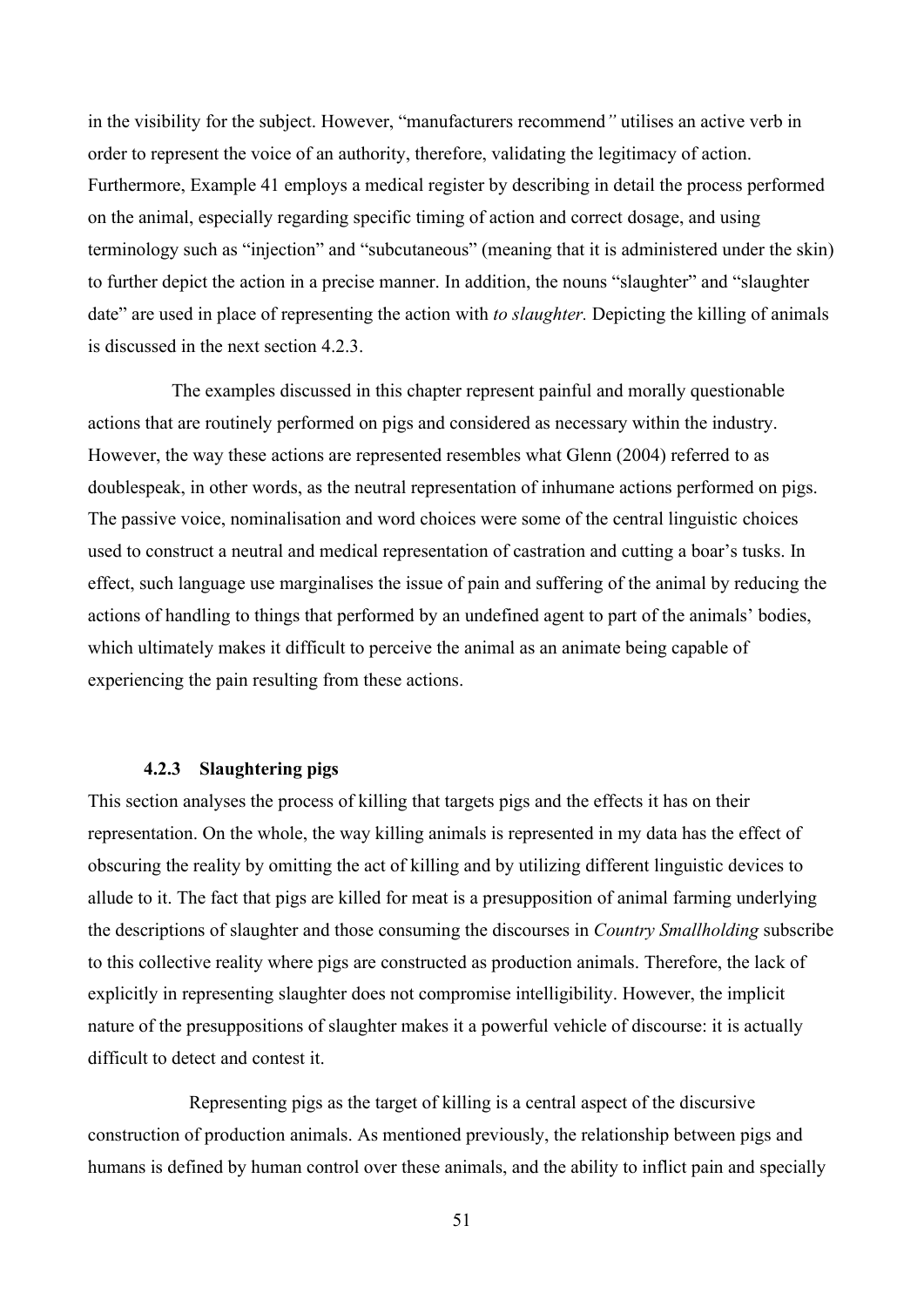to kill another living creature is the ultimate manifestation of power and control. The way in which killing animals for consumption is discussed is an integral part of the overall discourse which represents pigs as object by diminishing subjectivity and framing them as object. The following analysis is divided into three parts: the first analyses instances where killing animals is alluded to by reference to time, place or as a quality of the animal. The second part consist of examples where killing animals is omitted altogether and, however, the underlying presupposition allows for intelligibility. The last part includes an analysis of references to killing that can be characterised as euphemistic, due to replacing the action of killing with an expression that does not evoke the same negative connotation.

A common tendency in discussing killing pigs is to frame it as an integral and natural extension of their existence, or more specifically, a stable quality of the animals. The following examples illustrate this.

- 42. You may be used to feeding pigs up to pork or bacon weight for a relatively short time (six to 10 months) […]" ('Avoiding pig breeding pitfalls', 2019: 3)
- 43. MY FIRST pigs were a couple of weaners who I raised to meat weight […] ('Pig in a Poke?', 2018: 10)

In Examples 42 and 43, a physical quality of a pig, "weight", is qualified by "pork", "bacon" or "meat", referring to the product commercial pigs ultimately become. As a result, "pork weight" appears as a natural attribute of a pig; once they reach this weight the animal becomes the product, changing from an animate being to an inanimate object. Thus, the process which targets the animals and represents the change from living to dead, slaughtering, is omitted, making "meat weight" synonymous with killing. Compare the effect when worded differently: "You may be used to feeding pigs up to a weight when they are slaughtered for meat". Thus, rather than being inherent to the animal, these are arbitrary categories created by humans to refer to a weight when an animal is perceived suitable for killing in terms optimal cost-benefit ration.

The process of killing animals is also represented by reference to time which similarly hides the action of killing as well as establishes the idea that there is a pre-determined and fixed point in time when animals are slaughtered.

<sup>44.</sup> However, if the planned slaughter date is more than 10 weeks after the second dose, an additional dose may have to be given. ('Injecting to delay the onslaught of puberty', 2018: 11)

<sup>45.</sup> With meat pigs, you will see the result of your generosity in a disappointingly fat carcass at slaughter time  $[\dots]$  ('Don't let your pigs get porky', 2018: 12)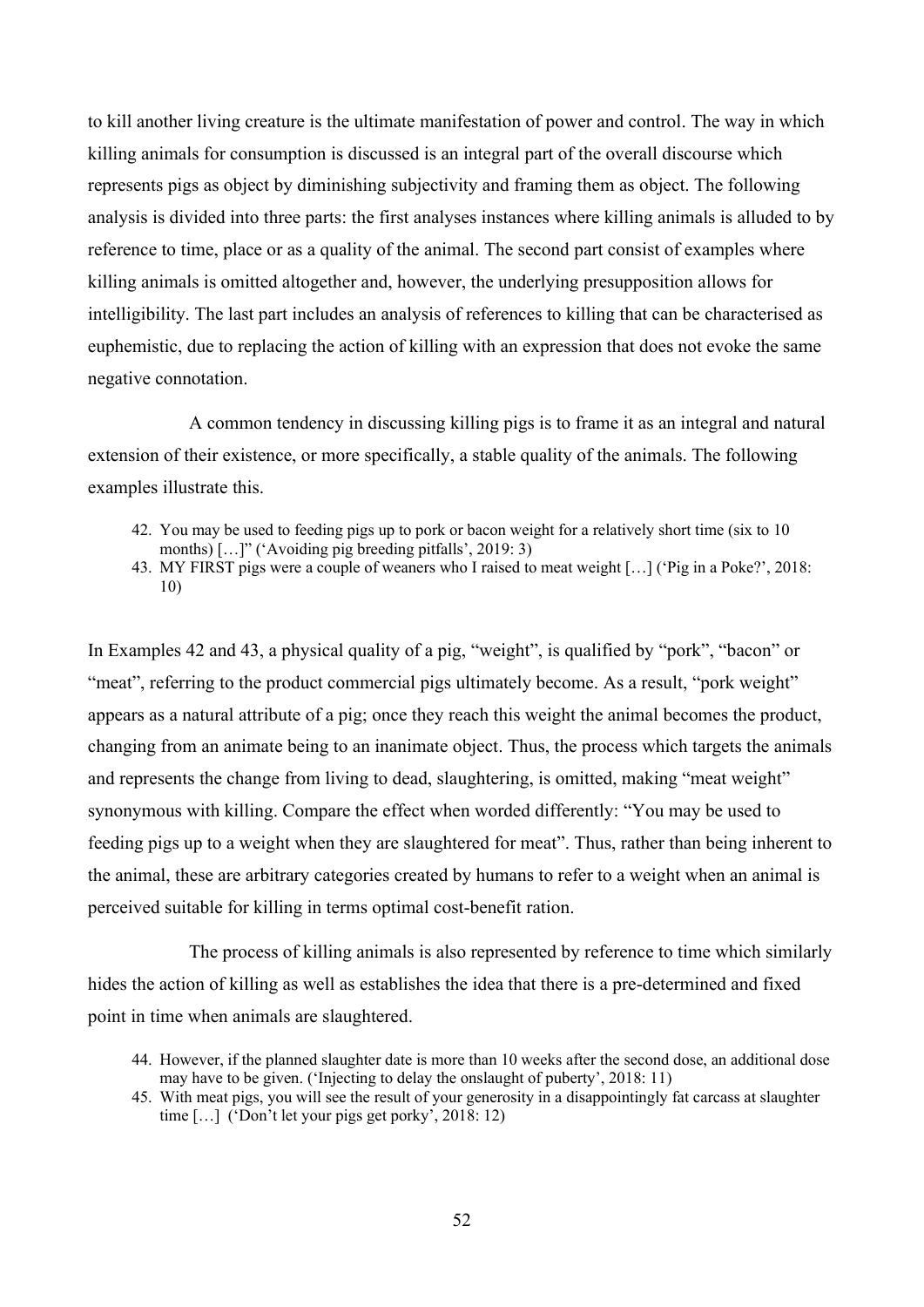In example 44 the term "planned slaughter date" was used to indicate when an animal is destined to be slaughtered. Despite the fact that "planned" suggests fluidity of the date in terms of potential to choose, "slaughter date" appears as a fixed concept. Similarly to example 45, "slaughter time" refers to the time when animals are killed, however, without addressing the ability to influence it. Therefore, the idea of "slaughter time" and "slaughter data" as stable concepts appear as predetermined aspect and outside of control, rather than as a human defined point in time, alluding to the time animals are slaughtered.

Reference to the place where animals are slaughtered is also used to represent the action. The following examples illustrate the use *abattoir*:

- 46. […] and making the abattoir trip of youngsters less stressful, we acquired a pair of gilts […] ('Pig in a Poke?', 2018: 10)
- 47. Sending your first pigs to the abattoir can be tough ('Avoiding pig breeding pitfalls', 2019: 3)

In Examples 46 and 47 "abattoir", a physical place where animals are killed, implies the action of killing. More specifically, in Example 46 "the abattoir trip" is used. The connotations of "trip" imply potential return for the animals which diverges the reality of the death that occurs in slaughterhouses. Therefore, the reference to a place as synonymous with the act of killing conceals the potentially uncomfortable reality. This is further emphasised by referring to pigs as "youngsters", meaning 'young people' (Merriam-Webster online, 2020) in Example 46, as well as accounting for experienced emotional distress in both examples; "less stressful" and "tough". In addition, no responsibility for butchering animals is assigned since there is no action being taken. By masking the action behind killing animals and rendering it synonymous to a location conceals the reality; animals do not merely take a trip to the abattoir but are taken there to be slaughtered. Lastly, it is worth noticing the fact that throughout the article, "abattoir" appears frequently as the most often used term to refer to the place animals are killed, while the alternative term *slaughterhouse* is not used. The consistent preference of *abattoir* throughout different articles suggests it is the magazine's stylistic preference, rather than the choice of individual journalists. One possible reason for preferring *abattoir* over *slaughterhouse* could be the fact that the latter is more literal in meaning while the former carries a more implicit meaning due to being a word borrowed from French (Merriam-Webster online, 2020).

The next group of examples include instances where a link between an animate pig and the product, pork is indirectly created, thus, establishing an inevitable and inseparable connection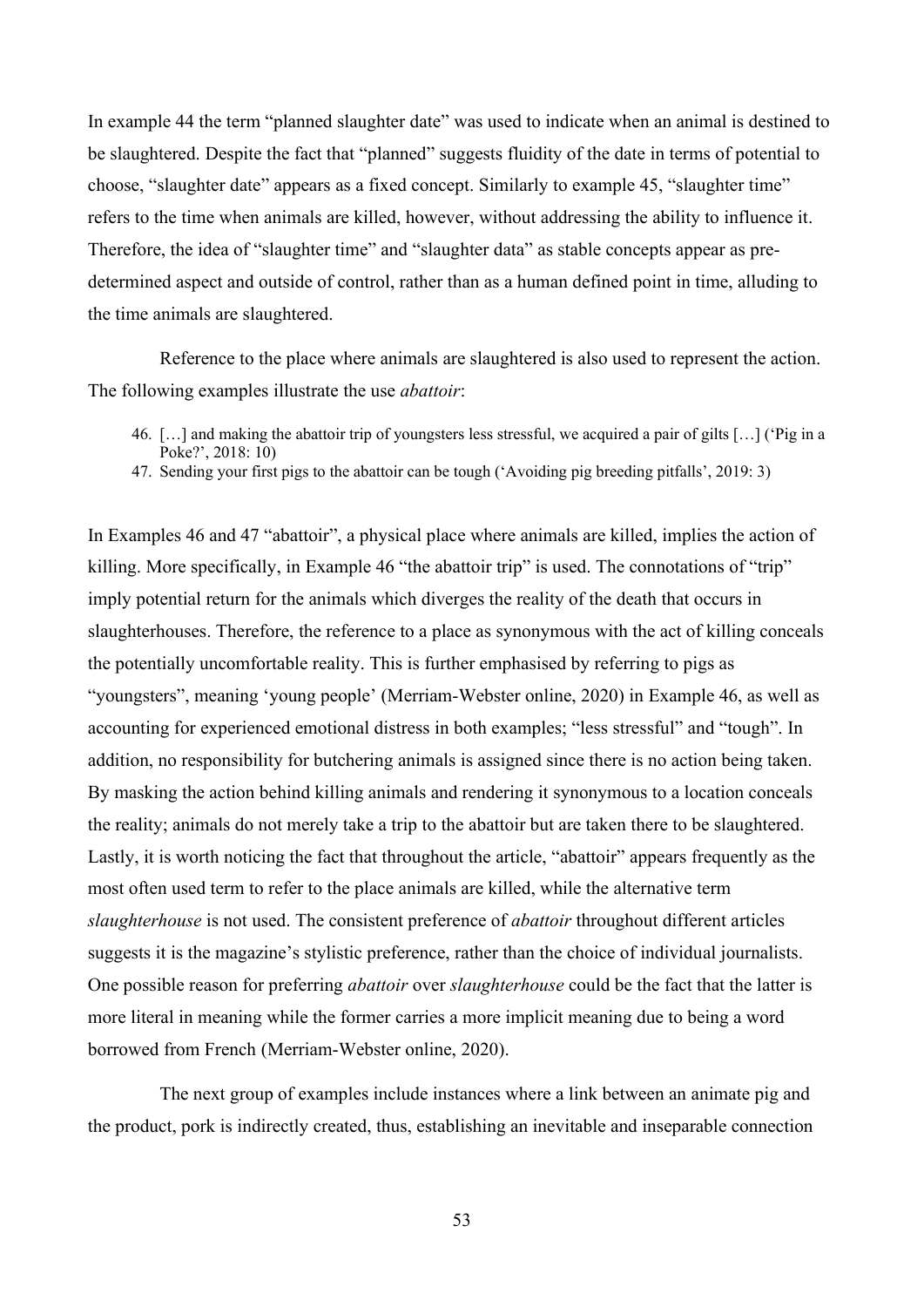between the two. The first examples illustrate the different verbs that are used to represent the process through which pigs become pork:

- 48. When finished, the pigs' carcasses are leaner […] ('Injecting to the delay the onslaught of puberty', 2018: 11)
- 49. At seven or eight months of age you will reap 45–50 kg of meat per pig. ('Pig in a Poke?', 2018: 10)
- 50. So are you aiming to turn all your piglets into meat for sale, would you sell them as weaners […] ('Avoiding pig breeding pitfalls', 2019: 3)

These examples omit the use of verbs that explicitly signify killing, by replacing it with alternatives that are more vague in expressing the action. In Example 48 "finished" is used instead of *killed* or *slaughtered* and is the most explicit out of the three examples due to a more conventionalised association with killing, also used regarding killing humans (usually with preposition *off* ). Additionally, "carcass" refers to the dead body of a production animal, thus, creating a more explicit connection with dying compared to reference to the product. "Reap" in Example 49, on the other hand, obscured the action of killing by employing a verb also associated with plants, synonymous to *harvest.* Thus, the process through which pigs become meat is referred to with a term associated with insentient plants and has little connotations with death or violence. Lastly, Example 50 provides the most implicit expression of killing pigs for meat: "turn into" does not evoke an image of death, but rather suggests change or development. Due to the unspecific and vague description of the action, the process through which pigs are represented as becoming meat appears neutral.

The following examples represent the pig-pork continuum by omitting the representation of action through which this link is established altogether.

- 51. […] as lots of people who want the good life take two or three [pigs], enjoy them through the spring and summer months, feeding them from allotments and orchards, and then they pop them in the freezer for the best meat they say they've ever tasted ('Back to black', 2019: 1)
- 52. They are a long pig, so the bacon is a better size ('Back to Black', 2019: 1)

The same idea applies to Example 51 where living pigs become meat without having been slaughtered. More specifically, they are fed, thus represented as living, after which popped into the freezer through which they are suddenly "the best meat they say they've ever tasted". This example demonstrates a complete omission of the act of killing pigs, however, it is presupposed and the understanding is assumed to be shared by those who are reading the article. Similarly in Example 52, the continuum from a living pig to the product of bacon is presupposed and the adverb "so" connects the two without lacking intelligibility. The trajectory of a pig's life living beings to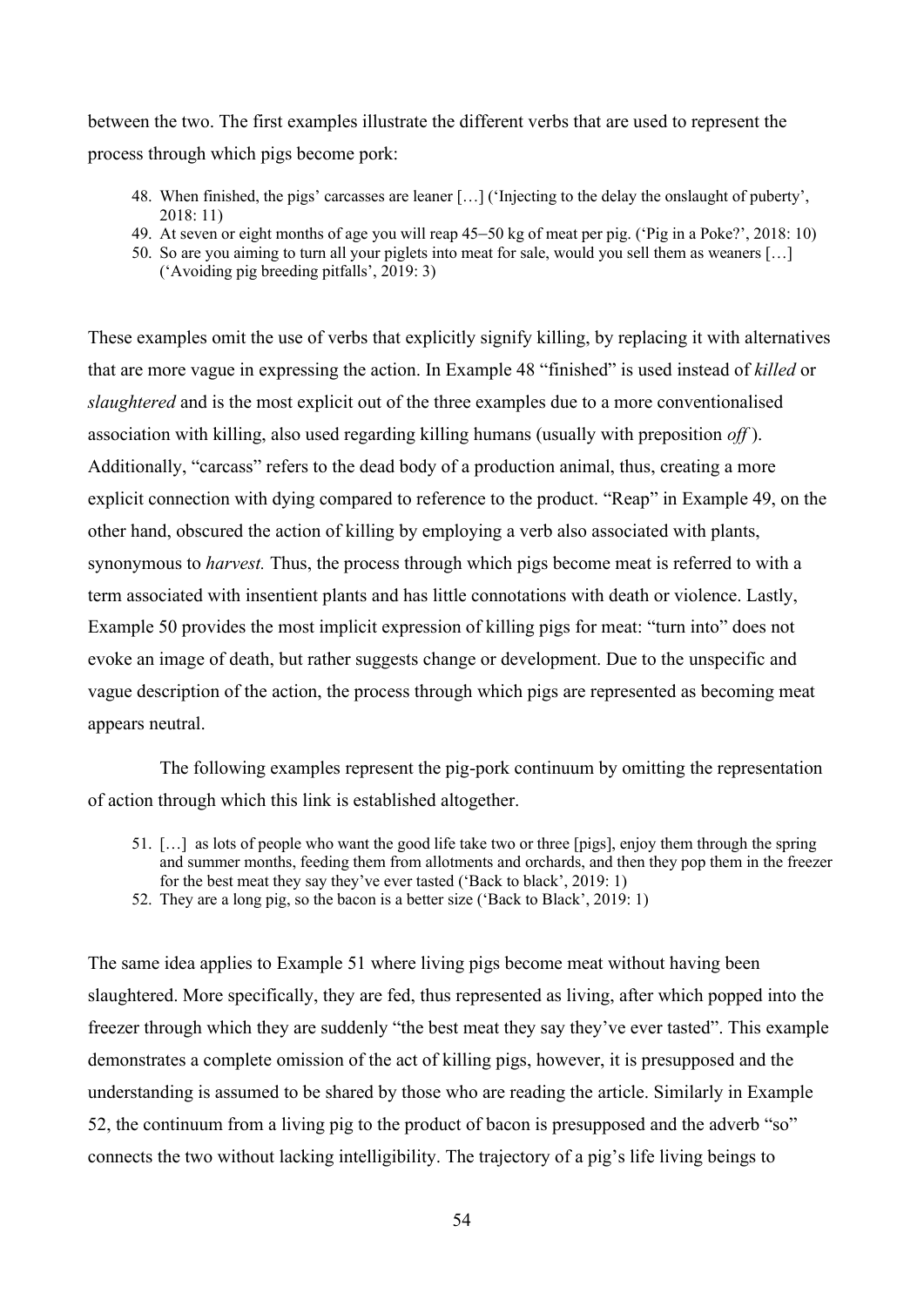becoming products for consumption is naturalized to the point n that the actual process through which pig becomes pork does not require mention for the sentence the remain meaningful and coherent. Killing or slaughtering is presupposed and inseparable with the animals, however, not addressing it renders the act invisible.

What is noticeable from analysing the instances of text where killing pigs for their meat is addressed, is what is absent. Namely, there is only one example where killing is associated with the farmer:

53. Slaughter younger. Killing at five to six months can minimise the risk of taint because the pig is less likely to be sexually mature. ('Cutting out the Pain', 2018: 10)

This can be understood as a command, thus propagating the message that the reader ought to do something. As mentioned above, this appears to be the only instances where the responsibility of killing is on the farmer. Furthermore, as Trampe (2017: 237) noted, there appears to be a tendency to avoid words which are considered taboo such 'death' and 'killing'. With only one instances of the word 'killing' and no use of the word death this notion is represents the analysis in the present study.

The examples above do not overtly mention the act of killing and, thus, distance the role of the farmer as an active participant responsible for ending the lives of pigs. They indirectly create a link between a pig and meat, and thus the motivation for killing animals, meat production, is explicit even though the act of doing it might not be. For example, "raising pigs to meat weight" juxtaposes the words "pig" and "meat" thus they are inherently linked and relate to one another. However, the use of euphemisms, meaning replacing the action of killing pigs with an expression where the literal meaning does not correlate to what is meant, is discussed in 5.3. as an expression of the secondary discourse on pigs.

## **4.3 Evaluation: profit, efficiency and risk**

This section analyses instances of evaluation from the data. In general, evaluation refers to the value assigned to situations and entities, it reveals the judgements and dispositions embedded in text which ultimately construct discourses. In other words, evaluation regards the appraisals and opinions, approval or disapproval encoded in discourse. (Thompson and Hunston, 2000: 5). It is important to note that evaluation consists of a variety of linguistic means and evaluation can only be understood and analysed in reference to the context in which it occurs (Bednarek, 2006: 8).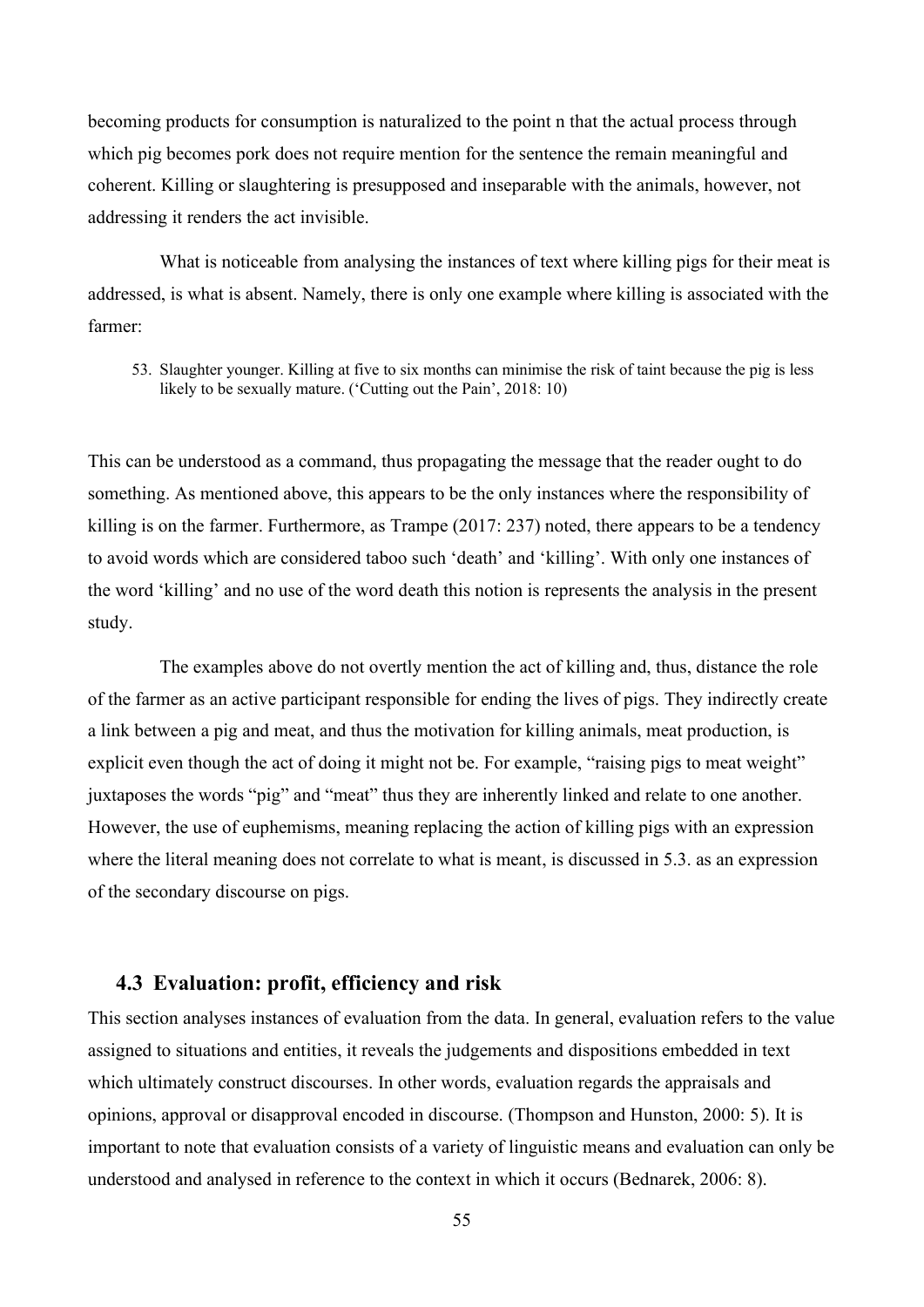Therefore, the below examples illustrate the use of different linguistic features in order to evaluate the phenomena under investigation. In general, the use of evaluation in the present study appears to frame phenomena from the point of view of profitability and efficiency. In other words, when assigning value to pigs, this assessment is based on the narrow definition of either decreasing or increasing the profitability and efficiency of the animal. Thus, what is emphasised is the animal's role in food production while simultaneously neglecting their wellbeing and subjectivity. Positive evaluation of increased profitability and efficiency are, of course, central values in most businesses aiming to create a profit, and the analysis in this section strongly associated pig farming to conventional business models.

Arguably the most apparent tendency to evaluate pigs and pig farming is based on the metrics of increasing profitability and efficiency is by discussing money. Several instances were discovered where aspects of animal farming were evaluated against the probability of either saving or losing money. In effect, evaluating animals based on economic motives decreases their value to monetary terms and, ultimately, represents them as commodities rather than sentient beings.

- 54. I thought feeding up a pig in a stable would be cheaper than buying pork from a butcher. ('Back to black', 2019: 1)
- 55. Be strict about feeding: Giving pigs more because they tell you they want more is throwing money down the drain. ('What price prime pork?', 2019: 2)

Both examples make a distinct connection with pigs and money, thus representing it as a central aspect of farming animals. More specifically, Example 54 describes the reasoning behind starting to farm pigs for their meat; it "would be cheaper", thus evaluating it based on the probability of saving money which considered a positive outcome. In Example 55, on the other hand, feeding animals is presented as negative, based on it resulting in loss of money. More specifically, excess feeding is deemed the same as "throwing money down the drain", meaning literally wasting money on nothing. In addition, pigs are represented as responsible for economic loss as the subjects of "they tell you they want more", thus framing the action of "giving pigs more", the reason for money loss, as the result of the animals' behaviour. In effect, this represents pigs negatively as greedy animals, demanding more food at the risk of economic loss. Example 56 frames the value of boars from the point of view of profitability which ultimately results in increased profit:

<sup>56.</sup> […] entire boars produce better, leaner carcasses and better value for money than those who have been physically castrated. ('Cutting out the pain', 2018: 10)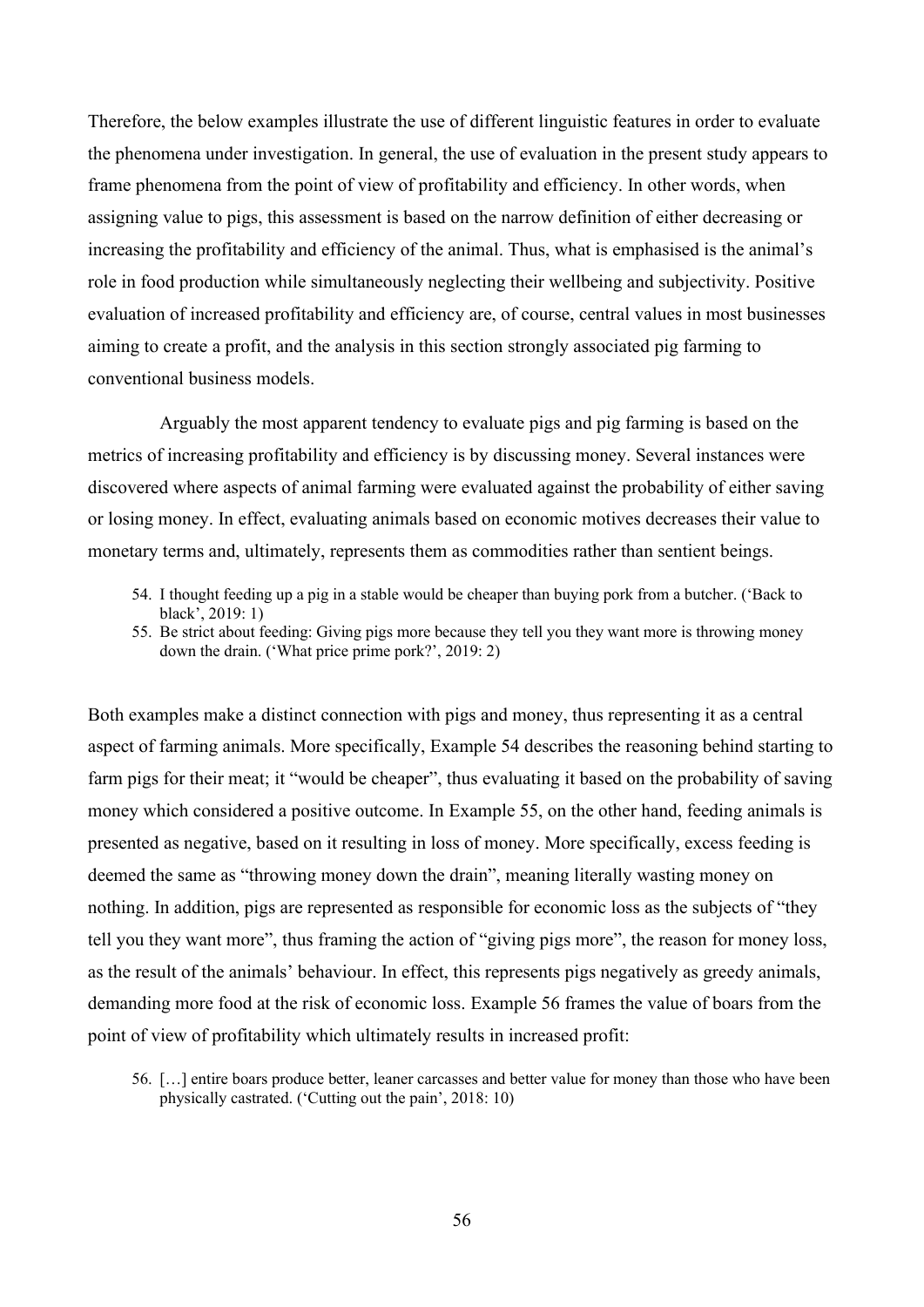"Better value for money" evaluates the animals based on the probability of increasing profit, in other words the animal's worth is defined by the logic of maximum profit for minimum costs, thus, associating living animals with the production of any other commodities following a similar logic. However, Example 57 provides an alternative representation where evaluating animals based on money is explicitly rejected:

57. Despite the massively increased food bill for these newborn piglets (puppy milk is not cheap), we dutifully fed them five times a day. ('And they call it puppy love', 2018: 11)

In effect, "despite the massively increased food bill" acknowledges the logic of animal farming based on the motive to increase profit, while simultaneously rejecting it and representing the subject, "we"*,* acting in the opposite manner. This is emphasised even further by highlighting the loss of money, "not cheap"*,* and positively evaluating behaviour, "dutifully"*.* Similar instances where pigs and pig farming are represented as meaningful beyond industry perspective are analysed in more detail under the secondary discourse.

Examples 54–57 illustrate the prevalence of the motive to increase profit and decrease losses either by evaluating aspect of farming against this logic or by explicitly rejecting it for an alternative approach. Nonetheless, associating pigs with money and evaluating aspects of farming based on this narrow perception ultimately represents the animals as objects whose worth is determined by profitability.

Profitability and efficiency are also central values when evaluating pigs' appearance and describing the animals. Generally, the data includes a relatively limited amount of description of pigs' appearance, however, the following Examples 58 and 59 demonstrate how the animals are evaluated in terms of what they ought to look like:

- 58. With Large Blacks, measuring up means that not one white hair is allowed, they should boast 14 to 16 even working teats, no inverted nipples, a good, straight back, strong, straight legs, ears to the nose and in proportion, with good round bottoms (hams). ('Back to Black', 2019: 1)
- 59. Their bottoms should be clean with no signs of scouring (diarrhoea) and there should be no lice or other crawling things running around on their skin under the bristles. You want them to be cough-free and a good pig shape, with nice chunky hams and no signs of lameness ('Pig in a Poke?', 2018: 10)

Examples 58 and 59 describe the animals' appearance from the point of view of their human determined purpose which, in context of production animals, relates to increasing efficiency of production and, as a result, maximising profit. In Example 58, the focus is on depicting the animal based on the standards for showing and breeding pigs, while the topic of Example 59 is "Selection criteria", referring to the standards for meat pigs. Therefore, in both examples, evaluation is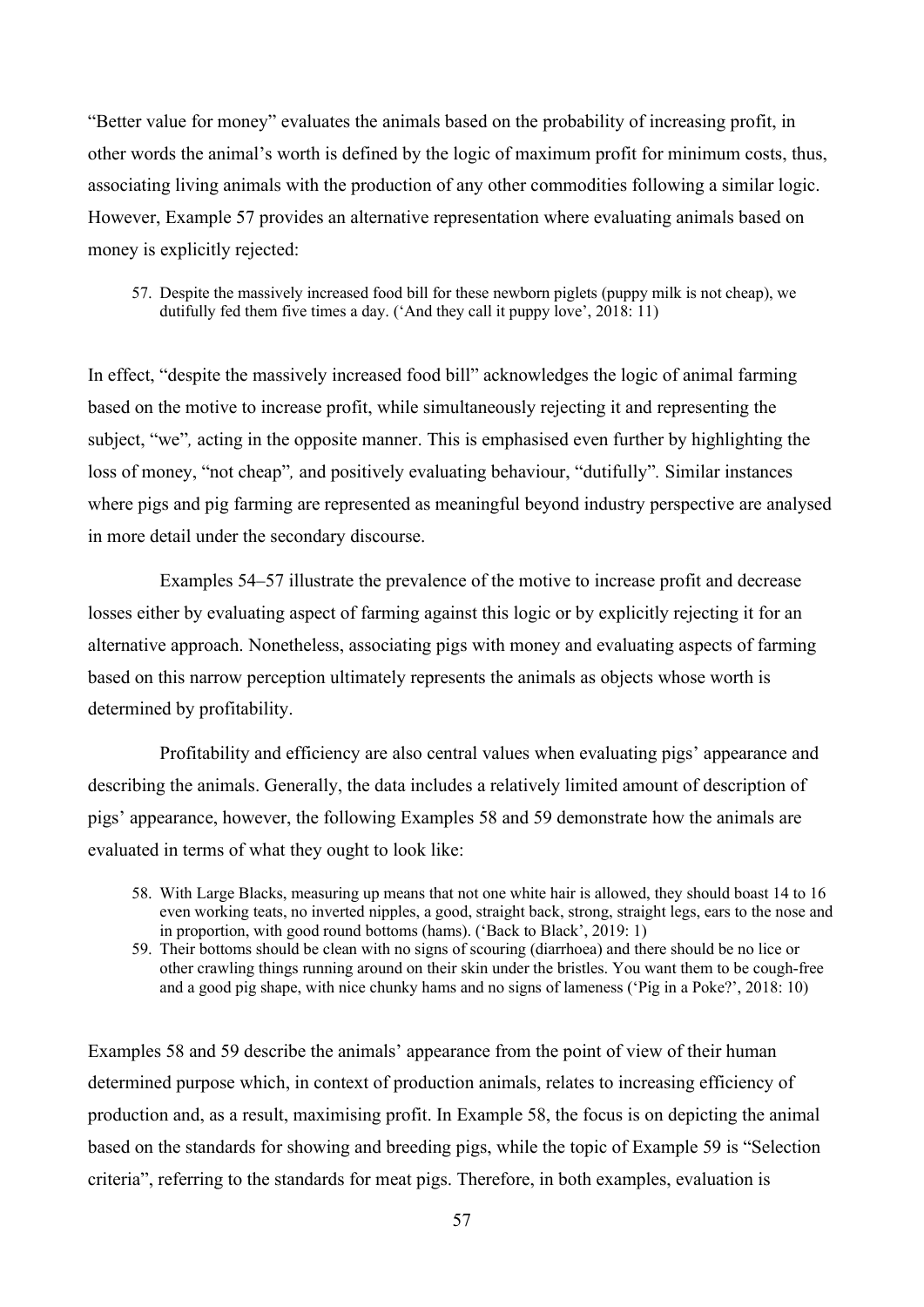motivated by the animal's assigned purpose, thus, the focus is exclusively on aspects from that perspective, i.e. what constitutes a good show or meat pig. What is noticeable is the use of the adjective "good" to evaluate the animals' appearance. For instance, in Example 59 "good" appears rather ambiguously, however, regarding it from the perspective of animal production industry, the evaluation as "good" more distinct, therefore, "a good pig-shape" employs a specific interpretation of "good" which follows the metrics of the industry and is ultimately based on desired performance to increase profit. Similarly to Example 58, the meaning of "good round bottoms" is only intelligible from the point of view of the pig's purpose as a show animal, meaning the criteria determined by that narrow context. The human defined perspective of evaluation is highlight it further: "is allowed", "should" and "you want them to be" represent it as an outside demand rather than based on the animals' perspective. In addition, the phrase "no signs" in Example 59 puts forward the importance of outside evaluation thus, the central aspects relate specifically to what can be visually observed.

Evaluating the appearance of pigs is based on the industry's point of view which highlights profitability and efficacy of animals, therefore, exclusively accounting for aspects deemed important from that perspective. This evaluation perspective for pigs becomes increasingly distinct when in contrast with description of sheep:

60. […] but those extreme curly locks mean that once seen, never forgotten. Those locks can be more than 30cm long and, to top it all off, they boast a Shirley Temple mop top. As if they needed any more distinctive features, their heads and ears are blue, although somewhat muted in tone when compared to a Smurf. They are regal, imposing (the largest of the UK's native breeds) and true head-turners. ('Long-haired lovelies from Liverpool', 2019: 2)

Comparing Example 60 to Examples 58 and 59 it becomes apparent that the evaluation of the appearance of sheep and pigs is based on different values. Describing the animals' fleece as akin to a human's hair and employing adjectives like "regal" and "imposing" are in stark contrast with "good straight back" and "strong legs"*.* The overall difference is evident: pigs are evaluated from the point of view of efficiency of use, while sheep are portrayed in positive terms that go beyond their immediate purpose for humans. Importantly, there is no comparable example on pigs, thus, the representation of pigs' appearance contributes the discourse of production and objectification.

61. Breeds vary in the speeds at which they grow and the ratio of meat to bone they produce. ('What price prime pork?', 2019: 2)

In example 61, the evaluation similarly reflects the ideals of efficiency and profitability and evaluates the animal as a whole. Example 61 constructs a representation of pigs as mechanical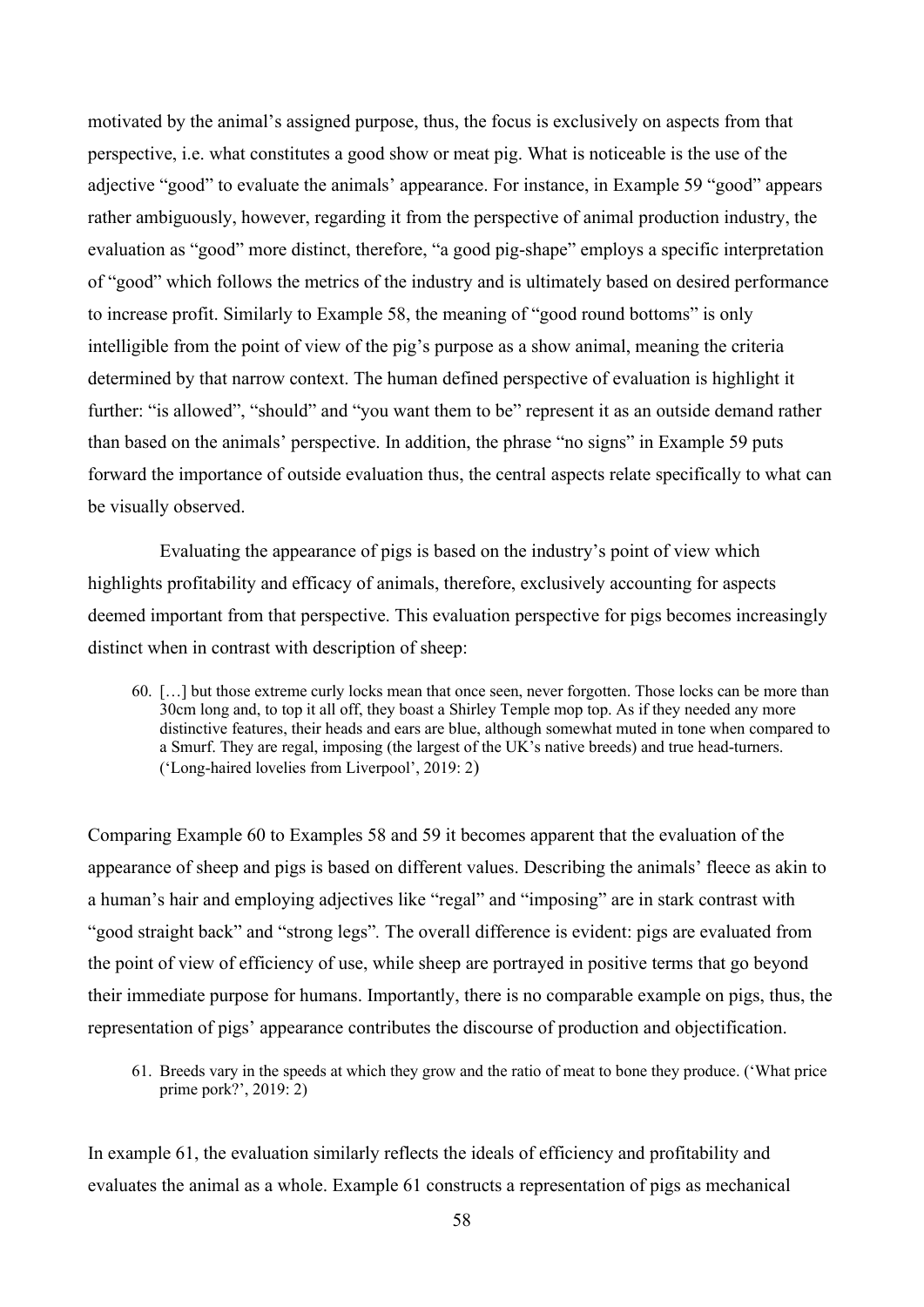objects: "Speed at which they grow" and "meat to bone ratio" are the features against which different breeds are evaluated, and the desirability of these features is based on increasing the animal's profitability. More specifically, the term *ratio* is defined as "the relationship in quantity, amount, or size between two or more things: proportion" (Merriam-Webster online, 2020). Therefore, in example 61 "the ratio of meat to bone" refers to the proportion between the quantity of bone to meat. In other words, this ratio is used to evaluate the efficiency of a pig: the higher the ratio the better.

Lastly, evaluation of risk is apparent in two articles 'Cutting out the Pain and 'Injecting to delay the onslaught of puberty'. These articles discuss boar taint which is defined as "an unpleasant taste and/or smell found in the meat of some uncastrated boars when the meat is heated." ('Cutting out the Pain', 2018: 10). Boar taint is framed as a risk, thus, evaluating it negatively. Given the definition "the possibility of something bad happening" (Merriam-Webster online, 2020) evaluating something as a risk, it is assigns it with negative connotations. Examples from these two articles demonstrate the use of "risk" to refer to boar taint:

- 62. But the main reason boars are castrated is to prevent any risk of what is commonly known as 'boar taint'  $[\dots]$  ('Cutting out the pain', 2018: 10)
- 63. According to studies carried out, while the main reason for using immunocastration is to delay puberty and reduce the risk of boar taint […] ('Injecting to delay the onslaught of puberty', 2018: 11)

Evaluating boar taint as a risk, however, only makes sense from the point of view of business profit, since there is no actual danger for the animal. In other words, boar taint is not a medical condition that could endanger the life of an animal or have any serious consequences on their health, in fact taint is only detectible once the animal is already dead and ready to be consumed. Therefore, boar taint is only risky for the producer since it can potentially reduce the profit of meat sales. Regardless, by evaluating taint as a risk lends justification for actions that attempt to reduce or eliminate the risk. Example 62 discusses the issue of castration which is framed as the main reason of preventing the risk of taint. Castrating boars is, thus, justified by, first of all, framing taint as a "risk" and castration as a means to "prevent" this risk. However, castrating boars inflicts pain on the animal and subjects them to medical risks in order to prevent potential risks to profit. Therefore, the value of the animal is defined by their ability to make a profit and, thus, detriments to their wellbeing come second. Evaluating potential customer dissatisfaction as a risk justifies to conduction of such actions as castration.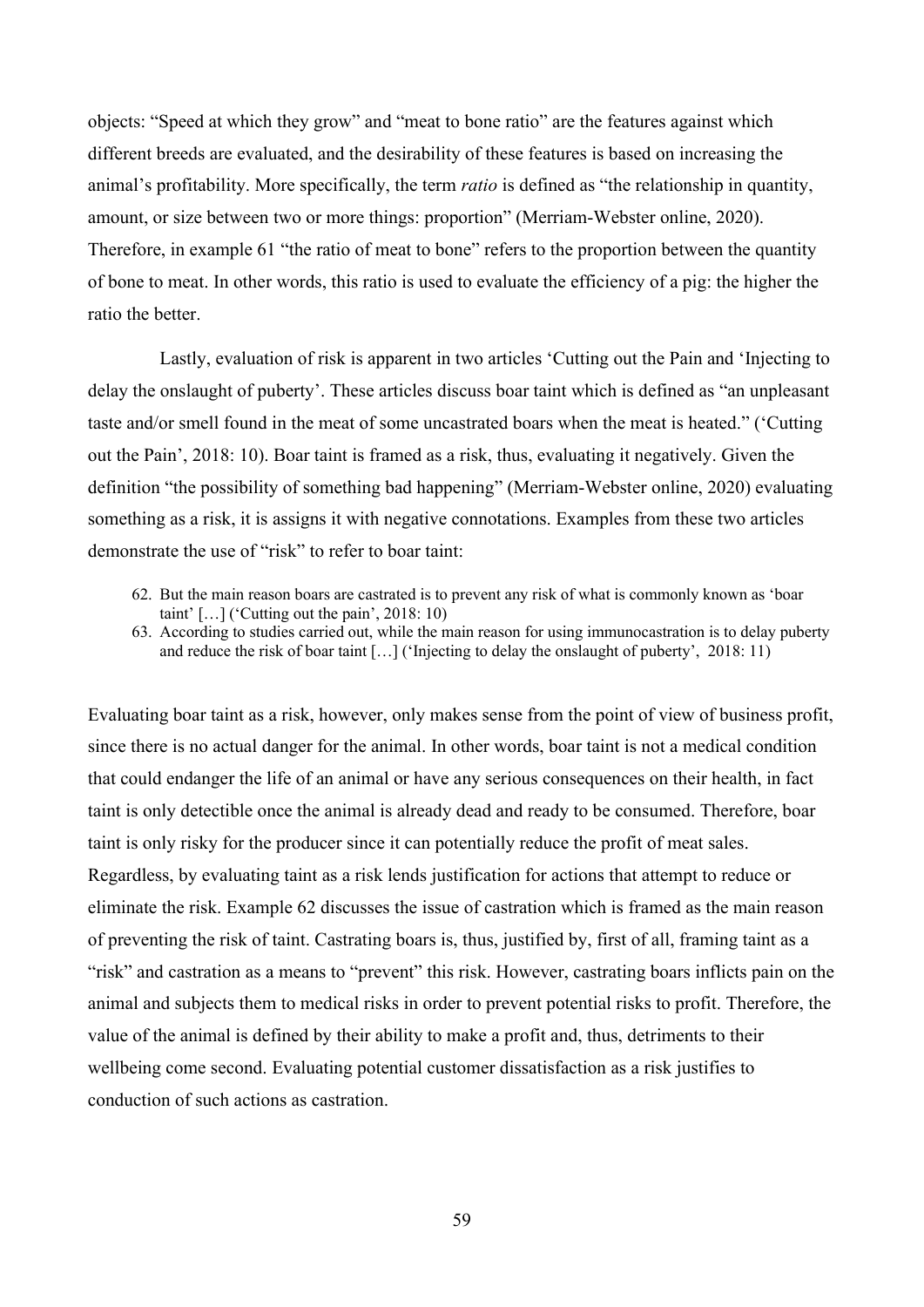Although the opposing argument is accounted for in 'Cutting out the pain' and 'Injecting to delay the onslaught of puberty', it is given noticeably little space. Examples 64 and 65 illustrate how the opposing argument is framed:

- 64. With the European Union still aiming to end the painful practice of physically castrating boars by the end of 2018, Liz Shankland looks at the issues involved and the implications for the future. ('Cutting out the pain', 2018: 10)
- 65. Welfare campaigners have long argued that this type of castration carried out in the first week of life to guard against any risk of boar taint (See box, right) — is painful, inhumane and medically risky ('Injecting to delay to onslaught of puberty', 2018: 11)

In these Examples, castration is evaluated negatively. However, in Example 64 to whom castration is "painful" is only presupposed rather than explicitly stated. More specifically, what is evaluated as "painful" is the "practice of physically castrating boars", therefore the action which is performed by humans is emphasised over the effects which are related to the animals. In addition, the appeal to authority "the European Union" assigns responsibility to the institute, thus, framing the practice as "painful" representing the voice of the EU rather than the author. Example 65 illustrates a similar situation where the painful effects of castration are not explicitly associated with the animal but the noun "type of castration" and the responsibility is assigned to "Welfare campaigners" who frame the issue as "painful, inhumane and medically risky", thus, not representing the author's voice. This is emphasised by the use dash to represent the author's voice commenting in between welfare campaigners' statements. Additionally, the verb choice here is revealing; "guard" implies that is castration is protective and similarly with evaluating it as "painful"*,* whose interests are protected, the farmer's or the animal's, remains ambiguous.

This section analysed a reoccurring tendency in my data to evaluate pigs and pig farming from the point of view of profitability and efficiency which were framed as positive values. The effects of such evaluation contribute to the construction of the primary discourse by framing the animals' existence from the restricted perspective of business. In addition, evaluating boar taint as a risk was considered to amount to similar effects due to neglecting the wellbeing of animals in order to secure their productivity.

## **4.4 Association of pigs with objects**

The focus of analysis in this section is on examples where pigs are objectified, and the subjectivity of the animals marginalised through association. What is meant by association is establishing a connection between two or more seemingly unrelated things. These things are represented as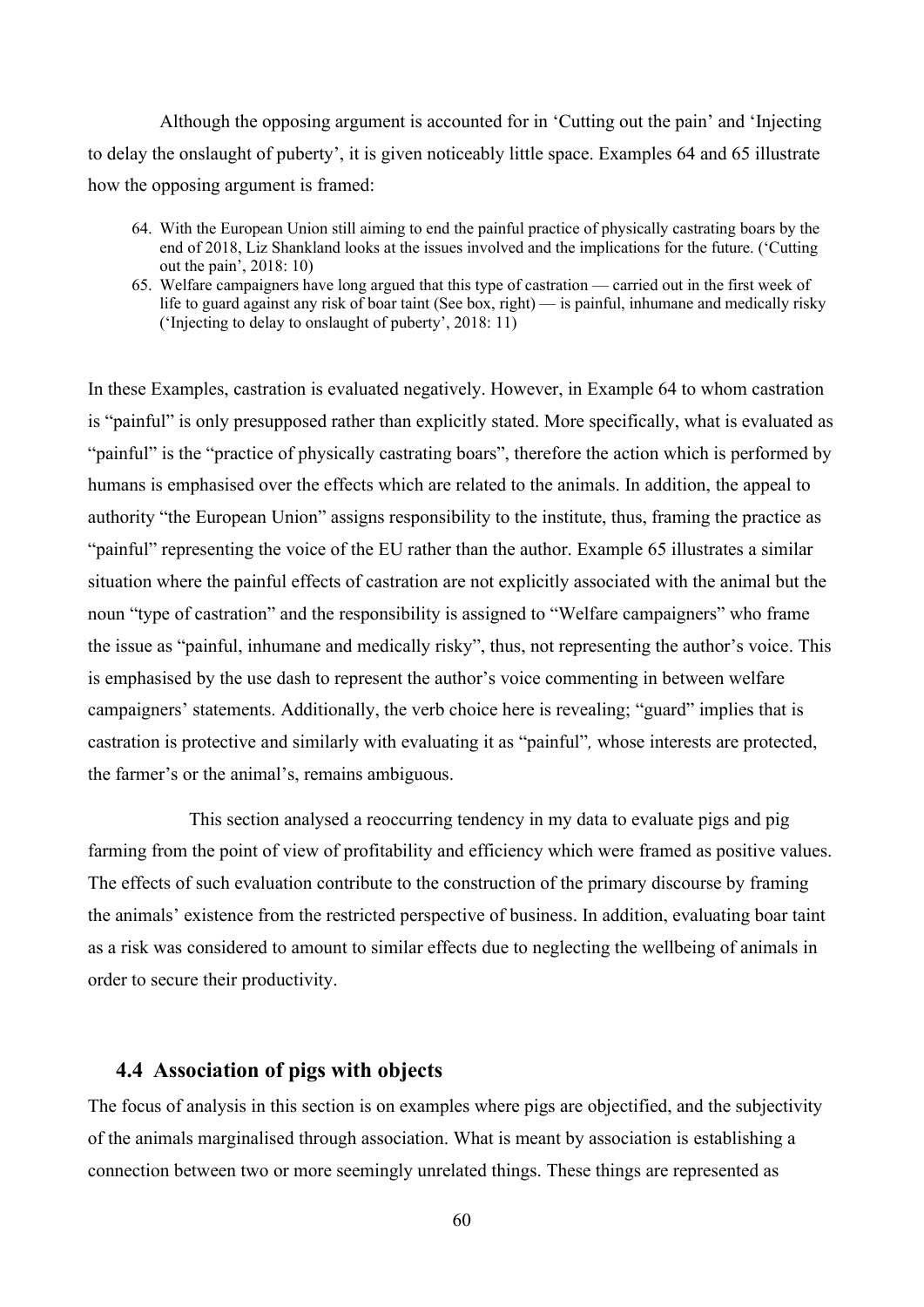sharing similar qualities and assuming these similarities is the process through which association is made meaningful. I argue that associating pigs and pig farming with inanimate things is an effective tool in constructing the primary discourse in which pigs are represented as objects. The following examples further illustrate this point by providing instances of text where association is used:

66. If you had a bit of experience as an amateur carpenter, it wouldn't make any sense to start making lots of chairs if you weren't confident you would be able to sell them, would it? The same logic applies to breeding ('Avoiding pig breeding pitfalls', 2019: 3)

In Example 66 pigs are juxtaposed with chairs and, as a result, represented as sharing some essential qualities. However, unlike pigs, chairs are not sentient or animate, thus, the associations renders the animals as akin to objects. In other words, it overlooks the crucial aspect which sets animals, and working with them, apart from crafting and selling chairs. Instead, the association emphasises the fact that both are, firstly, produced by humans, "making lot of chairs" and secondly objects for sale, "sell them". The association is, thus, created based on the ideas of business and the similarities between pigs and chairs are represented from this perspective, while simultaneously neglecting the subjectivity of sentient beings. Although the similarities between pigs and chairs are assumed in order to create meaning, the connection between animal farming and making of chairs is made explicit: "The same logic applies to breeding.", therefore, further highlighting the perceived similarities. The next example illustrates a similar case; however, the association is constructed less explicitly:

67. Breed type or seed variety, space and animal husbandry, feed and ultimately the location of where an animal is slaughtered are all factors affecting the flavour of produce […] ('And they call it puppy love', 2018: 11)

Example 67 juxtaposes "breed type" and "seed variety" by using the conjunction "or", therefore, representing them as equivalent, as well as labelling both as "factors". Similarly to Example 54 the association is based on the perceived similarities from the point of view of production and are both regarded as "factors" of similar importance in determining the flavour of produce. Therefore, the connection only makes sense when determined from this narrow perspective. Since seeds and breeds are constructed as serving a similar purpose of becoming produce, the association is intelligible, however, simultaneously objectifying the animals by connecting their worth with the flavour of a product. Example 68 is another instance of associating pigs with inanimate objects:

<sup>68.</sup> "I'm a lady who likes the finer things in life. Ask Stu," confesses Suzi Westron of Choller Farm Pigs. The Arundel, West Sussex resident is discussing how she first became a pig owner ('Back to Black', 2019: 1)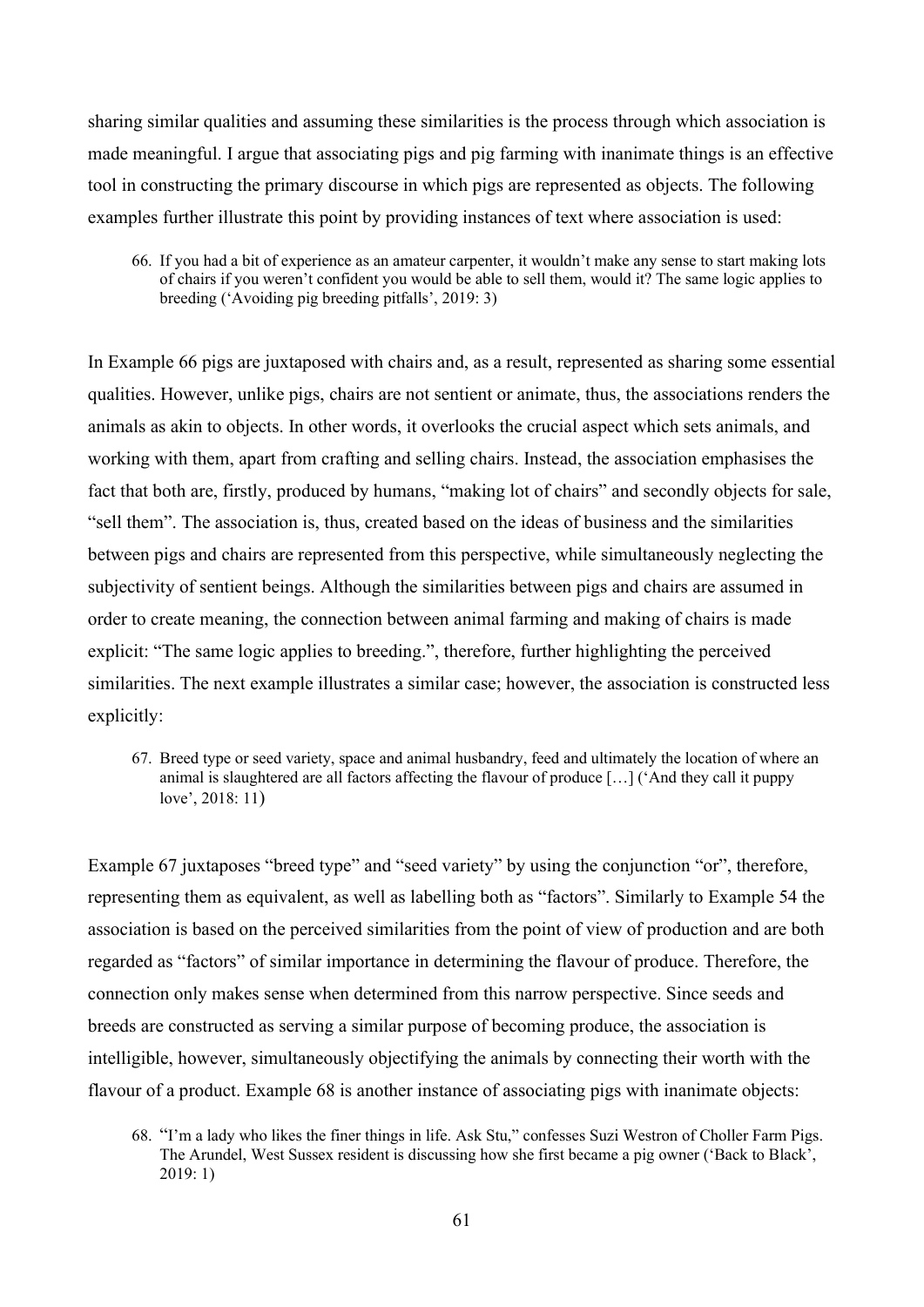The association in Example 68 is rather difficult to point out, due to being carried out by the consequential use of conjunctions. Nonetheless, the connection between being someone "who like the finer things" and being "a pig owner" is created in order for Example 68 to be intelligible. More specifically, intelligibility is established through cohesion which presupposes a logical connection between the different elements of text. Although, the association does not reflect the perspective of production like in Examples 66 and 67, it nonetheless associates the animals with objects that can be consumed. In addition, Example 68 represents pigs in a seemingly positive light by describing them as akin to "finer", however, the association still reduces their existence to that of "things". In general, the phrase "finer things in life" is used to refer to items that are regarded as expensive or luxurious. By establishing this association, and even though pigs are equated with luxury, it places central the fact that the value of an animal is defined in relation to humans rather than as subjects of their own life.

The above examples illustrate the way in which pigs are represented as inanimate objects through the process of association. Juxtaposing an animal with an objects both dismisses the central aspect of sentience which sets pigs apart from the inanimate "chairs", "seed variety" or "finer thing", and as a result, emphasises as significant those shared qualities that render them akin to commodities, in other words the dominance of humans to produce and sell them, their role in food and the social construction that regards pigs as 'something' rather than 'someone'.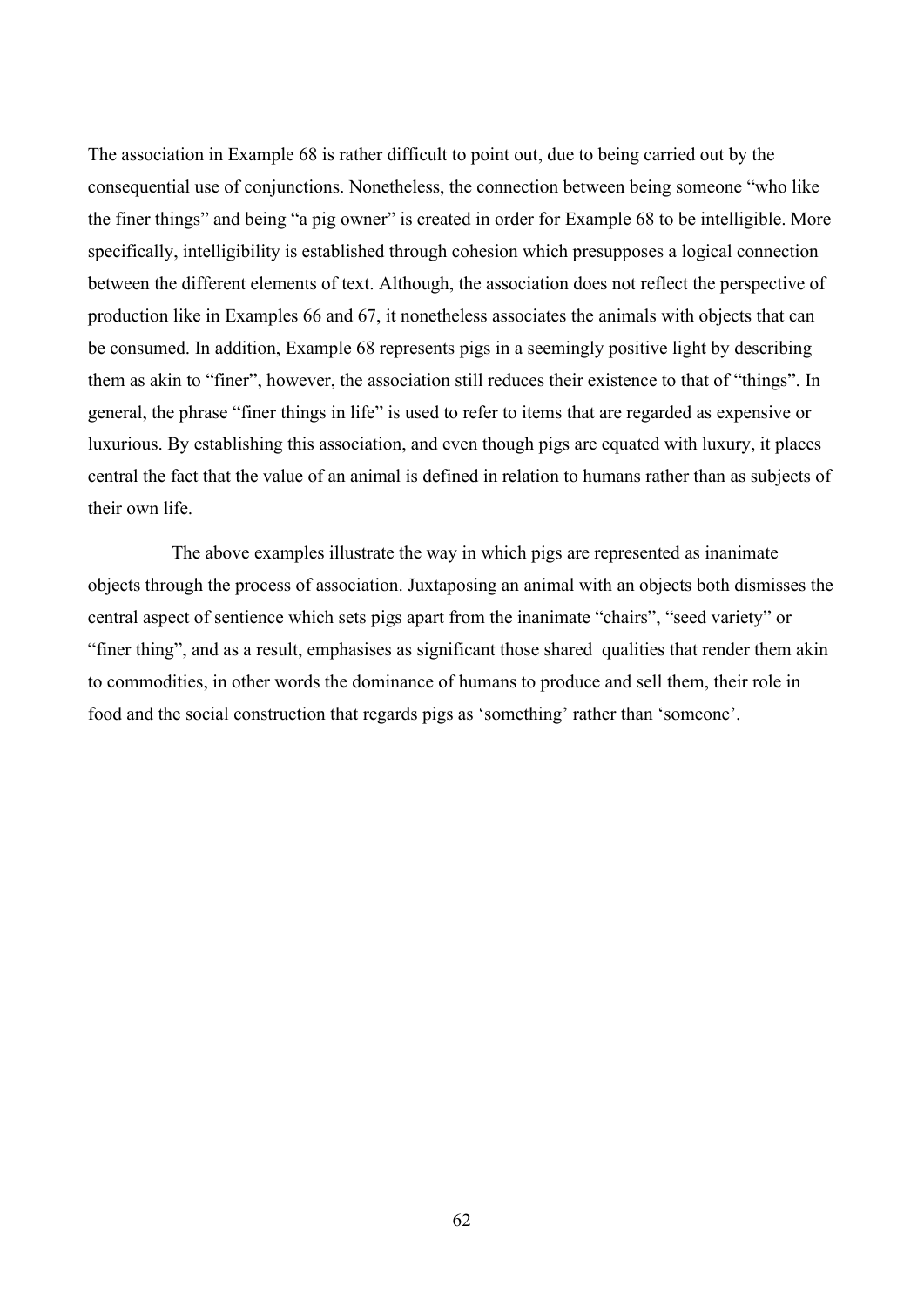# **5 SECONDARY DISCOURSE: SUBJECTS OF SUBORDINATION**

The secondary discourse on pigs that can be identified in *Country Smallholding* constructs the animals as animate beings and accounts for their subjectivity. Thus, it provides an alternative representation to the primary discourse where the animals were represented mainly as objects of production and commodities. This discourse is characterised as secondary due to its relative infrequency in the data. More specifically, in only one of the articles 'And they call it puppy love', it was the predominant discourse, while in other articles it was subordinate to the primary discourse. Its presence can be explained by the magazine's focus on the peculiarities of small-scale farming, or smallholding which is characterized by smaller herd sizes resulting in increased subjectivity of animals and less invasive farming methods when compared to intensive animal production.

The secondary discourse is constructed of representations of pigs that specifically depict them as individuals and subjective beings as well as of descriptions of the farmer-animal relationship as meaningful beyond the immediate incentive of production. In this chapter I report on my analysis of the linguistic devices drawn in the construction of the secondary discourse: these include ways of referring to pigs, pigs as the target and subject of processes, the association of pigs with companion animals and humans, as well as evaluation related to the suffering/death of the animals' and their character. Each linguistic device is analysed individually with examples illustrating their effect of the representation of pigs and how they relate to the overall secondary discourse.

## **5.1 Referring to pigs**

Words of reference are significant in the representation of pigs in *Country Smallholding*. In section 4.1. I discussed different ways of referring to the animals central to the primary discourse on pigs in which they are regarded mainly as means for profit and objects of production. However, this section demonstrates references that contribute to an alternative representation. This section consists of examples where pigs are referred to with terms that represent them as individuals, and of examples where referring emphasises human affect for and distinct status of specific pigs.

The first examples in this section demonstrate the use of reference words which signal family relationships between pigs, as well as ways of naming the animals in order to emphasise their individuality. It is worth noting that these instances were not very frequent in data: they were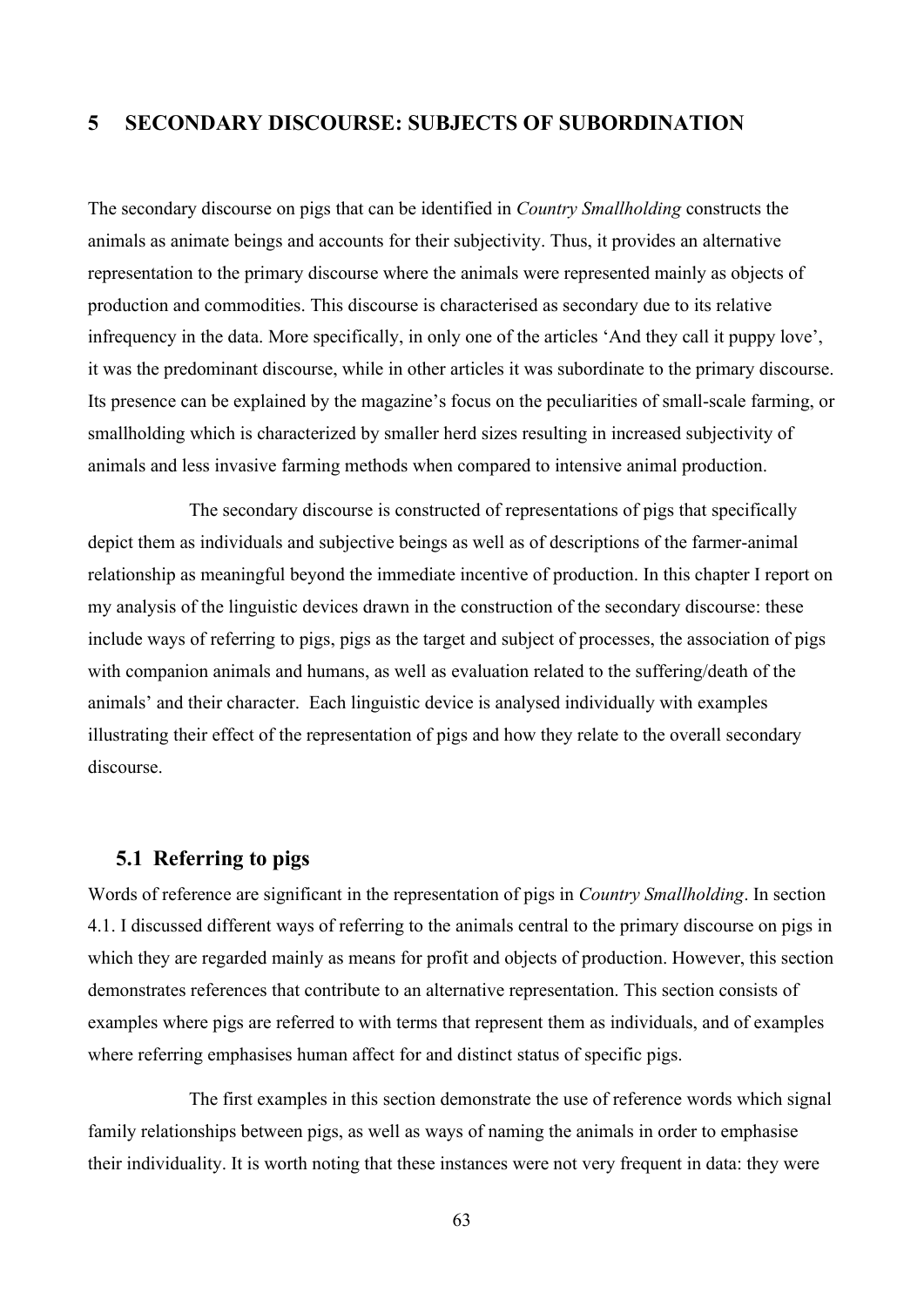limited to some instances in a few articles, thus, suggesting the preference of discussing pigs as either a group or referring to 'hypothetical' individuals, rather than naming specific animals. Despite this, they provide an interesting contrast with the more generally used reference words such as *it* or *sow.*

- 69. They [the Large Blacks] are milky mummies, so the piglets are chunky within days of being born. […] ('Back to Black', 2019: 1)
- 70. She will spend the rest of her days at Middle Farm, hopefully becoming a mother to her own litter […] ('And they call it puppy love', 2018: 11)
- 71. Charlotte's sister, Rosie ('And they call it puppy love', 2018: 11)

In Example 69 pigs are referred to with the informal word for mother, "mummy"*,* a term generally used for humans, thus humanising the animal by extending the use of "mummy" to pigs. However, this effect is debatable due to the use of "milky" to qualify "mummies"*.* More specifically, "milky" regards the pig's ability to produce a large quantity of milk for her offspring. Therefore, referring to pigs as "milky mummies" suggests productivity rather than associating the animals with aspects traditionally linked to motherhood. In other words, being a "mummy" is defined by industry objectives of productivity and the ability to produce "chunky piglets". In Examples 70 and 71, on the other hand, the effect of representing family relationships is different. Both examples are from 'And they call it puppy love' discussing one farmer's specific pigs, thus, "mother" and "sister" referrer to known individuals as opposed to a breed of pigs more generally like in Example 69. In general, acknowledging the animals' kinship constructs a representation of pigs as more than objects for food production; referring to them as "mothers" or "sisters" takes on some of the same connotations as in reference to humans, thus, bridging the gap between human and animal. However, it is worth noting that when referring to male pigs, boars, no kinship terms appeared, thus suggesting that acknowledging kinship is limited to female pigs. It could be argued that the role of boars in the industry does not reflect human definition of "father" and, therefore, they are represented as "workers" rather than family (the use of *hire* was analysed in section 4.2.1). In general, it has been noted that the constructions of female production animals tend to be concordant with traditional notions of femininity, including motherhood (Wilkie, 2010: 62).

In addition to representing kinship, referring to pigs with given names contributes to representing them as individual animals. In effect, naming an animal grants them special status by providing separation from the mass.

<sup>72.</sup> […] we acquired a pair of gilts*,* Dorothea and Persephone, known forever as Dot and Percy. […] In the end, Dot and Percy became pets and never had litters. ('Pig in a Poke?', 2018: 10)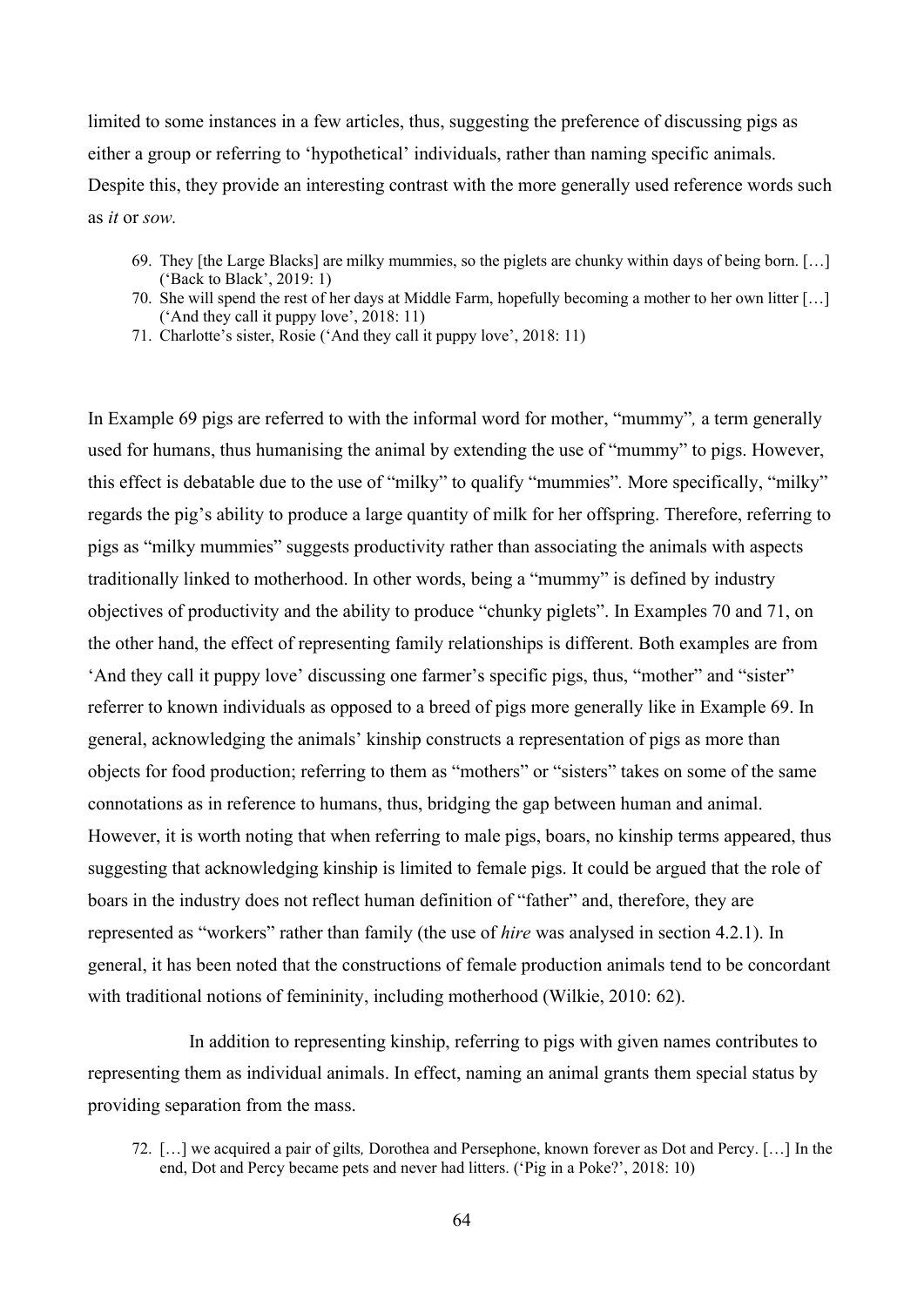- 73. With a litter of eight boars and one gilt, we have decided to keep the latter. Already tamed and named Dotty […]. She will spend the rest of her days at Middle Farm […] ('And they Call it puppy love'. 2018: 11)
- 74. Not every pig has long floppy ears on this farm, however. There is one interloper in the form of Larretta. ('Back to Black', 2019: 1)

The above Examples are from the only three articles where pigs were named. However, these instances demonstrate how naming an animal represents them as an individual and displays a sense of intimacy between the farmer and the animal. In essence, these animals are special. Naming pets has been considered a significant way of incorporating them within human societies and of establishing emotional connectedness (DeMello, 2012: 149). Thus, referring to animals by names blurs the boundaries of social construction between pets and food animals. In addition, the minority of production animals that are named are known for their individuality and character and being distinct from the rest (Cook and Sealey, 2017: 317). Considering the context of data from a smallholding magazine, naming could be considered as a reflection of the intimacy created by small herd sizes, a characteristic of hobby farming.

Examples 75 and 76 demonstrate the use of reference words that similarly indicate that certain animals have a special status. In other words, they are revealing of how humans position themselves to their animals. Related to the examples of naming, these reference words grant a pig a distinct status, in comparison with the rest, by setting them apart and representing them as having value beyond their role in production:

75. The Middle Whites were always Amber's choice. ('Back to Black', 2019: 1)

76. […] your very first weaners […] ('Pig in a poke?', 2018: 10)

In Example 75 a breed of pigs is referred to as "Amber's choice" which represents them as special and distinct from the point of view of a human. Although, seemingly constructing a positive representation by depicting them as someone's choice, i.e. special, the animals are ultimately referred to from a human's perspective as the object choice, thus, highlighting the inherent dominance of humans over pigs. In addition, "the Middle Whites" refers specific breed of pigs and by referring to a breed similarly sets the pigs apart from the rest and assigns them a level of status and prestige. However, being a human-defined category, assigning animals into breeds emphasises the control of humans. Similarly, Example 76 describes pigs as "your very first weaners" which represent these pigs as having special status by being "the first" and setting them apart from the rest who follow. However, once more, referring to pigs as "your very first weaners" constructs them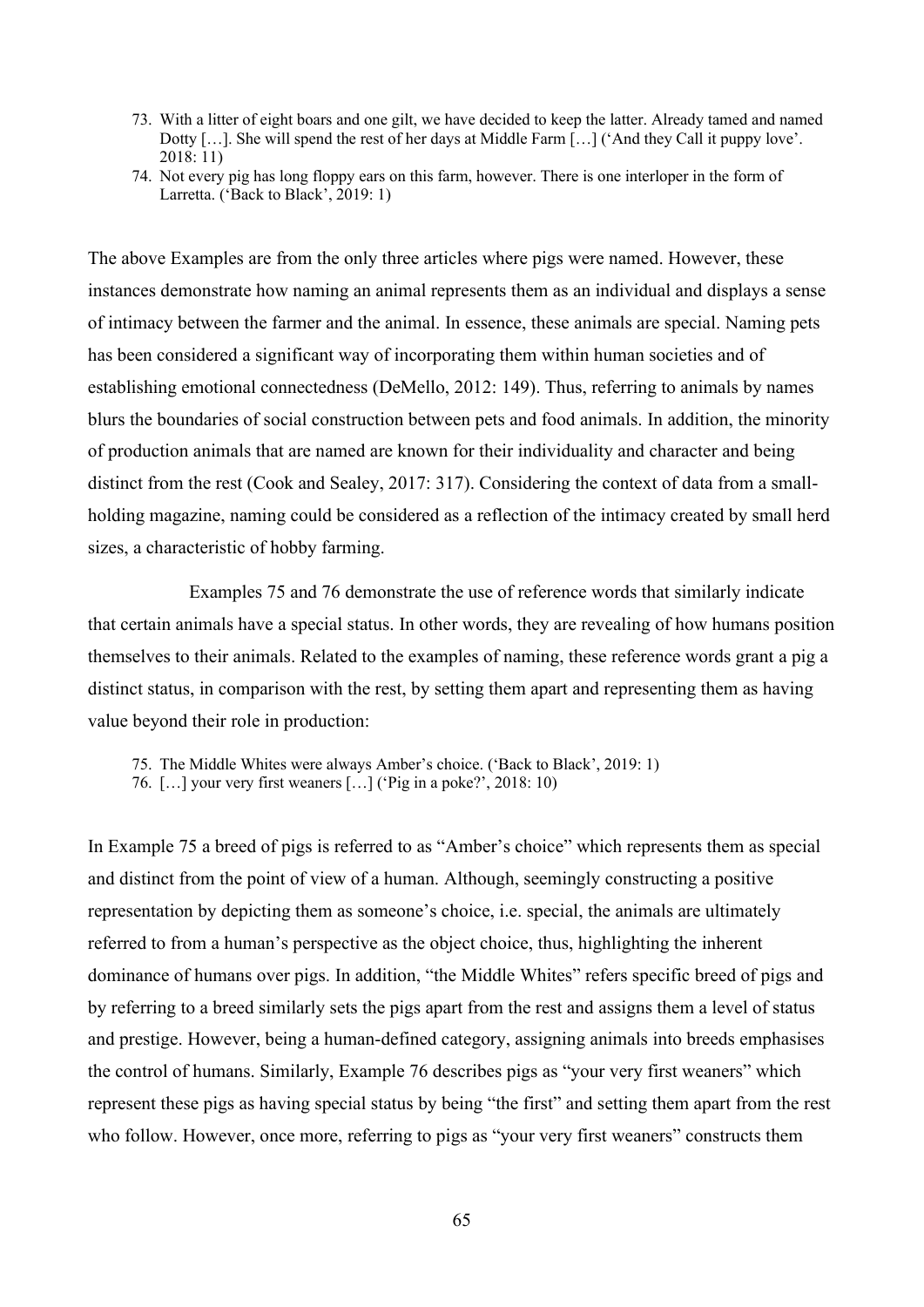from the point of view of humans and emphasises the significance the animals have for the farmer rather than in their own right.

77. "She'll live out her days with us as she's a gorgeous champion and because we're soft farmers and she's our friend," smiles Suzi. ('Back to black', 2019: 1)

Lastly, in Example 77 the pig is referred to as "our friend" which grants the animal special status as well as suggests a strong emotional bond between the farmer and the animal. In contrast with Examples 75 and 76 where animals are regarded in terms that represent them as special in comparison with other pigs while simultaneously acknowledging dominance, referring to a production animal as a "friend" constructs the animal as akin to companion animals. Example 77, illustrates the only instance which suggests mutuality of affection rather than human dominance. It provides contrast with the majority of instances, however, coming across as rather exaggerative. The exaggerative tone is further emphasised by describing the animal as "a gorgeous champion". More specifically, "our friend" does not represent a production animal as suggested by "She'll live out her days with us" which potentially justifies exaggeration of description and reference that construct the pig as a companion animal.

The analysis of the ways of referring to pigs that included naming, kinship and words that signal status revealed that they were either used in reference to pigs that represented real-life individuals or only amounted to representing individuality of animals ostensibly by alluding to human perspective and dominance. Reference patterns that were consistently applied to pigs more generally to signal individuality and subjectivity were not discovered in data, thus, the overall way of referring to pigs is dominated by the conventions laid out in in section 4.1. excluding a limited number of instances as illustrated in this section.

# **5.2 Pigs as the target and subject of action**

My analysis of the primary discourse on pigs included examples where the animals where represented as the target of a variety of processes, relating to different aspects of animal farming including the handling and killing pigs which represented the animals as inanimate commodities and objects of production. However, depicting pigs as the target of action does not inherently render them as commodities. In this section I analyse instances of data where pigs are the target of action, but which, however, contribute to the construction of the secondary discourse by representing individuality of the animals and depicting them as meaningful beyond industry incentives. The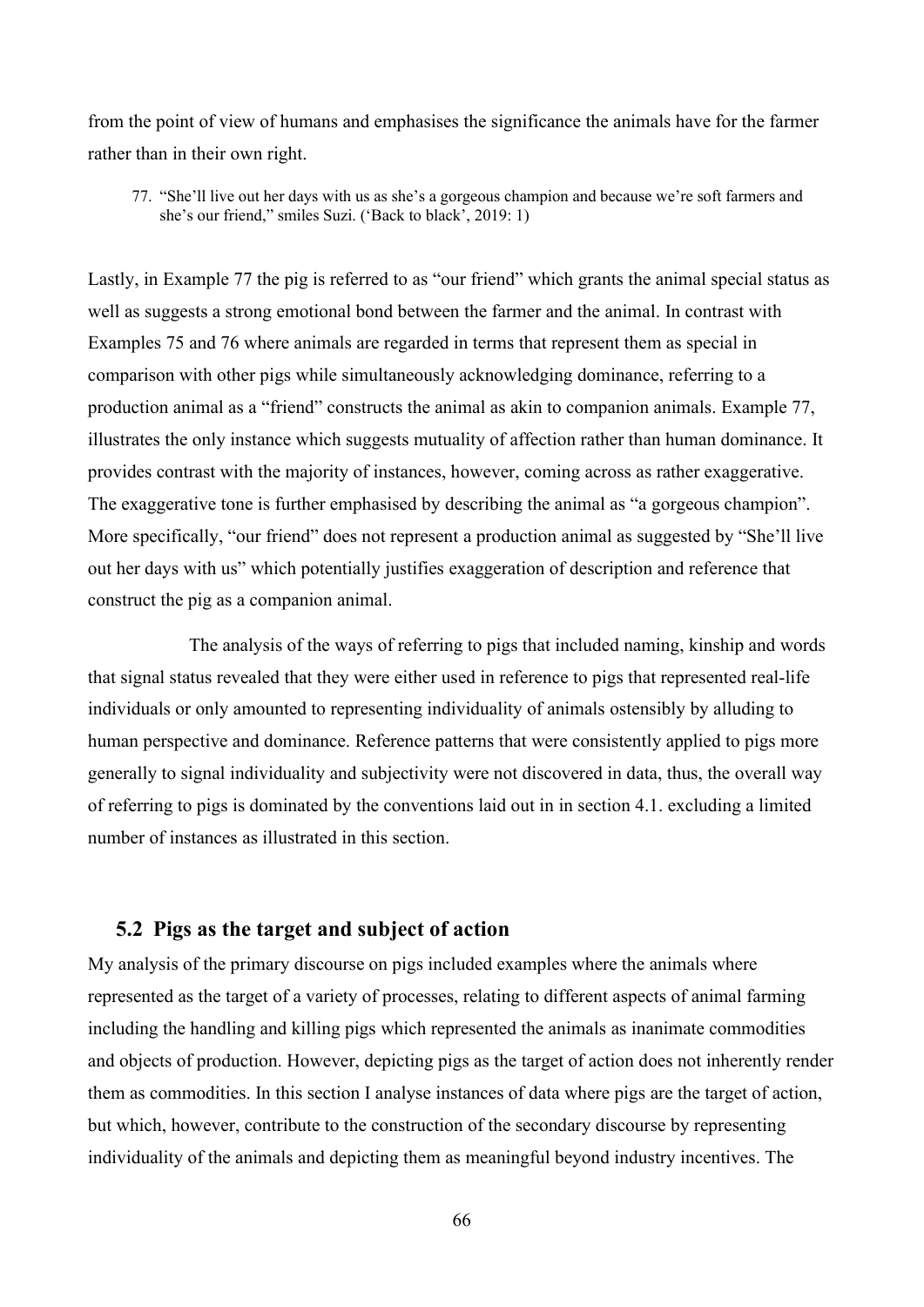second part focuses on examples where pigs are the subject of processes, thus, they are represented as actors, rather than the ones affected, and how this contributes to the overall representation of the animals.

### **5.2.1 Pigs as the target of action**

The first instances place pigs are the target of human affection depicting an emotional connection with animals. In other words, these processes represent the feelings and emotions of humans towards their animals. Depicting the affection of humans towards pigs provides an interesting contrast to their social construction as production animals and represents them as more than objects that are utilised for different purposes.

Although the Examples 78–80 suggest an emotional connection between humans and pigs, the degree and depth of this connection varies according to verbs chosen to depict this process:

78. He fell in love with them and they were followed by a Middle White as Amber had taken a shine to them. ('Back to Black', 2019: 1)

Example 78 illustrates two instances of affection towards pigs: "fell in love" and "take a shine", the first of which represents a deeper degree of emotional attachment than the latter. More specifically, the expression "take a shine to SB" means "to begin to like (someone or something)." (Merriam-Webster online, 2020). Example 79 demonstrates a similar instance where different degrees of affection are described:

79. You may get attached to the weaners you rear, but when you start up a breeding herd you will become even more infatuated with your pigs. ('Avoiding pig breeding pitfalls', 2019: 3)

The two examples of affection "get attached" and "become infatuated" similarly represent varying degrees of affection since the former implies feelings of strong connection to someone while the latter refers to a state of "being filled with or marked by a foolish or extravagant love or admiration" (Merriam-Webster online, 2020). Importantly, the different degrees of affection are represented as dependent on the animals' role in production. "The weaners you rear" refers to the animals in the production chain who are slaughtered for meat and, therefore, spend less time on the farm. The represented emotional connection between the animal and farmer is "attachment" signalling the temporary purpose of weaners. On the hand, the pigs in "a breeding herd" are evidently kept for breeding purposes and, thus, live for longer, allowing for a deeper degree of affection towards the animals, which shows here in the choice of the expression "become infatuated". In addition, a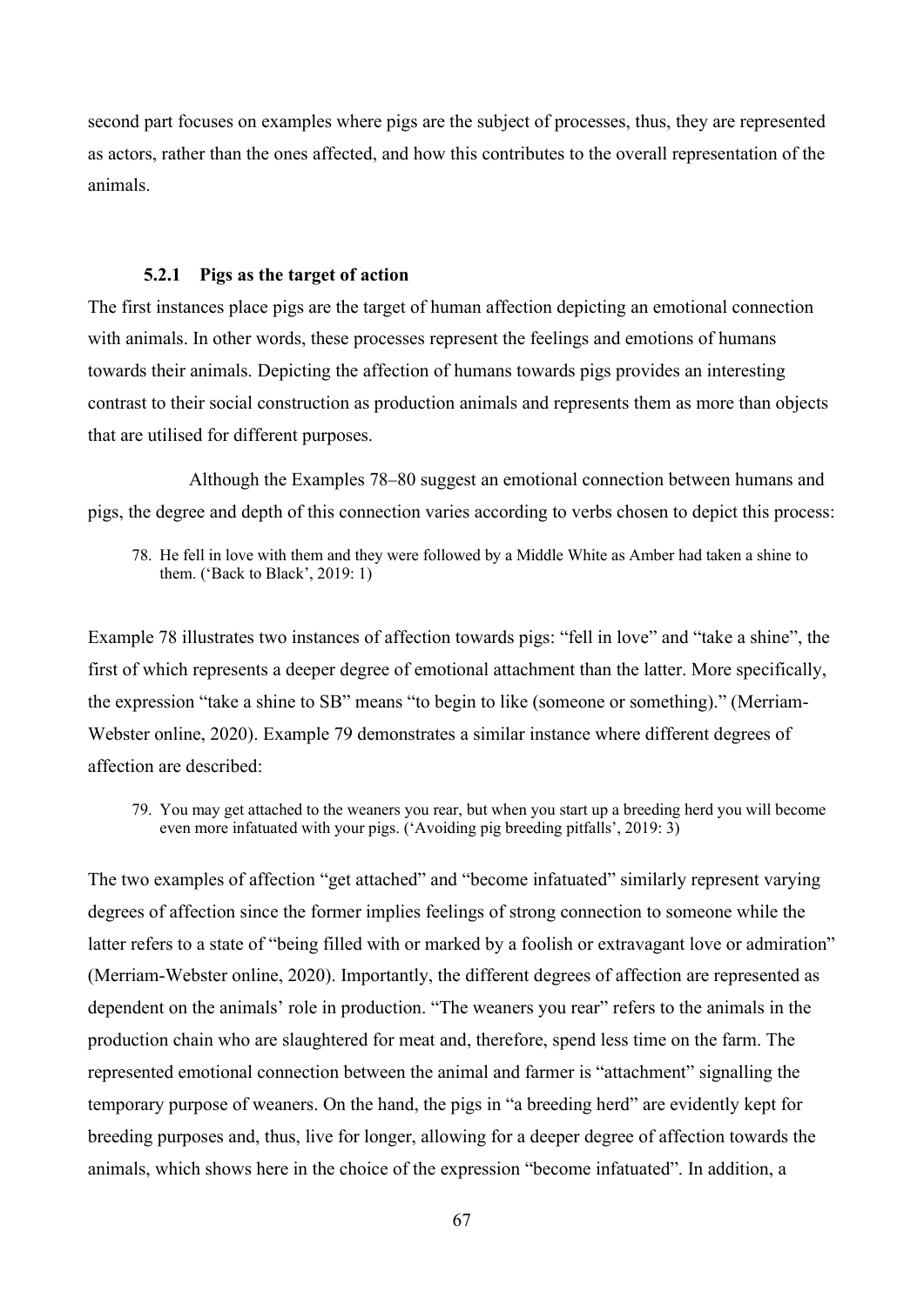varying degree of probability is represented; "may" indicates possibility while "will" is more affirmative, suggesting inevitability. This notion is also echoed by Wilkie (2010: 133) who noted that increased emotional affect is correlated with long term contact with animals, for example in the case of breeding animals.

Example 80, on the other hand, illustrates positive affection towards pigs, while simultaneously representing the animals as objects:

80. […] lots of people who want the good life take two or three [pigs], enjoy them through the spring and summer months [...] ('Back to Black', 2019: 1)

"Enjoy" in Example 81 describes affection towards pigs representing a lower degree of emotion when compared to "fall in love" or "get attached", for instance. More specifically, "enjoy them [pigs]" depicts the animals as a source of (human) pleasure, therefore, rendering them as means to an end. However, the animals are associated with positive emotions, thus, alluding the fact that they are meaningful beyond the products they produce.

Examples 78–80 illustrate how pigs as represented as the target positive human perception, in other words, instances where affection and emotional responses towards the animals is expressed. As a result, the animals appear meaningful beyond their immediate role as production animals since the target of affection is precisely the animals and not the produced products. However, it is worth discussing whether the represented affection is exaggerated; "fell in love with' and "become infatuated with", especially, suggest a sense of strong emotional involvement. Indeed, it is meaningful to pose the question of whether these phrases accurately portray the experience of those working with animals who are eventually slaughtered for meat, or whether, indicating an overtly positive relationship serves as a way to disregard the suffering caused to animals as an inherent part of production.

A similar effect is additionally created when farming is constructed as beneficial for the animals and the farmers are depicted as helping pigs. In other words, pigs are depicted as the target of actions that can be regarded as benefiting them:

- 81. […] you can encourage them to take a bit more exercise. ('Don't let your pigs get porky', 2018: 12)
- 82. […] for the Large Black, not many people in the south are breeding them, so we felt we needed to support them. ('Back to Black',  $2019: 1$ )
- 83. Charlotte Mouland explains how to keep your herd safe. ('Purple Peril for pigs', 2019: 1)

In Example 81 pigs are the target of encouraging in order to increase their physical activity, which can be understood as a positive pursuit benefiting the animals' health. Therefore, the depicted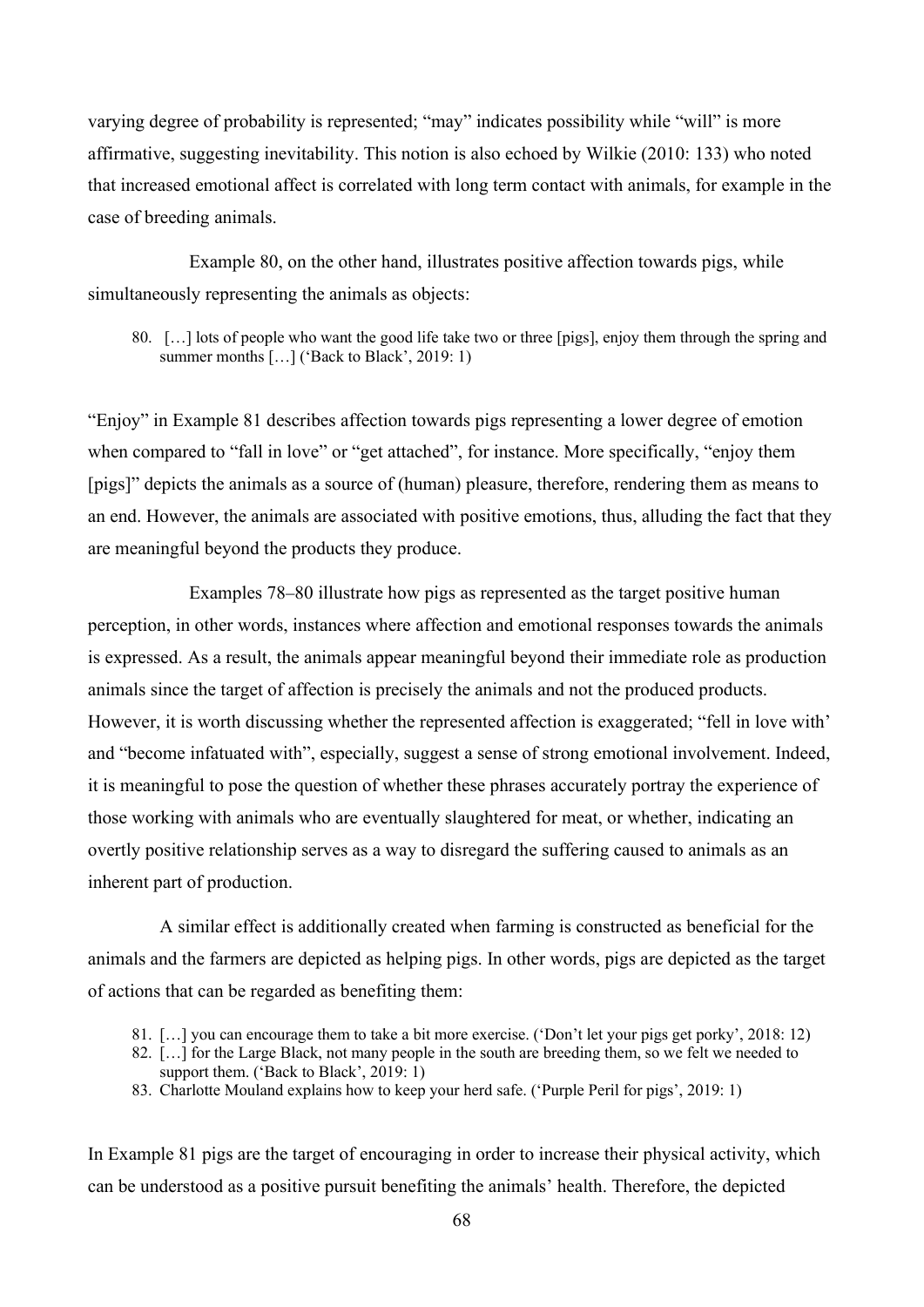actions of the farmer are seen as having a positive impact on the target, the pigs. Example 82 illustrates a similar instance where actions by the farmer, "we", are represented as supporting pigs which implies that the process of farming a breed is helping the animals. Although, farming a certain breed is supporting their existence on a collectively level, however, when considering the impact on an individual animal, "support" obscures the reality of animals in food production. Example 84 pigs are the target of "keep safe"*,* therefore, representing human actions as protecting the animal. However, the context of Example 83 reveals that the imperative is to protect pigs from a disease, thus, simultaneously protecting profit due to infected animals being useless for the industry.

Examples 84 and 85 demonstrate additional instances where pigs are the target of action that contribute to creating a representation of the animals as meaningful beings.

- 84. Do you have someone who can step into your shoes, or, rather, your wellies, and who can be trusted to care for your pigs as well as you would? ('Avoiding pig breeding pitfalls', 2019: 3)
- 85. […] we had no desire to host a full-time boar […] ('Pig in a Poke?', 2018: 10)

Example 84 illustrates the use of a phrase "care for", implying that the process of farming goes beyond merely producing a product. In effect, it implies "to do the things that are needed to help and protect (a person or animal) (Merriam-Webster online, 2020), therefore, suggesting that farmers do more than what is necessary from the point of view of production, thus, representing the process of farming as meaningful for those who engage in it. Lastly, in Example 85 "host" refers to owning a boar. Comparing "host" with other phrases such as *keep* or *raise* denoting the ownership of production animals (see section 4.2.1.) it seems to construct a different relationship since "to host someone" is generally used in reference to guests. In other words, it depicts the target of "host" as more self-directive when compared with alternative examples.

This section illustrated instances of text where pigs are the target of a variety of actions which all had a similar effect on the representation of the animal. Firstly, pigs were represented as evoking positive emotions in humans ranging from "fall in love" to "enjoy". Secondly, different processes towards pigs were represented as benefitting the animals, and, thirdly, the act of farming was constructed as going beyond profit by representing care for and subjectivity of the pigs. These contribute to a discourse on pigs where the animal is meaningful beyond their imminent role as production animals. However, the accuracy of these actions need to be questioned due the potentially diverging from the reality of animal farming by exaggerating the represented affection and the benefit of farming for the animals.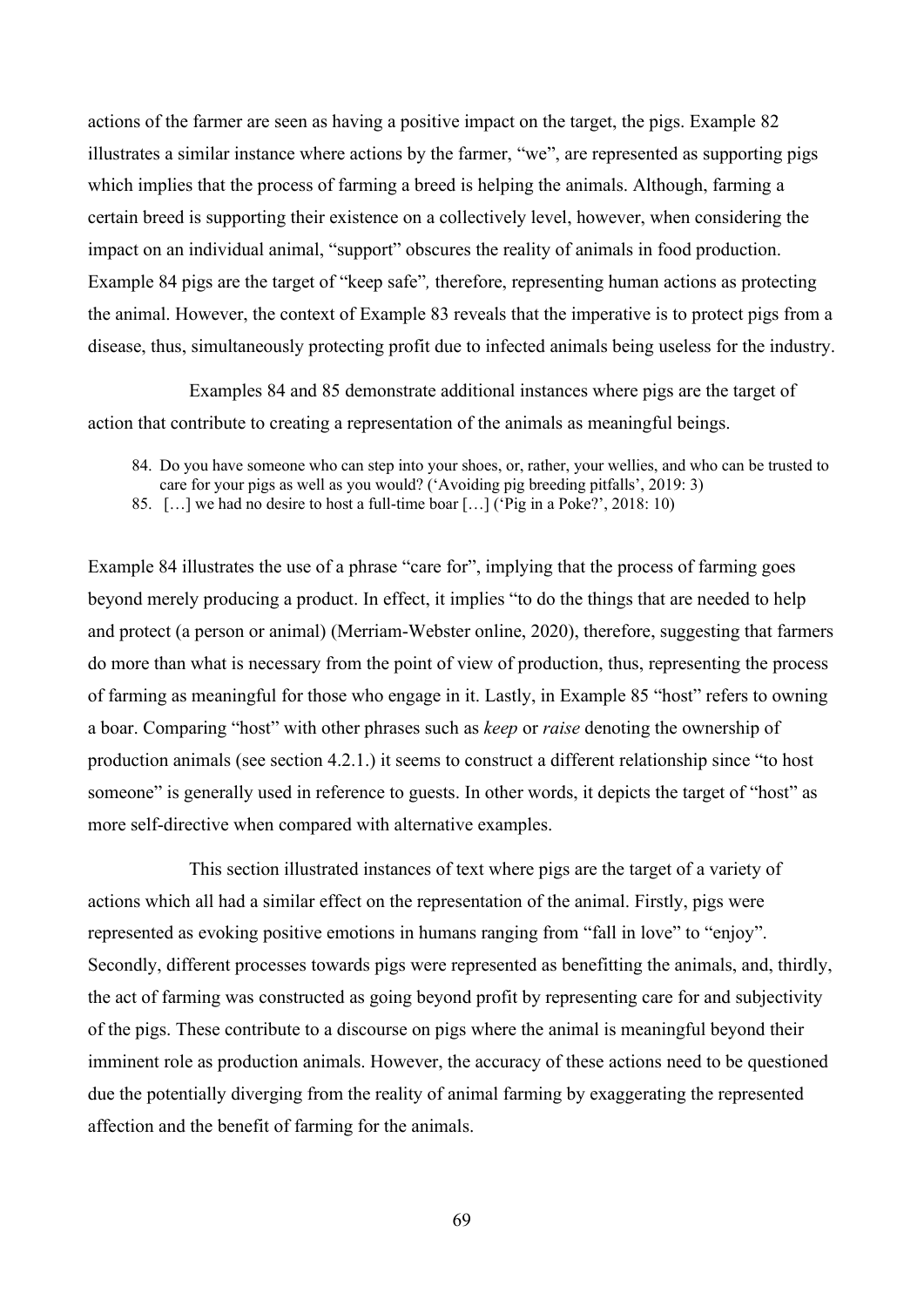#### **5.2.2 Pigs as the subject of action**

This section focuses on analysing instances where pigs are represented as the subjects engaging in different processes of doing, in other words, as active participants. Although, this representation of pigs is rather limited compared to depicting them as the target, it is meaningful to analyse its occurrence and the impact it has on the overall representation of the animals. This section focuses on, firstly, instances where the actions of pigs are considered to directly relate to aspects of the industry, in other words pigs are represented as helping the industry. And secondly, pigs as the subject appears to contribute to two distinct representations; one that bridges the gap between humans and non-human animals and one that furthers it.

A tendency to represent pigs as actively engaging in processes that are in concurrence with the objective of animal farming was visible in some articles of the magazine. In general, this depiction contributes to creating a representation where pigs not only comply with their role as production animals but also participate in fulfilling it. The below examples illustrate the most frequent yet perhaps least noticeable example, due to its highly conventionalised use:

- 86. As already discussed, not all boars will produce tainted meat […] ('Injecting to delay the onslaught of puberty', 2018: 11)
- 87. Breeds vary in the speeds at which they grow and the ratio of meat to bone they produce. ('What price prime pork?', 2019: 2)

The animal is the subject of "produce meat", suggesting an active engagement in this process (Examples 86 and 87). Regardless of being conventionalised expression, employing the phrase "pigs/cows/sheep produce meat" conveys a faulty image of the process through which an animal becomes meat. In other words, the animal is equivalent to the product, and the process of production is inseparable from death: when a pig becomes meat, the animal ceases to exist.

The following examples illustrate similar instances. These are, however, less established compared to *produce* and represent specifically the magazine's choice to depict pigs as subjects:

- 88. […] stunting the growth of gilts which later go on to join the breeding herd. ('Cutting out the pain', 2018: 10)
- 89. […] keeping them [pigs] until they are ready for slaughter […] ('Avoiding pig breeding pitfalls', 2019: 3)

Both examples represent pigs as actively participating in different processes regarding food production in animal farming. Example 88 represents pigs as participating in their deemed role in production, more specifically "join" suggests self-directive action by the animals themselves.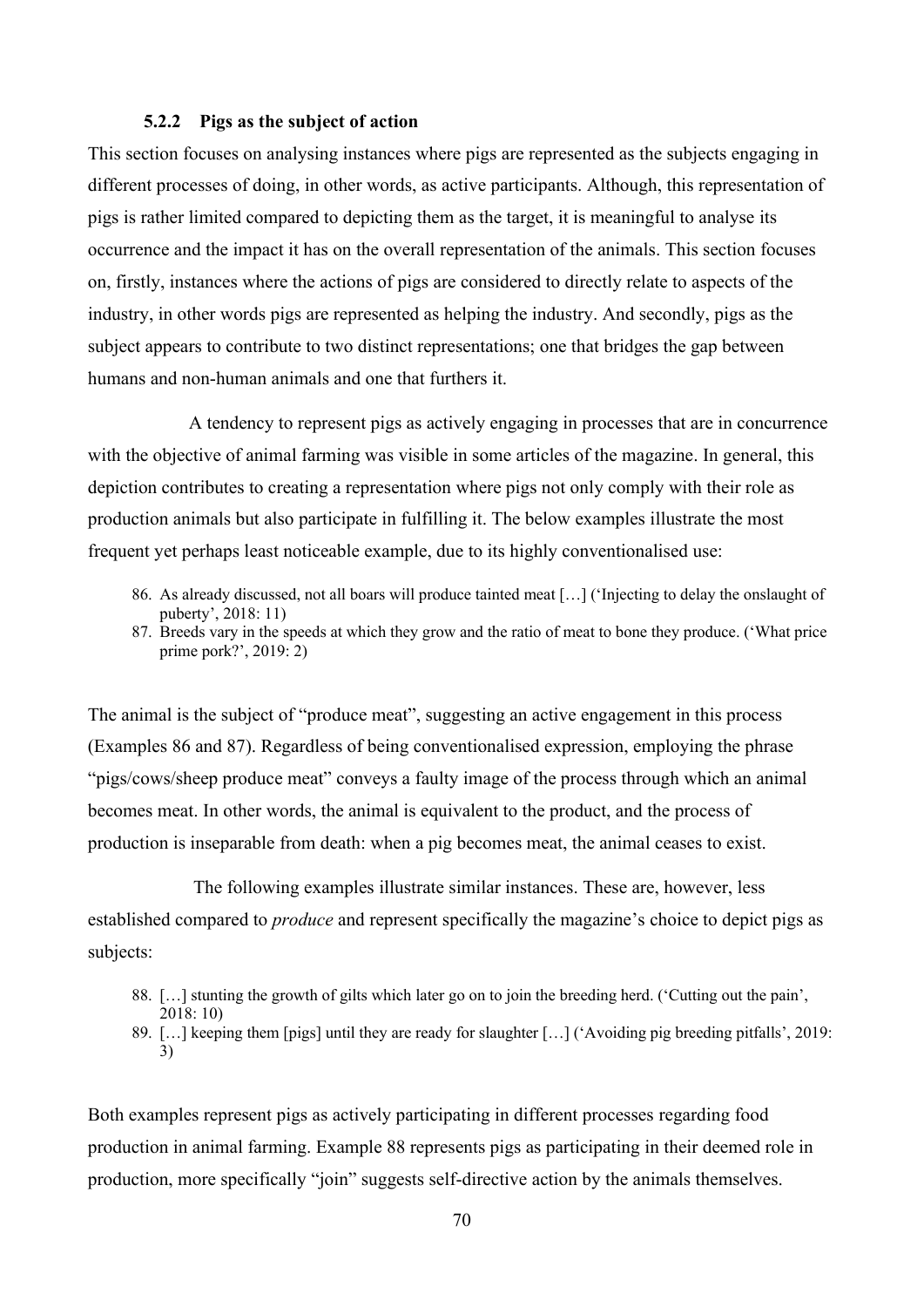Example 89, on the other hand, is quite ambiguous, since "are ready" can either suggest readiness in terms of size or mental readiness. With production animals "to be ready for slaughter" is determined by solely external factors, however, representing pigs as the subject in Example 89 depicts the animal as responsible and, as a result, as having a choice on the matter.

Pigs are also the subject of a variety of other actions that are not directly related to production processes, but which still contribute to constructing a discourse where animals benefit from their position and are represented as self-directive.

- 90. While your chosen pigs may have arrived at the auction in tip top health […] ('Pig in a Poke?', 2018: 10)
- 91. Pigs came into the Westrons' lives many years ago […] ('Back to Black'. 2019: 1)

Examples 90 and 91 both convey a similar representation of pigs which constructs a problematic image of the animals' role in food production, more specifically, pigs "arrive" at auctions where they are sold to different farmers and are active in coming in contact with farmers; they "came" rather than being found.

Pigs as the subject of action is utilised to suggest different images, the first of which depicts them as engaging in their own demise, was analysed above. Alternatively, the animals' represented subjectivity can either construct them negatively, thus, justifying their treatment, or positively by provoking sympathy and depicting individuality. Two types of processes are analysed regarding these representations: mental processes and action verbs. Depicting mental processes, or more specifically, what pigs feel and think, is not a unique feature of *Country Smallholding*, since there is a common tendency to assign animals with mental capacities based on human perception of their behaviour. This can be problematic, since it is impossible to actually know how animals feel or think and assigning mental processes to them is always a reflection of how humans suppose nonhuman animals ought to react. Representing animals' mental activity is a way to humanise them and functions to translate animal behaviour into human terms, thus, making it comprehensible, also known as anthropomorphism. In additions, actions verbs regard those instances of text where pigs are depicted as performing physical actions. These verbs provide an interesting contrast with the dominant discourse of pigs as inanimate objects; representing the animals as dynamic beings who are performing physical actions contributes to constructing their animacy.

The representation of pigs as the subject of "want" and "decide" are mental processes that contribute to their negative construction. "Want" is the most frequently used verb to describe the animals' mental activity and Examples 92 and 93 illustrate its use.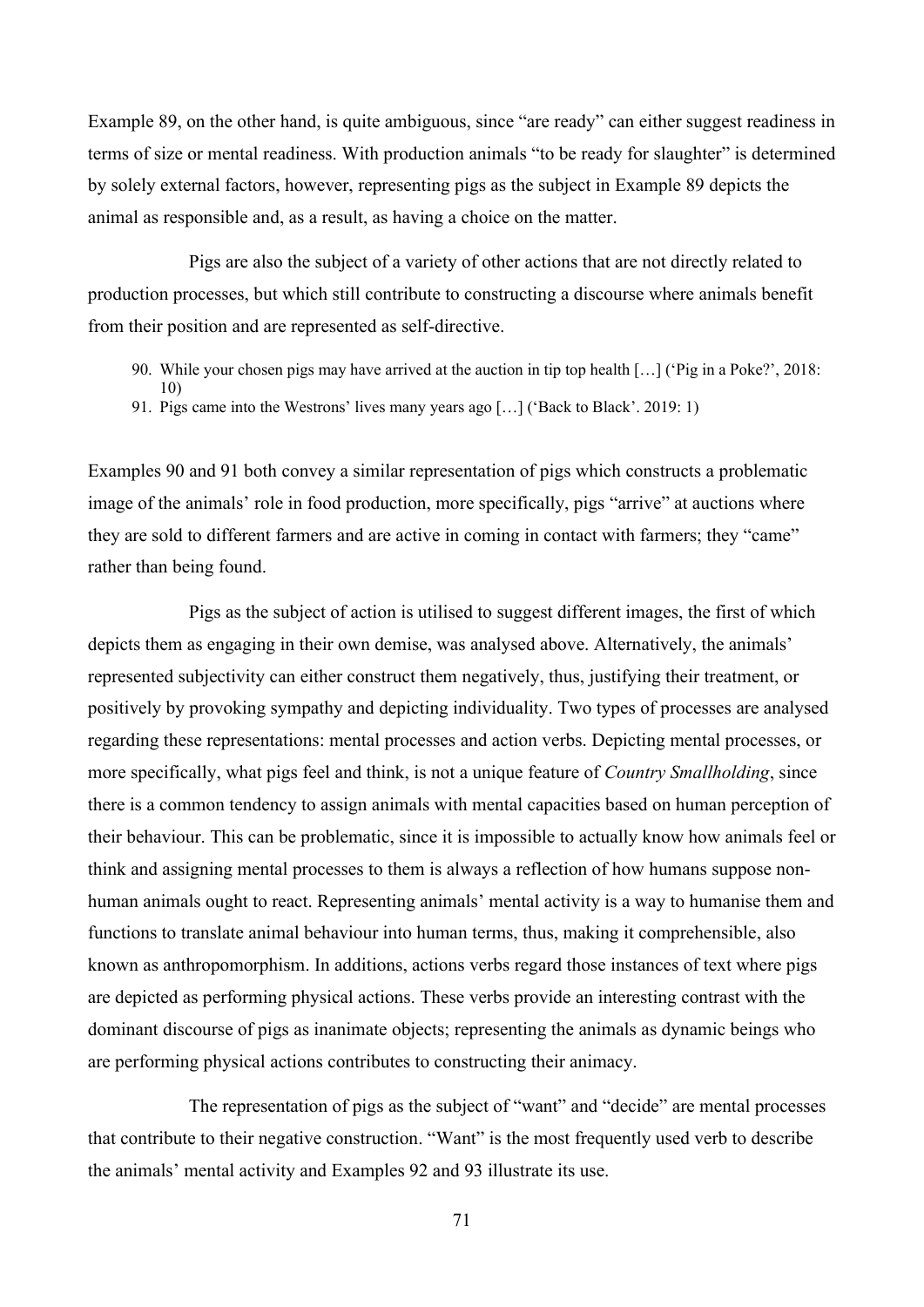- 92. Giving pigs more because they tell you they want more is throwing money down the drain. ('What Price Prime Pork?', 2019: 2)
- 93. […] it was the only thing left on the list of reasons we could think of for Rosie not wanting to get up for a hearty meal. ('And they call it puppy love', 2018: 11)

Generally, the effect of pigs as the subject of "want" is negative: in Example 93 it results in farmers losing money (for details, see 4. 4.) and, in Example 93, the pig hurting herself by refusing to eat. More specifically, in Example 92 pigs want more food, which is the result of animal's inner motivation, thus, they are responsible for the action. In other words, the effect of representing what the animal wants both places animals as responsible and also translates their behaviour into human terms; animals act a certain way because they want more. Similarly, in Example 93 the pig's behaviour is made understandable by accounting for their mental processes; "Rosie not wanting to get up" where the animal, "Rosie"*,* is responsible for the represented behaviour.

In addition to "want", pigs are also depicted as possessing more complicated mental abilities. For example, these seem even to require higher cognitive functions, such as the ability to "decide"*.*

- 94. It runs the risk of getting squashed or trodden on if the sow gets up for a reshuffle between births, or decides to re-make her nest […] ('Avoiding pig breeding pitfalls', 2019: 3)
- 95. If a mature sow or a boar decided to attack a human, it could kill. ('The boar necessities', 2019: 1)

"Decide" refers to the ability to think about one's options and to choose between them, a process which requires complex mental capacities. The result of pigs as being able to "decide" represents the animals negatively in both Examples 94 and 95; in the former it results in piglets being hurt and, in the latter, in the potential death of a human. By deciding to "re-make her nest" or to "attack a human" the animals are depicted as responsible for these actions. Therefore, assigning pigs with the complex mental ability of deciding results in a rather negative representation of the animal. However, as mentioned above, representing the mental processes behind animal behaviour reflects the human perception of the animals, rather than the reality of experience.

The next examples illustrate instances where pigs are performing actions that contribute to their negative representation. The result of pigs as the subject of such actions inhibits identifying with the animal and potentially justifies continuing to treat them as objects for food production. The following examples demonstrate this:

<sup>96.</sup> Worse still is seeing an angry and agitated sow killing her piglets, either by tossing them away to die of injury or hypothermia, or actively savaging them. ('Avoiding pig breeding pitfalls', 2019: 3)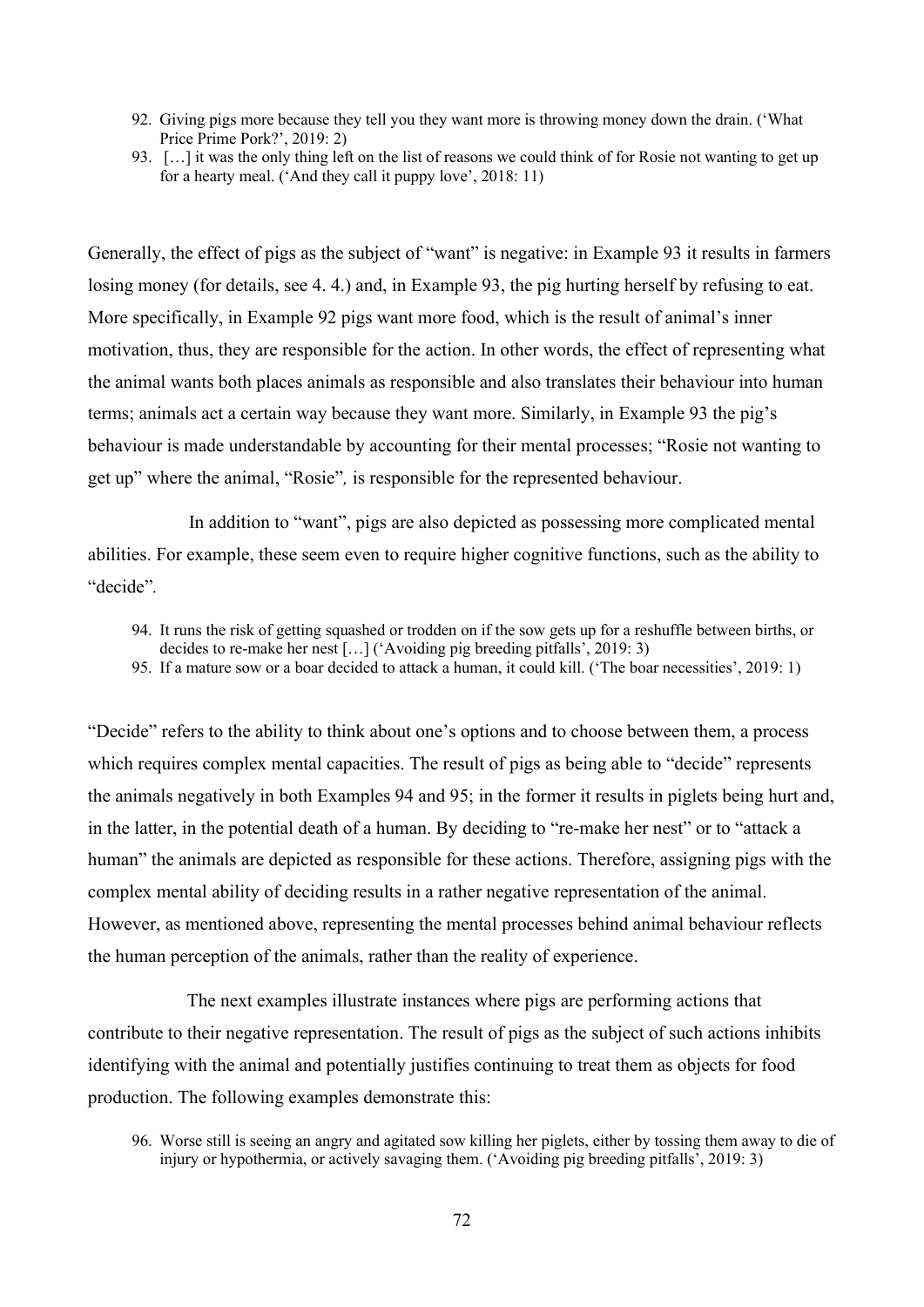97. Although domestic pigs […] are equipped with teeth which allow them to pierce and tear flesh […] ('The boar necessities', 2019: 1)

Both Examples 96 and 97 represent pigs as performing violent actions. In Example 96 a sow is depicted as "killing", "tossing" and "actively savaging" her piglets. In addition to being inherently violent actions, the target of action is the animal's offspring which increases the negative effect due to new-borns generally being regarded as innocent. Also, "actively" further emphasises the animal's responsibility for action and the word choice of "savaging" refers to a particularly brutal way of killing. "Pierce and tear" flesh, in Example 97, also represents the animal as dangerous by depicting violent acts in detail. Indeed, when pigs are represented as the agent performing these violent acts, they are assigned responsibility for them and blame for their actions.

However, pigs as the subject of mental processes and action verbs can also have the opposite effect on representation. The next two examples illustrate instances of "suffer" which emphasises the animal's experience and potentially enables humans to emphasise with them.

- 98. […] breeding animals can suffer fertility and farrowing problems; but pet pigs are likely to suffer more than most, and for longer. ('Don't let your pigs get porky', 2018: 18)
- 99. With sow Rosie possibly suffering from post-natal depression […] ('And they Call it puppy love', 2018: 11)

Representing pigs as suffering is not used exclusively in all the instances describing animals experiencing pain. Thus, it is reserved for specific instances. In Example 98 "suffer" describes the experience of breeding animals and pet pigs, meaning those animals who spend more time with humans compared to meat pigs, thus, enabling a deeper human-animal connection to form. In the same way as in Example 99, "suffer" is in reference to a breeding animal who is experiencing depression after birth. Therefore, describing the animals' experienced discomfort with "suffer" appears in instances where the animals are constructed to possess a distinct status, when compared to "the mass". Especially when comparing Examples 98 and 99 with the representation of discomfort of to pigs who have a lower status, namely boars in meat production, the difference is evident:

100. Other problems, such as haemorrhage and hernias, can occur and there can also be additional problems, such as prolonged pain causing depression and leading to a reluctance to suckle. ('Cutting out the Pain', 2018: 10)

The passive voice is used to describe discomfort from an outside perspective, rather than accounting for the experience of the animal. Therefore, representing pigs' subjective experience with "suffer" has the effect of constructing them as sentient subjects. However, due to its rarity, this type of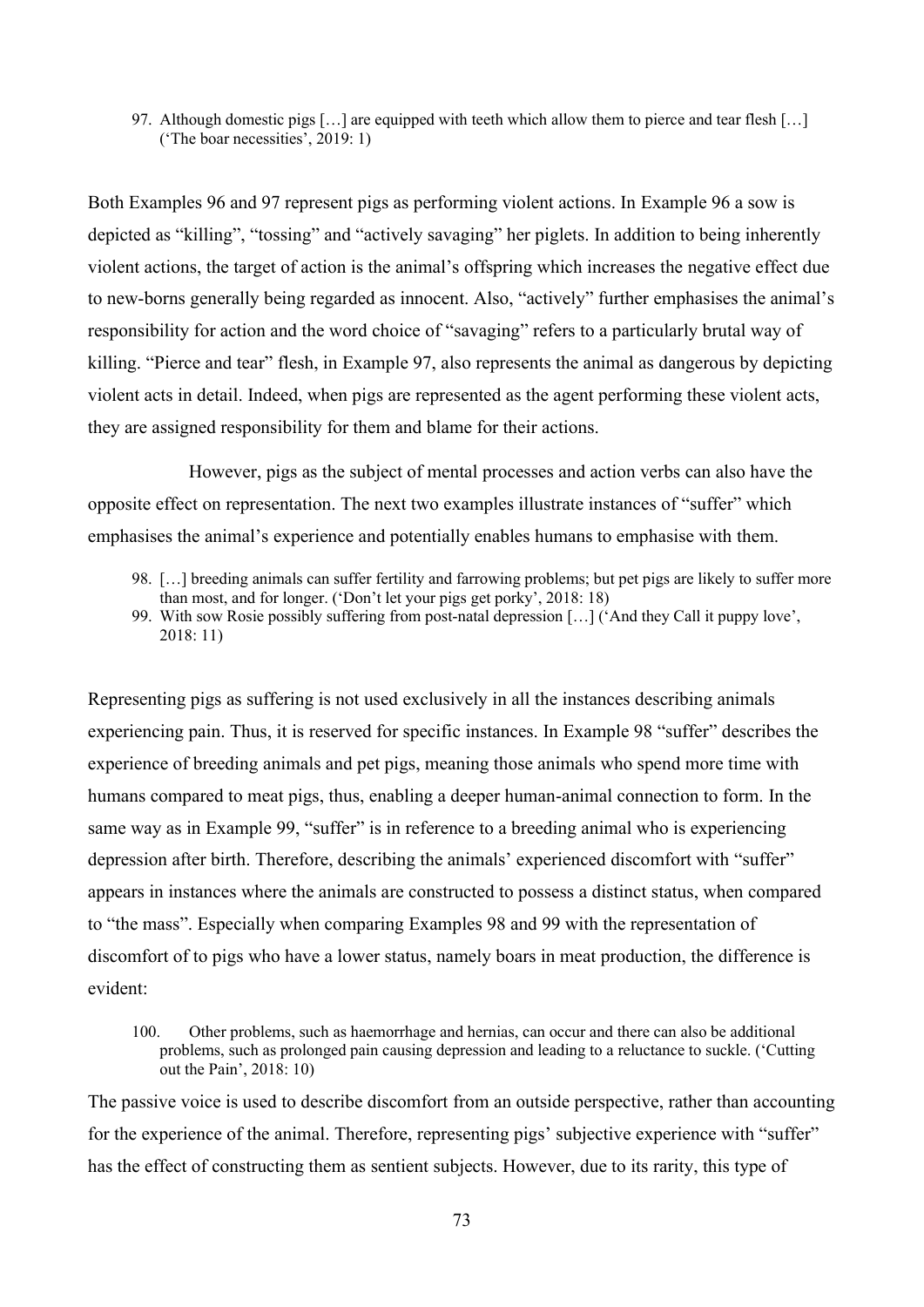representation is marginal. Lastly, it is important to note that the pain caused by regular practices in animal farming is not represented as suffering, which thus, is a way of overlooking the inherent violence of the industry. Therefore, representing the animals' suffering acknowledges their subjective experience, while also glossing over the everyday, routine suffering of the industry by failing to represent it in similar terms.

In addition, pigs as the subject of different actions depict them as animate individuals engaging in different dynamic processes

- 101. […] the piglet wobbles around, trailing an umbilical cord that can be more than 30 cm long, desperately trying to find the udder. ('Avoiding pig breeding pitfalls', 2019: 3
- 102. […] they were at our feet bouncing around with over-exaggerated excitement; they were so enthusiastic to guzzle as much as possible. ('And they Call it Puppy love', 2018: 11)

In Example 101 the piglet is depicted as engaging in three actions "wobbling", "trailing" and "trying to find", thus, the pig is represented as an animate being moving around. "Wobbling" refers to a specific type of movement, thus, further contributing to depicting an active and animate agent, and evaluating the animal's behaviour "desperately" increases sympathy for the animal by depicting them as helpless. In Example 102 pigs are the subject of "bouncing" and "guzzle", the first of which represents them as engaging in dynamic movement while the second describes pigs as the subject of drinking. In general, representing animals active diverges from the dominant discourse and allows for regarding them as living beings. Examples 101 and 102 represents pigs as lively and dynamic beings, however, it is important to note that such depictions of pigs as active agents is exclusive to piglets, while representing adult pigs is demonstrated in Examples 96 and 97 where the animals' actions have the opposite effect resulting in negative description. This distinction is meaningful, since the representation of piglets reflects their role in animal production; they have yet to enter their role as productive parts of animal farming. Therefore, piglets occupy status of something between a production animal and a pet. Thus, depicting adult animals as active agents in ways that would reveal their animacy and subjectivity could be harmful to the industry by questioning the justification for exploiting animals that are so clearly animate.

Comparing instanced where pigs are depicted subjects of mental processes as well as engaging in physical actions, two varying representations are achieved. More specifically, pigs as the subject of "want" and "decide" assigns the animals' responsibility of such actions that result in negative outcomes, while "suffer", on the other hand, appears to have the opposite effect by representing the animal's experience of discomfort and potentially enabling humans to empathise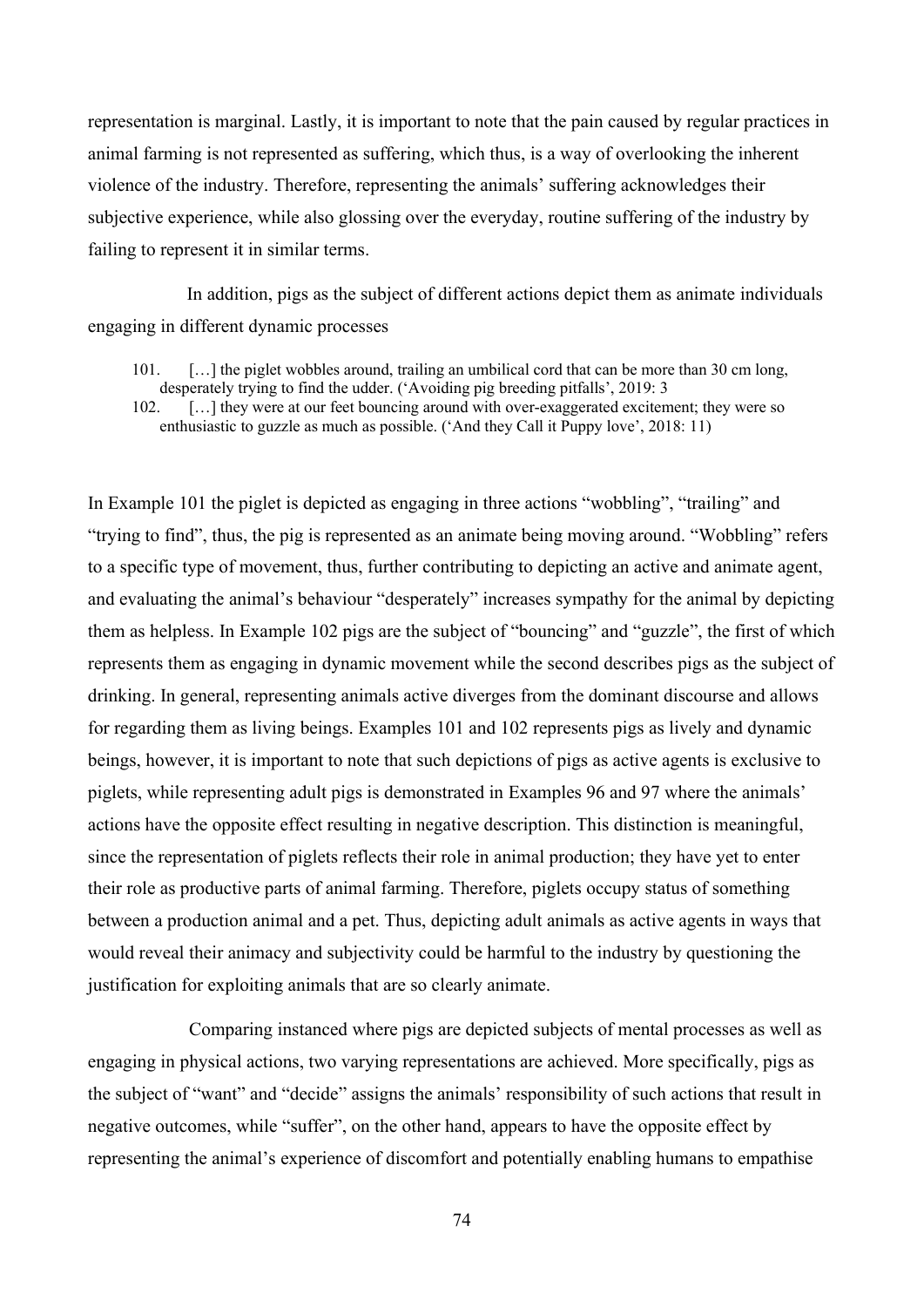with them, however, represented only when the suffering is not directly associated with operating logic of the industry. Representing pigs as engaging in dynamic actions and process achieved similar effects by either depicting violent behaviour, thus, widening the gap between humans and animals or by representing lively and sympathetic piglets.

### **5.3 Evaluation of pigs' suffering and character**

This section analyses the use of evaluation in two different contexts regarding the representation of pigs. The first focuses on instances from data where pain, discomfort and the death of pigs is represented, and demonstrates how situations are evaluated differently based on the type of suffering depicted. The second part is dedicated to analysing the evaluation of pigs and their behaviour in instances that I regard as exaggeration, and the effect this has on the animals' representation.

### **5.3.1 Pain, suffering and death**

There are roughly three categories of suffering depicted in the magazine: (i) suffering that occurs outside the industry's norm whether caused by humans or not, (ii) suffering that can be considered "routine", and (iii) suffering caused by pigs to other pigs or humans. All these different types are evaluated accordingly, and as a result, contribute to the construction of the secondary discourse on pigs.

The first type of suffering refers to pain and death of pigs from reasons that are not inherent to animal farming. Thus they represent situations that are unusual and not inevitable:

103. Sadly, the first sow, Charlotte, didn't make it through the excessive heatwave of the early summer. We lost her and her litter. ('And they call it puppy love', 2018: 11)

Example 103 describes a situation where a pig, "Charlotte", died of an outside cause, "the excessive heatwave". The adverb "sadly" evaluates the situation, thus, highlighting a negative emotional response and suggesting disapproval. "Sadly" is an explicit representation of emotion, however, it is combined with additional linguistic features to construct the evaluation: euphemistic expressions of death, "we lost her" and "didn't make it through" and referring to the animal by name, "Charlotte" (see 5.1. for details). Thus, the evaluation of death from an outside cause represents the animal as meaningful and her death as a source of sadness.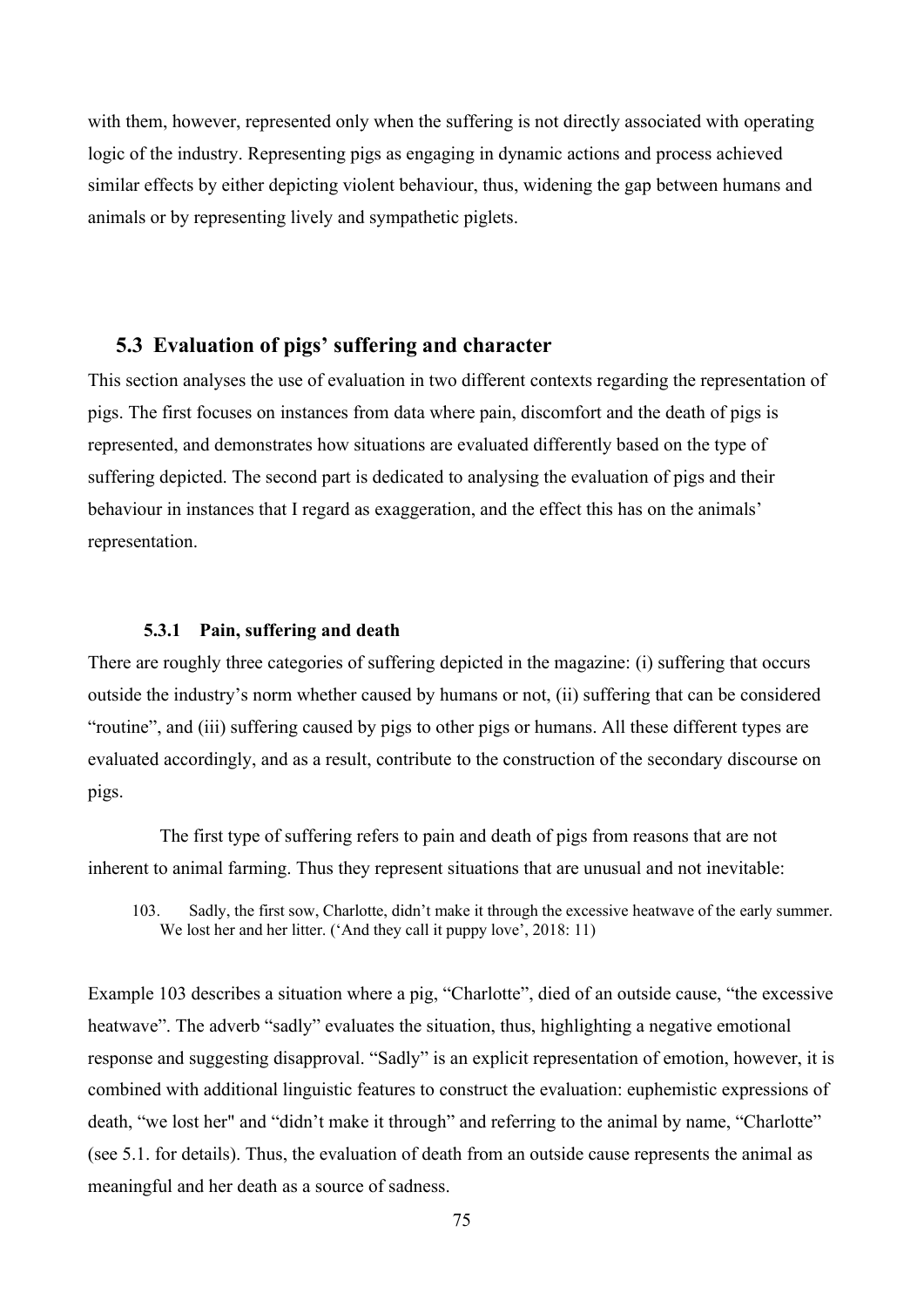- 104. Any of the above conditions are pretty horrible for any pig to go through, but thankfully there are effective vaccines widely available in the UK. ('Purple peril for pigs', 2019: 1)
- 105. If you suspect erysipelas, prompt treatment is essential, so veterinary assistance should be sought quickly. ('Purple peril for pigs', 2019: 1)

The context of Examples 104 and 105 is an infection called erysipelas in pigs. Example 105 evaluates the animal's experience as "pretty horrible", therefore, pain caused by something outside the routine practises of the industry is evaluated negative which simultaneously constructs pigs as meaningful as well as sentient by accounting for their experience of pain. In other words, evaluating the pig's experience creates a sense of empathy for the animal. Additionally, "thankfully" regarding the availability of vaccines, adds to the effect by evaluating the aid to the disease positively. Evaluation in Example 105, on the other hand, constructs a feeling of urgency; "prompt treatment is essential" and "quickly". Especially, the adjective "essential" frames treatment as the utmost of importance, thus, placing the animal's health as a priority. Although, it can be argued that the sense of priority stems from maintaining profitability by avoiding illness, however, the use of evaluation in Examples 104 and 105 combined constructs a representation that places value specifically on the health and wellbeing of pigs.

Examples 103–105 demonstrated how pain and death that occur outside the norm of animal agriculture and are not directly caused by human behaviour are evaluated. The following Example 106 provides an interesting instance where suffering due to overweight is similarly not considered "routine" or reoccurring, however, is the result of human actions due to excessively feeding animals.

106. If you aren't careful, you could be unwittingly giving them more food than is good for them ('Don't let your pigs get porky', 2018: 12)

The people feeding animals are responsible for discomfort caused by overweight, however, Example 106 demonstrates how evaluation diverges that responsibility. "If you aren't careful" evaluates the farmer's behaviour as a lack of concern related to specific moments or instances, rather than a continuous neglect or malicious attempt. Furthermore, "unwittingly" emphasises the lack of consciousness of action that results in harming the animals. Therefore, the use of evaluation in relation to pain caused by humans removes responsibility by denying conscious behaviour and, ultimately, erases moral concern. Thus, Example 106 provides an interesting evaluation of pain and suffering that falls between something unrelated to humans and something considered routine within the industry.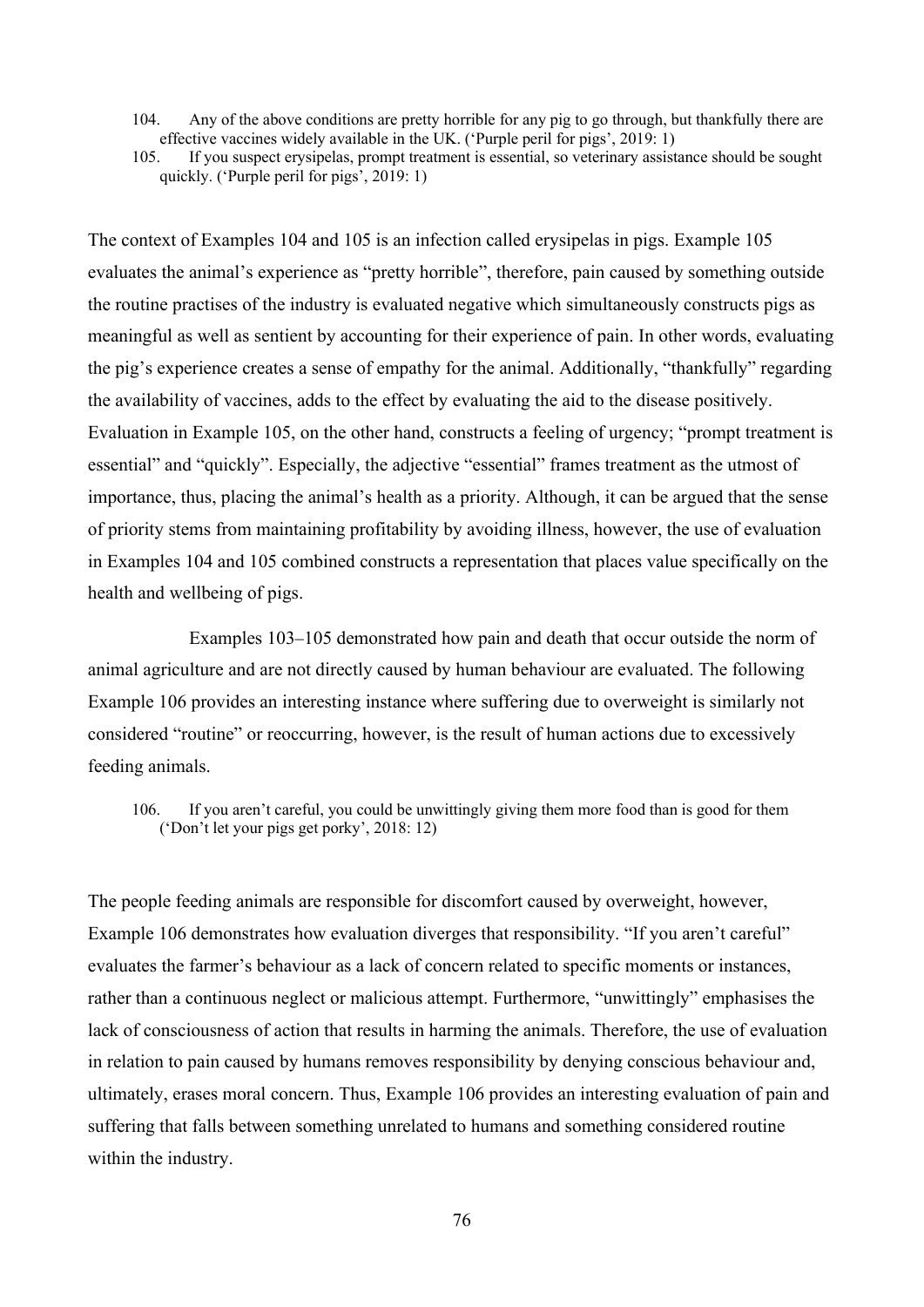The following examples demonstrate how the second type of suffering regarded as "necessary pain" is evaluated in data. "Necessary pain" regards practices that are performed routinely and are, thus, inherently linked to animal agriculture. In other words, in order for the industry to continue operating different levels of pain are inflicted on the animals, and this holds true regarding factory as well as smalls-scale farms. "Necessary pain" is additionally discussed in 4.2.2. and 4.2.3. where the representation of handling procedures and slaughtering pigs contributes to the construction of the primary discourse. However, the below Examples 107–110 evaluate two aspects of necessary pain, cutting tusks and killing pigs, which contribute to the secondary discourse by representing the animals as meaningful.

107. You should never: Restrain a pig longer than necessary. (The boar necessities)

In Example 107 "necessary" is used to evaluate the time pigs should be restrained. In effect, Example 107 seemingly accounts for the animal's wellbeing, emphasised by the strong negation "you should never" regarding the painful procedure of restraining a pig (carried out by snaring the animal by placing a metal loop in the mouth and over the snout). However, this is rendered meaningless by the evaluation "no longer than necessary" which is bound by the industry's incentive which initially requires restricting the animal in order to conduct the procedure of cutting his tusks which inflicts a noticeable degree of pain on the animal. The following examples, on the other hand, demonstrate evaluation in context of slaughtering pigs which is the most salient and profound form of suffering in animal agriculture.

108. Even experienced breeders who have seen hundreds or thousands of pigs come and go will have their favourites and will still feel sad when the end arrives. ('Avoiding pig breeding pitfalls', 2019:3) 109. MY FIRST pigs were a couple of weaners […]. It was unexpectedly difficult to take them to the abattoir due to the emotional turmoil. ('Pig in a poke?', 2018: 10)

In effect, Examples 108 and 109 evaluate the slaughtering of animals as distinctly negative from the human perspective: "sad" and "unexpectedly difficult". Thus, the Examples suggest farmers care for their animals, and representing the human-animal relationship as meaningful. These Examples illustrate the rare instances in data where any evaluation is attached to slaughter of animals and represent it as a source of negative emotions providing a clear distinction from the primary discourse where animals are constructed inanimate objects. In other words, their death as a source of sadness and "emotional turmoil", the pigs are depicted as having value beyond their objective status as food. However, in the majority of instances where slaughtering is addressed, the process is obscured (see. 4.2.3.). Similarly in Example 108, the expressions "come and go" and "when the end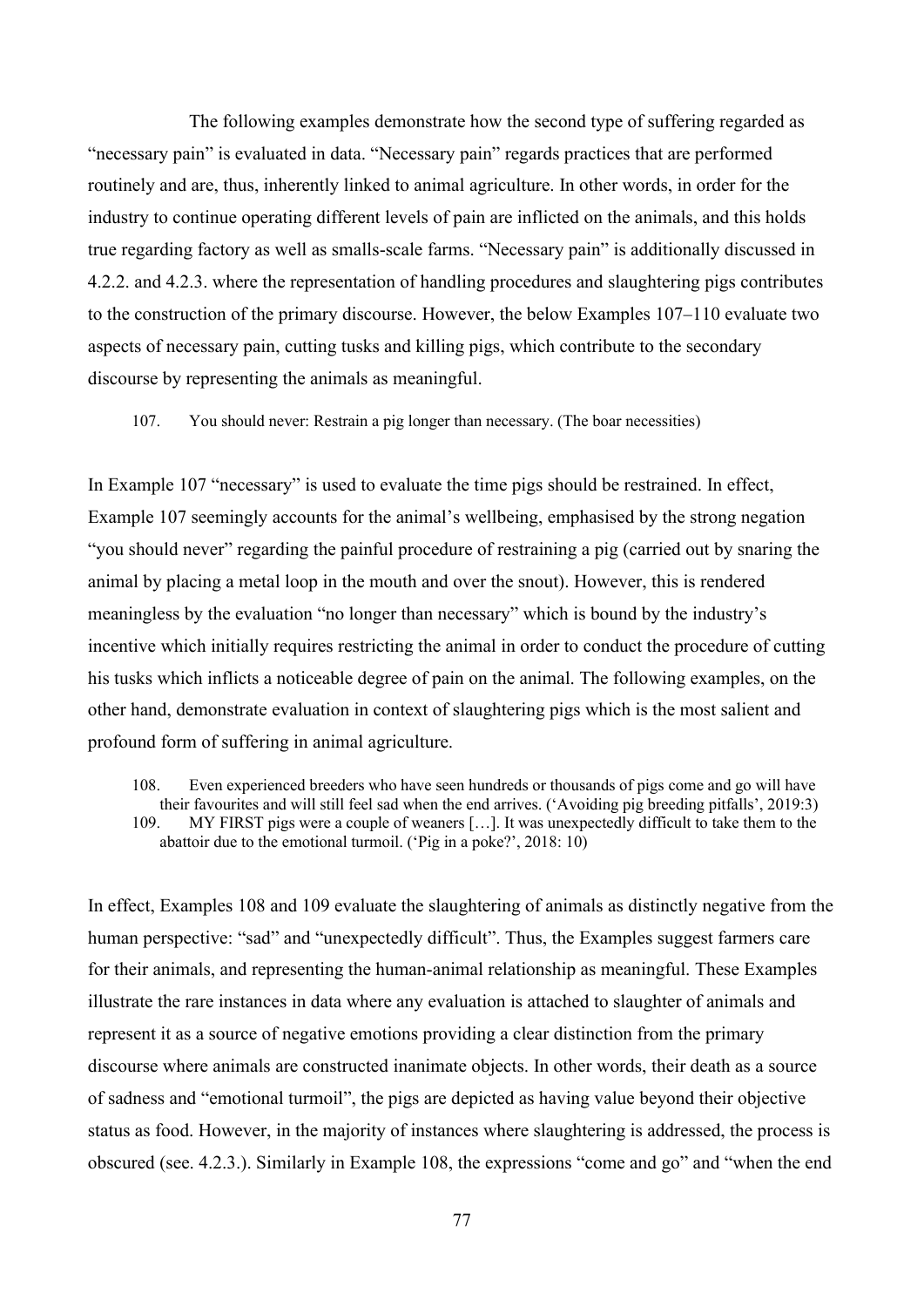arrives" are instances of euphemistic language use which do not carry associations of dying or killing, therefore, conceal the meaning and motivation inherent to animal slaughter, meat production. It is important to note that in both examples the represented emotions concern specific pigs and, therefore, are not extended to all animals that are slaughtered. More specifically, in example 108 "their favourites" refer to pigs with a special status, and in example 109 "them" refers to "my first pigs" from the preceding sentence. Thus, the animals whose death is negatively evaluated are specific individuals with significant status compared to pigs in general and the representation of death differs significantly from the examples in section 4.2.3. It can be argued that elevated status justifies feelings of sadness over the animal's death but extending it to pigs in general would considerably contradict with the logic of animal agriculture.

Finally, it is interesting to compare how the third type of suffering, i.e. death and pain caused by pigs to other pigs, is evaluated. This is specifically revealing, because evaluation appears to emphasise the severity of suffering and, as a result, to represent the animals in an increasingly negative way.

110. With farrowings you have to expect there to be occasional stillborns for a wide variety of reasons. However, there are few things more disappointing than returning to what was a healthy litter of piglets, only to find some dead because the sow has clumsily injured them. Worse still is seeing an angry and agitated sow killing her piglets […] ('Avoiding pig breeding pitfalls', 2019: 3)

Example 110 demonstrates the difference in evaluation regarding death in varying situations. Firstly, the first sentence represents a situation where death of piglets is not attached to any specific actor and the possible cause is left unsaid: "for a variety of reasons". Here death is not evaluated as either negative or positive, but it is instead framed as neutral or natural: "you have to expect", and this effect in further emphasized by the use of a euphemistic term 'stillborn', thus, not explicitly referencing death. However, when the pig is represented as the actor responsible for the death of piglets, evaluation is used to reveal negative opinions towards the animal's actions. "Few things more disappointing" is associated with a situation where death is caused by accident*,* "clumsily", nonetheless, as the animal's responsibility. Comparing with example 106 where accidental harm caused by humans is deemed unconscious, "unwittingly", thus void of moral responsibility, "clumsily" refers to the pig's innate character and, as a result, assigns blame to the animal. "Worse still", on the other hand, represents an increasingly negative evaluation of a situation where the animal is depicted as responsible for her actions which are the result of her inner state; "angry" and "agitated". In effect, assigning the animal responsibility of action, which is evaluated negatively, constructs a representation of pigs as knowingly engaging in morally reprehensible behaviour.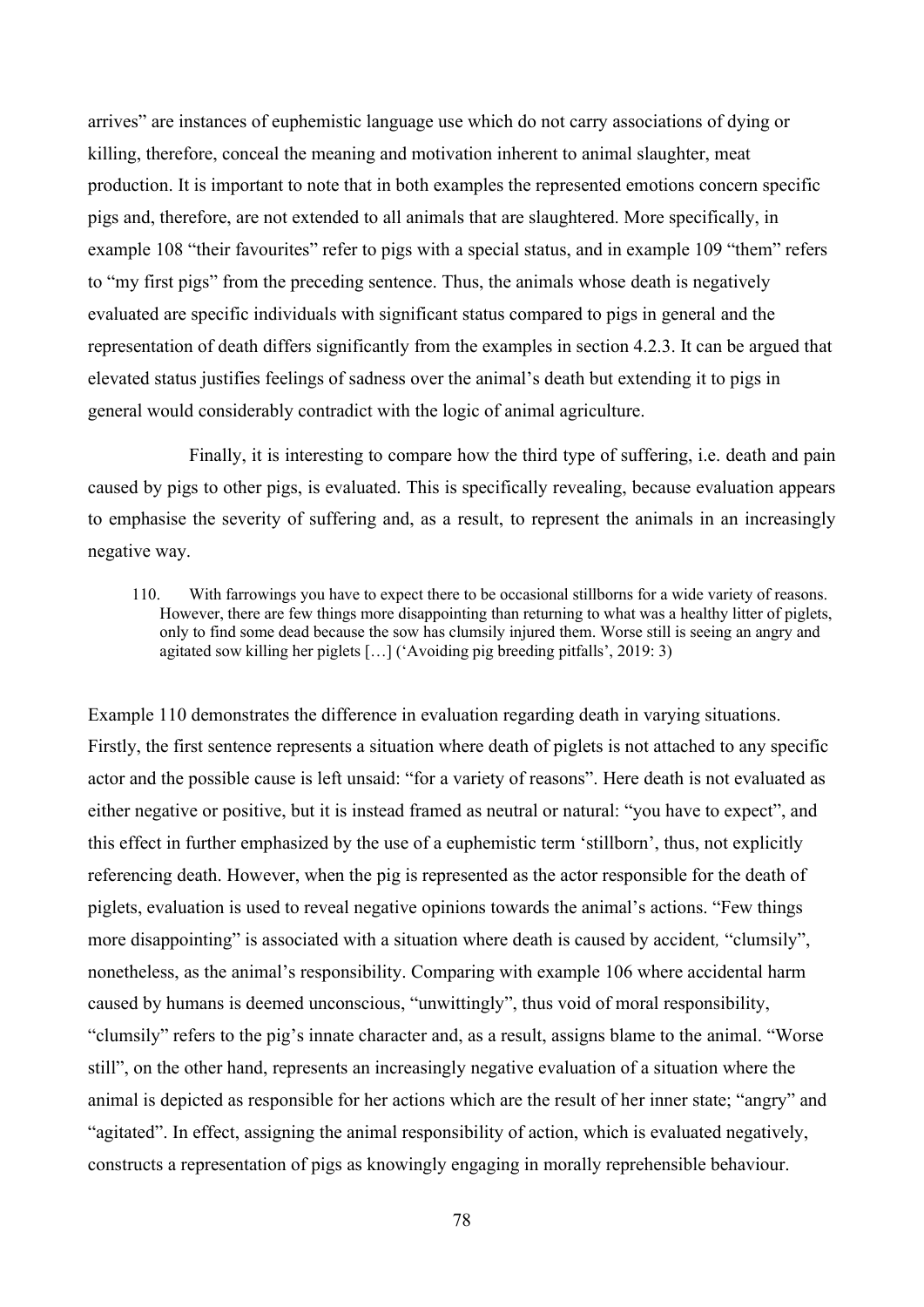Three types of suffering and death are represented in *Country Smallholding* and the evaluation of each contributes to the secondary discourse: when occurring from an outside cause it is evaluated negatively and the animal's wellbeing is prioritised, the negative evaluation of "necessary pain" is seemingly sympathetic to the animals, however, restricted by industry incentives or aimed at animals with distinct status and euphemised. The relationship between the farmer and the animals is constructed as meaningful and the human's responsibility for suffering minimised, thus, representing humans positively. Contrastingly, the evaluation of suffering caused by pigs emphasises the severity of situation and the responsibility and subjectivity of the animal resulting in negative representation of the pigs.

## **5.3.2 Exaggeration of pig's character and behaviour**

Evaluation is also utilised when describing pigs and their behaviour, meaning that instances from data were discovered where opinions were attached to varying aspects of the animals. A common feature in such evaluations is a tendency to exaggerate the features and behaviour of pigs in order to represent them in an overtly positive manner. Examples 111 and 112 demonstrate this point by illustrating how the behaviour of pigs is evaluated from the human perspective:

111. The piglets come out in the freezing weather and somehow latch on to the milk bar and just get warm and grow and cope. It's an incredible thing to see. ('Back to black', 2019: 1)

112. […] they [piglets] squeal at the slightest thing and mum turns into a ballet dancer. It's all very clever. ('Back to black', 2019: 1)

Example 111 described the perceived behaviour of newly born piglets and evaluates it as "an incredible thing to see", thus, assigning the situation with a very positive evaluation signalling approval, "incredible"*,* while simultaneously emphasising the outside perspective of the human, "to see"*.* Example 112 evaluates the actions of pigs as "very clever", similarly suggesting approval of animal behaviour by evaluating it positively. In addition to behaviour, the inner characteristics of pigs are also subjected to extremely positive appraisal in data:

- 113. Pigs are hugely intelligent creatures and can be trained to do many things dogs can do. ('Don't let your pigs get porky', 2018: 12)
- 114. […] so the pigs have to use their amazing sense of smell. ('Don't let your pigs get porky', 2018: 12)
- 115. A pigs' charisma is extremely powerful […] ('Avoiding pig breeding pitfalls', 2019: 3)

Example 113 evaluates animals as "hugely intelligent", depicting their mental abilities, while example 114 regards their sense of smell as "amazing" and, lastly, example 115 regards pigs as having "charisma", generally used to describe humans, which is evaluated as "extremely powerful".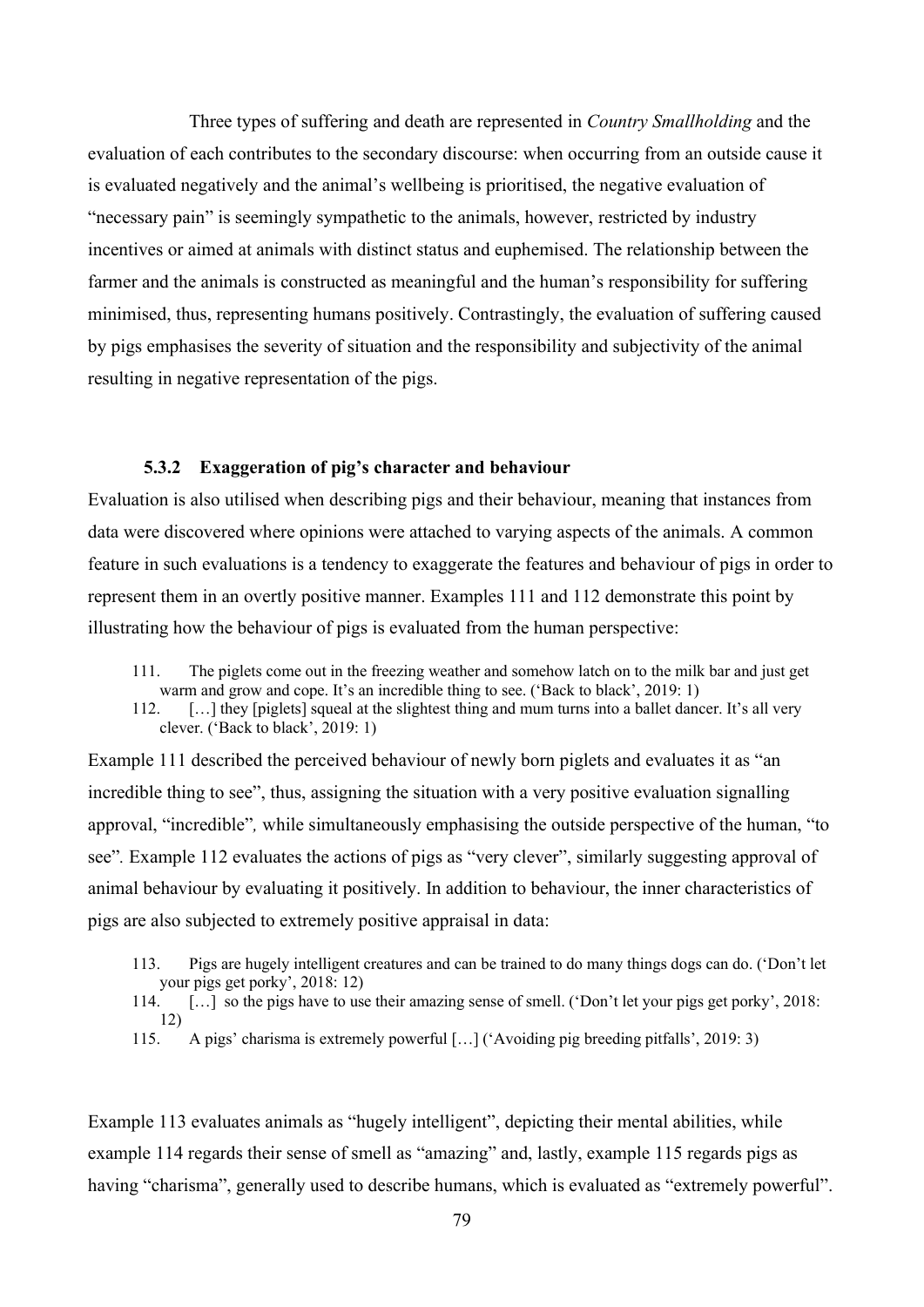In effect, the adjectives used to describe these represented attributes appear overtly positive and, thus, appear hyperbolic.

The effect created by the exaggerative evaluation of the pigs' behaviour and their other attributes is quite ambiguous, in spite of the way it conveys a distinctly positive appraisal of the animals. However, exaggerative evaluations appear to be motivated by similar factors as the representation of pigs as the target of affection and emotional responses (see 5.2.1). In both instances, the positive perception of pigs from the human perspective is so overtly expressed it appears disingenuous. More specifically, evaluating pigs as "hugely intelligent" or the behaviour of piglets as "an incredible thing to see", while continuing the practice which leads to the slaughter of these animals that are evaluated with such positive words, seems contradictory. Thus, emphasising positive perceptions of pigs by overtly expressing it potentially serves as an unconscious attempt to hide and diverge from the less "incredible" aspects of meat production. Exaggerative positive evaluation of pigs' character and abilities also provides an interesting contrast with Example 110 where the actions of animals are evaluated in overtly negative terms "worse still" and "few things more disappointing". It can be argued that negative evaluation stems from contexts where behaviour compromises production i.e. killing piglets while positive exaggeration attempts to conceal

## **5.4 Association of pigs with pets and humans**

This section analyses the use of association of pigs with pets, especially with dogs, as well as two examples where pigs are associated with humans. Generally, it appears that association achieves two main purposes for the representation of pigs. Firstly, association grants pigs with a special status, one that creates a contrast with the traditional construction of production animals by representing them as a kin to companion animals who traditionally are assigned a higher value. Secondly, and in contrast with the first purpose, this kind of association can work in order to justify the morally questionable treatment of pigs by representing the animals as deserving of it.

The first examples demonstrate how pigs are associated and compared with pet animals in order to elevate their status and, as a result, represent them as distinct and special individuals:

<sup>116.</sup> When the time comes to say goodbye to a favourite sow or boar which is incurably lame, or which has come to the end of its breeding life, it can be as heartbreaking as having a much-loved pet put to sleep. ('Avoiding pig breeding pitfalls', 2019: 3)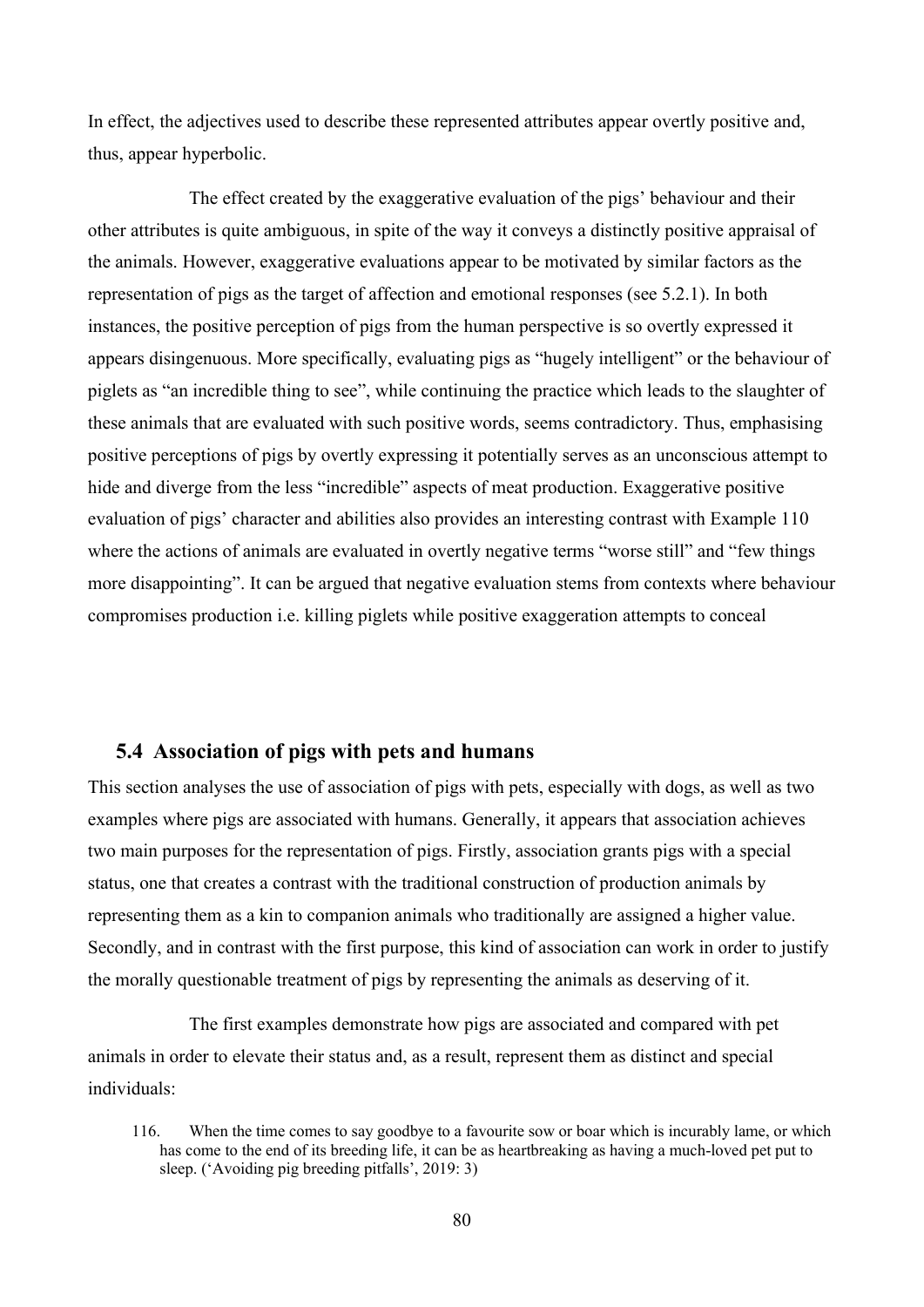Example 116 represents the killing of production animals "as heartbreaking as having a much-loved pet put to sleep", thus, equating the emotional distress of a companion animal's death to that of a production animal's slaughter. As a result, this association represents the relationship between humans and companion animals as inherently similar to the human-production animal one by juxtaposing the experienced grief: "as heart-breaking as". However, the social construction of companion animals and production animals differs drastically; the former are often treated as cherished members of the family, while the latter are destined to end up in the slaughterhouse. Thus, this association elevates pigs' status to that of companion animals, and ultimately overlooks the different purposes behind killing pets and pigs. This effect it emphasised further by the use of euphemism to describe killing; "to say goodbye to" and "put to sleep". These expressions conceal the act of killing, and "put to sleep" refers specifically to euthanizing animals and, thus, can be considered as morally justifiable (wanting to end suffering). However, "to say goodbye" does not reveal motivation and the expression is also very vague about the act of killing. Therefore, by juxtaposing these euphemisms, it can be argued that the ambiguous "to say goodbye to" is associated with the meaning behind "put to sleep" and, thus, represent the slaughtering of pigs as a moral choice. In addition, Example 116 resembles analysis on Examples 108 and 109 in the previous section where animal slaughter was negatively evaluated regarding pigs with distinct status, similar to that of companion animals (see section 5.3.1. for more detail).

117. In the end, Dot and Percy became pets and never had litters. ('Pig in a Poke?', 2018: 10)

Example 117 demonstrates similarly the change in a production animal's status when associated with companion animals. More specifically, the pigs, "Dot and Percy", are described as "becoming pets" which distinctly represents the elusive and fluid social construction of animals; the role of pigs as production animals is not an internal characteristic but, rather based on human perception. Therefore, pigs can "become" pets based on their perceived purpose. In addition, becoming a pet results in the relief of those obligations of production animals, in the above Example 117 breeding animals become pets and no longer have to produce piglets for the industry. My last example (118) showing how pigs are associated with pets in order to grant them the social status of companion animals is the title of one the articles 'And they call it puppy love'. The expression "puppy love" refers to: "romantic love that a young person feels for someone else, which usually disappears as the young person becomes older" (Cambridge Dictionary online, 2020), and derives from the excitement and affection puppies display towards their owners. The title employs the literal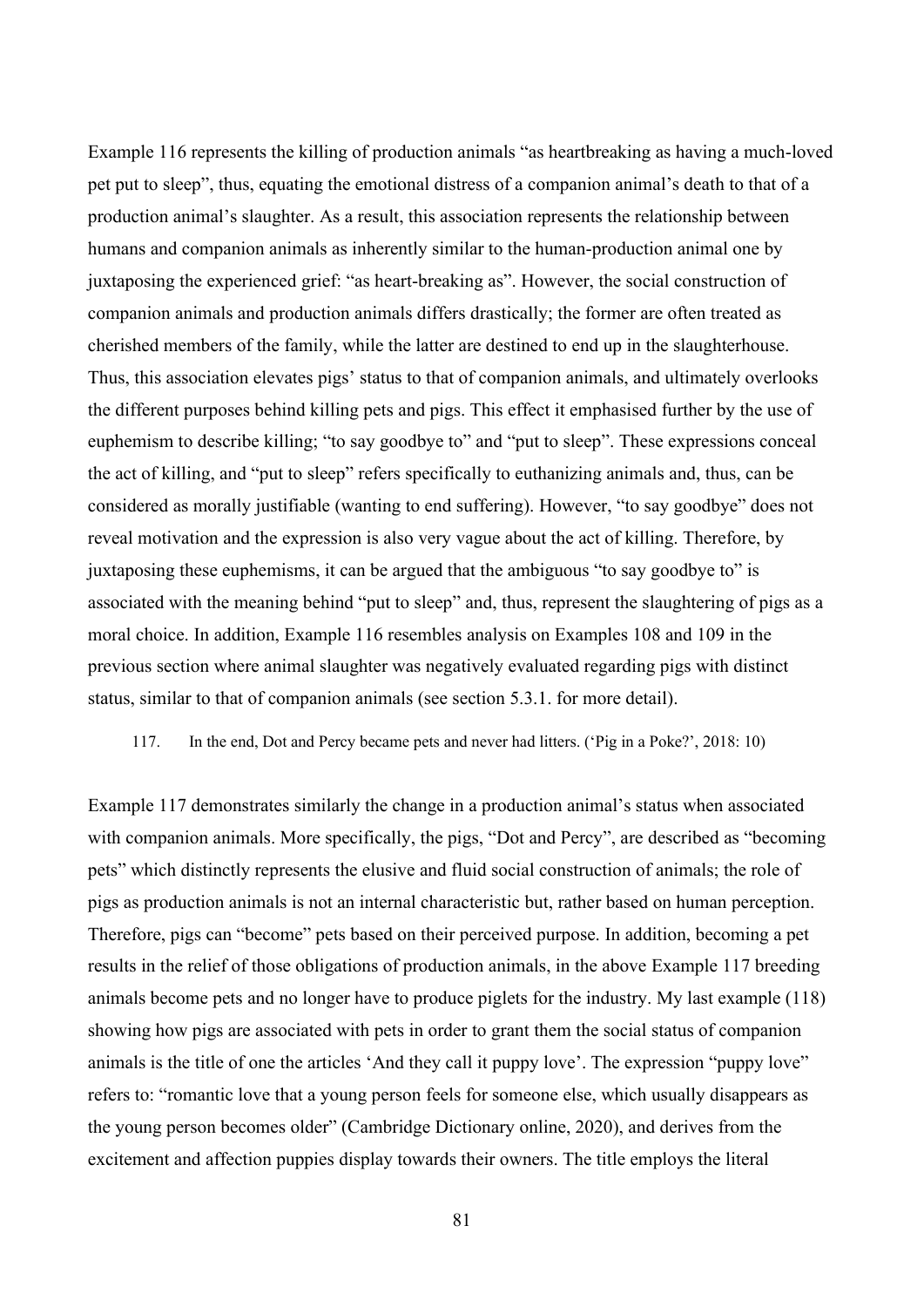meaning of puppy love in order to describe the relationship between the farmer and piglets. The following example from the article confirms this:

118. Nevertheless, our relationship with them has developed very differently to that of other litters. Spending so much time with them and being treated as their primary milk feeder meant that they would climb all over us at playtime and enjoy as many back and tummy tickles as we had time to give. ('And they call it puppy love', 2018: 11)

Thus, "puppy love" describes the loving relationship between humans and companion animals. By associating it with production animals, too, similar feelings of love are extended to them. However, Example 118 reveals the rarity of this kind of rapport: "our relationship with them has developed very differently to that of other litters", thus, suggesting that "puppy love" does not represent human-production relationship in general. Nonetheless, the above Examples 116–118 demonstrate the how pigs are likened with companion animals in order to assign increased emotional value to them. I argue that although this kind of association might allow for humans to sympathise with pigs, it simultaneously disregards the realities of their role as production animals. More specifically, in Example 116 feeling "heart-broken" about the death of pigs when they are slaughtered would result in having to question the justification of such actions, however, when associated with pets, the grief is acceptable. In addition, the association of pigs with pets reveals the ambiguity behind the social constructions of animals. By doing so, it also represents the elusiveness of the status of pigs that varies between that of a commercial pig to a companion animal.

Interestingly, the association of pigs with pets also appears to work the other way round, meaning that the similarity is denied in order to emphasise certain negative aspects of pigs:

119. The truth is, a boar should not be treated as a pet. ('The boar necessities', 2019: 1)

120. Some agricultural suppliers sell purpose-made snares — similar to the kind used for immobilising dangerous dogs […] ('The Boar necessities', 2019: 1)

Both examples deny the similarities between pigs and pets which is in contrast with the association discussed in examples 116–118 where the achieved effect is reverse. More specifically, the topic of examples 119 and 120 is boars, therefore, associating the negative representation to male pigs specifically. Together with other linguistic devices in the article, association contributes to a construction of boars as highly unpredictable and dangerous animals. In example 119, the similarities between boars with pets are explicitly denied, thus, representing the animal as opposite to the assumed positive qualities of pet animals. Example 120, however, associates pigs, or more specifically, tools used to restrain pigs with those used for dangerous dogs. Although dogs are commonly regarded as companion animals, in Example 120 they are qualified as "dangerous", thus,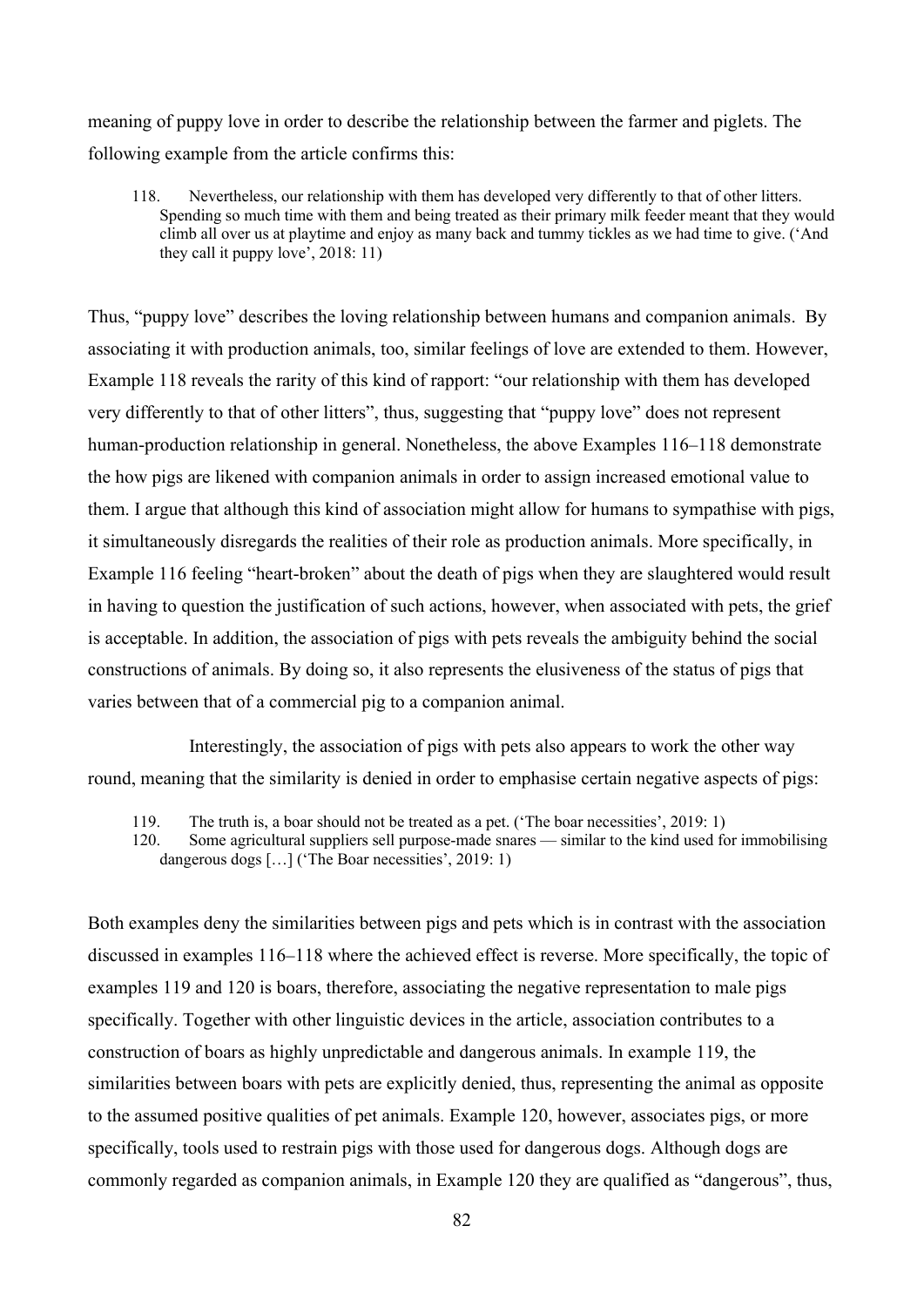violating the conventional role of a companion animal. Indeed, it has been argued by (Arluke and Sanders, 1996: 170) that those animals that fail to execute their human defined role, i.e. stray dogs, are placed at the bottom of the non-human animal hierarchy. By equating the tools used to handle both animals, it can be argued that qualities related to dangerous dogs are extended to boars as well. I argue that the effect of both Examples 119 and 120 is in fact to justify the morally questionable and painful treatment of boars, namely the cutting of their tusks and the use of snitches to perform it. This is stated explicitly in Example 119: "should not be treated as pets", thus, allowing for treatment which in the context of companion animals would be morally deemed but denying the association elevates moral concern.

Lastly, it is worth analysing two instances from the magazine where pigs are associated with humans. In these cases, the effect of these descriptions are similar to the examples in which pigs were likened to pets. The first example employs association in order justify a specific treatment of pigs:

121. It [chemical castration] makes the body shut the process off, just as your immune system reacts when you vaccinate for something, such as, in the pig industry, mycoplasma or circovirus. It just uses the body's natural immune system to turn things off. ('Injecting to delay the onslaught of puberty', 2018: 11)

Example 121 is from article 'Injecting to delay the onslaught of puberty' which discusses the issue of vaccinating piglets to prevent boar taint, an unpleasant taste in cooked meat. Framing boar taint as a risk was analysed in primary discourse in section 4.3. where it was argued that risk framing is used in order to rationalize castration. The effect in example 121 is similar, however, comparing chemical castration to vaccinating humans (or pig) against disease contributes to the idea that production animals benefit from farming and the human-animal relationship is defined by care rather that profit. However, the reason for chemical castration is based on an attempt to guarantee profit by eliminating unpleasant taste in meat, rather than concern for health and wellbeing of the animals. In effect, the problematic aspect of castrating boars for the sake of taste is marginalised by associating it with something potentially beneficial. This is additionally emphasised by evaluation "just uses", thus, framing the procedure as insignificant.

The final Example 122 likens pigs with humans and constructs a contradictory representation:

122. Overweight pigs can suffer from health problems similar to those in humans, including premature arthritis, diabetes and heart and liver disease. As the extra weight puts additional pressure on limbs and joints, causing pain and loss of mobility, pigs can become depressed, uncomfortable and even aggressive. ('Don't let your pigs get porky', 2018: 12)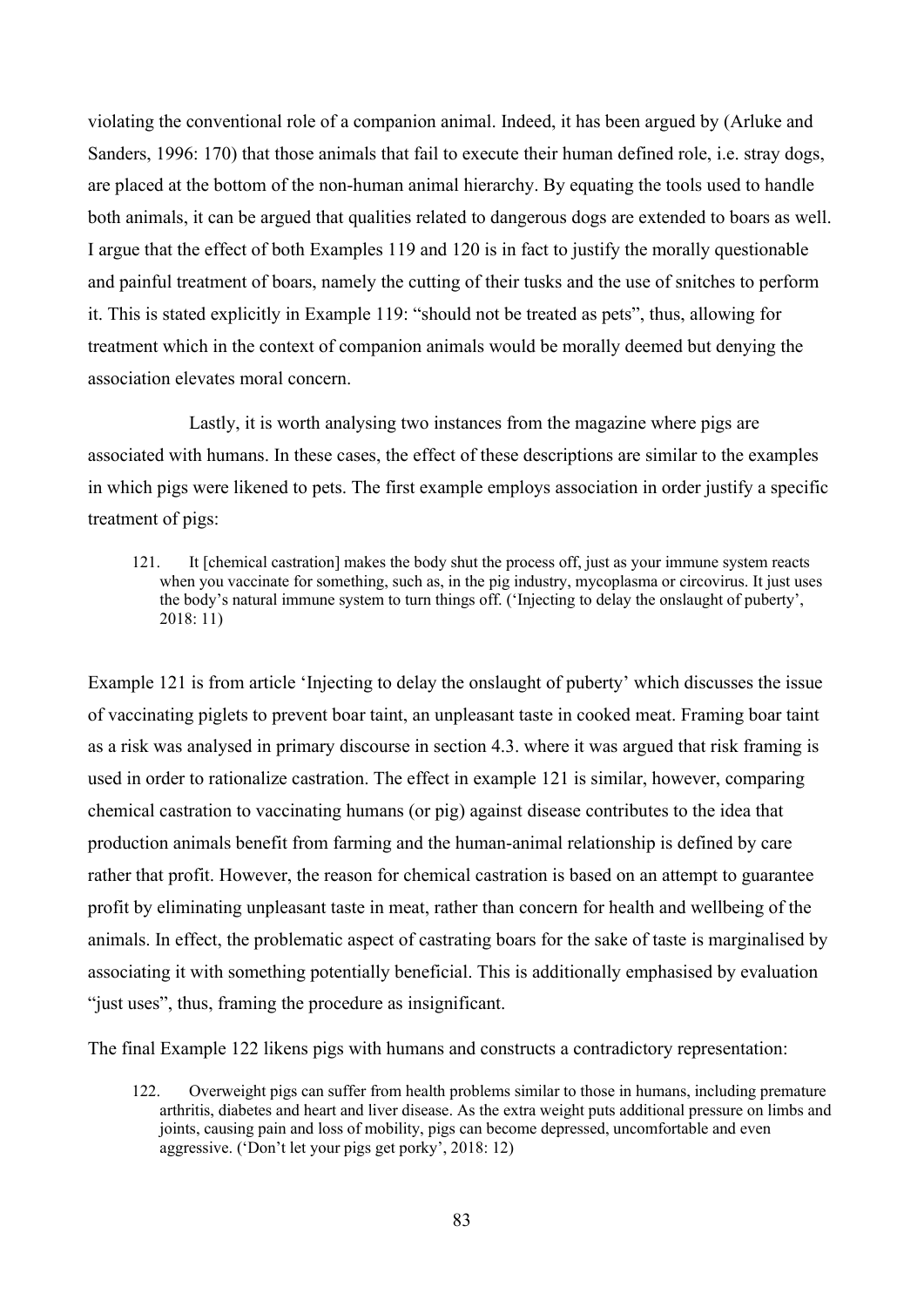Example 122 juxtaposes the health problems of pigs and humans caused by overweight and regards them as similar. The effect of association here is to concretise the discomfort felt by overweight pigs by comparing it to pain experienced by humans, making it as relatable for the reader. In addition to associating human and animal pain, the verb "suffer" is used, thus, referring specifically to feelings of pain, and pigs are represented as the subjects experiencing the pain rather than, for example, using passive voice. Of course, it must be noted that the pain caused by excessive weight is not the result of conscious behaviour (see section 5.3.1), therefore, sympathising through association can be considered 'appropriate'. In other words, the context of association is dependent on whether it relates to inevitable aspects of the industry.

This section analysed the tendency in *Country Smallholding* to associate pigs with companion animals as well as humans and this was considered to amount to varying effects for the representation of pigs. Firstly, association with companion animals contributed to elevating pigs' status by extending the perceived qualities of pets to the production animals. Secondly, and in contrast with the first effect, association with pets was also employed to deny similarities and justify cruel treatment of pigs. Association with humans was similarly employed for to purposes; it justified questionable treatment of pigs by framing it beneficial or contributed to bridging the gap between humans and pigs by emphasising shared experience of suffering.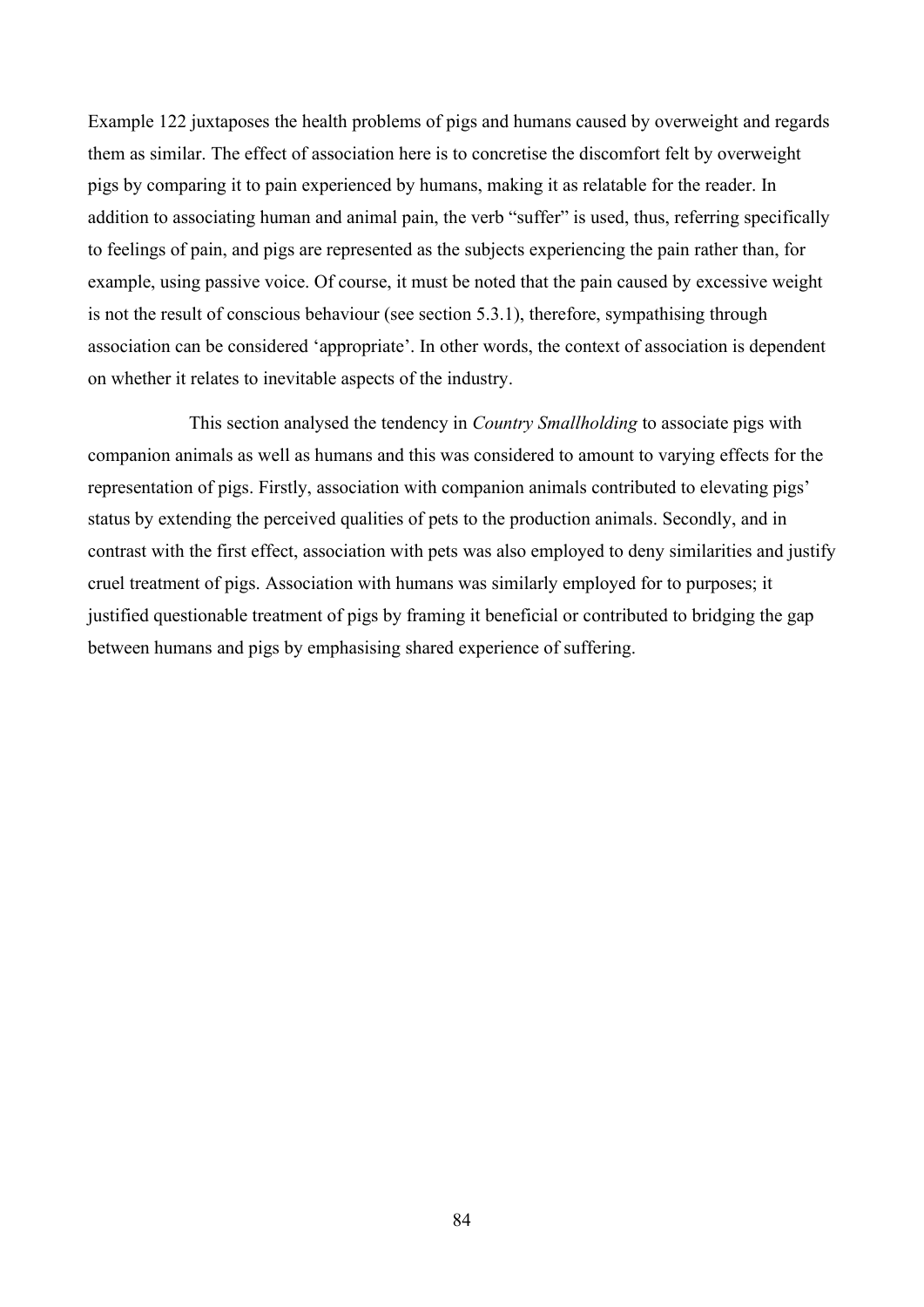## **6 DISCUSSION**

The present study aimed to uncover discourses circulating in *Country Smallholding*, a lifestyle magazine targeted at those working in or interested in the alternative method of food production, different from the intensive farming methods brought about by an increasing demand for affordable animal-based products. Considering the simultaneous attention to the environmentally disruptive and ethically questionable nature of such practices, the present study sought out to uncover discourses on production animals circulated in a context specifically aimed at people consciously diverging from the current model of food production. More specifically, the focus was to determine whether animal discourses, specifically on pigs, would reflect the commitments of those associated with small-scale farming. Indeed, it was hypothesised that the data which consisted of ten articles on different topics regarding pig husbandry, would reflect the peculiarities of small-scale farming, including the increased contact between farmers and animals brought about by smaller animal numbers.

The analysis was conducted by following the method laid out by Mäkilä (2007: 144– 148) by firstly scrutinising each article individually in order to extract the varying representations of pigs, after which the specific linguistic features constructing these representations were detected. These were words of reference, process targeting pigs (primary and secondary discourse), pigs as the subject of processes (secondary discourse), evaluation and association of pigs. Finally, consecutive patterns of representations on the level of individual articles were grouped together under the primary or secondary discourse. By following this method of analysis, I was able to detect the two discourses on pigs that circulate in *Country Smallholding*, how they interact with and relate to each other as well as how they are encoded on the textual level.

The primary, i.e. more dominant, discourse mobilized in the magazine is strongly associated with the economic aspect of any farming pursuit of, at minimum, achieving selfsufficiency or potentially making a profit, thus the representation of the animals was in concordance with this initiative. The secondary – less prominent – discourse, on the other hand, allowed for perceiving the animals as more than commodities and object of production by representing the pigs as individuals who are regarded meaningful beyond their immediate use. Therefore, the findings of the present study illustrate how the magazine depicts a balancing between animal farming as tied to the conventions of being a business and the peculiar positions of small-scale farming as a passion or a hobby with the incentive to dissociate from these very conventions.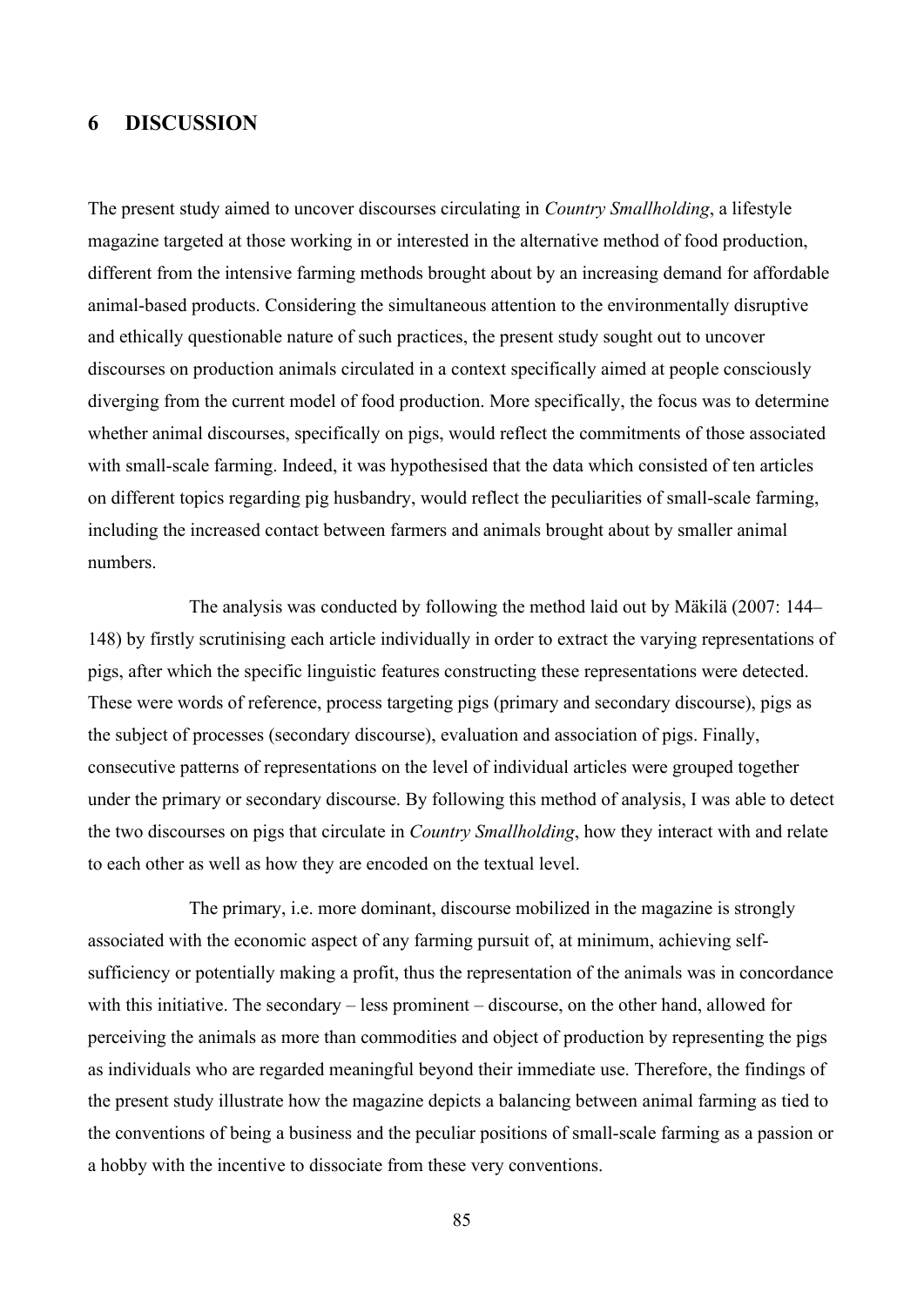As mentioned above, the primary discourse consisted of representations of pigs that objectify their existence by defining from the narrow perspective of production. This discourse was characterised as the primary discourse on pigs in *Country Smallholding* due to its prevalence throughout data, meaning that the majority of representation were categorised as contributing to this discourse. In general, it illustrates the inseparability of regarding animals as objects from animal agriculture, since animals constitute the concrete material resources that are produced into products for consumption. Generally, the results regarding the primary discourse can be categorised as representing pigs as inanimate objects, thus, failing to account for their subjectivity and depicting pig farming as a business and the animals as resources. In effect, these categories are inseparable from each other and frequently overlapping since regarding animals as production resources requires perceiving them inanimate. In other words, acknowledging their full subjectivity and sentience would potentially put an industry that continuously exploits and slaughters them under serious threat.

The analysis of reference words revealed that the use of ungendered and inanimate pronouns "it" and "which" as well as denoting the animals a faceless group, i.e. "herd" and "livestock", were frequently employed and contributed to the primary discourse. In addition, referring to pigs as "gilts" or "weaners" placed emphasis on their deemed role in production, and the process of farming pigs was recurrently framed as a business pursuit. The significance of reference words has similarly been noted by previous research as a way to either signal closeness or maintain separation between humans and non-human animals (Gilquin and Jacobs, 2006; Dunayer, 2003). Placing pigs as targets of different process related to animal farming emphasised the human dominance over production animals. More specifically, the owning of pigs was depicted with verbs such as "raise" and "keep" which displayed varying levels of dominance, in addition to which the biology of production animals was subject to human control by placing the animals as targets of, for example, "feed" and "breed". The conventional role of production animals was also represented in the tendency to depict pigs as object of transactions, meaning they were "sold", "bought", and "invested in". The effectiveness of these linguistic features lies in their conventional use, therefore often going unnoticed. In other words, referring to a group of pigs as "livestock" or describing them as the target of "feeding" are naturalised aspects of language use regarding production animals, thus seldomly brought to user's attention and the discourses they contribute to remain unquestioned.

What was also discovered was the tendency to evaluate the animals and aspects related to farming based on the metrics of profitability and efficiency. More specifically, several instances of text were analysed where the perceived increase of money was assigned a positive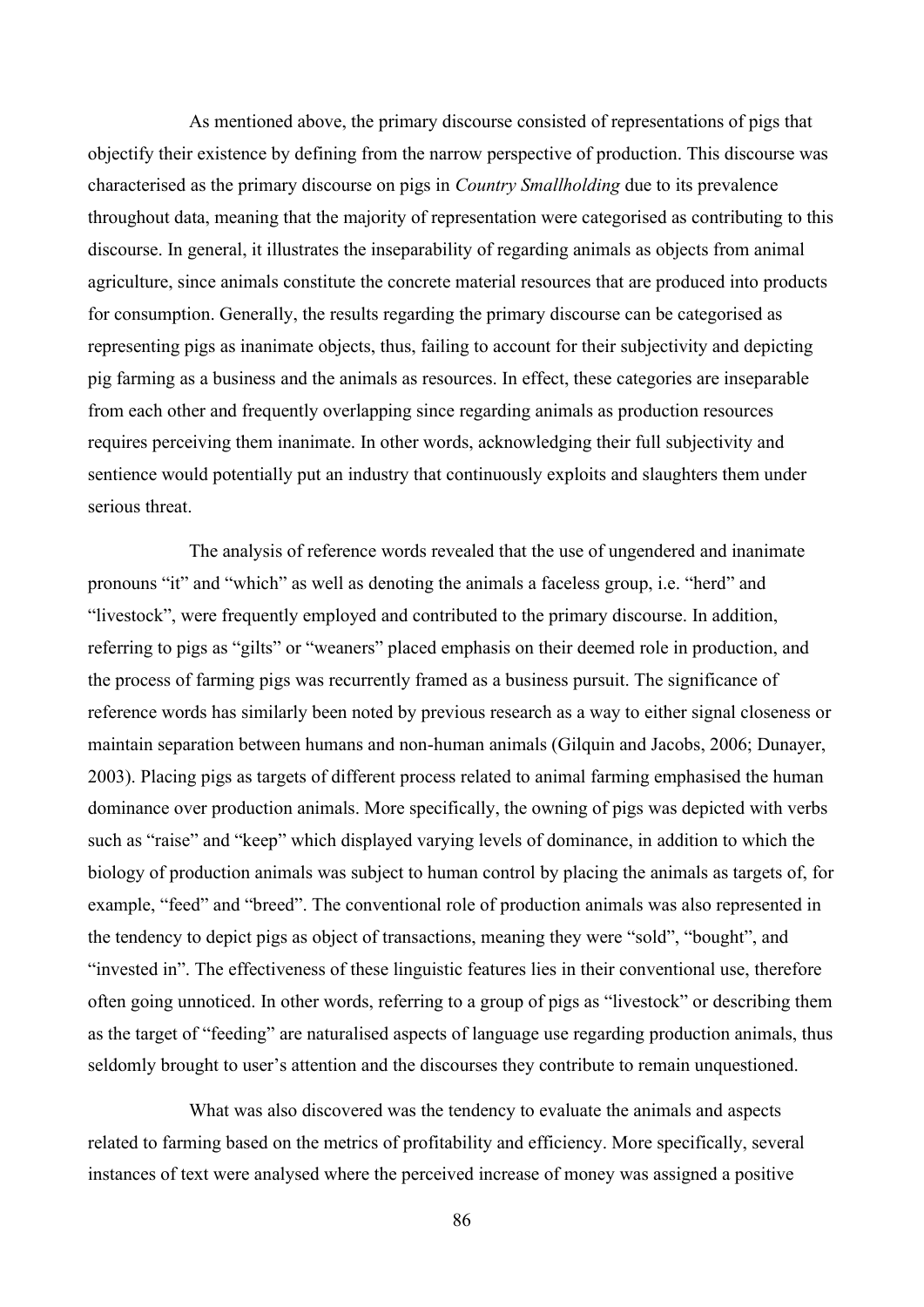value while the opposite circumstances were regarded negatively. In addition, animals were evaluated from the point of view of efficiency. Especially revealing was the analysis of boar taint evaluated as a risk based on its potentially detrimental effects on profit. However, the ambiguity of the term simultaneously carried welfare implications which falsely represented the basis evaluation as grounded in concern for the animals. Indeed, the evaluation of animals revealed that the overarching bottom line of increasing profit and efficiency is inherently linked to animal production in *Country Smallholding*, regardless of the magazine's commitment to an alternative and more humane production model. Association of pigs with objects also had similar effects on their representation. In effect, the sentience and subjectivity of production animals was neglected by emphasising the similarities between pigs and objects, more specifically, as objects of production and consumption brought about by human dominance.

The representation of violent and painful processes performed on pigs revealed interesting tendencies in language use when discussing these potentially uncomfortable and immoral aspects of animals farming. Firstly, it was noted that when describing handling procedures that inflict pain or are other ways questionable, neutral and medical language was employed. The argument here is that it tends to both objectify the animals as well as gloss over unpleasant or controversial issues. In other words, the use of neutral and medical language with reference to production animals is employed to conceal sentience, thus, enabling business as usual. These findings are echoed in previous research. For example, Stibbe (2003: 37) concluded that the discourse within pork production industry can be characterised as scientific and technical and, regardless of being seemingly neutral, language use can carry assumptions and representation of pigs that construct them in negative ways. In fact, Glenn (2004: 64–65) coined the term 'doublespeak' to refer to the language of animal production discourse which tends to describe inhumane and cruel processes in neutral terms. When describing varying handling procedures performed on pigs, the use of the passive voice and specific word choices constituted a representation of processes occurring to their body parts, rather than to the animals as subjects experiencing pain.

Similarly, depicting pigs as the target of killing included the use of different linguistics devices in order to describe the action in ways that tended to diverge reality. Therefore, the findings are contiguous with Trampe's (2017: 335) who noted a tendency to avoid certain words that are considered taboo, including the verbs 'kill' or 'slaughter' when discussing killing of animals. Instead of using taboo words, my results concluded that implicit representations were favoured when discussing the killing of pigs for meat. First of all, there was a common tendency to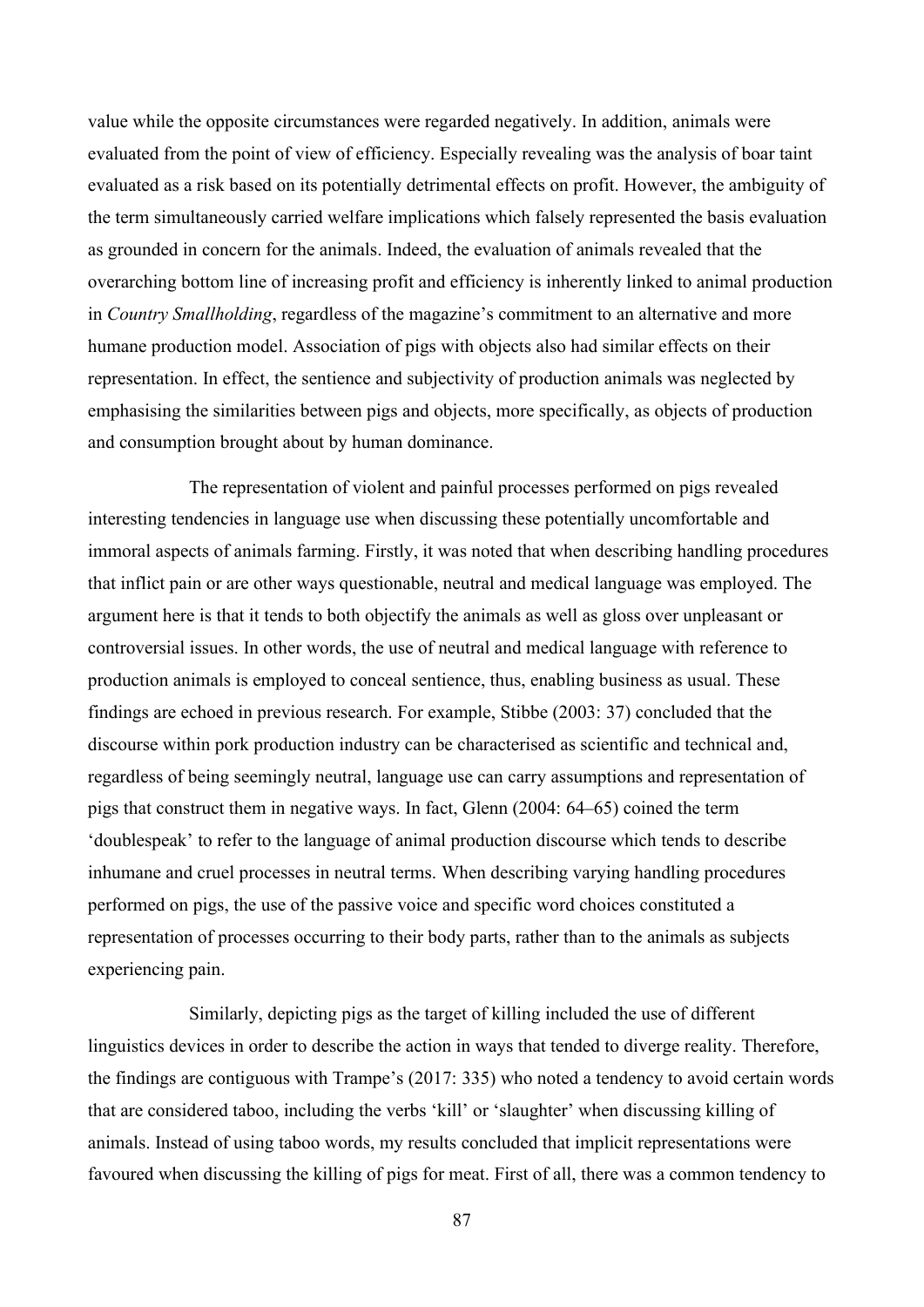treat the location where animals are slaughtered, "abattoir", or reference to the time when the process occurs, "slaughter time", as synonymous with the action of killing. The 'natural' and inevitable connection between pigs as living beings and pork as a product was established and, similarly, lacked reference to the actual action of killing. More specifically, when the product is represented as a quality of the living animal, "meat pigs", or meat is discussed in conjunction with its living equivalent, the continuum is naturalised. These linguistic tools representing the process of killing pigs contribute to marginalising it by rendering it unimportant, invisible or inevitable. Commercial pigs are raised for the purpose of meat, thus understanding pig and pork and parts of the same trajectory seems natural, "the way things are". However, it can be argued that the way things are is not necessarily the way they ought to be. Although the ways of representing slaughtering pigs for meat makes it invisible and difficult to contest, I argue that it also serves the purpose of alleviating moral discomfort. More specifically, small-scale farmers interact closely with a relative limited number of animals, therefore, emotional connection are undoubtedly established. However, the purpose of these animals is to be killed, thus, establishing the contradiction between simultaneously caring for the animals while ultimately having to kill them. Diverging from representing this action that was evident from my data can be understood as a way to negotiate these contradicting realities.

Generally, it can be concluded that by objectifying animals and routinely representing them as commodities and resources through language use, the primary discourse deepens the socially constructed divide between humans and non-human animals by naturalizing their use for human purpose. However, it is inherently problematic, since it prohibits seeing the value of pigs, or any production animals, extending beyond their restricted construction as means of production. Ultimately, the prevalence of the primary discourse of pigs as objects for business created and maintained as the status quo by obscuring the morally relevant feature of the animals, their sentience, to be represented in discourse (Crowney and Reynnells, 2008). Indeed, it has been argued that by representing animals according to the narrow definitions of profitability "provides a blueprint for a system of farming that is both inhumane and environmentally destructive. (Stibbe, 2003: 41).

Thus, the representation of pigs as objects for meat production that contributes to a discourse and the construction of the social consent for their continued exploitation was the central finding of the present study. However, this discourse did not circulate exclusively but rather alongside with an alternative discourse. This secondary discourse consisted of two closely related representation of pigs. Firstly, the animals were depicted as animate beings whose subjectivity and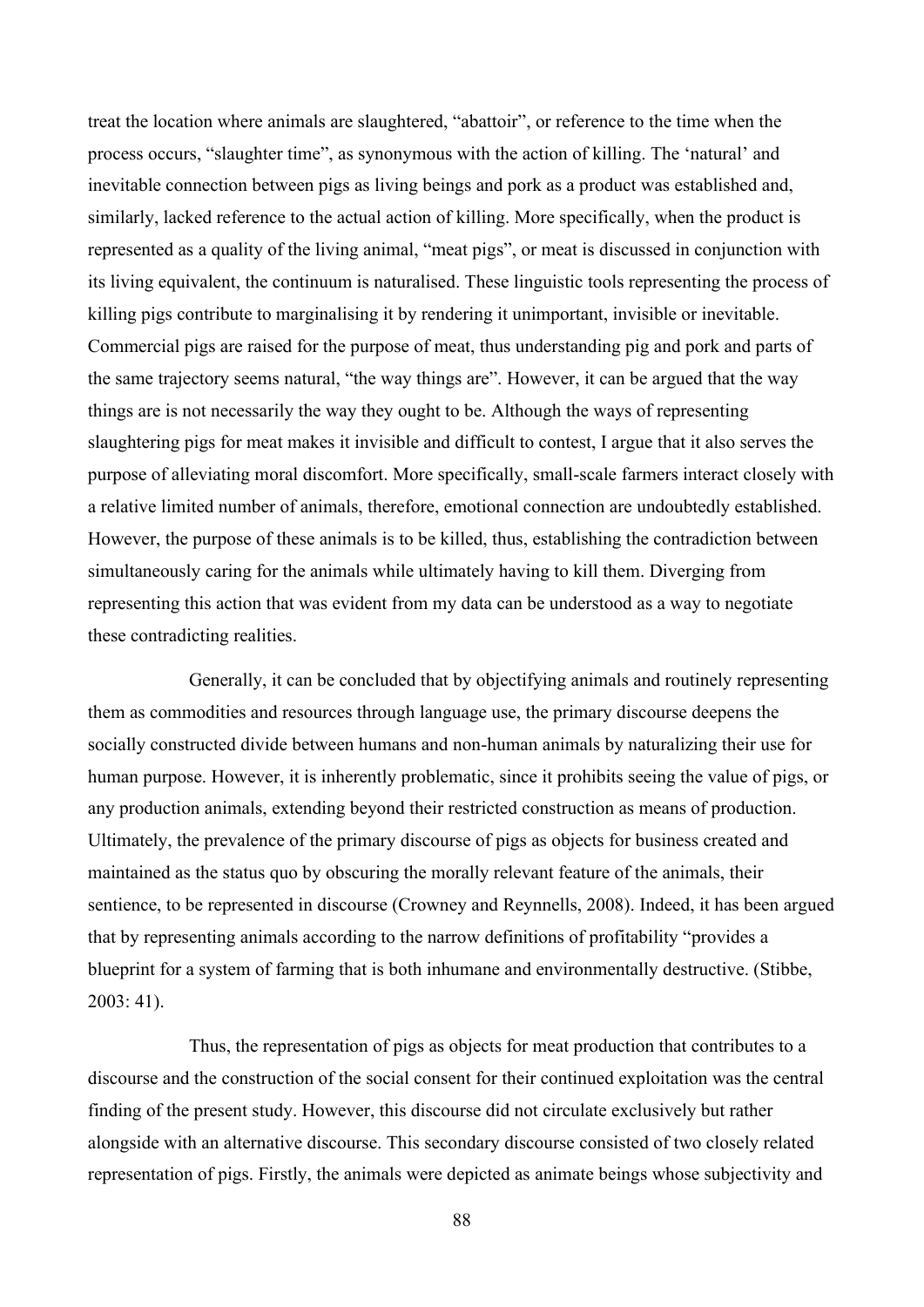individuality were acknowledged. Therefore, this discourse provided a distinct contrast with the object-like and inanimate pigs constructed in the primary discourse. Secondly, and as a result of the animacy of pigs, the farmer-animals relationship was depicted as meaningful, meaning it extended beyond the animal's usefulness in meat production by including affection and care towards pigs. The representation of this intimate farmer-animals connection is inseparable from depicting the animals as more than objects, since it allows for a closer relationship when compared to one determined by efficiency and profit. However, when these representations were analysed in more detail, it became evident that they did not necessarily result in an increased interest for the animals' wellbeing or in more humane treatment. Indeed, the effects of representing pigs as animate and assigning them subjectivity were surprisingly flexible, meaning that representation was often in concordance with a predetermined industry objective, or effective only when examined from the surface level or in restricted contexts. Thus, the effects of the secondary discourse on pigs were rather conflicting: on one hand the animals are represented as animate beings providing a contrast with the primary discourse, but on the other hand, simultaneously appears to forward and construct consent for their exploitation.

Analysing words of reference, especially those signalling kinship between animals and naming individuals, were central to depicting the animal's subjectivity. It was argued that referring to pigs with terms such as "mother" or "Charlotte", bridges the gap between humans and non-human animals by assigning them distinctive identities. Thus, specific words of reference depict pigs with an elevated status and emphasise their distinctiveness from 'the mass', the rest of production animals. However, it was concluded that these reference words were only applied in restricted instances, rather than depicting consistent tendencies in *Country Smallholding*. Additionally, it was noted that while the analysis of the primary discourse revealed the tendency to place animals as the target of actions that emphasise human dominance, pigs as the target of action also had the opposite impact on representation. The secondary discourse represented pigs as the target of various forms of affection and emotional attachment, i.e. "fall in love with" and "get attached to" as well as processes that were considered to benefit the animals. Although seemingly emphasising the wellbeing of animals, I argue that placing pigs as the target of such processes amounts to two less favourable results for the animals. Firstly, the pigs as the target of love and care from the farmer justifies their exploitation since treating the animals well supposedly removes the moral conflict of killing and, secondly, represents the animals as dependent of the care provided by humans which similarly gives consent to their confinement. In addition to depicting pigs as benefitting from farming process to construct the consent for exploitation, they were represented as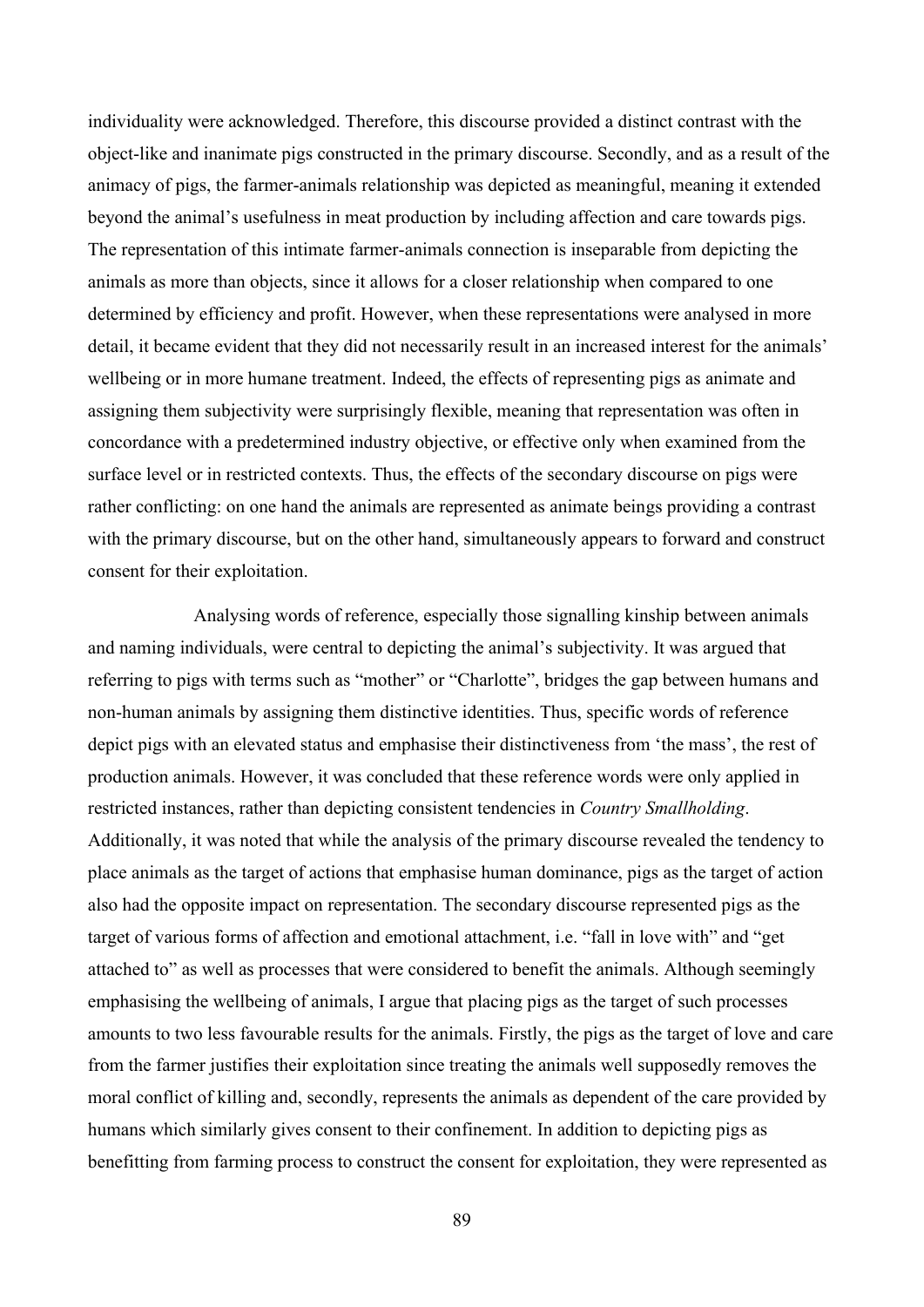the subjects engaging in it, thus, actively furthering their role as production animals which ultimately leading to their death. More specifically, pigs were reoccurring depicted as the subjects of "producing" meat, creating an idea that the product is separate from the living animal. Similar findings have been suggested in previous research, especially related to what is regarded as the 'happy-meat' discourse coined by Cole (2011: 83–101) where the consumer's perceived welfare of animals removes the morally questionable aspect of consuming meat. Therefore, by representing animals as the subjects rather than objects of farming, constructs the idea that they wilfully engage in this process, and as a result, consuming their flesh is in concordance with what the animals wants and creates the idea that consumers are in fact doing the animals a favour by consuming the end products of their self-directive actions (Cole, 2011; Linne, 2016).

In addition to representing pigs as self-directive subjects of production, representations comparable to Cole's (2011) 'happy-meat' discourse are central in creating the secondary discourse of the present study. Analysing patterns of evaluation revealed that the death of animals was valued negative as a source of sadness and despair, especially when occurring outside 'normal' death in the industry or to specific individuals and euphemised. Closely related was the positive exaggeration of the behaviour and characteristics of pigs, for example, depicting them as "hugely intelligent", which was concluded to have comparable effect to depicting love and care for the animals as a way to diverge the moral conflict resulting from killing the animals appraised so positively. In addition, a reoccurring tendency to associate pigs with pets and humans was discovered from data in order to elevate their status. More specifically, extending the qualities of companion animals to pigs can be understood as a way to place them higher on the sociozoological scale (Arluke and Sanders, 1996: 169).

Essentially, the presence of the secondary discourse illustrates a need to balance between the economic incentives of efficiency and profitability and the commitment to animal welfare particularly central in small-scale farming. These contradictory incentives are not unprecedented; Bergstra et al. (2017: 294) noted that the consumers' demands for welfare were incoherent with the pig farmers' concern for economic liability. However, in the context of the present study, it could be argued that both of these contradictory demands arise from the same source, namely the farmer. Therefore, diverging from the findings of Bergstra et al. (2017) or Cole (2011) where the incentive for welfare concerns was voiced by consumer, either constructed for them in the form of 'happy meat' discourse, or directly demanded by the consumers, the peculiar position of small-scale farmers appears to simultaneously engage with the motifs of both the producer and consumer of meat. When considering the reason for engaging in smallholding to begin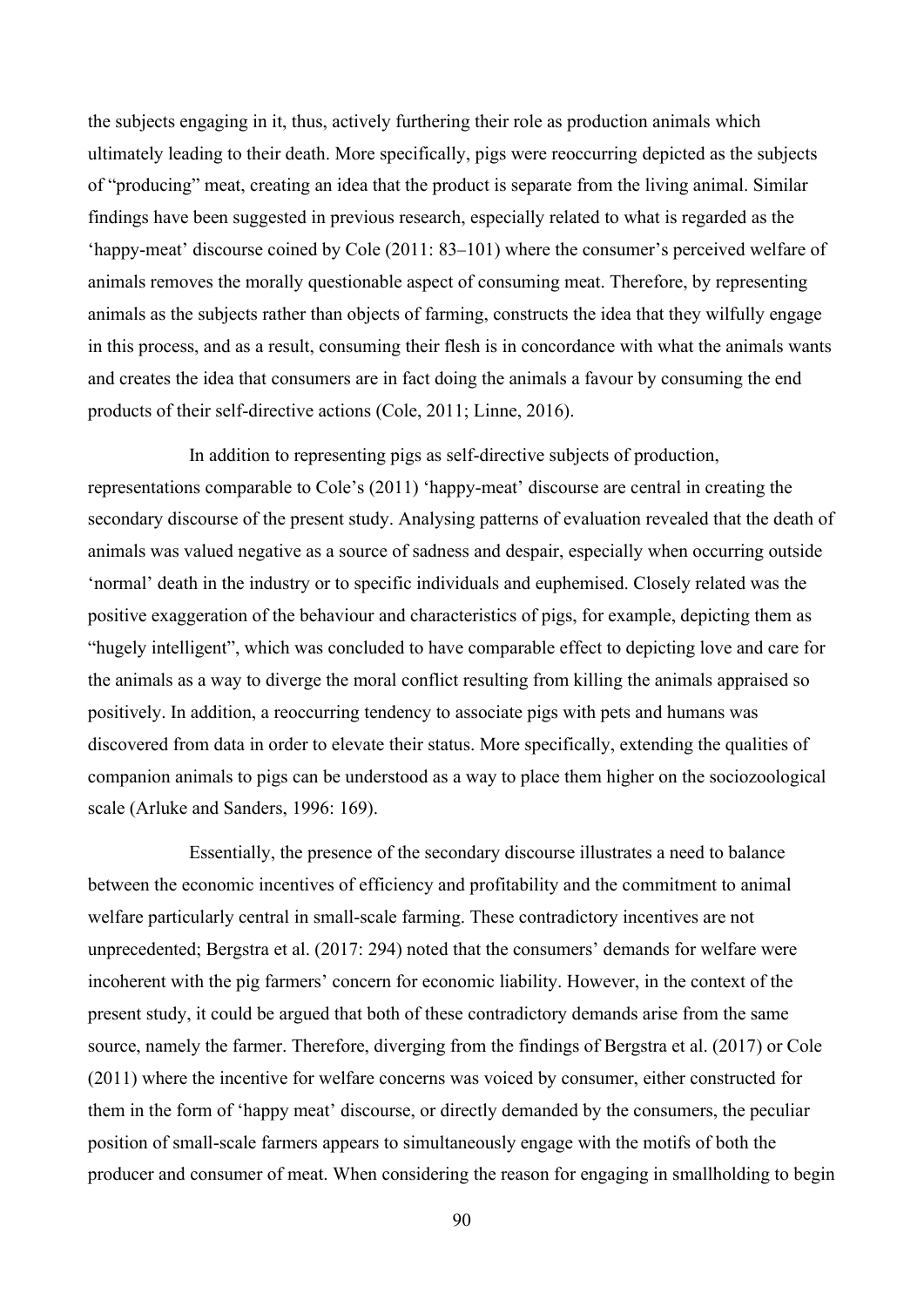with, this finding becomes increasingly intelligible; smallholders are precisely those consumers concerned with animal welfare who have felt the need to discover alternatives for the problematic practices of intensive animal farming (Wilkie, 2010). Previous research has revealed that welfare discourse of production animals is regarded as the interest of consumers (Cole, 2011; Bergstra et al., 2017) and, thus, incompatible with reality or deliberately deceitful. However, the findings of the present study reveal the coexistence of two seemingly contradictory discourses that simultaneously circulate the widely accepted idea of production animals as objects for exploitation and a pressing concern for their wellbeing. These findings are in concordance with the aim of the present study to uncover discourses on pigs in *Country Smallholding* and reveal both the peculiarity of data, as reflected by the presence of the secondary discourse, as well as a connection with previous studies on production animal discourses in the form of the primary discourse.

The effect of the primary discourse is to represent pigs as inanimate and object-like beings in order to justify their treatment and exploitation for human consumptions. It could be argued that the primary discourse depicts "the animals in ways that objectify them and obscure morally relevant characteristics such as animal sentience" (Crowney and Reynnells, 2008). In other words, regarding living beings as objects allows for treating them in ways that would otherwise be considered cruel and inhume, however, this concern is not extended to production animals since inanimate objects cannot suffer. In effect, it prohibits seeing the animal behind the product and the aspect of death that is inseparable from meat production. The effects of the secondary discourse are less distinct; on one hand, it provides a contrasting representation of animate and subjective animals, thus, distinctly diverging from the primary discourse, on the other hand this representation is not extensively applied to pigs and, as a result, appears to serve the benefits of the industry. The secondary discourse is, therefore, reminiscent of how Cook's (2015: 602) research revealed hunters perceive their relationship with animals and how the killing of sentient beings is negotiated: hunting is constructed as an attempt to preserve a marginalised relationship with animals which regardless of being intimate is based on the view that animals are inherently different from humans in ways that makes killing them morally unproblematic. I argue that the secondary discourse similarly illustrates a commitment to an animal production model which allows for a more intimate farmeranimal relationship without a need to question the fundamental justification for killing sentient beings based on want rather than necessity. Indeed, it is precisely the intimacy of a farmer's connection with their animals which was overtly expressed and constructed in my analysis that alleviates the moral concern for the justification of killing, the idea that as long as animals are treated humanely and with care there is no ethical obstacle for their exploitation. However, this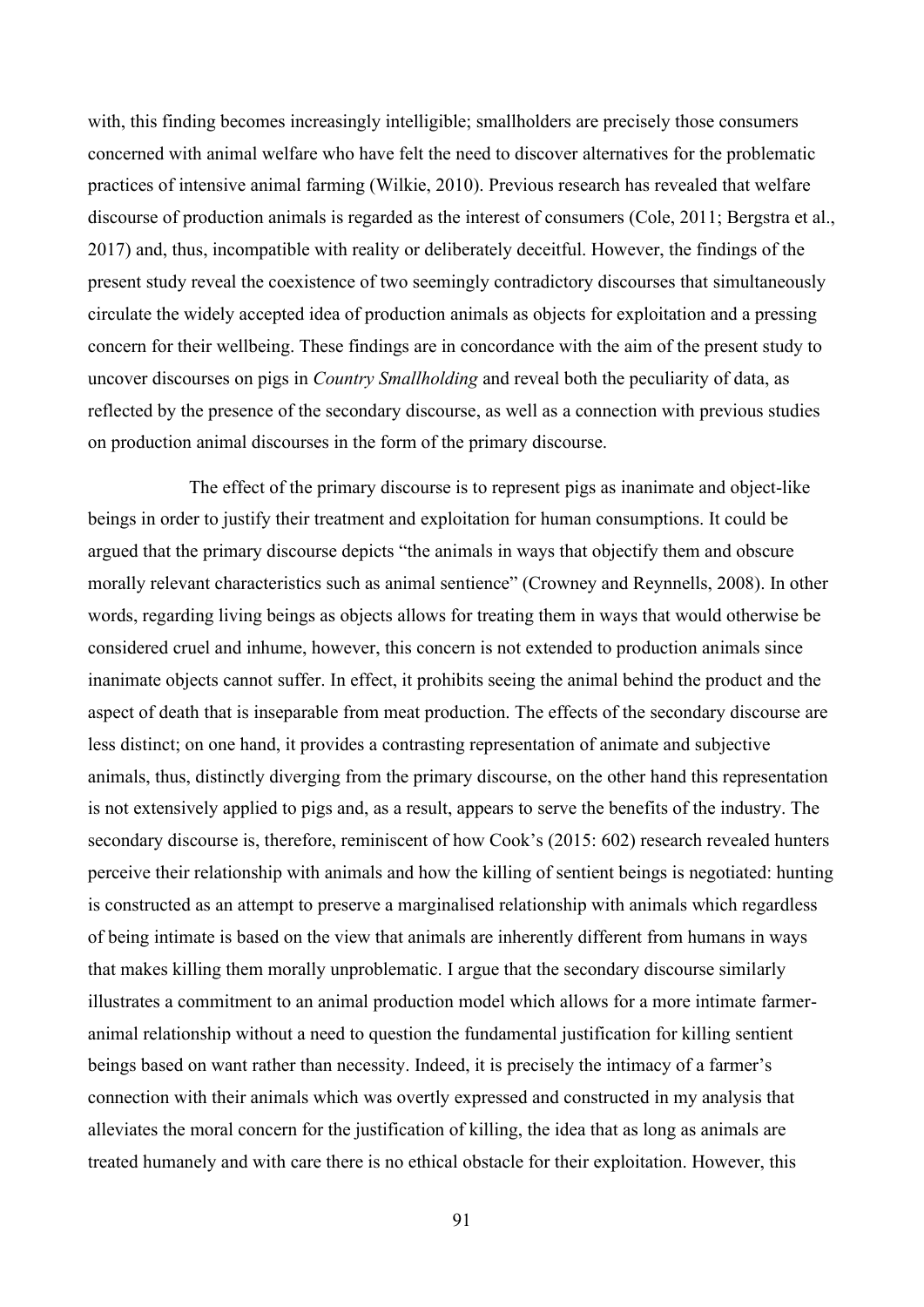logic fails to escape human exceptionalism as the idea that non-human animals are inherently different from humans. In other words, extending the idea of a happy life justifying killing to humans does not provide any moral relief of action.

Although the secondary discourse provides an alternative way of representing production animals, when compared to the inanimate and objectifying primary discourse as well as the finding of previously conducted research, its effectiveness in bringing about tangible changes in the wellbeing of animals is debatable. My analysis pointed out a tendency to employ subjectivity in order to assign pigs responsibility for unpleasant behaviour, for example when they are represented as "deciding" to attack humans, which potentially results in regarding the them as inherently bad, thus, unworthy of ethical treatment. Furthermore, the animals were depicted as actively engaging in and benefitting from their role in production, as well as constructing the human-animal relationship as founded on mutual affection rather than human benefit. Therefore, the magazine was advancing the idea that the wellbeing of animals is a priority, however, this was restricted by the limitations established by the end goal of animal agriculture, meat production. Indeed, it has been noted that sincere concern for the wellbeing of animals is often obscured by notions of productivity without having a real intent to question the fundamental treatment of production animals (Porcher, 2011: 12). Thus, it seemingly corresponds to the concerns for ethical treatment of animals without having to address the core issue behind animal exploitation, the routine slaughter of sentient beings. However, it is important to note that the representations of pigs that constructed the secondary discourse are not knowingly deceitful. For instance, when the farmer-animal relationship is explicitly represented as loving and mutually beneficially, this representation undoubtedly reflects the experience of those engaging is animal farming, rather than serving as deliberate to hide reality.

The presence of the secondary discourse could be understood as a reflection of wider changes in hegemony on a societal level. More specifically, evolving knowledge of both the mental abilities of non-human animals through advanced research in animal cognition as well as changes in increased understanding of the interconnectedness of human activities with the environment and its life-preserving systems have put the domination of humans over the rest of the natural world under serious questioning. Thus, the primary discourse can be regarded as manifesting the traditional notions of human exceptionalism and dualism between us and them, while the secondary discourse responds to the current changes in society by reinventing domination as grounded in the wellbeing of animals. Thus, I see the results of the present research as a reflection of the ideological struggle taking place in society the hegemonic construction of human dominance is making way to discourses that emphasise connectedness rather than separation.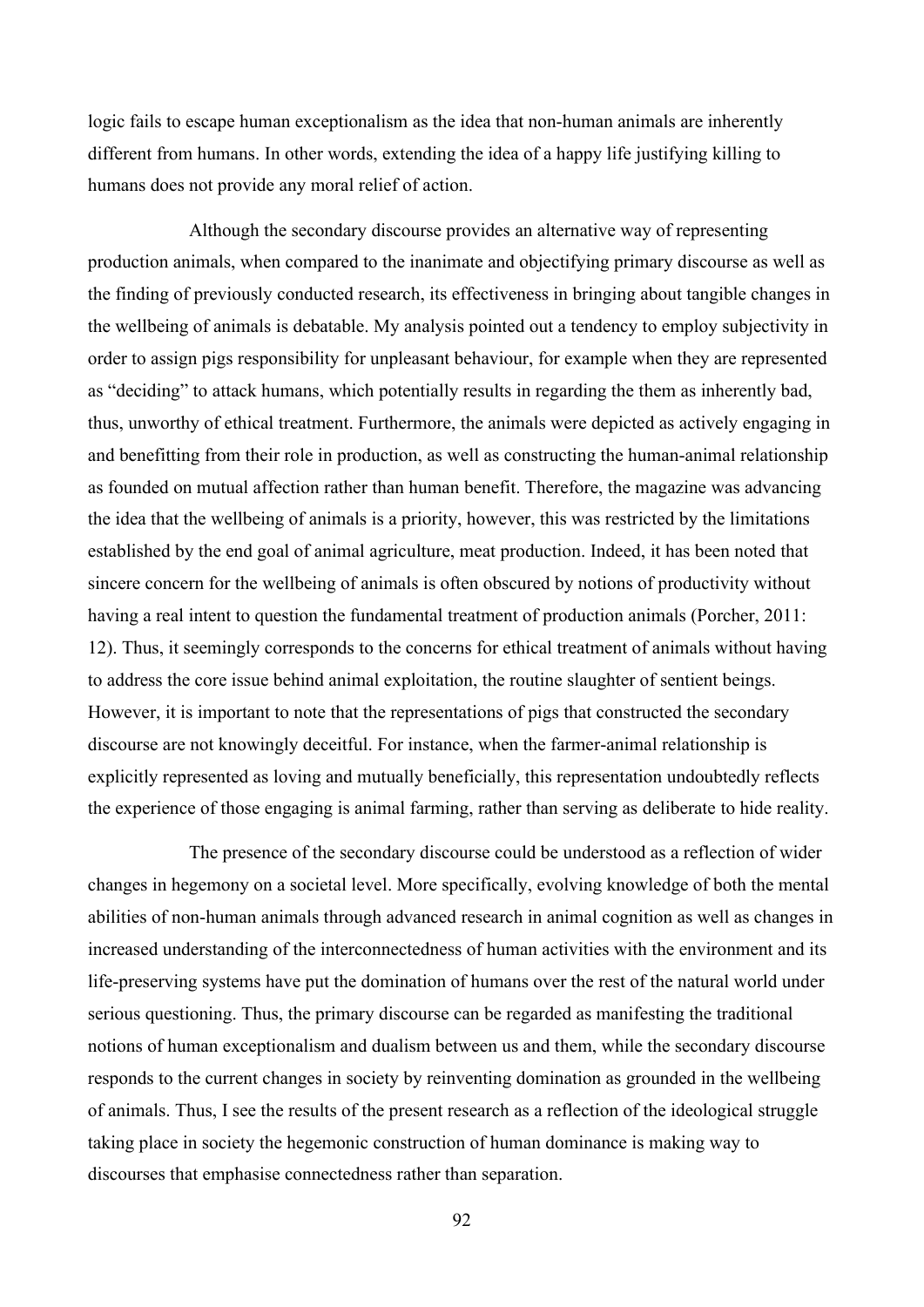# **7 CONCLUSION**

The present study sought out to uncover and analyse production animal discourses available in a UK based magazine *Country Smallholding,* aimed at those engaging in small-scale agriculture. The specific focus was on the representation of pigs due to their prevalence in previous research as well as the animal's purpose being exclusively meat production. The aim of the study was to analyse how the widespread social constructions connecting living pigs with products were combined with the idea of smallholding providing a more humane alternative to intensive farming methods. The findings of the study revealed a coexistence of two seemingly conflicting discourses on pigs. These were labelled as the primary and secondary discourse based on their prevalence in data. The primary discourse included the use of different linguistic devices to construct pigs as object-like beings by obscuring their sentience and emphasising the human domination over them. These findings closely relate to previously conducted research, for example to Stibbe's (2003) research on the language of pig industry manuals, and to Glenn's (2004) perception of 'doublespeak' as a way to cover the uncomfortable aspects of animal farming, as well as to Jepson's (2008) findings on the tendency to render the killing of animals invisible. In fact, the primary discourse can be understood as the reflection of more general societal perception of production animals as food, and as a way to maintain this consent. On the other hand, the secondary discourse appeared to represent pigs in contradictory ways, constructing them as meaningful beyond their role in production by referring to their animacy and subjectivity. However, it was concluded that these representations were applied in a restricted way. This meant that only some animals were granted subjectivity, thus, setting them apart from the "mass" and often working in favour of an industry objective. Therefore, the secondary discourse related to the idea of 'happy meat' (Cole, 2011) according to which the animals' perceived welfare justifies meat production, as well as to hunters' perception of the animals they kill (Cook 2015). In essence, the secondary discourse is a response to the demand for animal welfare, often voiced by the consumers (Bergstra et al. 2017), and by those who engage with smallholding spaces as an attempt to diverge from mainstream meat production (Wilkie, 2010). However, the secondary discourse was understood preventive in how it addressed the ethical dilemma inherent in meat production due to its seeming association with wellbeing. Thus, ultimately protecting the ideology of human exclusivity justifies dominance of other non-human animals.

The results from the present study will add to the relatively small pool of knowledge within the field of discursive studies of animals within linguistics. Indeed, the lack of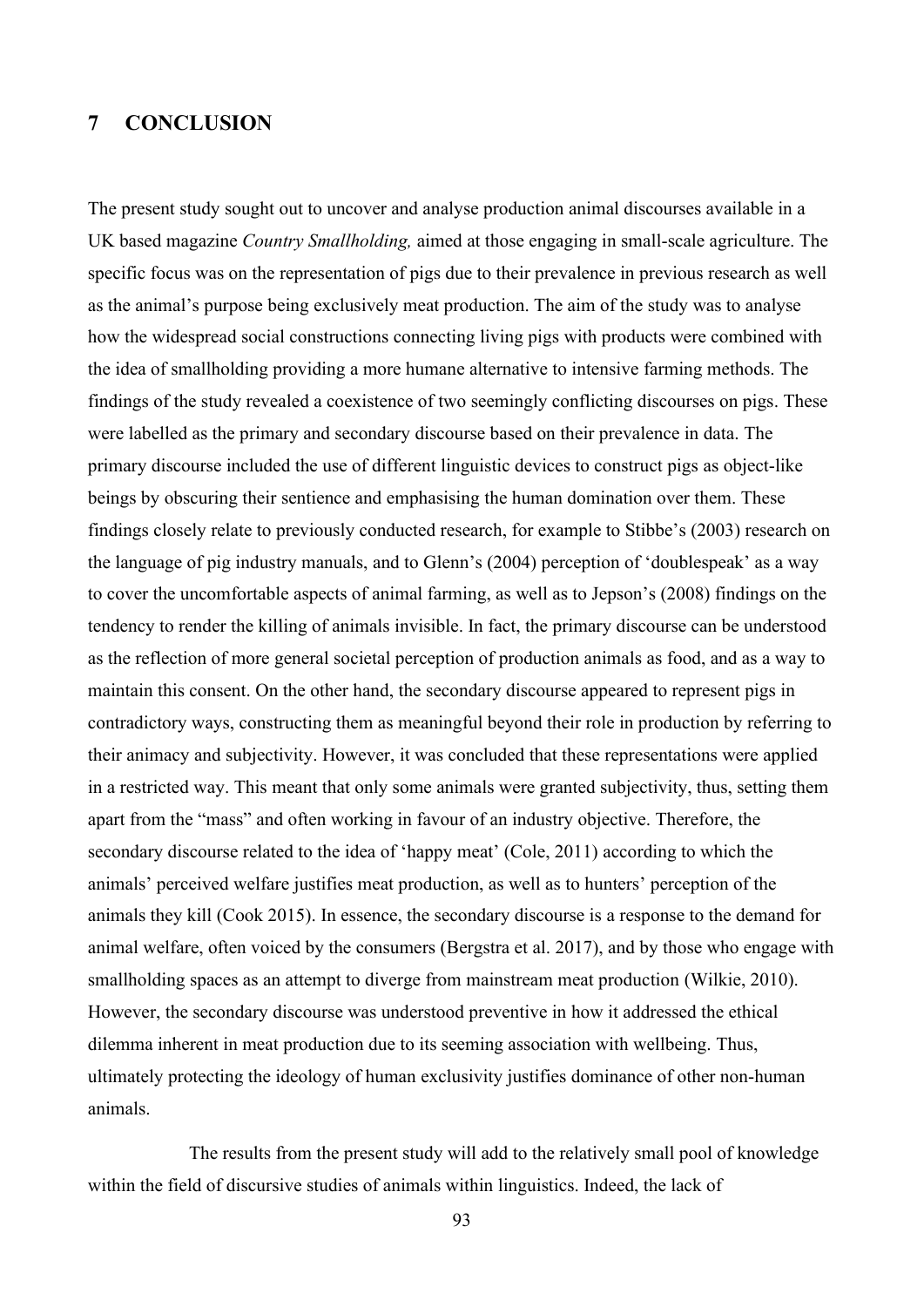comprehensive research regarding the importance of language in creating and maintaining society's understanding of animals has received little attention from scholars occupied in the field (Cook, 2015; Cook and Sealey, 2017). Thus, the ability of new research to broaden the understanding within the field by introducing information is valuable, and the present study attempts to achieve exactly that. More specifically, the findings will add a contemporary viewpoint by taking into consideration the growing concern for the ethical treatment of animals brought about by the increasingly intensive methods of animal farming. This was achieved through analysing the discourses produced in a context which exemplifies the potentially conflicting interests of productivity and animal wellbeing. The insights of the present study can thus be utilised to revise and specify the academic understanding to respond more accurately to the changing perception of production animals in society. Indeed, the changing societal perceptions of production animals are reflected in language which simultaneously circulates and maintains them. I argue that the present study illustrates how the discursive construction of production animals as lifeless resources is moving towards alternative ways of representation. In addition, I posit that this is due to increasing information on the cognitive abilities of non-human animals and the disturbing reality of treating sentient beings as akin to machines for production. Therefore, discourses that place animal wellbeing at the foreground potentially illustrate the contemporary way dominance of humans over other non-human animals is established in society. The field of linguistic study on animal discourses needs to respond to the changing social construction of production animals accordingly.

In general, the critical study of language can contribute to raising awareness on how discourses are exercised to forward certain ideologies while concealing alternative ways of thinking, and how social cognition, or shared knowledge, is created on the level of language. For instance, Glenn (2004: 65), has argued that factory farm industry discourses help to persuade how people think about animals in ways that ultimately justify cruel treatment, despite the harm they cause to the animals and the environment. The powerful discourses that are regarded as common sense determine whether farmed animals are seen and treated as subjects in their own right or in as commodities that can be exploited continuously. Taking into consideration the extensive impact discourses can have on those whom they address, critical linguistic study is crucial. Language awareness is especially beneficial for those who are directly responsible for creating the discourses. The individuals who write about farmed animals and thus produce discourses that contribute to their conceptualisation need to be aware of the impact their activities have, even though, the issues raised by linguistics might seem irrelevant or out of reach. Croney and Reynnells (2008) regarded the awareness on the impact of language as a matter of professional ethics and viability when dealing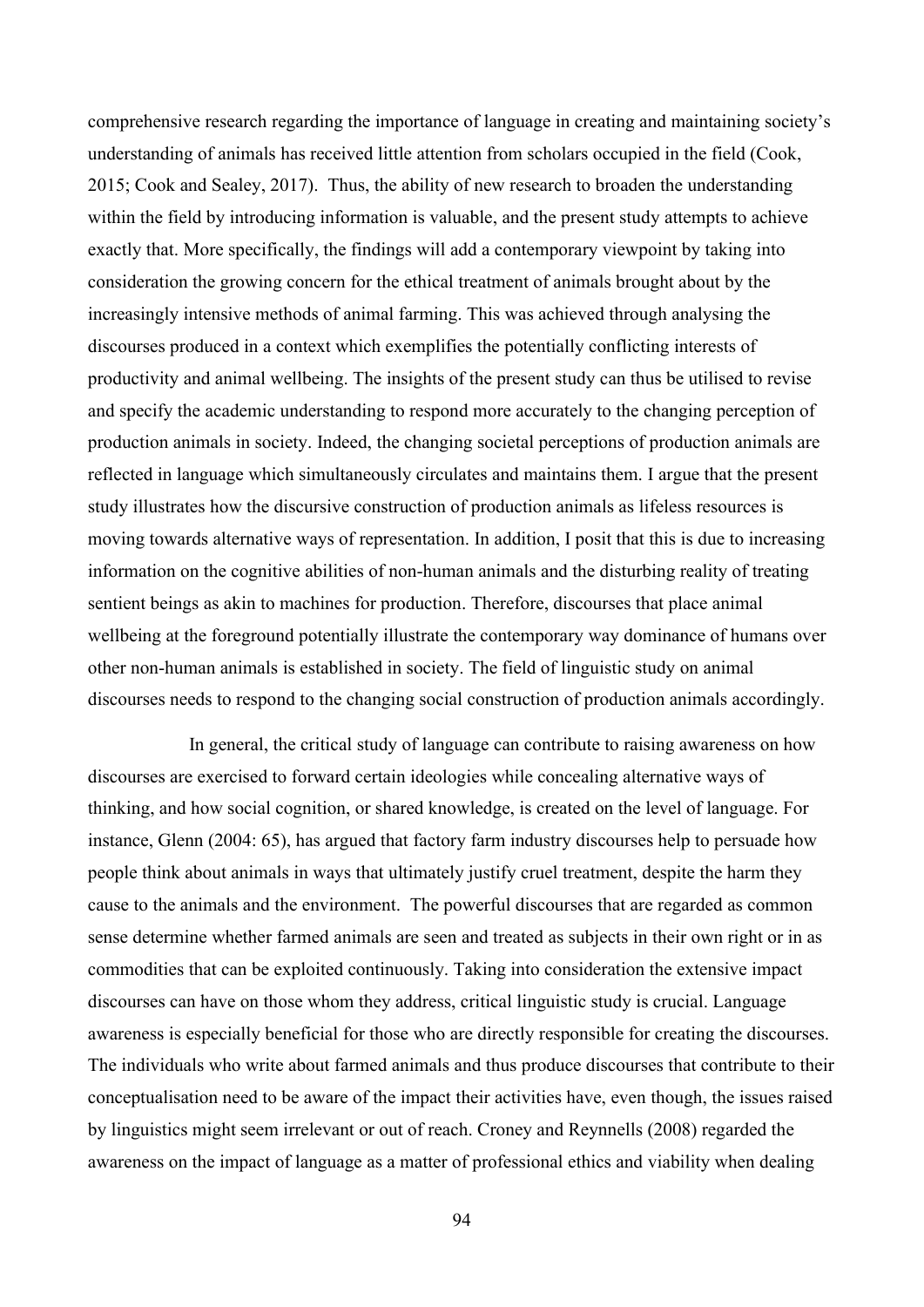with animal representations. More specifically, what is needed is revision of text in order to determine whether the messages sent out are accurate and convey the type of information that was intended without obscuring aspects of reality (Croney and Reynnells, 2008). I regard this to be the most direct and effective implication of the current study's results, since it targets the source of discourse and can thus result in practical change if deemed necessary. Although, it is possible that the results from my study either do not reach the source of discursive practices or are not taken up by those responsible for creating them, and more often than not, the connection between academic study and real-life implication are not as straight forward. However, comprising the main arguments into a popular article and suggested for publication in suitable magazine, provides another potential opportunity for presenting the results from the present study to a wider audience.

Nonetheless, my results can be applied on a more general level together with other research that addresses similar topics. Thus, my findings can provide examples of those linguistic features that are central in constructing production animals in ways that allow for the continuity of their exploitation and, thus, require critical examination and potential alteration. Of course, this can only be done in conjunction with other research in order to build a comprehensive understanding of the way disruptive discourses about animals are constructed, determining viable replacement and demanding change. While such a process is undeniably complicated and the implications of a single study can have in the larger scheme of things seem miniscule, it can nonetheless be argued that "What is needed is a larger shift of consciousness, a change in dominant models of reality and the discourses that encode them" (Stibbe, 2004: 15). Therefore, I am hopeful that the findings of the present study can contribute to changing the current state of affairs for production animals by illustrating how language can hinder tangible improvement for their wellbeing. However, exposing disruptive discourses needs to be coupled with suggesting alternative ones which can be used for replacement. Discourse analysis that aims at providing alternative ways of language use to establish different realities than those we are currently used to, is referred to as positive discourse analysis (Stibbe, 2001: 170). In other words, it is equally important to focus on the positive impact that certain discourses can have on the way animals are seen and treated as it is to point out potential areas of improvement. The current study can also have some significance to offer in this context, since the data is extracted from a farming magazine that subscribes to an alternative way of animal production and lifestyle in general, thus, it is likely that alternative discourses regarding animals are also employed. Identifying ways of representing animals that promote a more positive way of relating to them is an important step in the process of creating more sustainable communities and better establishing the ethical treatment of farmed animals.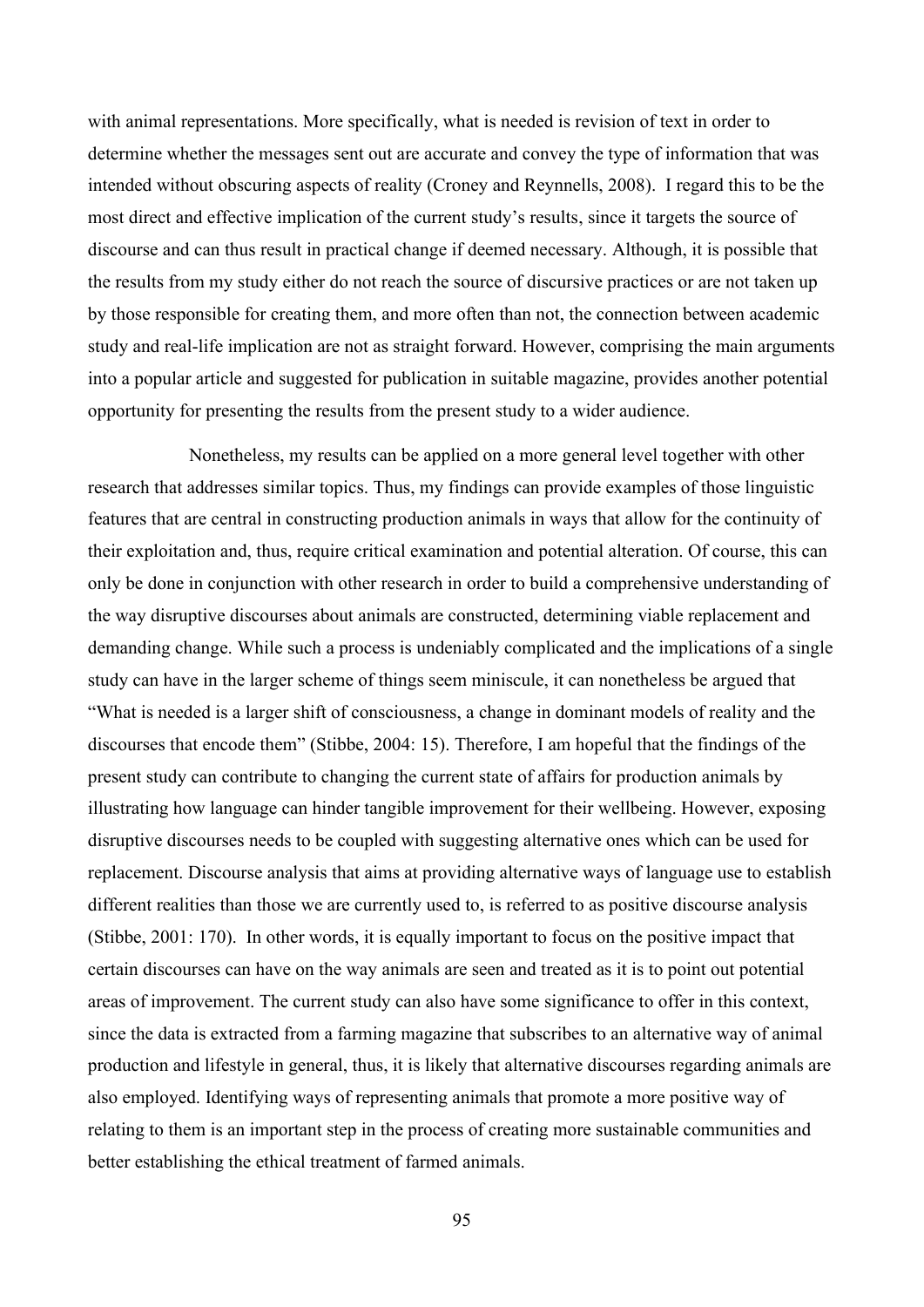Either as communications directly to those who are responsible for creating certain discourses to encourage practical change, or as a part of a more general attempt to alter society's perceptions through language awareness, research on animal discourses can have a tangible effect. In order for the human perceptions of animals to change, the language used to represent them must change respectively and discourse analysis can prove significant in encouraging this (Smith-Harris 2004: 14). Critical analysis of discourse is a first step in the process, since by revealing the way language is used to encode reality on textual level can contribute to revealing the discourses that are disruptive and beneficial can have an important impact on what kind of practices people adapt in relation to other living being in the future.

Due to the fairly limited scope of the present research, the results cannot be extended to comprehensively describe those discourses that currently circulate in society on pigs, nor are they directly applicable to comment on the discursive construction of production animals in general. Therefore, future research could engage further with determining the peculiarities in the discursive construction of different animals in different areas of production. Indeed, it has been previously noted that people tend to assign different production animals with noticeably different amount of mental and cognitive abilities (Kupsala, 2019: 59) and these varying perceptions are likely reflected in discourse respectively. The present study also pointed to some degree of variation in representation regarding pigs that serve different functions in the production chain, assigning increased individuality to those animals that whose existence endures longer. In addition, the present study pointed to a tendency to represent animacy and subjectivity of either female pigs or piglets, thus, excluding comparable depiction of male pigs, however, the data was too limited to provide comprehensive results on potential differences between these categories of pigs. Thus, future research could tackle the question of whether the differences in the social construction of animals go beyond the level of species and extends to perceptions on male/female animals. Due to the emerging status of Ecolinguistics, the field is ripe with topics for future research, and mapping out a comprehensive understanding of discursive construction of production animals is still a working process.

The exploitation and slaughter of production animals on a massive scale is dependent on the consent of society for such action, and the ideologies that govern such a system are embedded in and transmitted through discourse (Stibbe, 2001: 145). Therefore, in order to achieve meaningful change in the lives of animals currently defined by their purpose in production, close attention must be paid to the language used to construct these animals. Although language use is not directly responsible for the violence and exploitation of animals in food production and other areas,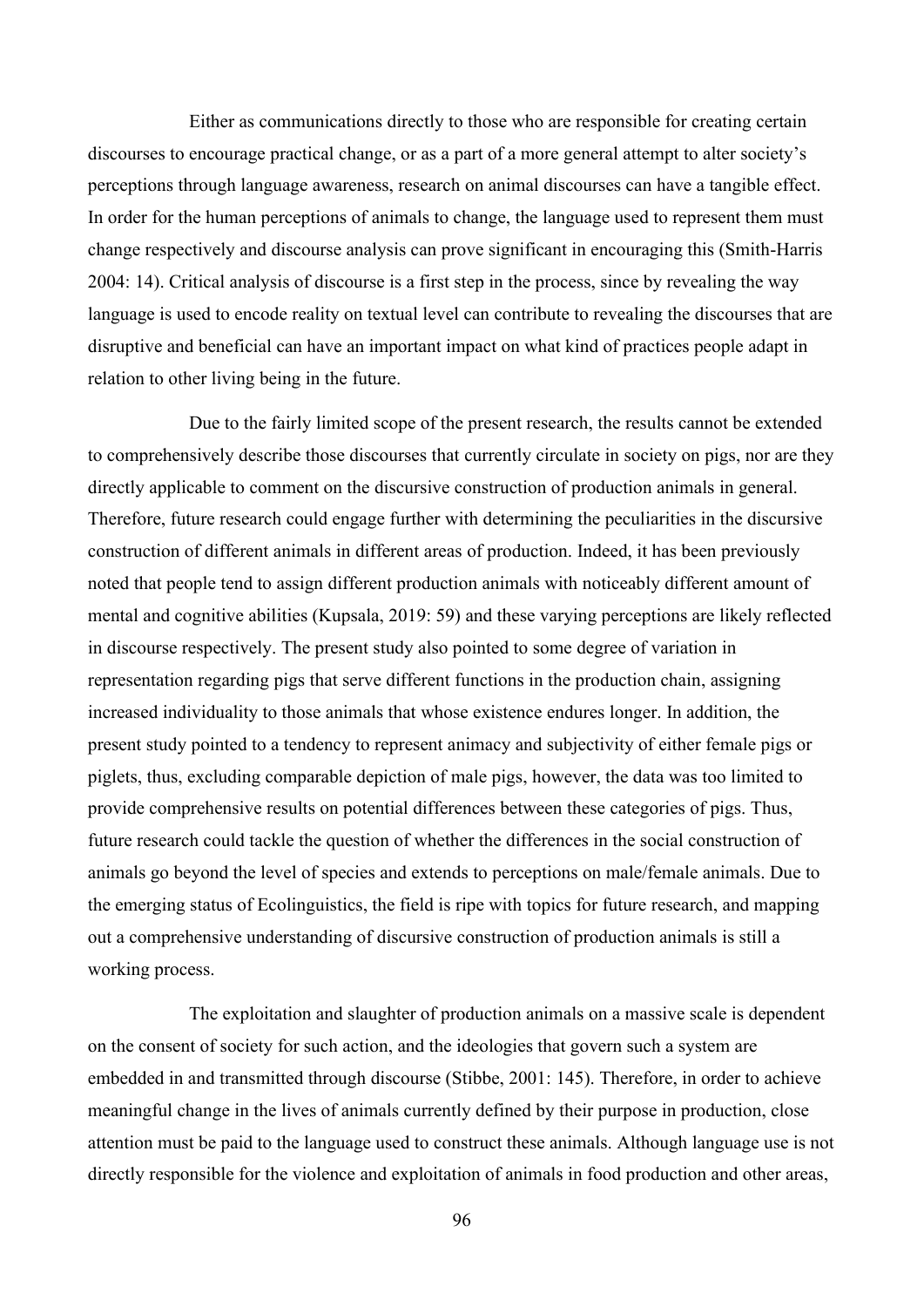it contributes to maintaining and circulating the discourses that construct this shared consent on the societal level (Smith-Harris, 2004: 12). However, language use and discursive constructions on production animals can also achieve the opposite and through extensive and diverse research on the topic of animal discourses, dismantling the ideologies that govern separation and exceptionalism and thus make way for new ways of perceiving animals valuing our shared experience of life.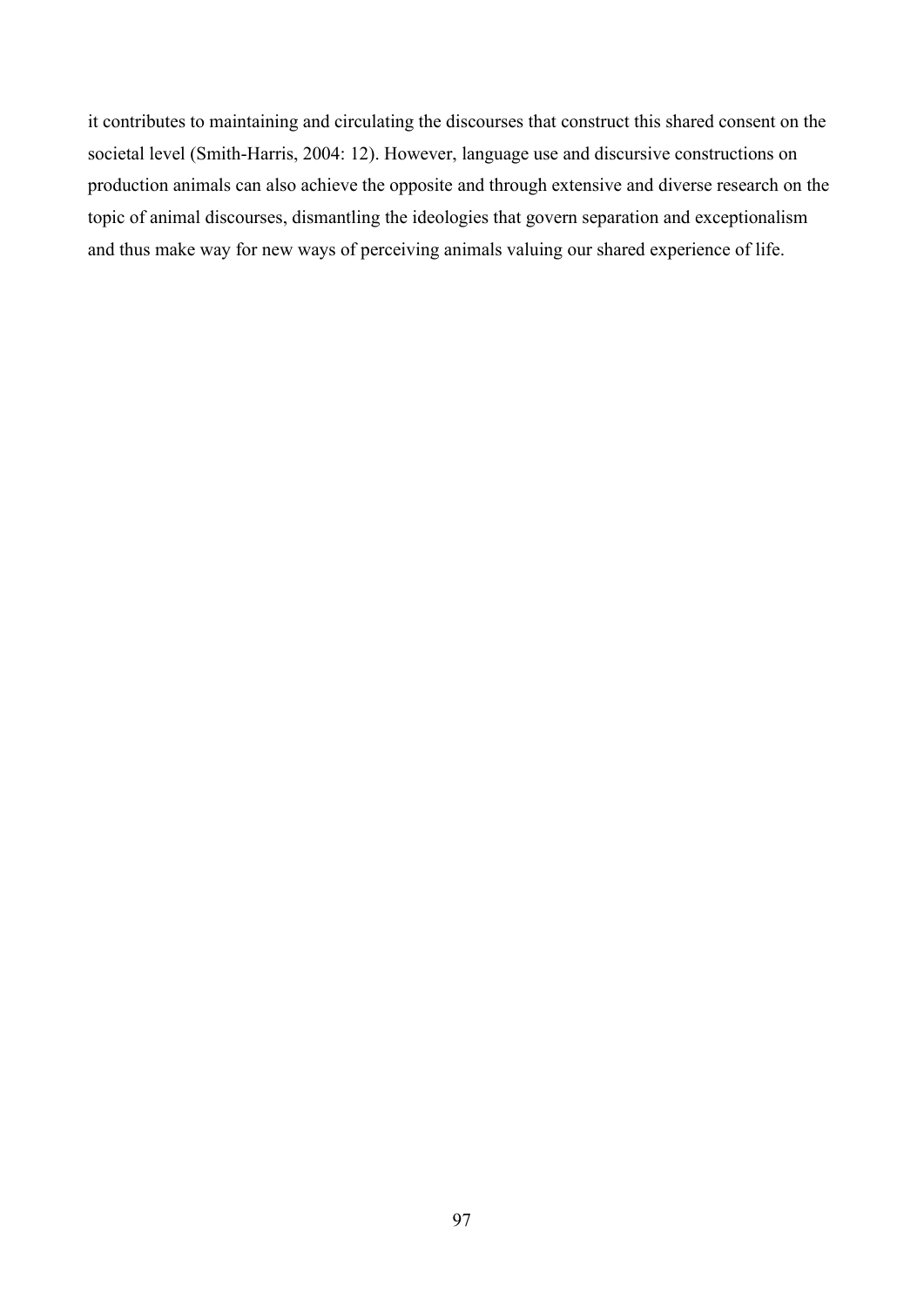# **BIBLIOGARPHY**

#### **Primary sources**

- Gray, S. (2018). And they call it puppy love. *Country Smallholding* [online] November 2018, 44– 45.
- Kingsley, D. (2018). A pig in a poke? *Country Smallholding* [online] October 2018, 49.
- Kingsley, D. (2019). Back to black. *Country Smallholding* [online] January 2019, 29–30.
- Kingsley, D. (2019). Long-haired lovelies from Liverpool. *Country Smallholding* [online] February 2019, 28–30.
- Mouland, C. (2019). Purple peril for pigs. *Country Smallholding* [online] January 2019, 41.

Shankland, L. (2018). Cutting out the pain. *Country Smallholding* [online] October 2018, 28–29.

- Schankland, L. (2018). Injecting to delay to onslaught of puberty. *Country Smallholding* [online] November 2018, 34–35.
- Schankland, L. (2018). Don't let your pigs get porky. *Country Smallholding* [online] December 2018, 50–51.
- Schankland, L. (2019). The boar necessities. *County Smallholding* [online] January 2019, 32–33.
- Schankland, L. (2019). What price prime pork? *Country Smallholding* [online] February 2019, 32– 33.
- Schankland, L. (2019). Avoiding pig breeding pitfalls. *Country Smallholding* [online] March 2019, 34–35.

#### **Secondary sources**

- Aaltola, E. (2013). *Johdatus eläinfilosofiaan*. Tallinna: Gaudeamus Helsinki University Press.
- Alexander, R. and Stibbe, A. (2014). From the analysis of ecological discourse to the ecological analysis of discourse*. Language Sciences* 41(A), 104–110.
- Arluke, A. and Sanders, C. (1996). *Regarding animals*. Philadelphia: Temple University Press.
- Bastian, B., Loughnan, S., Haslam, N. and Radke, H. (2012). Don't Mind Meat? The Denial of Mind to Animals Used for Human Consumption. *Personality and Social Psychology Bulletin* 38(2), 247–56.
- Bednarek, B. (2006). *Evaluation in Media Discourse: Analysis of a Newspaper Corpus*. London: Continuum.

Bergstra, T., Hogeveen, H. and Stassen, E. (2017). Attitudes of different stakeholders toward pig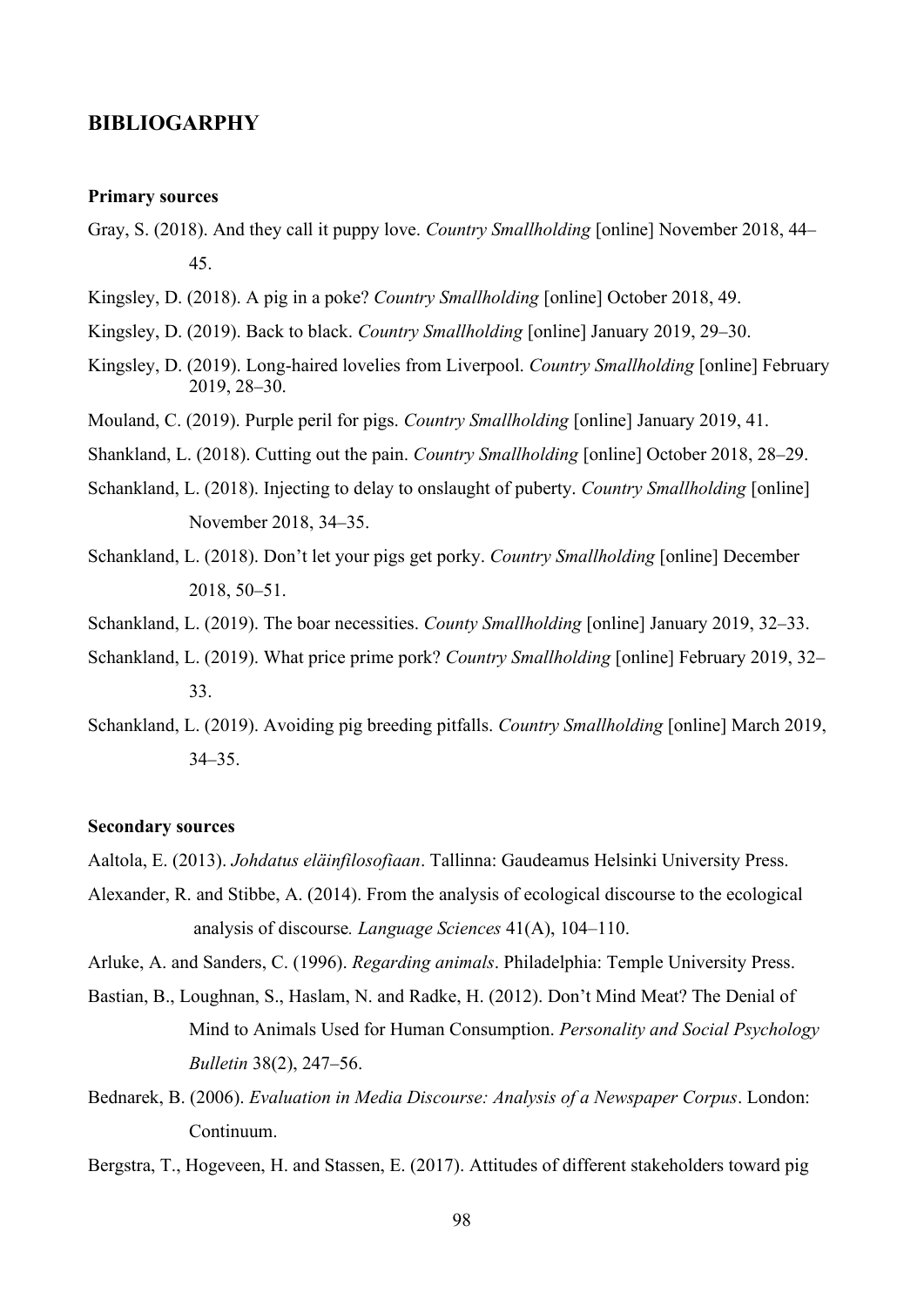husbandry: a study to determine conflicting and matching attitudes toward animals, humans and the environment. *Agriculture and human values* 34, 393–405.

- Bock, B. and van Huik, M. (2007). Animal welfare: the attitudes and behaviour of European pig farmers. *British Food Journal* 109(11), 931–944.
- *The Cambridge Declaration on Consciousness 2012*. Cambridge: Cambridge University [online] http://fcmconference.org/img/CambridgeDeclarationOnConsciousness.pdf. (15 May, 2020)
- Cambridge Dictionary [online]. https://dictionary.cambridge.org/. (15 May, 2020)
- Carter, B. and Nickie, C. (2011). *Human and other animals: critical perspectives*. Palgrave Macmillan. 2011.
- Chouliaraki, L. and Fairclough, N. (1999). *Discourse in late modernity*. Edinburgh: Edinburgh University press.
- Cole, M. (2011). From "Animal Machines" to "Happy Meat"? Foucault's Ideas of Disciplinary and Pastoral Power Applied to 'Animal-Centred' Welfare Discourse. *Animals* 1(1), 83–101.
- Cook, G. (2015). 'A pig is a person' or 'You can love a fox and hunt it': Innovation and tradition in the discursive representation of animals. *Discourse & Society* 26(5), 587–607.
- Cook, G. and Sealey, A. (2017). The Discursive representation of Animals. In A. Fill and H. Penz (eds.), *The Routledge Handbook of Ecolinguistics*. New York: Routledge.
- Croney, C. and Reynnells, R. (2008). The Ethics of Semantics: Do We Clarify or Obfuscate Reality to Influence Perceptions of Farm Animal Production. *Poultry Science* 87(2), 387–91.
- DeMello M. (2012). *Animals and Society: An Introduction to Human-Animal Studies*. New York: Columbia University Press.
- van Dijk, T. (1993). Principles of Critical Discourse Analysis. *Discourse and Society* 4(2), 249–283.
- Do Couto, H. (2014). Ecological approaches in linguistics: a historical overview*. Language Sciences* 41, 122–128.
- Dunayer, J. (2003). English and speciesism. *English Today* 19(1), 61–62.
- Fairclough, N. (1995). *Critical discourse analysis: the critical study of language*. London: Longman.
- Fairclough, N. (2001). *Language and Power* (2<sup>nd</sup> edition). London: Longman.
- Fill, A. and Penz, H. (2017). The Routledge Handbook of Ecolinguistics. New York: Routledge 2017.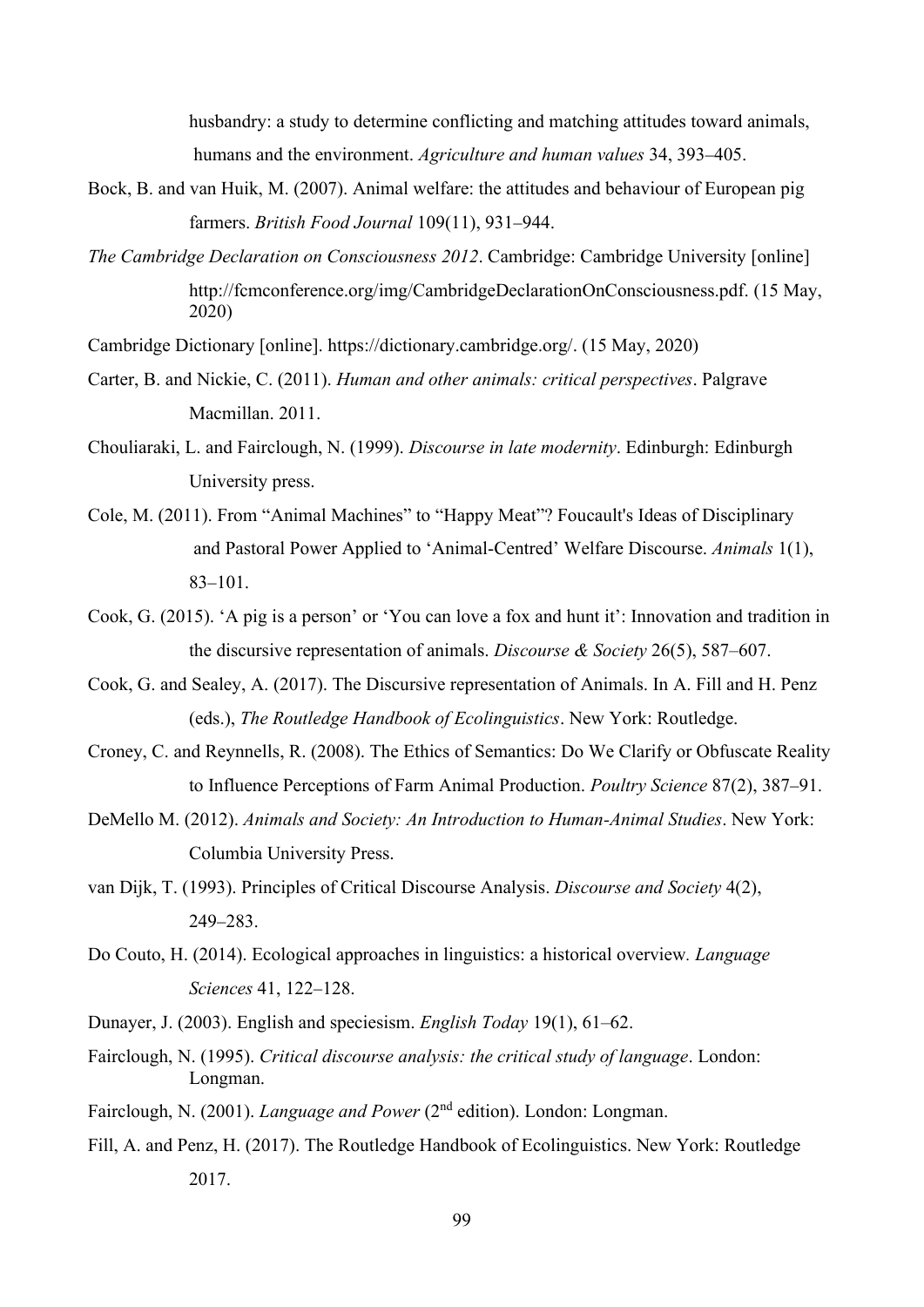- Fill, A. and Steffensen, S. (2014). Ecolinguistics: the state of the art and future horizons. *Language Sciences* 41, 6–25.
- Food and Agriculture Organisation of the United Nations: *Key Facts and Findings* (2015). http://www.fao.org/news/story/en/item/197623/icode/. (15 May, 2020).
- Gilquin, G. and Jacobs, GM. (2006). Elephants who marry mice are very unusual: The use of the relative pronoun who with nonhuman animals. *Society & Animals* 14(1), 79–105.
- Glenn, C. (2004). Constructing Consumables and Consent: A Critical Analysis of Factory Farm Industry. *Journal of Communication Inquiry*, 28:1, 63–81.
- Goatley, A. (2001). Green Grammar and Grammatical Metaphor, or Language and Myth of Power, or Metaphor we Die By. In A. Fill and P. Mühlhäusler (eds.), *The Ecolinguistics Reader: Language, Ecology and Environment*. London: Continuum.
- Groling, J. (2016). *Hounding the urban fox: a Critical Discourse Analysis of a moral panic with an animal folk devil*. Studies in Sociology. University of Exeter.
- Gupta, A. (2006). Foxes, hounds, and horses: Who or which? *Society & Animals* 14(1), 107–128.
- Halliday, M. (2001). New ways of meaning: the challenge of applied linguistics. In A. Fill and P. Mühlhäusler (eds.), *The Ecolinguistics Reader: Language, Ecology and Environment.* London: Continuum.
- Heuberger, R. (2017). Overcoming Anthropocentrism With Anthropomorphic and Physiocentric Uses of Language? In Fill, A. and Penz H. (eds.), *The Routledge Handbook of Ecolinguistics.* New York: Routledge.
- Hunston, S. and Thompson, G. (2000). *Evaluation in Text : Authorial Stance and the Construction of Discourse.* Oxford: Oxford University Press.
- Holloway, L. (2000). 'Hell on earth and paradise all at the same time': the production of smallholding space in the British countryside. *Area* 32(3), 307–315.
- Jepson, J. (2008). A linguistic analysis of discourse on the killing of nonhuman animals. *Society & Animals* 16,127– 148.
- de Jonge, F. and van den Bos, R. (2005) *The Human-animal Relationship: Forever and a Day*. Assen: Royal Van Gorcum.
- Knight, S., Vrij, A., Cherryman, J. and Nunkoosis, K. (2004). Attitudes Towards Animal Use and Belief in Animal Mind. *Anthrozoös* 17(1), 43–62.
- Kubberød, E. Ueland, Ø., Tronstad, Å. and Risvik, E. (2002). Attitudes towards meat and meat-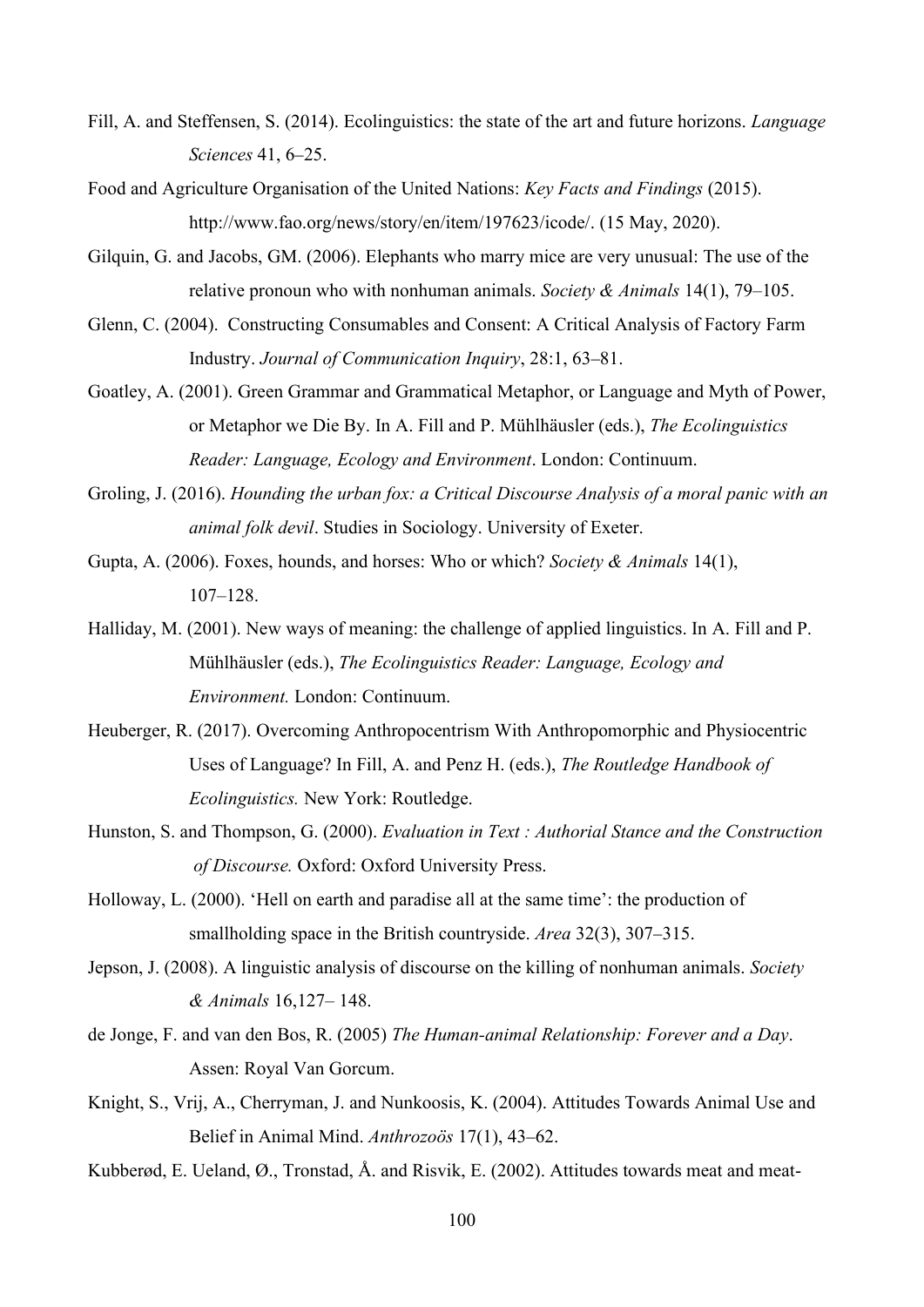eating among adolescents in Norway: a qualitative study. *Apettite* 38(1), 53–62.

Kupsala, S. (2019). *A sociological study of Finnish attitudes, perceptions and meanings regarding animals in food production*. Studies in Social Sciences and Business Studies. University of Eastern Finland.

Lappalainen, E. (2012). *Syötäväksi kasvatetut*. Jyväskylä: Atena Kustannus Oy.

- Linne, T. (2016). Cows on Facebook and Instagram: Interspecies Intimacy in the Social Media Spaces of the Swedish Dairy Industry. *Television & New Media* 17(8), 719–733.
- Lynn, W. (2010), 'Discourse and wolves: Science, society, and ethics'. *Society and Animals* 18(1), 75–92.
- McKendree, M., Croney, C. and Wildmar, N. (2014). Effects of demographic factors and information sources on United States consumer perceptions of animal welfare. *Journal of animal science* 92(7), 3161–3172.

Merriam-Webster Dictionary [online]. https://www.merriam-webster.com/. (15 May, 2020).

- Mäkilä, K. (2007). *Tuhoa, tehoa ja tuhlausta. Helsingin Sanomien ja New York Timesin ydinaseuutisoinnin tarkastelua diskurssianalyyttisesta näkökulmasta 1945–1998.*  Studies in humanities. University of Jyväskylä.
- Packwood Freeman, C. (2009) This Little Piggy Went to Press: The American News Media's Construction of Animals in Agriculture. *The Communication Review* 12(1), 78–103.
- Pietikäinen, S. (2008). Kriittinen diskurssintutkimus. In K. Sajavaara and A. Piirainen-Marsh (eds.), *Kieli, diskurssi & yhteisö.* Jyväskylä: Jyväskylän yliopisto, soveltavan kielentutkimuksen keskus.
- Porcher, J. (2011). The Relationship Between Workers and Animals in the Pork Industry: A Shared Suffering. *Journal of Agricultural and Environmental Ethics* 24(1), 3–17.
- Ritchie, H. and Roser, M. (2020). Meat and Dairy Production. *OurWorldInData.org*. https://ourworldindata.org/meat-production (15 May, 2020).
- Sealey, A. and Charles, N. (2013). "What Do Animals Mean to You?": Naming and Relating to Nonhuman Animals. *Anthrozoös* 26(4), 485–503.
- Shultz, B. (2001). Language and Natural Environments. In A. Fill and P. Mühlhäusler (eds.), *The Ecolinguistics Reader: Language, Ecology and Environment.* London: Continuum.
- Smith-Harris, T. (2004). Language usage and human perceptions of other animals. *Revision* 27, 12– 15.

*Special Eurobarometer 422: Attitudes of Europeans towards Animals Welfare 2016*. European